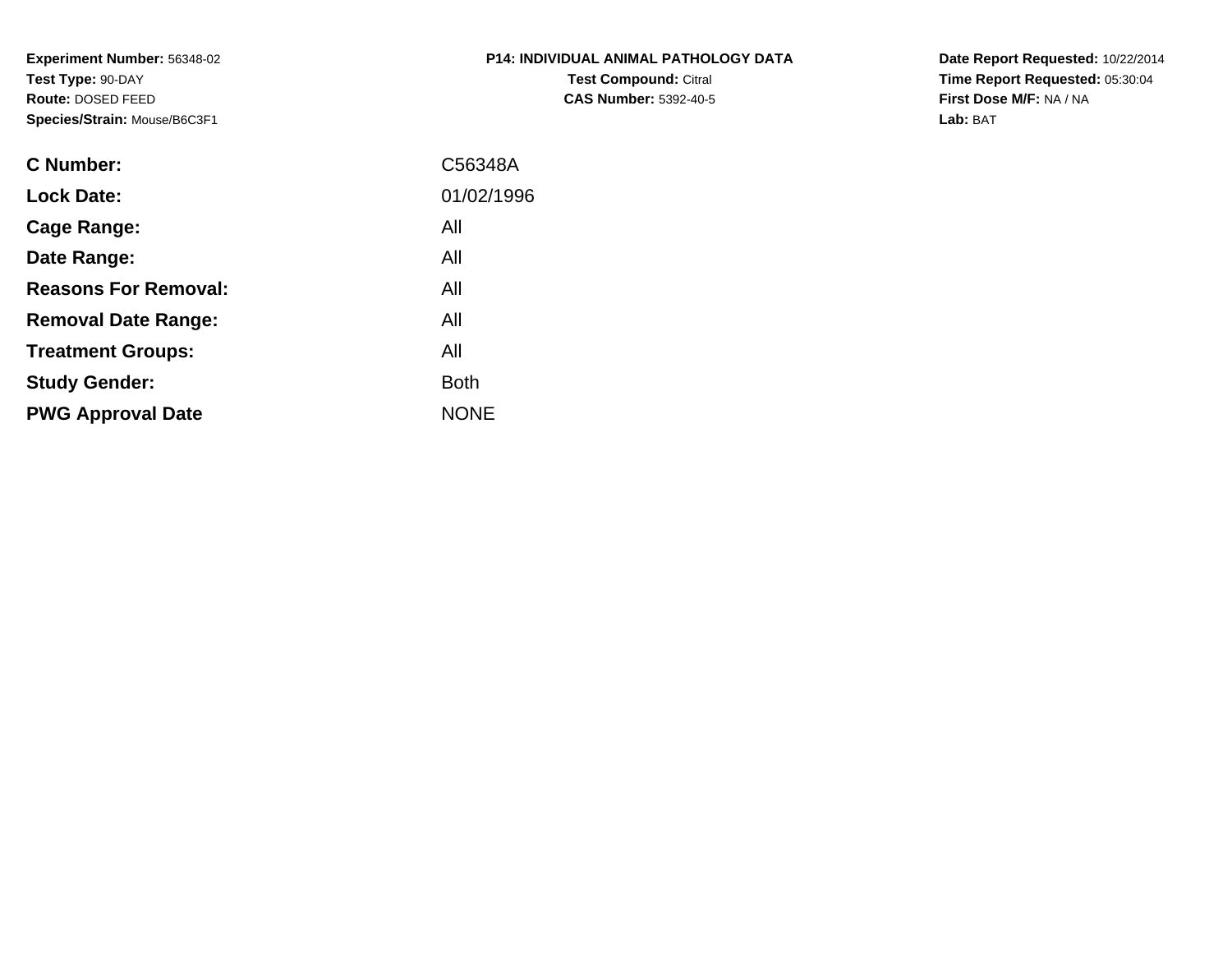| Experiment Number: 56348-02<br>Test Type: 90-DAY  | <b>P14: INDIVIDUAL ANIMAL PATHOLOGY DATA</b><br>Test Compound: Citral |                                   | Date Report Requested: 10/22/2014<br>Time Report Requested: 05:30:04 |  |
|---------------------------------------------------|-----------------------------------------------------------------------|-----------------------------------|----------------------------------------------------------------------|--|
| Route: DOSED FEED<br>Species/Strain: Mouse/B6C3F1 |                                                                       | <b>CAS Number: 5392-40-5</b>      | First Dose M/F: NA / NA<br>Lab: BAT                                  |  |
| <b>ANIMAL ID: 1</b>                               | <b>TRT#: 1</b>                                                        | <b>SEX: Male</b>                  | DAY ON TEST: 93                                                      |  |
|                                                   | <b>DOSE: UNTREAT CONTROL</b>                                          | <b>DISP: Terminal Sacrifice</b>   | <b>HISTO: 9509141</b>                                                |  |
|                                                   |                                                                       | ORGAN AND ACCOUNTABLE SITE STATUS |                                                                      |  |
| <b>NORMAL</b>                                     |                                                                       |                                   |                                                                      |  |
| * Adrenal Cortex                                  | * Adrenal Medulla                                                     | * Blood Vessel                    | * Bone                                                               |  |
| * Bone Marrow                                     | * Brain                                                               | * Epididymis                      | * Esophagus                                                          |  |
| * Heart                                           | * Intestine Large, Cecum                                              | * Intestine Large, Colon          | * Intestine Large, Rectum                                            |  |
| * Intestine Small, Duodenum                       | * Intestine Small, Ileum                                              | * Intestine Small, Jejunum        | * Islets, Pancreatic                                                 |  |
| * Kidney                                          | * Liver                                                               | * Lung                            | * Lymph Node, Mandibular                                             |  |
| * Lymph Node, Mesenteric                          | * Nose                                                                | * Pancreas                        | * Parathyroid Gland                                                  |  |
| * Pituitary Gland                                 | * Preputial Gland                                                     | * Prostate                        | * Salivary Glands                                                    |  |
| * Seminal Vesicle                                 | * Skin                                                                | * Spleen                          | * Stomach, Forestomach                                               |  |
| * Stomach, Glandular                              | * Testes                                                              | * Thymus                          | * Thyroid Gland                                                      |  |
| * Trachea                                         | * Urinary Bladder                                                     |                                   |                                                                      |  |
| <b>MISSING</b>                                    |                                                                       |                                   |                                                                      |  |
| * Gallbladder                                     | * Mammary Gland                                                       |                                   |                                                                      |  |
| PRIMARY CAUSE OF DEATH                            |                                                                       |                                   |                                                                      |  |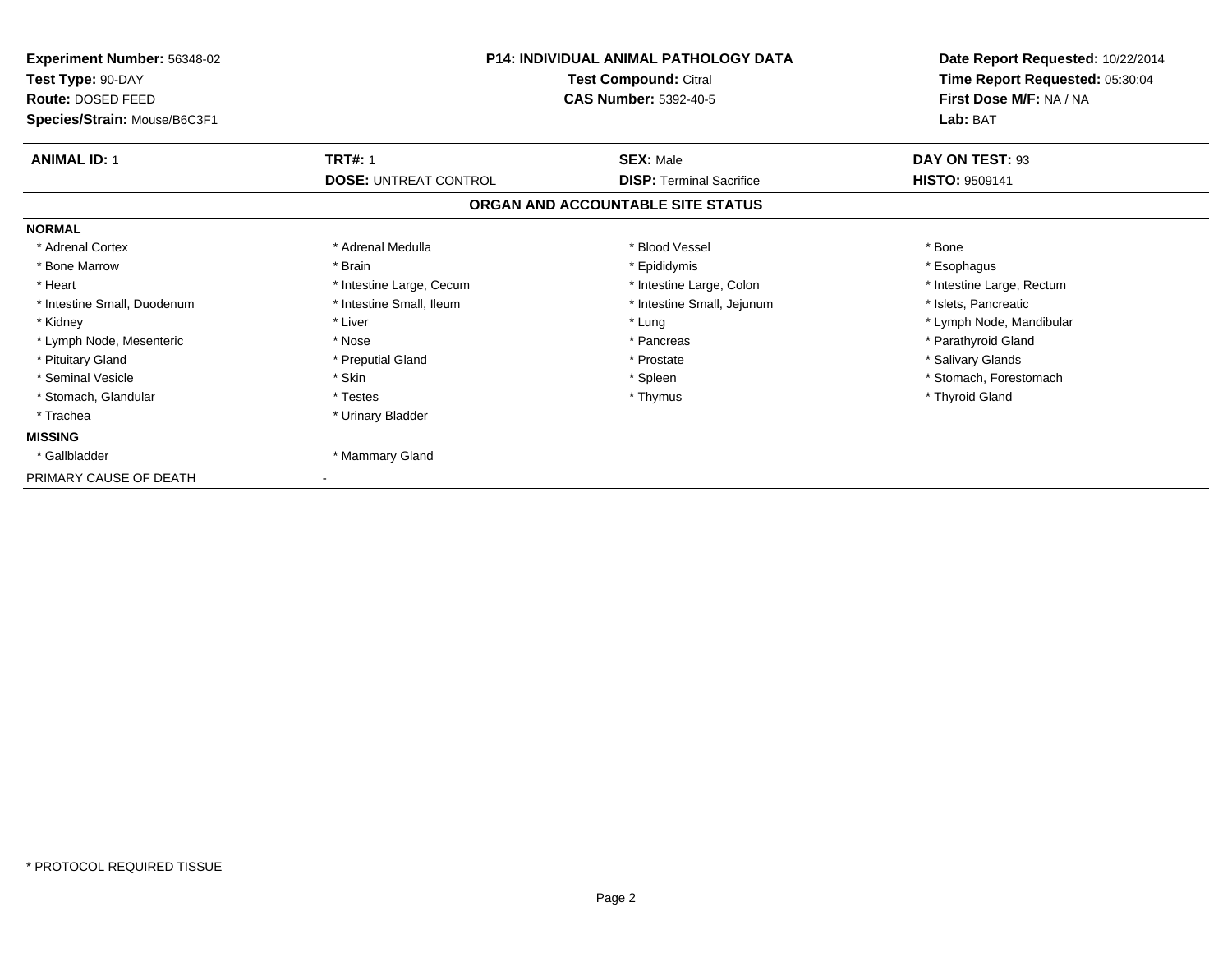| Experiment Number: 56348-02  | <b>P14: INDIVIDUAL ANIMAL PATHOLOGY DATA</b><br>Test Compound: Citral |                                   | Date Report Requested: 10/22/2014 |
|------------------------------|-----------------------------------------------------------------------|-----------------------------------|-----------------------------------|
| Test Type: 90-DAY            |                                                                       |                                   | Time Report Requested: 05:30:04   |
| Route: DOSED FEED            |                                                                       | <b>CAS Number: 5392-40-5</b>      | First Dose M/F: NA / NA           |
| Species/Strain: Mouse/B6C3F1 |                                                                       |                                   | Lab: BAT                          |
| <b>ANIMAL ID: 2</b>          | <b>TRT#: 1</b>                                                        | <b>SEX: Male</b>                  | DAY ON TEST: 93                   |
|                              | <b>DOSE: UNTREAT CONTROL</b>                                          | <b>DISP: Terminal Sacrifice</b>   | <b>HISTO: 9509142</b>             |
|                              |                                                                       | ORGAN AND ACCOUNTABLE SITE STATUS |                                   |
| <b>NORMAL</b>                |                                                                       |                                   |                                   |
| * Adrenal Cortex             | * Adrenal Medulla                                                     | * Blood Vessel                    | * Bone                            |
| * Bone Marrow                | * Brain                                                               | * Epididymis                      | * Esophagus                       |
| * Gallbladder                | * Heart                                                               | * Intestine Large, Cecum          | * Intestine Large, Colon          |
| * Intestine Large, Rectum    | * Intestine Small, Duodenum                                           | * Intestine Small, Ileum          | * Intestine Small, Jejunum        |
| * Islets, Pancreatic         | * Kidney                                                              | * Liver                           | * Lung                            |
| * Lymph Node, Mandibular     | * Lymph Node, Mesenteric                                              | * Nose                            | * Pancreas                        |
| * Parathyroid Gland          | * Pituitary Gland                                                     | * Preputial Gland                 | * Prostate                        |
| * Salivary Glands            | * Seminal Vesicle                                                     | * Skin                            | * Spleen                          |
| * Stomach, Forestomach       | * Stomach, Glandular                                                  | * Testes                          | * Thymus                          |
| * Thyroid Gland              | * Trachea                                                             | * Urinary Bladder                 |                                   |
| <b>MISSING</b>               |                                                                       |                                   |                                   |
| * Mammary Gland              |                                                                       |                                   |                                   |
| PRIMARY CAUSE OF DEATH       |                                                                       |                                   |                                   |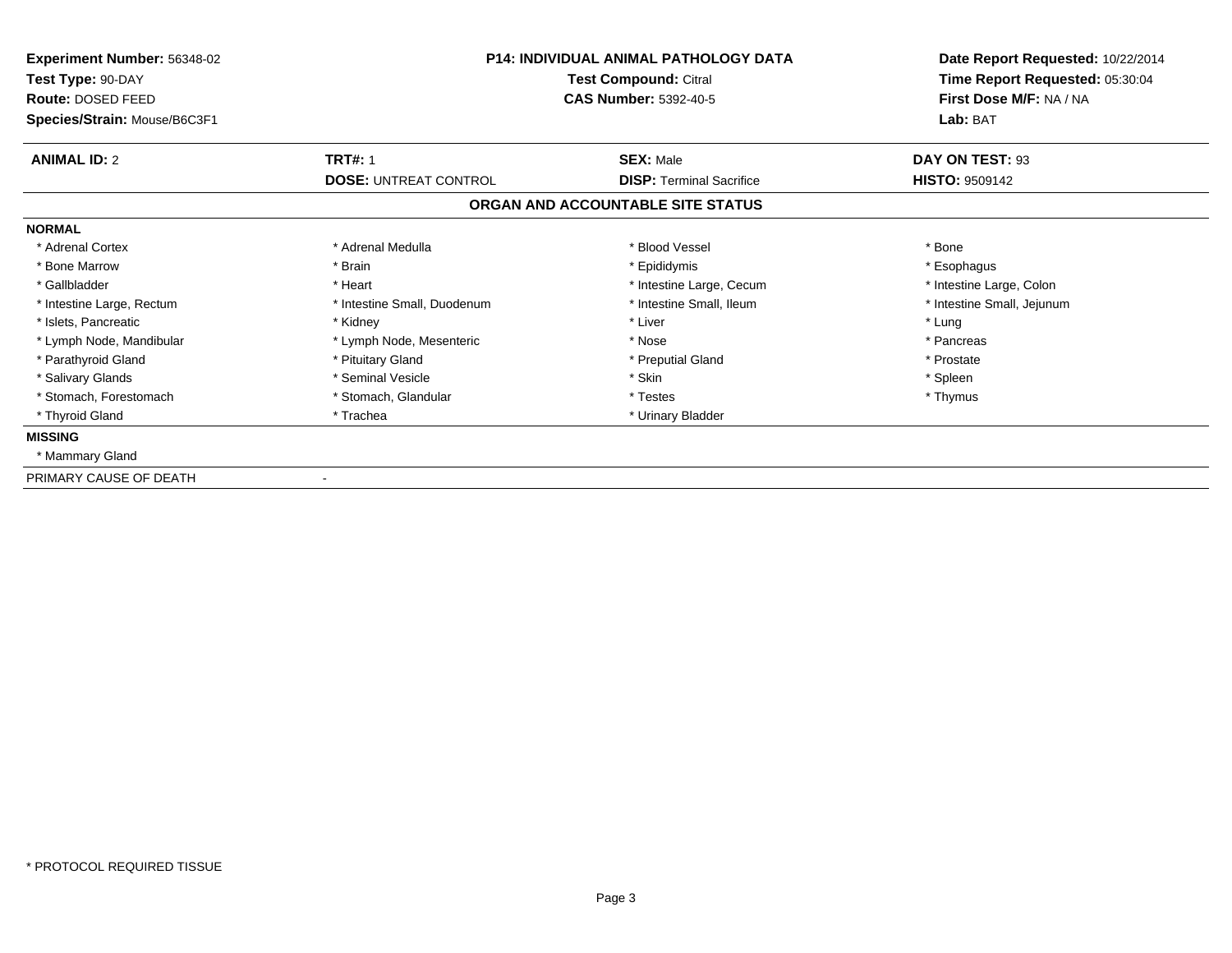| Experiment Number: 56348-02            | <b>P14: INDIVIDUAL ANIMAL PATHOLOGY DATA</b><br>Test Compound: Citral<br><b>CAS Number: 5392-40-5</b> |                                   | Date Report Requested: 10/22/2014                          |
|----------------------------------------|-------------------------------------------------------------------------------------------------------|-----------------------------------|------------------------------------------------------------|
| Test Type: 90-DAY<br>Route: DOSED FEED |                                                                                                       |                                   | Time Report Requested: 05:30:04<br>First Dose M/F: NA / NA |
| Species/Strain: Mouse/B6C3F1           |                                                                                                       |                                   | Lab: BAT                                                   |
| <b>ANIMAL ID: 3</b>                    | <b>TRT#: 1</b>                                                                                        | <b>SEX: Male</b>                  | DAY ON TEST: 93                                            |
|                                        | <b>DOSE: UNTREAT CONTROL</b>                                                                          | <b>DISP: Terminal Sacrifice</b>   | <b>HISTO: 9509143</b>                                      |
|                                        |                                                                                                       | ORGAN AND ACCOUNTABLE SITE STATUS |                                                            |
| <b>NORMAL</b>                          |                                                                                                       |                                   |                                                            |
| * Adrenal Cortex                       | * Adrenal Medulla                                                                                     | * Blood Vessel                    | * Bone                                                     |
| * Bone Marrow                          | * Brain                                                                                               | * Epididymis                      | * Esophagus                                                |
| * Gallbladder                          | * Heart                                                                                               | * Intestine Large, Cecum          | * Intestine Large, Colon                                   |
| * Intestine Large, Rectum              | * Intestine Small, Duodenum                                                                           | * Intestine Small, Ileum          | * Intestine Small, Jejunum                                 |
| * Islets, Pancreatic                   | * Kidney                                                                                              | * Liver                           | * Lung                                                     |
| * Lymph Node, Mandibular               | * Lymph Node, Mesenteric                                                                              | * Nose                            | * Pancreas                                                 |
| * Parathyroid Gland                    | * Pituitary Gland                                                                                     | * Preputial Gland                 | * Prostate                                                 |
| * Salivary Glands                      | * Seminal Vesicle                                                                                     | * Skin                            | * Spleen                                                   |
| * Stomach, Forestomach                 | * Stomach, Glandular                                                                                  | * Testes                          | * Thymus                                                   |
| * Thyroid Gland                        | * Trachea                                                                                             | * Urinary Bladder                 |                                                            |
| <b>MISSING</b>                         |                                                                                                       |                                   |                                                            |
| * Mammary Gland                        |                                                                                                       |                                   |                                                            |
| PRIMARY CAUSE OF DEATH                 |                                                                                                       |                                   |                                                            |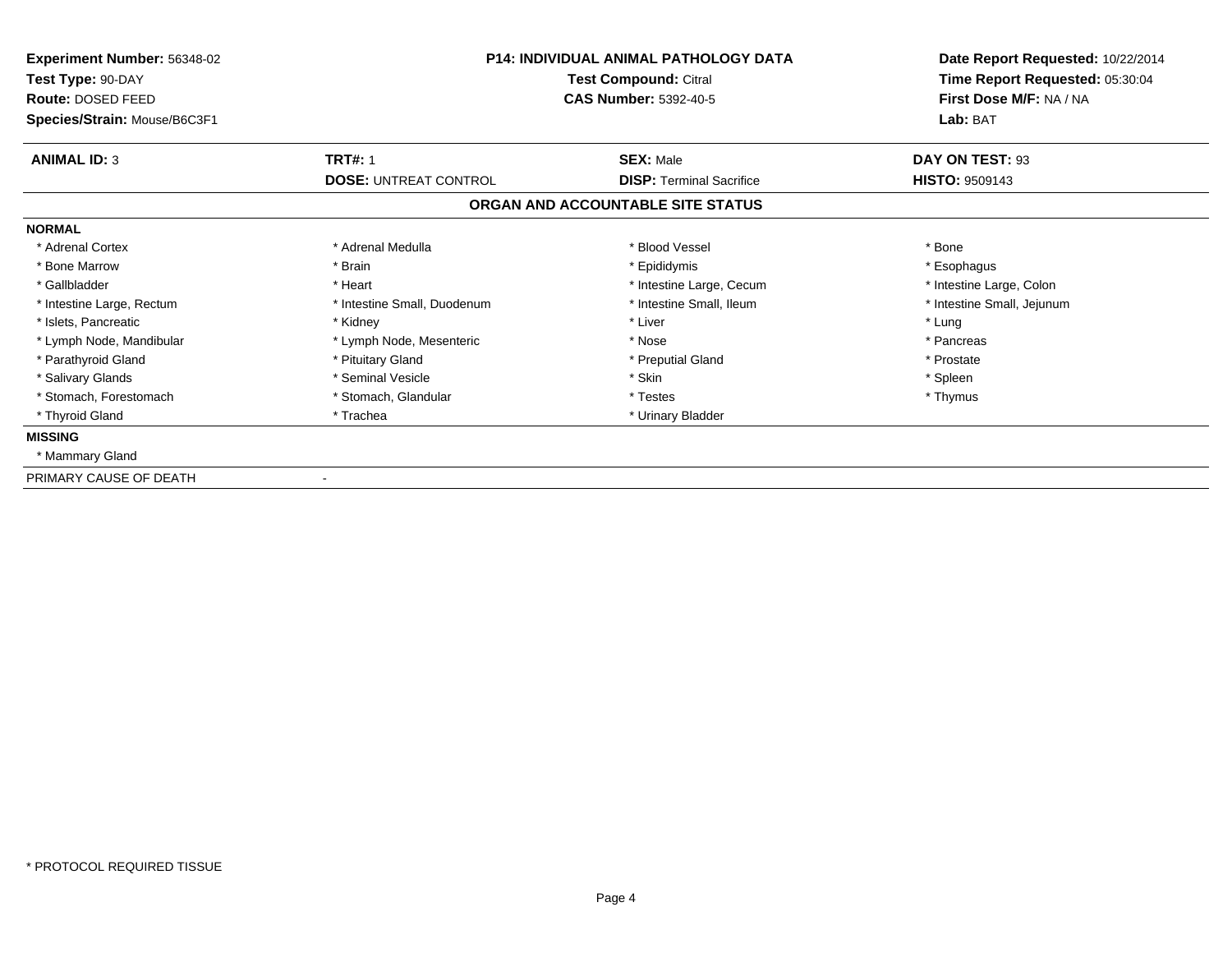| Experiment Number: 56348-02<br>Test Type: 90-DAY<br>Route: DOSED FEED<br>Species/Strain: Mouse/B6C3F1 | <b>P14: INDIVIDUAL ANIMAL PATHOLOGY DATA</b><br>Test Compound: Citral<br><b>CAS Number: 5392-40-5</b> |                                   | Date Report Requested: 10/22/2014<br>Time Report Requested: 05:30:04<br>First Dose M/F: NA / NA<br>Lab: BAT |
|-------------------------------------------------------------------------------------------------------|-------------------------------------------------------------------------------------------------------|-----------------------------------|-------------------------------------------------------------------------------------------------------------|
| <b>ANIMAL ID: 4</b>                                                                                   | <b>TRT#: 1</b>                                                                                        | <b>SEX: Male</b>                  | DAY ON TEST: 93                                                                                             |
|                                                                                                       | <b>DOSE: UNTREAT CONTROL</b>                                                                          | <b>DISP: Terminal Sacrifice</b>   | <b>HISTO: 9509144</b>                                                                                       |
|                                                                                                       |                                                                                                       | ORGAN AND ACCOUNTABLE SITE STATUS |                                                                                                             |
| <b>NORMAL</b>                                                                                         |                                                                                                       |                                   |                                                                                                             |
| * Adrenal Cortex                                                                                      | * Adrenal Medulla                                                                                     | * Blood Vessel                    | * Bone                                                                                                      |
| * Bone Marrow                                                                                         | * Brain                                                                                               | * Epididymis                      | * Esophagus                                                                                                 |
| * Gallbladder                                                                                         | * Heart                                                                                               | * Intestine Large, Cecum          | * Intestine Large, Colon                                                                                    |
| * Intestine Large, Rectum                                                                             | * Intestine Small, Duodenum                                                                           | * Intestine Small, Ileum          | * Intestine Small, Jejunum                                                                                  |
| * Islets, Pancreatic                                                                                  | * Kidney                                                                                              | * Liver                           | * Lung                                                                                                      |
| * Lymph Node, Mandibular                                                                              | * Lymph Node, Mesenteric                                                                              | * Nose                            | * Pancreas                                                                                                  |
| * Pituitary Gland                                                                                     | * Preputial Gland                                                                                     | * Prostate                        | * Salivary Glands                                                                                           |
| * Seminal Vesicle                                                                                     | * Skin                                                                                                | * Spleen                          | * Stomach, Forestomach                                                                                      |
| * Stomach, Glandular                                                                                  | * Testes                                                                                              | * Thymus                          | * Thyroid Gland                                                                                             |
| * Trachea                                                                                             | * Urinary Bladder                                                                                     |                                   |                                                                                                             |
| <b>MISSING</b>                                                                                        |                                                                                                       |                                   |                                                                                                             |
| * Mammary Gland                                                                                       | * Parathyroid Gland                                                                                   |                                   |                                                                                                             |
| PRIMARY CAUSE OF DEATH                                                                                |                                                                                                       |                                   |                                                                                                             |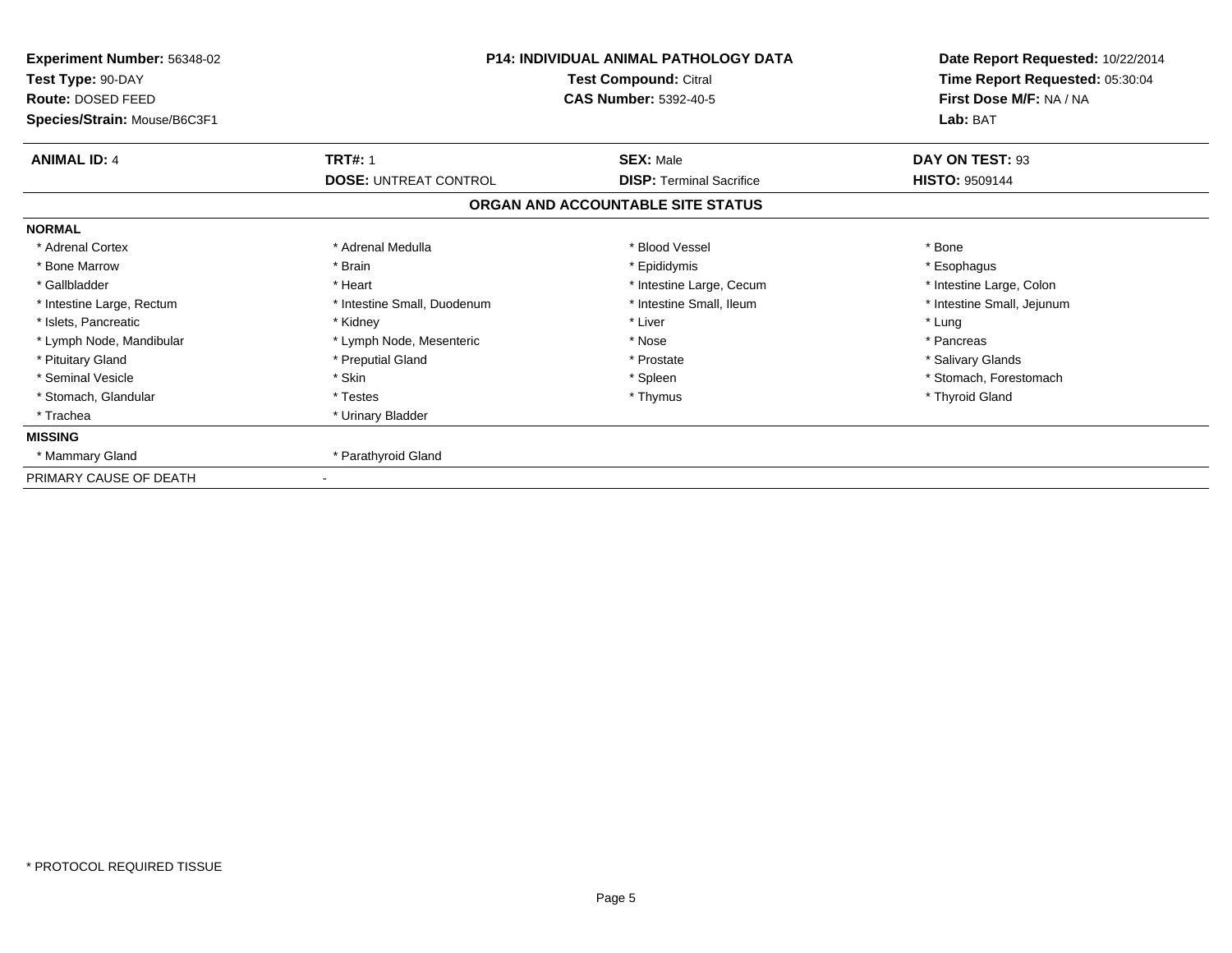| Experiment Number: 56348-02  | <b>P14: INDIVIDUAL ANIMAL PATHOLOGY DATA</b><br>Test Compound: Citral |                                   | Date Report Requested: 10/22/2014 |
|------------------------------|-----------------------------------------------------------------------|-----------------------------------|-----------------------------------|
| Test Type: 90-DAY            |                                                                       |                                   | Time Report Requested: 05:30:04   |
| Route: DOSED FEED            |                                                                       | <b>CAS Number: 5392-40-5</b>      | First Dose M/F: NA / NA           |
| Species/Strain: Mouse/B6C3F1 |                                                                       |                                   | Lab: BAT                          |
| <b>ANIMAL ID: 5</b>          | <b>TRT#: 1</b>                                                        | <b>SEX: Male</b>                  | DAY ON TEST: 93                   |
|                              | <b>DOSE: UNTREAT CONTROL</b>                                          | <b>DISP: Terminal Sacrifice</b>   | <b>HISTO: 9509145</b>             |
|                              |                                                                       | ORGAN AND ACCOUNTABLE SITE STATUS |                                   |
| <b>NORMAL</b>                |                                                                       |                                   |                                   |
| * Adrenal Cortex             | * Adrenal Medulla                                                     | * Blood Vessel                    | * Bone                            |
| * Bone Marrow                | * Brain                                                               | * Epididymis                      | * Esophagus                       |
| * Gallbladder                | * Heart                                                               | * Intestine Large, Cecum          | * Intestine Large, Colon          |
| * Intestine Large, Rectum    | * Intestine Small, Duodenum                                           | * Intestine Small, Ileum          | * Intestine Small, Jejunum        |
| * Islets, Pancreatic         | * Kidney                                                              | * Liver                           | * Lung                            |
| * Lymph Node, Mandibular     | * Lymph Node, Mesenteric                                              | * Nose                            | * Pancreas                        |
| * Parathyroid Gland          | * Pituitary Gland                                                     | * Preputial Gland                 | * Prostate                        |
| * Salivary Glands            | * Seminal Vesicle                                                     | * Skin                            | * Spleen                          |
| * Stomach, Forestomach       | * Stomach, Glandular                                                  | * Testes                          | * Thymus                          |
| * Thyroid Gland              | * Trachea                                                             | * Urinary Bladder                 |                                   |
| <b>MISSING</b>               |                                                                       |                                   |                                   |
| * Mammary Gland              |                                                                       |                                   |                                   |
| PRIMARY CAUSE OF DEATH       |                                                                       |                                   |                                   |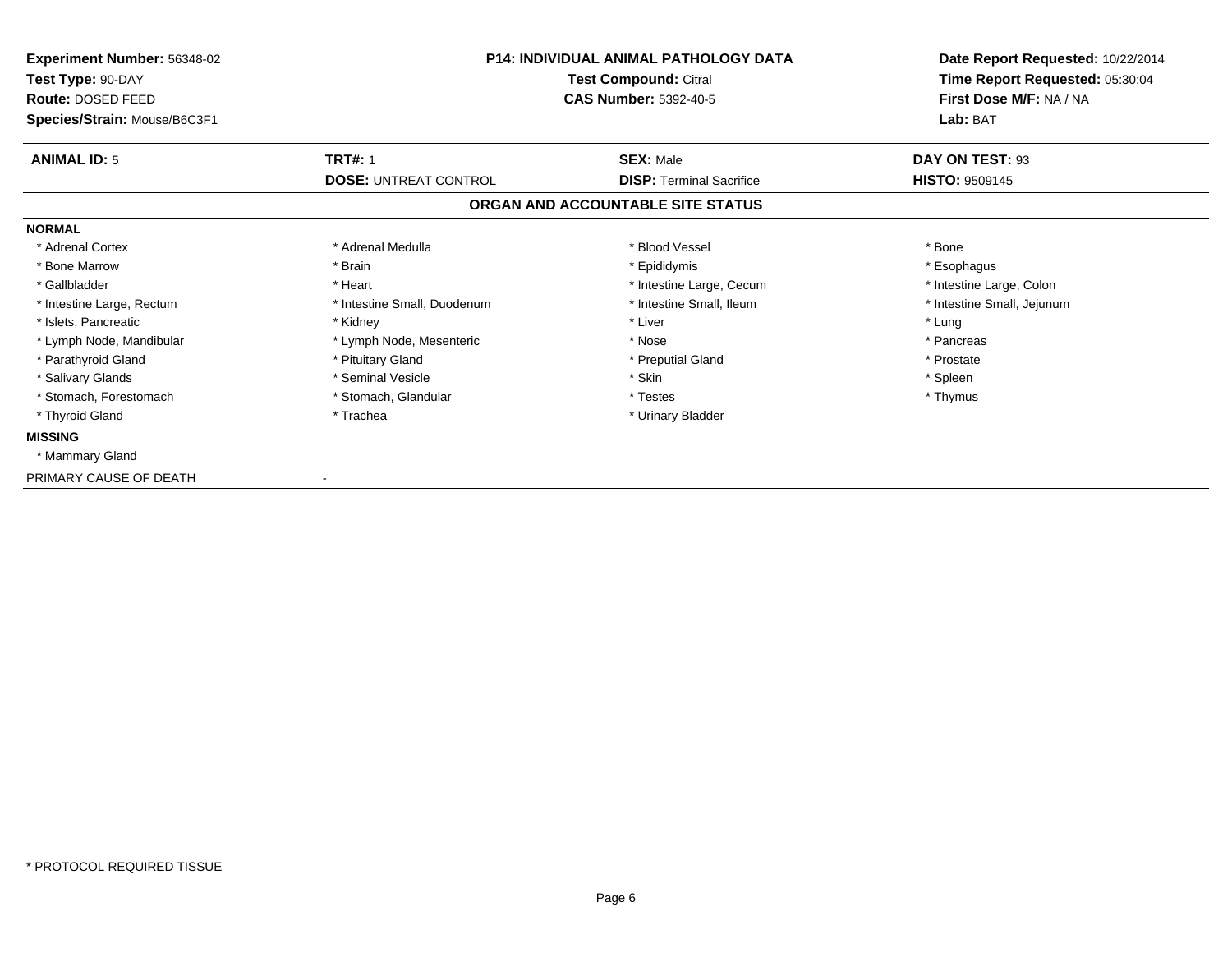| Experiment Number: 56348-02<br>Test Type: 90-DAY<br>Route: DOSED FEED | <b>P14: INDIVIDUAL ANIMAL PATHOLOGY DATA</b><br>Test Compound: Citral<br><b>CAS Number: 5392-40-5</b> |                                   | Date Report Requested: 10/22/2014<br>Time Report Requested: 05:30:04<br>First Dose M/F: NA / NA |  |
|-----------------------------------------------------------------------|-------------------------------------------------------------------------------------------------------|-----------------------------------|-------------------------------------------------------------------------------------------------|--|
| Species/Strain: Mouse/B6C3F1                                          |                                                                                                       |                                   | Lab: BAT                                                                                        |  |
| <b>ANIMAL ID: 6</b>                                                   | <b>TRT#: 1</b>                                                                                        | <b>SEX: Male</b>                  | DAY ON TEST: 93                                                                                 |  |
|                                                                       | <b>DOSE: UNTREAT CONTROL</b>                                                                          | <b>DISP: Terminal Sacrifice</b>   | <b>HISTO: 9509146</b>                                                                           |  |
|                                                                       |                                                                                                       | ORGAN AND ACCOUNTABLE SITE STATUS |                                                                                                 |  |
| <b>NORMAL</b>                                                         |                                                                                                       |                                   |                                                                                                 |  |
| * Adrenal Cortex                                                      | * Adrenal Medulla                                                                                     | * Blood Vessel                    | * Bone                                                                                          |  |
| * Bone Marrow                                                         | * Brain                                                                                               | * Epididymis                      | * Esophagus                                                                                     |  |
| * Gallbladder                                                         | * Heart                                                                                               | * Intestine Large, Cecum          | * Intestine Large, Colon                                                                        |  |
| * Intestine Large, Rectum                                             | * Intestine Small, Duodenum                                                                           | * Intestine Small, Ileum          | * Intestine Small, Jejunum                                                                      |  |
| * Islets, Pancreatic                                                  | * Kidney                                                                                              | * Liver                           | * Lung                                                                                          |  |
| * Lymph Node, Mandibular                                              | * Lymph Node, Mesenteric                                                                              | * Nose                            | * Pancreas                                                                                      |  |
| * Pituitary Gland                                                     | * Preputial Gland                                                                                     | * Prostate                        | * Salivary Glands                                                                               |  |
| * Seminal Vesicle                                                     | * Skin                                                                                                | * Spleen                          | * Stomach, Forestomach                                                                          |  |
| * Stomach, Glandular                                                  | * Testes                                                                                              | * Thymus                          | * Thyroid Gland                                                                                 |  |
| * Trachea                                                             | * Urinary Bladder                                                                                     |                                   |                                                                                                 |  |
| <b>MISSING</b>                                                        |                                                                                                       |                                   |                                                                                                 |  |
| * Mammary Gland                                                       | * Parathyroid Gland                                                                                   |                                   |                                                                                                 |  |
| PRIMARY CAUSE OF DEATH                                                |                                                                                                       |                                   |                                                                                                 |  |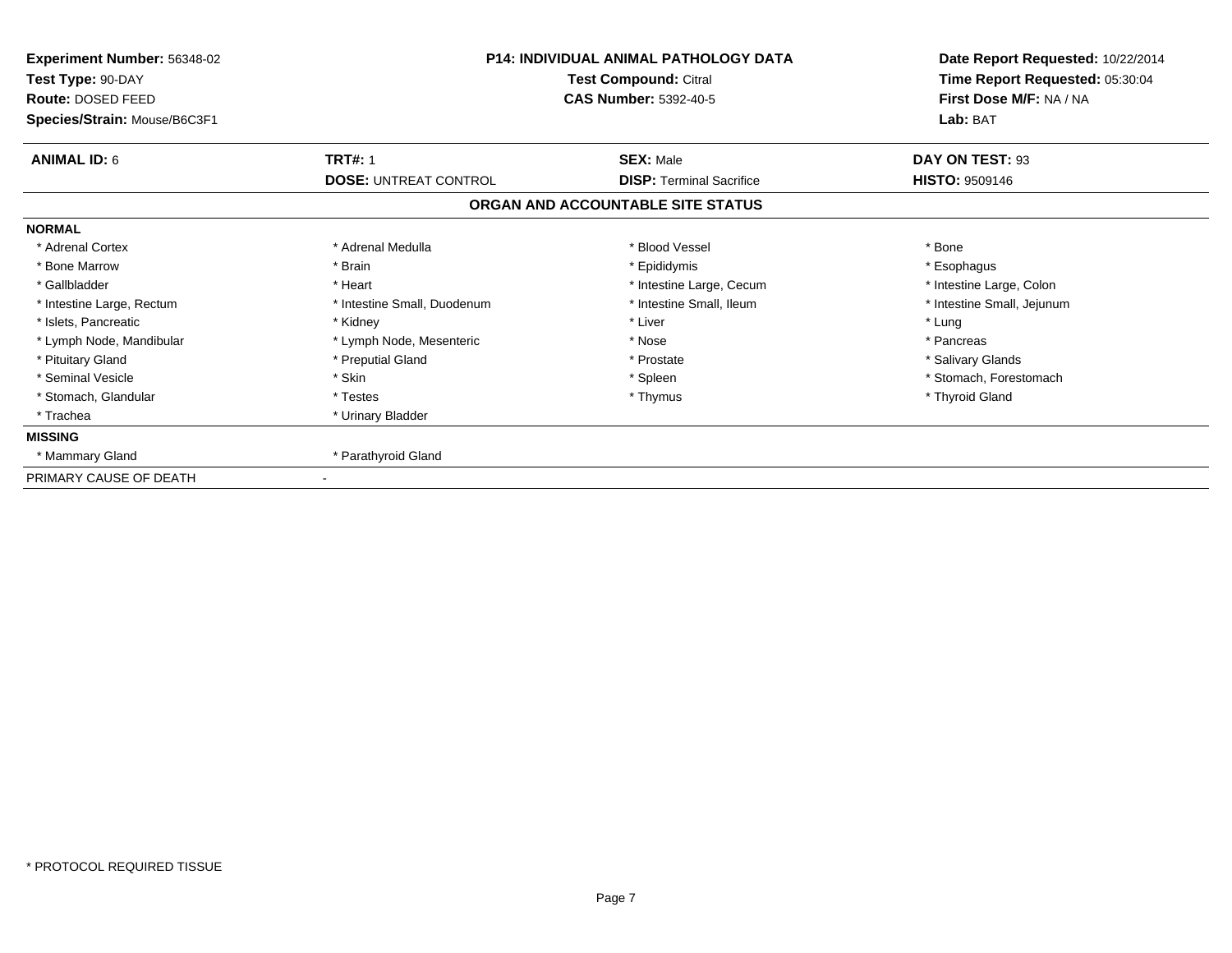| Experiment Number: 56348-02<br>Test Type: 90-DAY  | <b>P14: INDIVIDUAL ANIMAL PATHOLOGY DATA</b><br>Test Compound: Citral<br><b>CAS Number: 5392-40-5</b> |                                   | Date Report Requested: 10/22/2014<br>Time Report Requested: 05:30:04 |
|---------------------------------------------------|-------------------------------------------------------------------------------------------------------|-----------------------------------|----------------------------------------------------------------------|
| Route: DOSED FEED<br>Species/Strain: Mouse/B6C3F1 |                                                                                                       |                                   | First Dose M/F: NA / NA<br>Lab: BAT                                  |
| <b>ANIMAL ID: 7</b>                               | <b>TRT#: 1</b>                                                                                        | <b>SEX: Male</b>                  | DAY ON TEST: 93                                                      |
|                                                   | <b>DOSE: UNTREAT CONTROL</b>                                                                          | <b>DISP: Terminal Sacrifice</b>   | <b>HISTO: 9509147</b>                                                |
|                                                   |                                                                                                       | ORGAN AND ACCOUNTABLE SITE STATUS |                                                                      |
| <b>NORMAL</b>                                     |                                                                                                       |                                   |                                                                      |
| * Adrenal Cortex                                  | * Adrenal Medulla                                                                                     | * Blood Vessel                    | * Bone                                                               |
| * Bone Marrow                                     | * Brain                                                                                               | * Epididymis                      | * Esophagus                                                          |
| * Gallbladder                                     | * Heart                                                                                               | * Intestine Large, Cecum          | * Intestine Large, Colon                                             |
| * Intestine Large, Rectum                         | * Intestine Small, Duodenum                                                                           | * Intestine Small, Ileum          | * Intestine Small, Jejunum                                           |
| * Islets, Pancreatic                              | * Kidney                                                                                              | * Liver                           | * Lung                                                               |
| * Lymph Node, Mandibular                          | * Lymph Node, Mesenteric                                                                              | * Nose                            | * Pancreas                                                           |
| * Parathyroid Gland                               | * Pituitary Gland                                                                                     | * Preputial Gland                 | * Prostate                                                           |
| * Salivary Glands                                 | * Seminal Vesicle                                                                                     | * Skin                            | * Spleen                                                             |
| * Stomach, Forestomach                            | * Stomach, Glandular                                                                                  | * Testes                          | * Thymus                                                             |
| * Thyroid Gland                                   | * Trachea                                                                                             | * Urinary Bladder                 |                                                                      |
| <b>MISSING</b>                                    |                                                                                                       |                                   |                                                                      |
| * Mammary Gland                                   |                                                                                                       |                                   |                                                                      |
| PRIMARY CAUSE OF DEATH                            |                                                                                                       |                                   |                                                                      |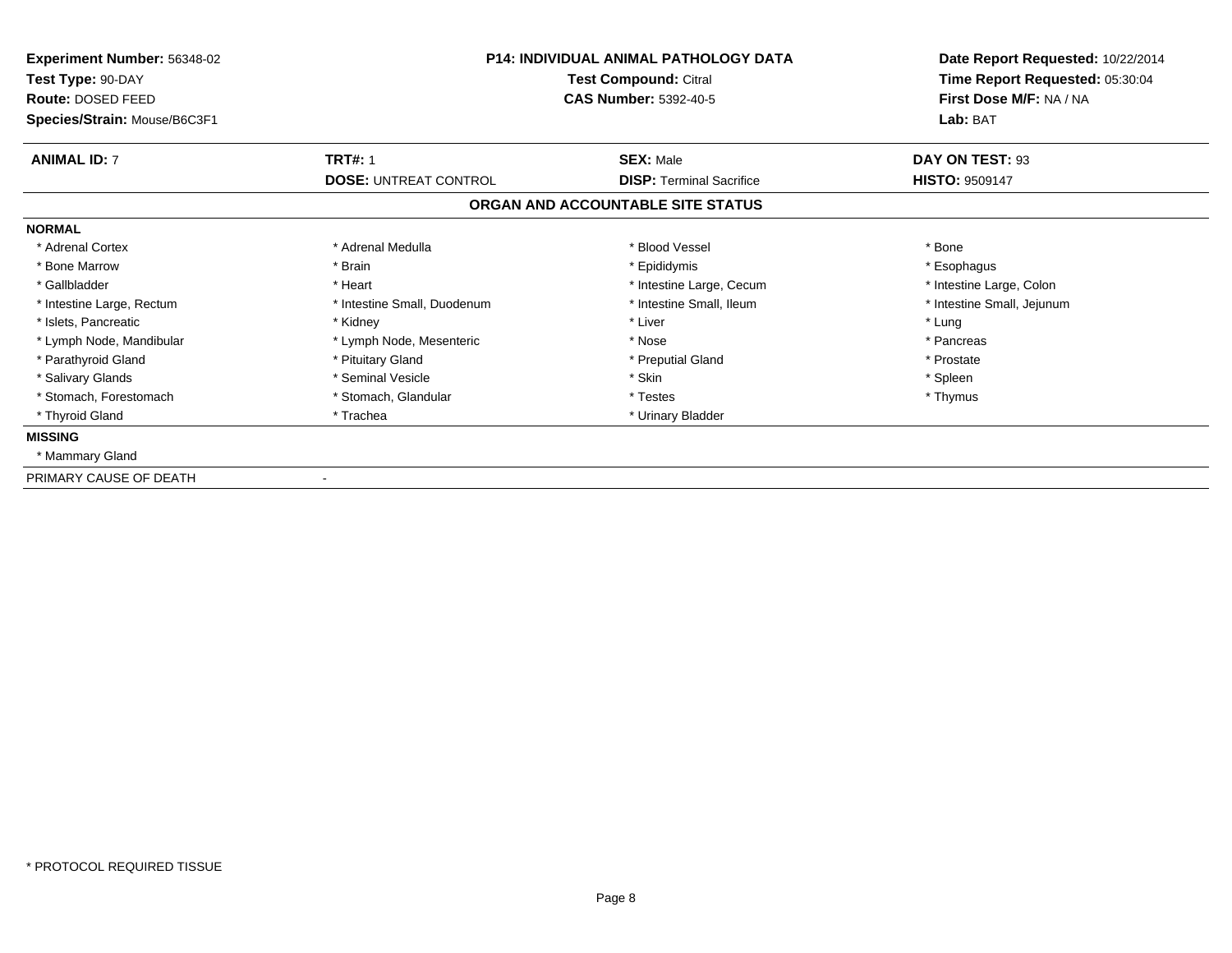| Experiment Number: 56348-02<br>Test Type: 90-DAY<br>Route: DOSED FEED | <b>P14: INDIVIDUAL ANIMAL PATHOLOGY DATA</b><br>Test Compound: Citral<br><b>CAS Number: 5392-40-5</b> |                                   | Date Report Requested: 10/22/2014<br>Time Report Requested: 05:30:04<br>First Dose M/F: NA / NA |  |
|-----------------------------------------------------------------------|-------------------------------------------------------------------------------------------------------|-----------------------------------|-------------------------------------------------------------------------------------------------|--|
| Species/Strain: Mouse/B6C3F1                                          |                                                                                                       |                                   | Lab: BAT                                                                                        |  |
| <b>ANIMAL ID: 8</b>                                                   | <b>TRT#: 1</b>                                                                                        | <b>SEX: Male</b>                  | DAY ON TEST: 93                                                                                 |  |
|                                                                       | <b>DOSE: UNTREAT CONTROL</b>                                                                          | <b>DISP: Terminal Sacrifice</b>   | <b>HISTO: 9509148</b>                                                                           |  |
|                                                                       |                                                                                                       | ORGAN AND ACCOUNTABLE SITE STATUS |                                                                                                 |  |
| <b>NORMAL</b>                                                         |                                                                                                       |                                   |                                                                                                 |  |
| * Adrenal Cortex                                                      | * Adrenal Medulla                                                                                     | * Blood Vessel                    | * Bone                                                                                          |  |
| * Bone Marrow                                                         | * Brain                                                                                               | * Epididymis                      | * Esophagus                                                                                     |  |
| * Gallbladder                                                         | * Heart                                                                                               | * Intestine Large, Cecum          | * Intestine Large, Colon                                                                        |  |
| * Intestine Large, Rectum                                             | * Intestine Small, Duodenum                                                                           | * Intestine Small, Ileum          | * Intestine Small, Jejunum                                                                      |  |
| * Islets, Pancreatic                                                  | * Kidney                                                                                              | * Liver                           | * Lung                                                                                          |  |
| * Lymph Node, Mandibular                                              | * Lymph Node, Mesenteric                                                                              | * Nose                            | * Pancreas                                                                                      |  |
| * Pituitary Gland                                                     | * Preputial Gland                                                                                     | * Prostate                        | * Salivary Glands                                                                               |  |
| * Seminal Vesicle                                                     | * Skin                                                                                                | * Spleen                          | * Stomach, Forestomach                                                                          |  |
| * Stomach, Glandular                                                  | * Testes                                                                                              | * Thymus                          | * Thyroid Gland                                                                                 |  |
| * Trachea                                                             | * Urinary Bladder                                                                                     |                                   |                                                                                                 |  |
| <b>MISSING</b>                                                        |                                                                                                       |                                   |                                                                                                 |  |
| * Mammary Gland                                                       | * Parathyroid Gland                                                                                   |                                   |                                                                                                 |  |
| PRIMARY CAUSE OF DEATH                                                |                                                                                                       |                                   |                                                                                                 |  |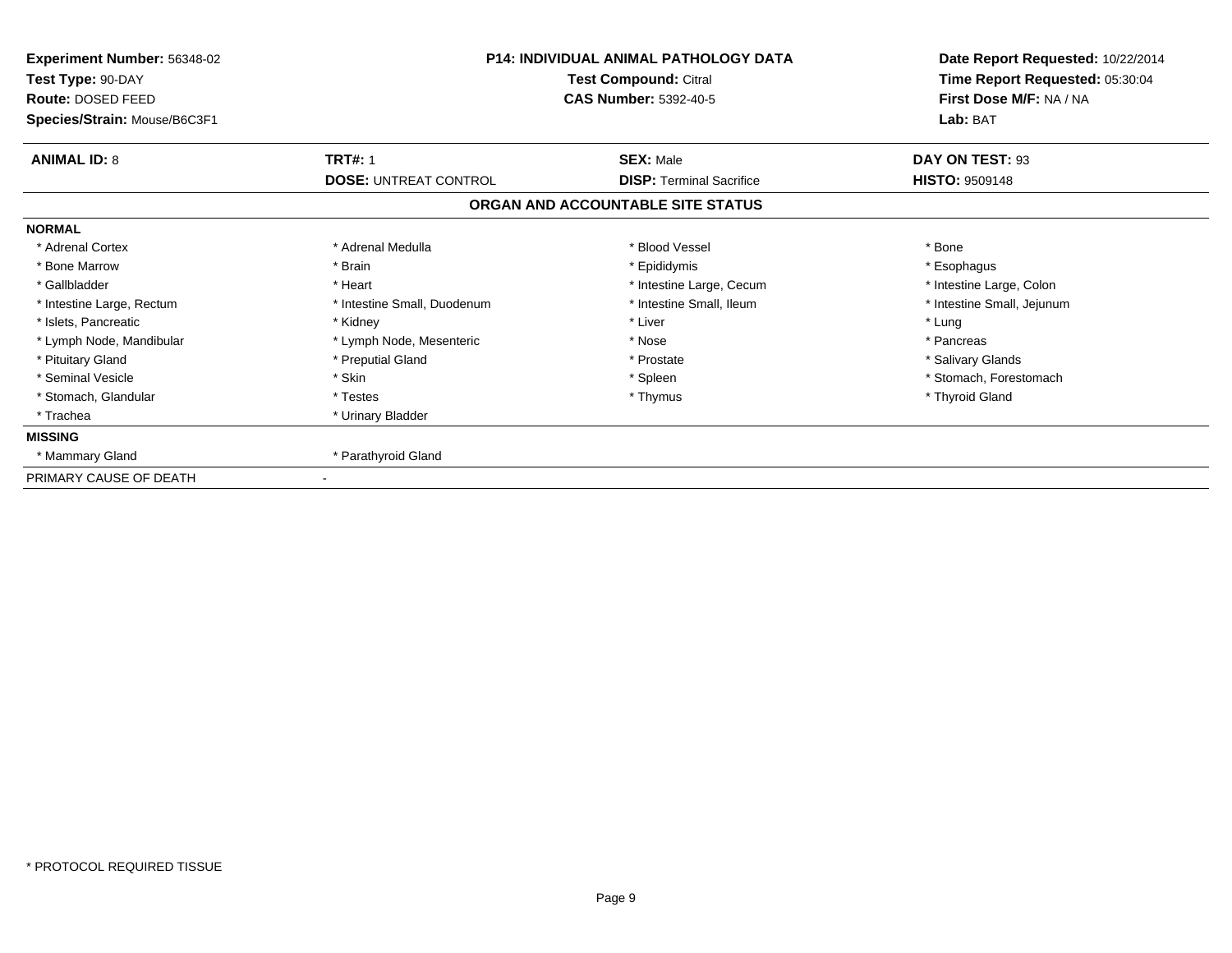| Experiment Number: 56348-02  | <b>P14: INDIVIDUAL ANIMAL PATHOLOGY DATA</b><br>Test Compound: Citral |                                   | Date Report Requested: 10/22/2014 |
|------------------------------|-----------------------------------------------------------------------|-----------------------------------|-----------------------------------|
| Test Type: 90-DAY            |                                                                       |                                   | Time Report Requested: 05:30:04   |
| Route: DOSED FEED            |                                                                       | <b>CAS Number: 5392-40-5</b>      | First Dose M/F: NA / NA           |
| Species/Strain: Mouse/B6C3F1 |                                                                       |                                   | Lab: BAT                          |
| <b>ANIMAL ID: 9</b>          | <b>TRT#: 1</b>                                                        | <b>SEX: Male</b>                  | DAY ON TEST: 93                   |
|                              | <b>DOSE: UNTREAT CONTROL</b>                                          | <b>DISP: Terminal Sacrifice</b>   | <b>HISTO: 9509149</b>             |
|                              |                                                                       | ORGAN AND ACCOUNTABLE SITE STATUS |                                   |
| <b>NORMAL</b>                |                                                                       |                                   |                                   |
| * Adrenal Cortex             | * Adrenal Medulla                                                     | * Blood Vessel                    | * Bone                            |
| * Bone Marrow                | * Brain                                                               | * Epididymis                      | * Esophagus                       |
| * Gallbladder                | * Heart                                                               | * Intestine Large, Cecum          | * Intestine Large, Colon          |
| * Intestine Large, Rectum    | * Intestine Small, Duodenum                                           | * Intestine Small, Ileum          | * Intestine Small, Jejunum        |
| * Islets, Pancreatic         | * Kidney                                                              | * Liver                           | * Lung                            |
| * Lymph Node, Mandibular     | * Lymph Node, Mesenteric                                              | * Nose                            | * Pancreas                        |
| * Parathyroid Gland          | * Pituitary Gland                                                     | * Preputial Gland                 | * Prostate                        |
| * Salivary Glands            | * Seminal Vesicle                                                     | * Skin                            | * Spleen                          |
| * Stomach, Forestomach       | * Stomach, Glandular                                                  | * Testes                          | * Thymus                          |
| * Thyroid Gland              | * Trachea                                                             | * Urinary Bladder                 |                                   |
| <b>MISSING</b>               |                                                                       |                                   |                                   |
| * Mammary Gland              |                                                                       |                                   |                                   |
| PRIMARY CAUSE OF DEATH       |                                                                       |                                   |                                   |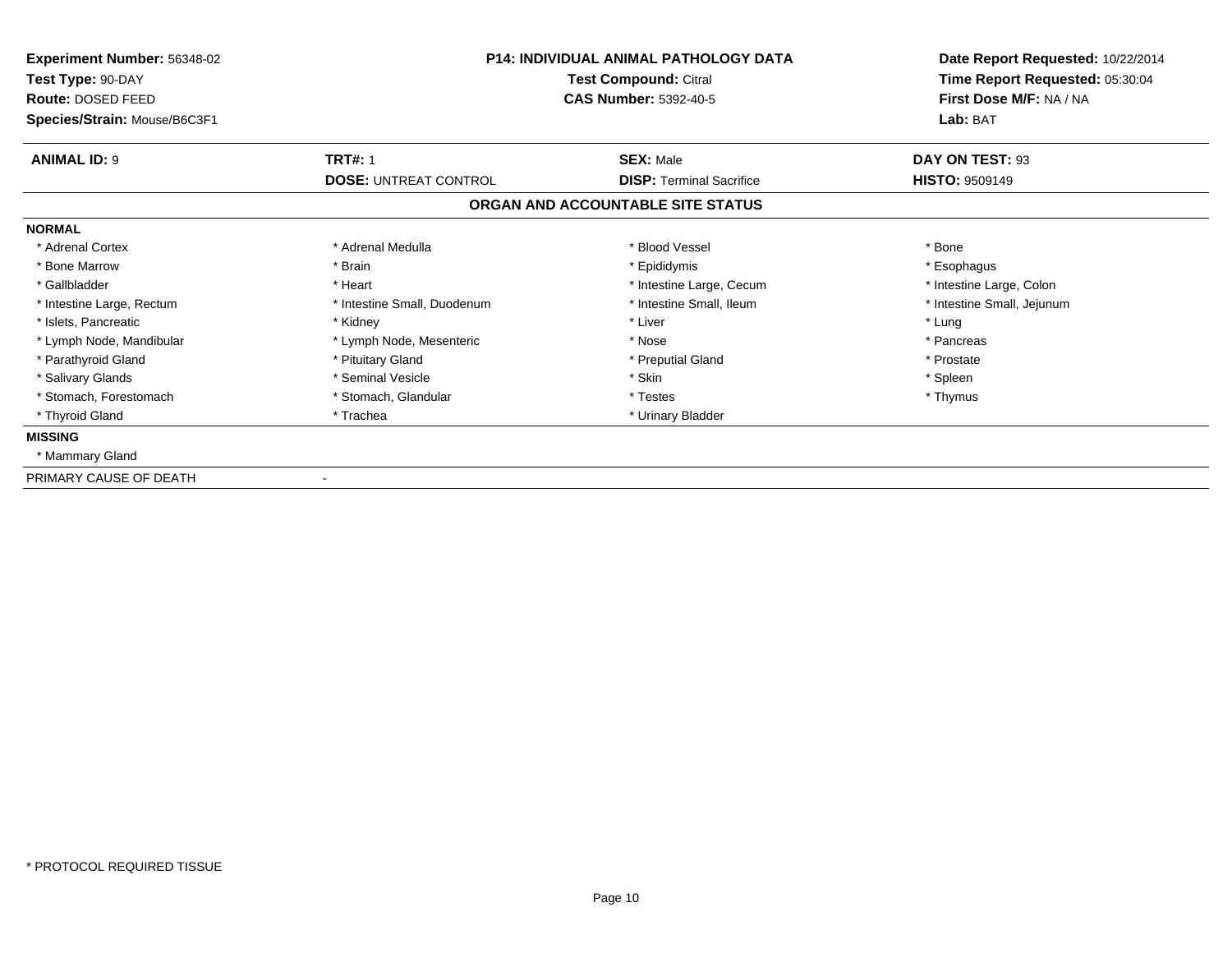| Experiment Number: 56348-02  | <b>P14: INDIVIDUAL ANIMAL PATHOLOGY DATA</b><br>Test Compound: Citral |                                   | Date Report Requested: 10/22/2014 |
|------------------------------|-----------------------------------------------------------------------|-----------------------------------|-----------------------------------|
| Test Type: 90-DAY            |                                                                       |                                   | Time Report Requested: 05:30:04   |
| Route: DOSED FEED            |                                                                       | <b>CAS Number: 5392-40-5</b>      | First Dose M/F: NA / NA           |
| Species/Strain: Mouse/B6C3F1 |                                                                       |                                   | Lab: BAT                          |
| <b>ANIMAL ID: 10</b>         | <b>TRT#: 1</b>                                                        | <b>SEX: Male</b>                  | DAY ON TEST: 93                   |
|                              | <b>DOSE: UNTREAT CONTROL</b>                                          | <b>DISP: Terminal Sacrifice</b>   | <b>HISTO: 9509150</b>             |
|                              |                                                                       | ORGAN AND ACCOUNTABLE SITE STATUS |                                   |
| <b>NORMAL</b>                |                                                                       |                                   |                                   |
| * Adrenal Cortex             | * Adrenal Medulla                                                     | * Blood Vessel                    | * Bone                            |
| * Bone Marrow                | * Brain                                                               | * Epididymis                      | * Esophagus                       |
| * Gallbladder                | * Heart                                                               | * Intestine Large, Cecum          | * Intestine Large, Colon          |
| * Intestine Large, Rectum    | * Intestine Small, Duodenum                                           | * Intestine Small, Ileum          | * Intestine Small, Jejunum        |
| * Islets, Pancreatic         | * Kidney                                                              | * Liver                           | * Lung                            |
| * Lymph Node, Mandibular     | * Lymph Node, Mesenteric                                              | * Nose                            | * Pancreas                        |
| * Parathyroid Gland          | * Pituitary Gland                                                     | * Preputial Gland                 | * Prostate                        |
| * Salivary Glands            | * Seminal Vesicle                                                     | * Skin                            | * Spleen                          |
| * Stomach, Forestomach       | * Stomach, Glandular                                                  | * Testes                          | * Thymus                          |
| * Thyroid Gland              | * Trachea                                                             | * Urinary Bladder                 |                                   |
| <b>MISSING</b>               |                                                                       |                                   |                                   |
| * Mammary Gland              |                                                                       |                                   |                                   |
| PRIMARY CAUSE OF DEATH       |                                                                       |                                   |                                   |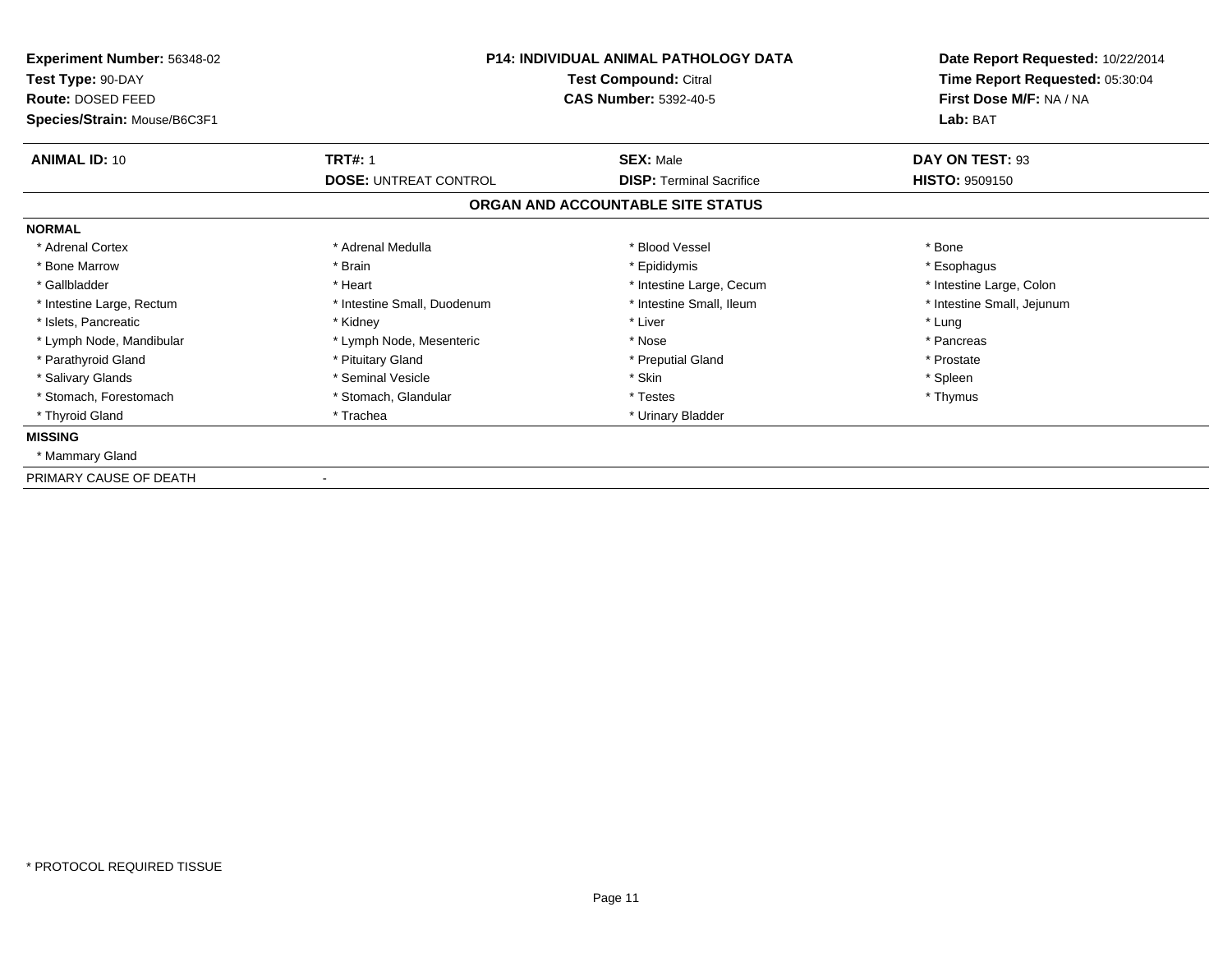| Experiment Number: 56348-02            | <b>P14: INDIVIDUAL ANIMAL PATHOLOGY DATA</b><br>Test Compound: Citral<br><b>CAS Number: 5392-40-5</b> |                                   | Date Report Requested: 10/22/2014<br>Time Report Requested: 05:30:04 |
|----------------------------------------|-------------------------------------------------------------------------------------------------------|-----------------------------------|----------------------------------------------------------------------|
| Test Type: 90-DAY<br>Route: DOSED FEED |                                                                                                       |                                   | First Dose M/F: NA / NA                                              |
| Species/Strain: Mouse/B6C3F1           |                                                                                                       |                                   | Lab: BAT                                                             |
| <b>ANIMAL ID: 11</b>                   | TRT#: 3                                                                                               | <b>SEX: Male</b>                  | DAY ON TEST: 93                                                      |
|                                        | <b>DOSE: VEHICLE CONTROL</b>                                                                          | <b>DISP: Terminal Sacrifice</b>   | <b>HISTO: 9509151</b>                                                |
|                                        |                                                                                                       | ORGAN AND ACCOUNTABLE SITE STATUS |                                                                      |
| <b>NORMAL</b>                          |                                                                                                       |                                   |                                                                      |
| * Adrenal Cortex                       | * Adrenal Medulla                                                                                     | * Blood Vessel                    | * Bone                                                               |
| * Bone Marrow                          | * Brain                                                                                               | * Epididymis                      | * Esophagus                                                          |
| * Gallbladder                          | * Heart                                                                                               | * Intestine Large, Cecum          | * Intestine Large, Colon                                             |
| * Intestine Large, Rectum              | * Intestine Small, Duodenum                                                                           | * Intestine Small, Ileum          | * Intestine Small, Jejunum                                           |
| * Islets, Pancreatic                   | * Kidney                                                                                              | * Liver                           | * Lung                                                               |
| * Lymph Node, Mandibular               | * Lymph Node, Mesenteric                                                                              | * Nose                            | * Pancreas                                                           |
| * Parathyroid Gland                    | * Pituitary Gland                                                                                     | * Preputial Gland                 | * Prostate                                                           |
| * Salivary Glands                      | * Seminal Vesicle                                                                                     | * Skin                            | * Spleen                                                             |
| * Stomach, Forestomach                 | * Stomach, Glandular                                                                                  | * Testes                          | * Thymus                                                             |
| * Thyroid Gland                        | * Trachea                                                                                             | * Urinary Bladder                 |                                                                      |
| <b>MISSING</b>                         |                                                                                                       |                                   |                                                                      |
| * Mammary Gland                        |                                                                                                       |                                   |                                                                      |
| PRIMARY CAUSE OF DEATH                 |                                                                                                       |                                   |                                                                      |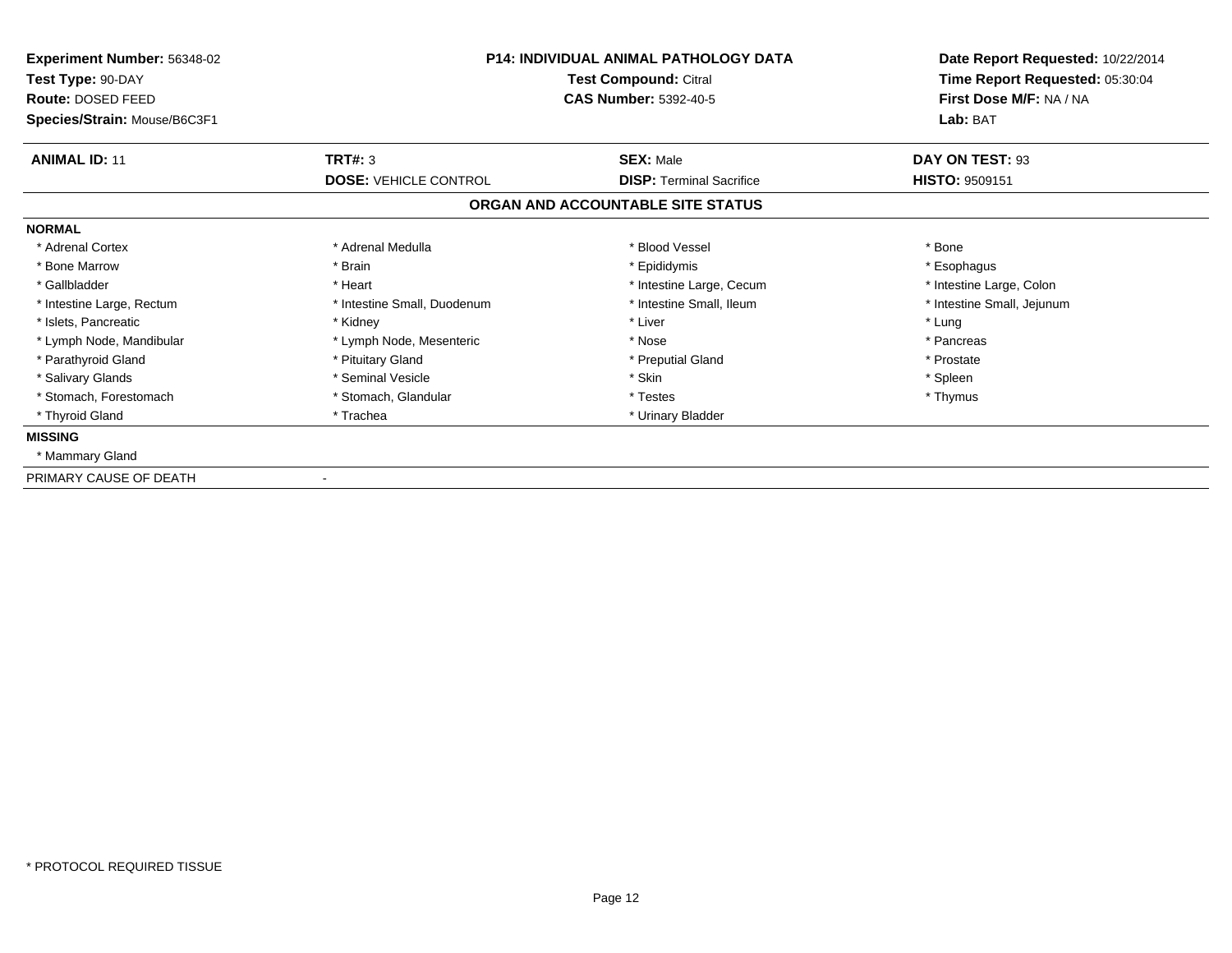| Experiment Number: 56348-02  | <b>P14: INDIVIDUAL ANIMAL PATHOLOGY DATA</b><br>Test Compound: Citral |                                   | Date Report Requested: 10/22/2014<br>Time Report Requested: 05:30:04 |  |
|------------------------------|-----------------------------------------------------------------------|-----------------------------------|----------------------------------------------------------------------|--|
| Test Type: 90-DAY            |                                                                       |                                   |                                                                      |  |
| Route: DOSED FEED            |                                                                       | <b>CAS Number: 5392-40-5</b>      | First Dose M/F: NA / NA                                              |  |
| Species/Strain: Mouse/B6C3F1 |                                                                       |                                   | Lab: BAT                                                             |  |
| <b>ANIMAL ID: 12</b>         | <b>TRT#: 3</b>                                                        | <b>SEX: Male</b>                  | DAY ON TEST: 93                                                      |  |
|                              | <b>DOSE: VEHICLE CONTROL</b>                                          | <b>DISP: Terminal Sacrifice</b>   | <b>HISTO: 9509152</b>                                                |  |
|                              |                                                                       | ORGAN AND ACCOUNTABLE SITE STATUS |                                                                      |  |
| <b>NORMAL</b>                |                                                                       |                                   |                                                                      |  |
| * Adrenal Cortex             | * Adrenal Medulla                                                     | * Blood Vessel                    | * Bone                                                               |  |
| * Bone Marrow                | * Brain                                                               | * Epididymis                      | * Esophagus                                                          |  |
| * Gallbladder                | * Heart                                                               | * Intestine Large, Cecum          | * Intestine Large, Colon                                             |  |
| * Intestine Large, Rectum    | * Intestine Small, Duodenum                                           | * Intestine Small, Ileum          | * Intestine Small, Jejunum                                           |  |
| * Islets. Pancreatic         | * Kidney                                                              | * Liver                           | * Lung                                                               |  |
| * Lymph Node, Mandibular     | * Lymph Node, Mesenteric                                              | * Nose                            | * Pancreas                                                           |  |
| * Parathyroid Gland          | * Pituitary Gland                                                     | * Preputial Gland                 | * Prostate                                                           |  |
| * Salivary Glands            | * Seminal Vesicle                                                     | * Skin                            | * Spleen                                                             |  |
| * Stomach, Forestomach       | * Stomach, Glandular                                                  | * Testes                          | * Thymus                                                             |  |
| * Thyroid Gland              | * Trachea                                                             | * Urinary Bladder                 |                                                                      |  |
| <b>MISSING</b>               |                                                                       |                                   |                                                                      |  |
| * Mammary Gland              |                                                                       |                                   |                                                                      |  |
| PRIMARY CAUSE OF DEATH       |                                                                       |                                   |                                                                      |  |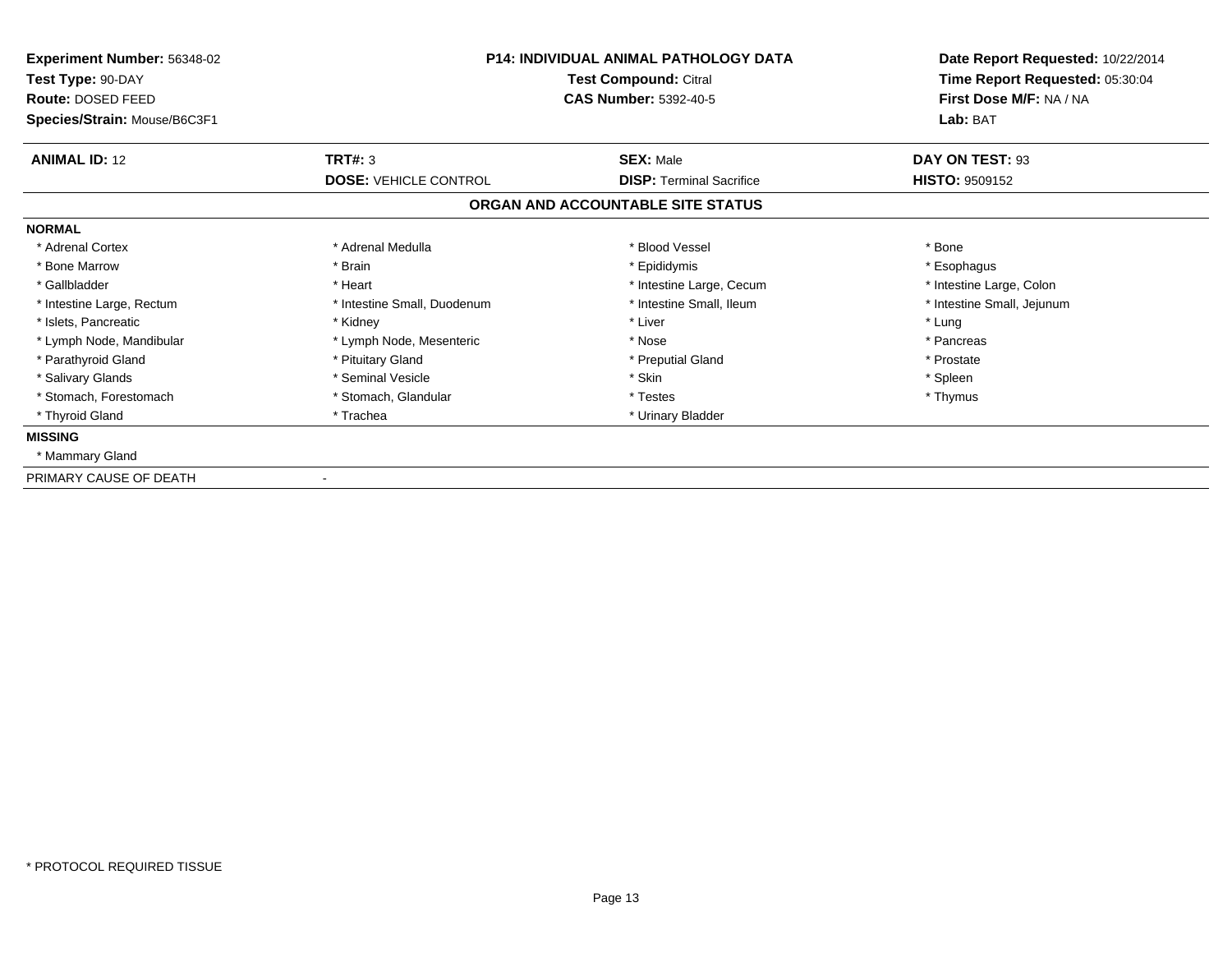| Experiment Number: 56348-02            | <b>P14: INDIVIDUAL ANIMAL PATHOLOGY DATA</b><br>Test Compound: Citral<br><b>CAS Number: 5392-40-5</b> |                                   | Date Report Requested: 10/22/2014                          |
|----------------------------------------|-------------------------------------------------------------------------------------------------------|-----------------------------------|------------------------------------------------------------|
| Test Type: 90-DAY<br>Route: DOSED FEED |                                                                                                       |                                   | Time Report Requested: 05:30:04<br>First Dose M/F: NA / NA |
| Species/Strain: Mouse/B6C3F1           |                                                                                                       |                                   | Lab: BAT                                                   |
|                                        |                                                                                                       |                                   |                                                            |
| <b>ANIMAL ID: 13</b>                   | TRT#: 3                                                                                               | <b>SEX: Male</b>                  | DAY ON TEST: 93                                            |
|                                        | <b>DOSE: VEHICLE CONTROL</b>                                                                          | <b>DISP: Terminal Sacrifice</b>   | <b>HISTO: 9509153</b>                                      |
|                                        |                                                                                                       | ORGAN AND ACCOUNTABLE SITE STATUS |                                                            |
| <b>NORMAL</b>                          |                                                                                                       |                                   |                                                            |
| * Adrenal Cortex                       | * Adrenal Medulla                                                                                     | * Blood Vessel                    | * Bone                                                     |
| * Bone Marrow                          | * Brain                                                                                               | * Epididymis                      | * Esophagus                                                |
| * Gallbladder                          | * Heart                                                                                               | * Intestine Large, Cecum          | * Intestine Large, Colon                                   |
| * Intestine Large, Rectum              | * Intestine Small, Duodenum                                                                           | * Intestine Small, Ileum          | * Intestine Small, Jejunum                                 |
| * Islets, Pancreatic                   | * Kidney                                                                                              | * Liver                           | * Lung                                                     |
| * Lymph Node, Mandibular               | * Lymph Node, Mesenteric                                                                              | * Nose                            | * Pancreas                                                 |
| * Parathyroid Gland                    | * Pituitary Gland                                                                                     | * Preputial Gland                 | * Prostate                                                 |
| * Salivary Glands                      | * Seminal Vesicle                                                                                     | * Skin                            | * Spleen                                                   |
| * Stomach, Forestomach                 | * Stomach, Glandular                                                                                  | * Testes                          | * Thymus                                                   |
| * Thyroid Gland                        | * Trachea                                                                                             | * Urinary Bladder                 |                                                            |
| <b>MISSING</b>                         |                                                                                                       |                                   |                                                            |
| * Mammary Gland                        |                                                                                                       |                                   |                                                            |
| PRIMARY CAUSE OF DEATH                 |                                                                                                       |                                   |                                                            |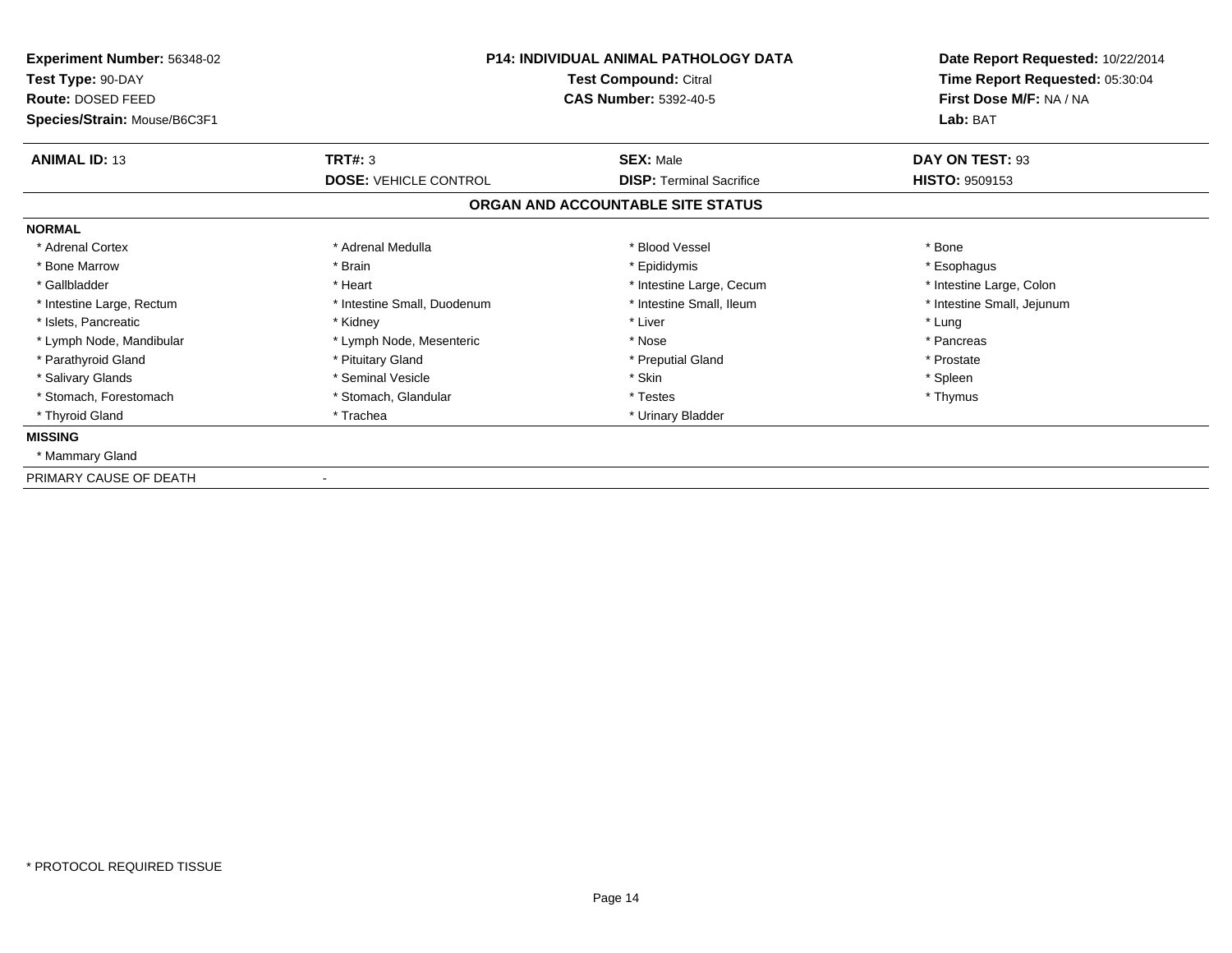| Experiment Number: 56348-02  | <b>P14: INDIVIDUAL ANIMAL PATHOLOGY DATA</b><br>Test Compound: Citral |                                   | Date Report Requested: 10/22/2014 |
|------------------------------|-----------------------------------------------------------------------|-----------------------------------|-----------------------------------|
| Test Type: 90-DAY            |                                                                       |                                   | Time Report Requested: 05:30:04   |
| Route: DOSED FEED            |                                                                       | <b>CAS Number: 5392-40-5</b>      | First Dose M/F: NA / NA           |
| Species/Strain: Mouse/B6C3F1 |                                                                       |                                   | Lab: BAT                          |
| <b>ANIMAL ID: 14</b>         | TRT#: 3                                                               | <b>SEX: Male</b>                  | DAY ON TEST: 93                   |
|                              | <b>DOSE: VEHICLE CONTROL</b>                                          | <b>DISP: Terminal Sacrifice</b>   | <b>HISTO: 9509154</b>             |
|                              |                                                                       | ORGAN AND ACCOUNTABLE SITE STATUS |                                   |
| <b>NORMAL</b>                |                                                                       |                                   |                                   |
| * Adrenal Cortex             | * Adrenal Medulla                                                     | * Blood Vessel                    | * Bone                            |
| * Bone Marrow                | * Brain                                                               | * Epididymis                      | * Esophagus                       |
| * Gallbladder                | * Heart                                                               | * Intestine Large, Cecum          | * Intestine Large, Colon          |
| * Intestine Large, Rectum    | * Intestine Small, Duodenum                                           | * Intestine Small, Ileum          | * Intestine Small, Jejunum        |
| * Islets, Pancreatic         | * Kidney                                                              | * Liver                           | * Lung                            |
| * Lymph Node, Mandibular     | * Lymph Node, Mesenteric                                              | * Nose                            | * Pancreas                        |
| * Parathyroid Gland          | * Pituitary Gland                                                     | * Preputial Gland                 | * Prostate                        |
| * Salivary Glands            | * Seminal Vesicle                                                     | * Skin                            | * Spleen                          |
| * Stomach, Forestomach       | * Stomach, Glandular                                                  | * Testes                          | * Thymus                          |
| * Thyroid Gland              | * Trachea                                                             | * Urinary Bladder                 |                                   |
| <b>MISSING</b>               |                                                                       |                                   |                                   |
| * Mammary Gland              |                                                                       |                                   |                                   |
| PRIMARY CAUSE OF DEATH       |                                                                       |                                   |                                   |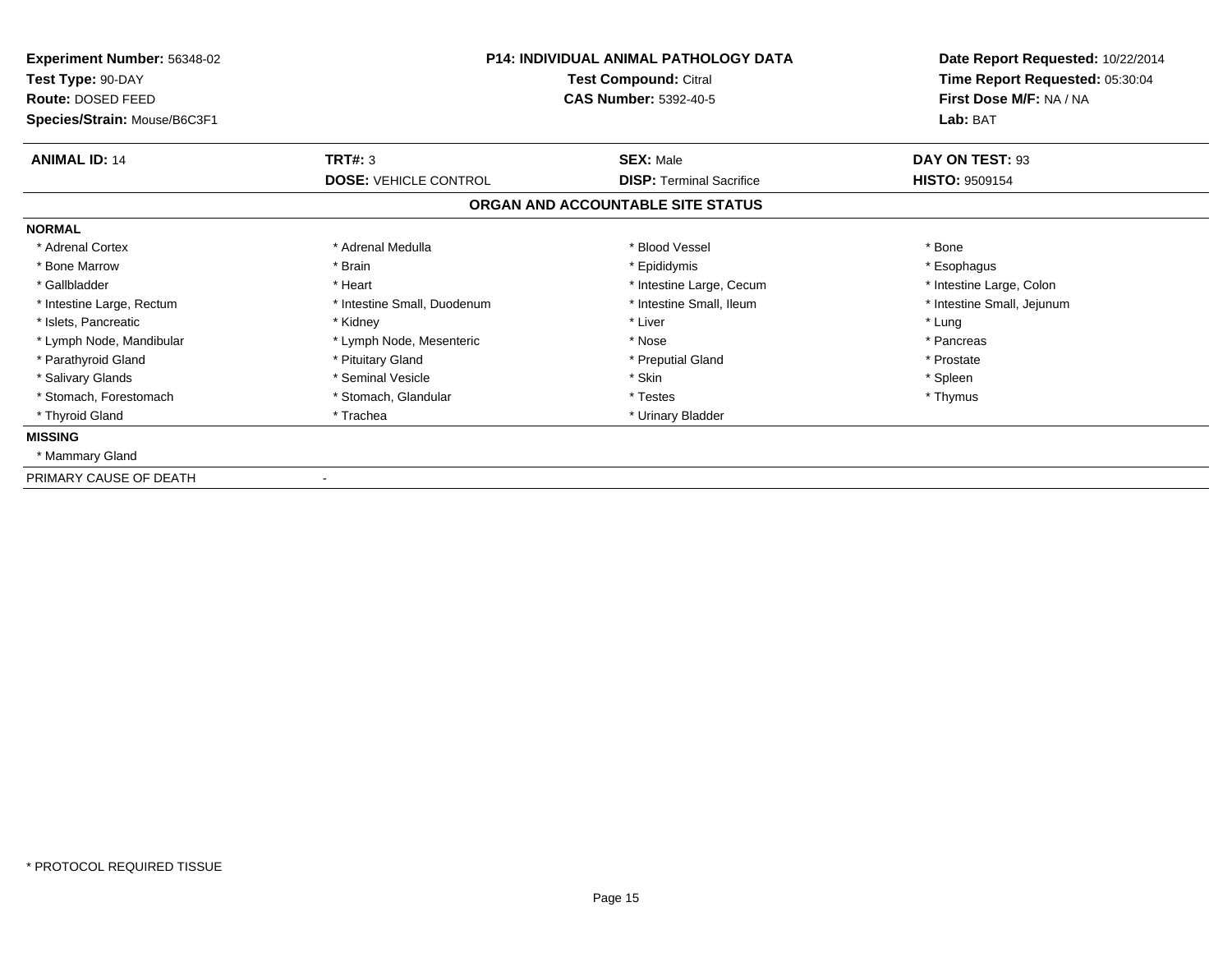| Experiment Number: 56348-02<br>Test Type: 90-DAY  | <b>P14: INDIVIDUAL ANIMAL PATHOLOGY DATA</b><br>Test Compound: Citral |                                                     | Date Report Requested: 10/22/2014<br>Time Report Requested: 05:30:04 |
|---------------------------------------------------|-----------------------------------------------------------------------|-----------------------------------------------------|----------------------------------------------------------------------|
| Route: DOSED FEED<br>Species/Strain: Mouse/B6C3F1 |                                                                       | <b>CAS Number: 5392-40-5</b>                        |                                                                      |
| <b>ANIMAL ID: 15</b>                              | TRT#: 3<br><b>DOSE: VEHICLE CONTROL</b>                               | <b>SEX: Male</b><br><b>DISP: Terminal Sacrifice</b> | DAY ON TEST: 93<br><b>HISTO: 9509155</b>                             |
|                                                   |                                                                       | ORGAN AND ACCOUNTABLE SITE STATUS                   |                                                                      |
| <b>NORMAL</b>                                     |                                                                       |                                                     |                                                                      |
| * Adrenal Cortex                                  | * Adrenal Medulla                                                     | * Blood Vessel                                      | * Bone                                                               |
| * Bone Marrow                                     | * Brain                                                               | * Epididymis                                        | * Esophagus                                                          |
| * Gallbladder                                     | * Heart                                                               | * Intestine Large, Cecum                            | * Intestine Large, Colon                                             |
| * Intestine Large, Rectum                         | * Intestine Small, Duodenum                                           | * Intestine Small, Ileum                            | * Intestine Small, Jejunum                                           |
| * Islets, Pancreatic                              | * Kidney                                                              | * Liver                                             | * Lung                                                               |
| * Lymph Node, Mandibular                          | * Lymph Node, Mesenteric                                              | * Nose                                              | * Pancreas                                                           |
| * Parathyroid Gland                               | * Pituitary Gland                                                     | * Preputial Gland                                   | * Prostate                                                           |
| * Salivary Glands                                 | * Seminal Vesicle                                                     | * Skin                                              | * Spleen                                                             |
| * Stomach, Forestomach                            | * Stomach, Glandular                                                  | * Testes                                            | * Thymus                                                             |
| * Thyroid Gland                                   | * Trachea                                                             | * Urinary Bladder                                   |                                                                      |
| <b>MISSING</b>                                    |                                                                       |                                                     |                                                                      |
| * Mammary Gland                                   |                                                                       |                                                     |                                                                      |
| PRIMARY CAUSE OF DEATH                            |                                                                       |                                                     |                                                                      |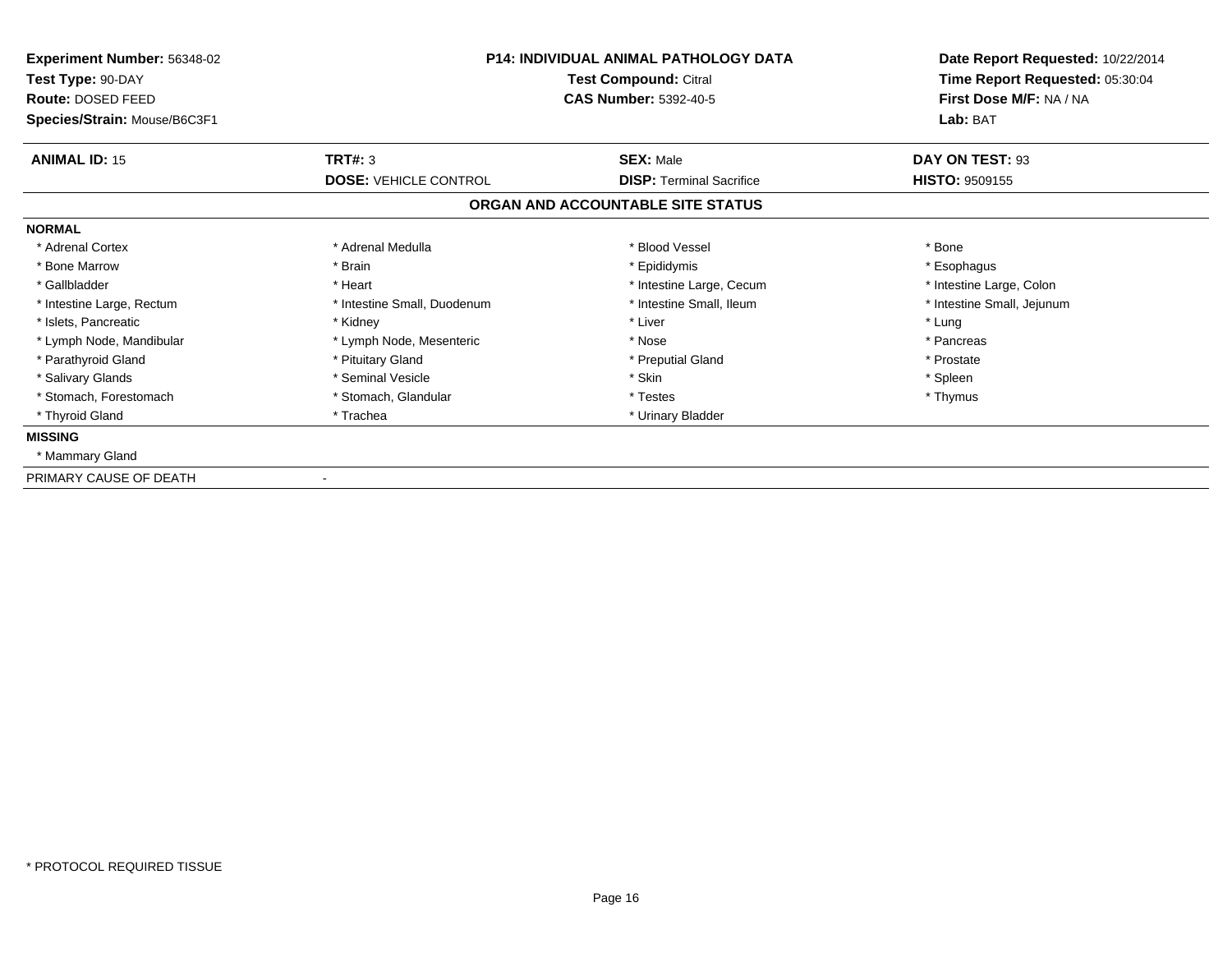| Experiment Number: 56348-02  | <b>P14: INDIVIDUAL ANIMAL PATHOLOGY DATA</b><br>Test Compound: Citral |                                   | Date Report Requested: 10/22/2014 |  |
|------------------------------|-----------------------------------------------------------------------|-----------------------------------|-----------------------------------|--|
| Test Type: 90-DAY            |                                                                       |                                   | Time Report Requested: 05:30:04   |  |
| Route: DOSED FEED            |                                                                       | <b>CAS Number: 5392-40-5</b>      | First Dose M/F: NA / NA           |  |
| Species/Strain: Mouse/B6C3F1 |                                                                       |                                   | Lab: BAT                          |  |
| <b>ANIMAL ID: 16</b>         | TRT#: 3                                                               | <b>SEX: Male</b>                  | DAY ON TEST: 93                   |  |
|                              | <b>DOSE: VEHICLE CONTROL</b>                                          | <b>DISP: Terminal Sacrifice</b>   | <b>HISTO: 9509156</b>             |  |
|                              |                                                                       | ORGAN AND ACCOUNTABLE SITE STATUS |                                   |  |
| <b>NORMAL</b>                |                                                                       |                                   |                                   |  |
| * Adrenal Cortex             | * Adrenal Medulla                                                     | * Blood Vessel                    | * Bone                            |  |
| * Bone Marrow                | * Brain                                                               | * Epididymis                      | * Esophagus                       |  |
| * Gallbladder                | * Heart                                                               | * Intestine Large, Cecum          | * Intestine Large, Colon          |  |
| * Intestine Large, Rectum    | * Intestine Small, Duodenum                                           | * Intestine Small, Ileum          | * Intestine Small, Jejunum        |  |
| * Islets, Pancreatic         | * Kidney                                                              | * Liver                           | * Lung                            |  |
| * Lymph Node, Mandibular     | * Nose                                                                | * Pancreas                        | * Parathyroid Gland               |  |
| * Pituitary Gland            | * Preputial Gland                                                     | * Prostate                        | * Salivary Glands                 |  |
| * Seminal Vesicle            | * Skin                                                                | * Spleen                          | * Stomach, Forestomach            |  |
| * Stomach, Glandular         | * Testes                                                              | * Thymus                          | * Thyroid Gland                   |  |
| * Trachea                    | * Urinary Bladder                                                     |                                   |                                   |  |
| <b>MISSING</b>               |                                                                       |                                   |                                   |  |
| * Lymph Node, Mesenteric     | * Mammary Gland                                                       |                                   |                                   |  |
| PRIMARY CAUSE OF DEATH       |                                                                       |                                   |                                   |  |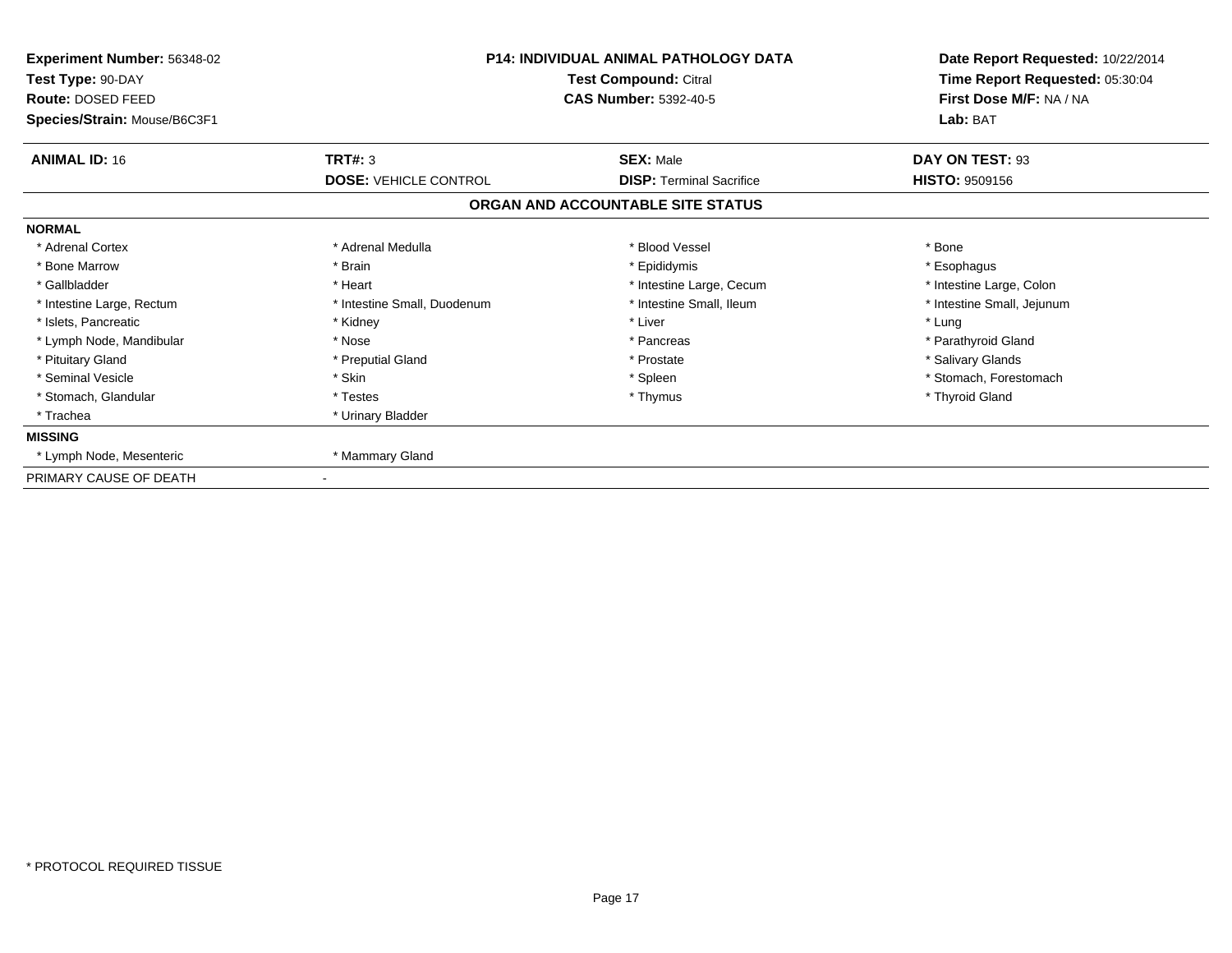| Experiment Number: 56348-02<br>Test Type: 90-DAY<br>Route: DOSED FEED<br>Species/Strain: Mouse/B6C3F1 | <b>P14: INDIVIDUAL ANIMAL PATHOLOGY DATA</b><br>Test Compound: Citral<br><b>CAS Number: 5392-40-5</b> |                                                     | Date Report Requested: 10/22/2014<br>Time Report Requested: 05:30:04<br>First Dose M/F: NA / NA<br>Lab: BAT |
|-------------------------------------------------------------------------------------------------------|-------------------------------------------------------------------------------------------------------|-----------------------------------------------------|-------------------------------------------------------------------------------------------------------------|
| <b>ANIMAL ID: 17</b>                                                                                  | TRT#: 3<br><b>DOSE: VEHICLE CONTROL</b>                                                               | <b>SEX: Male</b><br><b>DISP: Terminal Sacrifice</b> | DAY ON TEST: 93<br><b>HISTO: 9509157</b>                                                                    |
|                                                                                                       |                                                                                                       | ORGAN AND ACCOUNTABLE SITE STATUS                   |                                                                                                             |
| <b>NORMAL</b>                                                                                         |                                                                                                       |                                                     |                                                                                                             |
| * Adrenal Cortex                                                                                      | * Adrenal Medulla                                                                                     | * Blood Vessel                                      | * Bone                                                                                                      |
| * Bone Marrow                                                                                         | * Brain                                                                                               | * Epididymis                                        | * Esophagus                                                                                                 |
| * Heart                                                                                               | * Intestine Large, Cecum                                                                              | * Intestine Large, Colon                            | * Intestine Large, Rectum                                                                                   |
| * Intestine Small, Duodenum                                                                           | * Intestine Small, Ileum                                                                              | * Intestine Small, Jejunum                          | * Islets, Pancreatic                                                                                        |
| * Kidney                                                                                              | * Liver                                                                                               | * Lung                                              | * Lymph Node, Mandibular                                                                                    |
| * Lymph Node, Mesenteric                                                                              | * Nose                                                                                                | * Pancreas                                          | * Parathyroid Gland                                                                                         |
| * Pituitary Gland                                                                                     | * Preputial Gland                                                                                     | * Prostate                                          | * Salivary Glands                                                                                           |
| * Seminal Vesicle                                                                                     | * Skin                                                                                                | * Spleen                                            | * Stomach, Forestomach                                                                                      |
| * Stomach, Glandular                                                                                  | * Testes                                                                                              | * Thymus                                            | * Thyroid Gland                                                                                             |
| * Trachea                                                                                             | * Urinary Bladder                                                                                     |                                                     |                                                                                                             |
| <b>MISSING</b>                                                                                        |                                                                                                       |                                                     |                                                                                                             |
| * Gallbladder                                                                                         | * Mammary Gland                                                                                       |                                                     |                                                                                                             |
| PRIMARY CAUSE OF DEATH                                                                                |                                                                                                       |                                                     |                                                                                                             |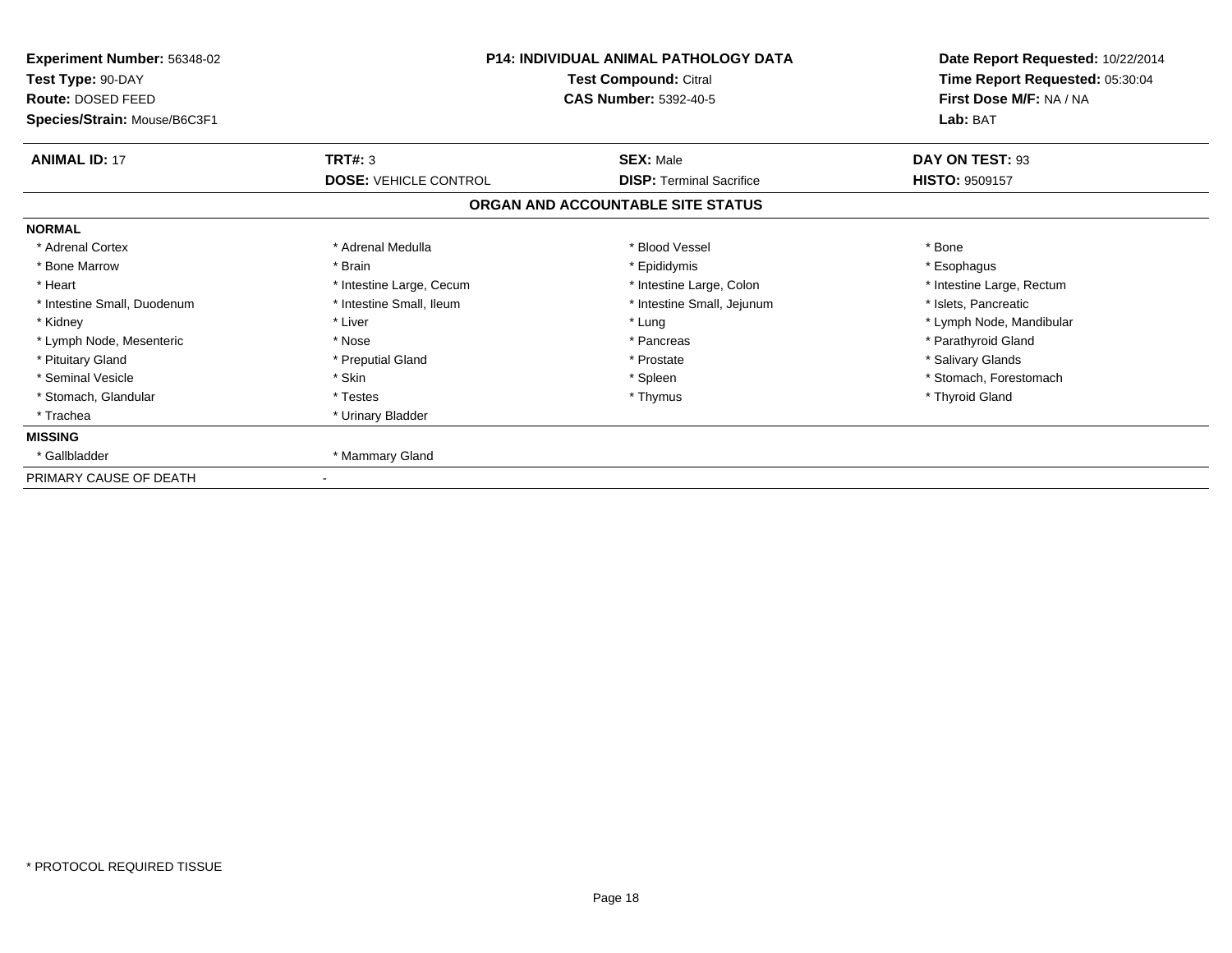| Experiment Number: 56348-02  | <b>P14: INDIVIDUAL ANIMAL PATHOLOGY DATA</b><br>Test Compound: Citral |                                   | Date Report Requested: 10/22/2014 |  |
|------------------------------|-----------------------------------------------------------------------|-----------------------------------|-----------------------------------|--|
| Test Type: 90-DAY            |                                                                       |                                   | Time Report Requested: 05:30:04   |  |
| Route: DOSED FEED            |                                                                       | <b>CAS Number: 5392-40-5</b>      | First Dose M/F: NA / NA           |  |
| Species/Strain: Mouse/B6C3F1 |                                                                       |                                   | Lab: BAT                          |  |
| <b>ANIMAL ID: 18</b>         | TRT#: 3                                                               | <b>SEX: Male</b>                  | DAY ON TEST: 93                   |  |
|                              | <b>DOSE: VEHICLE CONTROL</b>                                          | <b>DISP: Terminal Sacrifice</b>   | <b>HISTO: 9509158</b>             |  |
|                              |                                                                       | ORGAN AND ACCOUNTABLE SITE STATUS |                                   |  |
| <b>NORMAL</b>                |                                                                       |                                   |                                   |  |
| * Adrenal Cortex             | * Adrenal Medulla                                                     | * Blood Vessel                    | * Bone                            |  |
| * Bone Marrow                | * Brain                                                               | * Epididymis                      | * Esophagus                       |  |
| * Heart                      | * Intestine Large, Cecum                                              | * Intestine Large, Colon          | * Intestine Large, Rectum         |  |
| * Intestine Small, Duodenum  | * Intestine Small, Ileum                                              | * Intestine Small, Jejunum        | * Islets, Pancreatic              |  |
| * Kidney                     | * Liver                                                               | * Lung                            | * Lymph Node, Mandibular          |  |
| * Lymph Node, Mesenteric     | * Nose                                                                | * Pancreas                        | * Pituitary Gland                 |  |
| * Preputial Gland            | * Prostate                                                            | * Salivary Glands                 | * Seminal Vesicle                 |  |
| * Skin                       | * Spleen                                                              | * Stomach, Forestomach            | * Stomach, Glandular              |  |
| * Testes                     | * Thymus                                                              | * Thyroid Gland                   | * Trachea                         |  |
| * Urinary Bladder            |                                                                       |                                   |                                   |  |
| <b>MISSING</b>               |                                                                       |                                   |                                   |  |
| * Gallbladder                | * Mammary Gland                                                       | * Parathyroid Gland               |                                   |  |
| PRIMARY CAUSE OF DEATH       |                                                                       |                                   |                                   |  |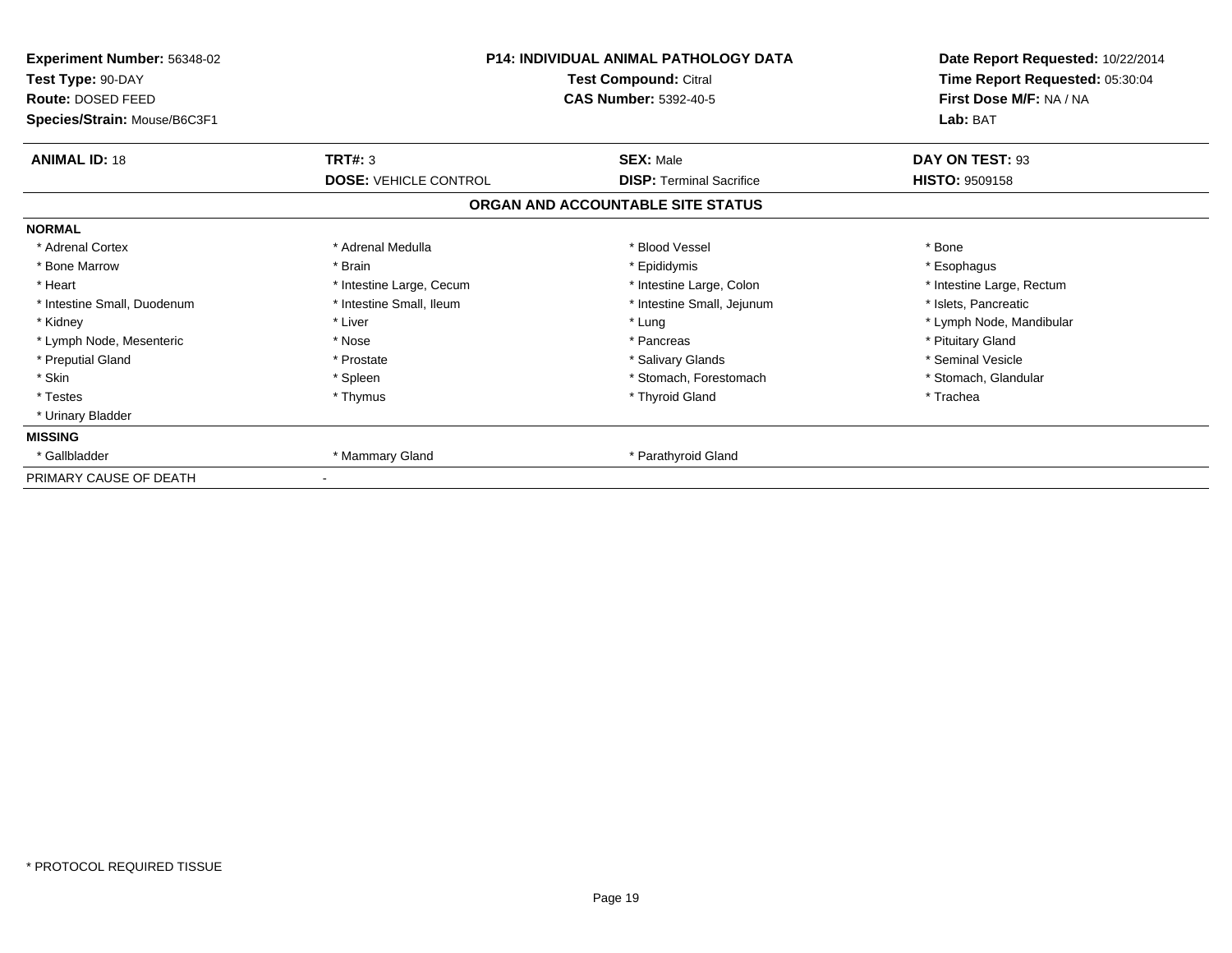| Experiment Number: 56348-02  | <b>P14: INDIVIDUAL ANIMAL PATHOLOGY DATA</b><br>Test Compound: Citral |                                   | Date Report Requested: 10/22/2014 |
|------------------------------|-----------------------------------------------------------------------|-----------------------------------|-----------------------------------|
| Test Type: 90-DAY            |                                                                       |                                   | Time Report Requested: 05:30:04   |
| Route: DOSED FEED            |                                                                       | <b>CAS Number: 5392-40-5</b>      | First Dose M/F: NA / NA           |
| Species/Strain: Mouse/B6C3F1 |                                                                       |                                   | Lab: BAT                          |
| <b>ANIMAL ID: 19</b>         | TRT#: 3                                                               | <b>SEX: Male</b>                  | DAY ON TEST: 93                   |
|                              | <b>DOSE: VEHICLE CONTROL</b>                                          | <b>DISP: Terminal Sacrifice</b>   | <b>HISTO: 9509159</b>             |
|                              |                                                                       | ORGAN AND ACCOUNTABLE SITE STATUS |                                   |
| <b>NORMAL</b>                |                                                                       |                                   |                                   |
| * Adrenal Cortex             | * Adrenal Medulla                                                     | * Blood Vessel                    | * Bone                            |
| * Bone Marrow                | * Brain                                                               | * Epididymis                      | * Esophagus                       |
| * Gallbladder                | * Heart                                                               | * Intestine Large, Cecum          | * Intestine Large, Colon          |
| * Intestine Large, Rectum    | * Intestine Small, Duodenum                                           | * Intestine Small, Ileum          | * Intestine Small, Jejunum        |
| * Islets, Pancreatic         | * Kidney                                                              | * Liver                           | * Lung                            |
| * Lymph Node, Mandibular     | * Lymph Node, Mesenteric                                              | * Nose                            | * Pancreas                        |
| * Parathyroid Gland          | * Pituitary Gland                                                     | * Preputial Gland                 | * Prostate                        |
| * Salivary Glands            | * Seminal Vesicle                                                     | * Skin                            | * Spleen                          |
| * Stomach, Forestomach       | * Stomach, Glandular                                                  | * Testes                          | * Thymus                          |
| * Thyroid Gland              | * Trachea                                                             | * Urinary Bladder                 |                                   |
| <b>MISSING</b>               |                                                                       |                                   |                                   |
| * Mammary Gland              |                                                                       |                                   |                                   |
| PRIMARY CAUSE OF DEATH       |                                                                       |                                   |                                   |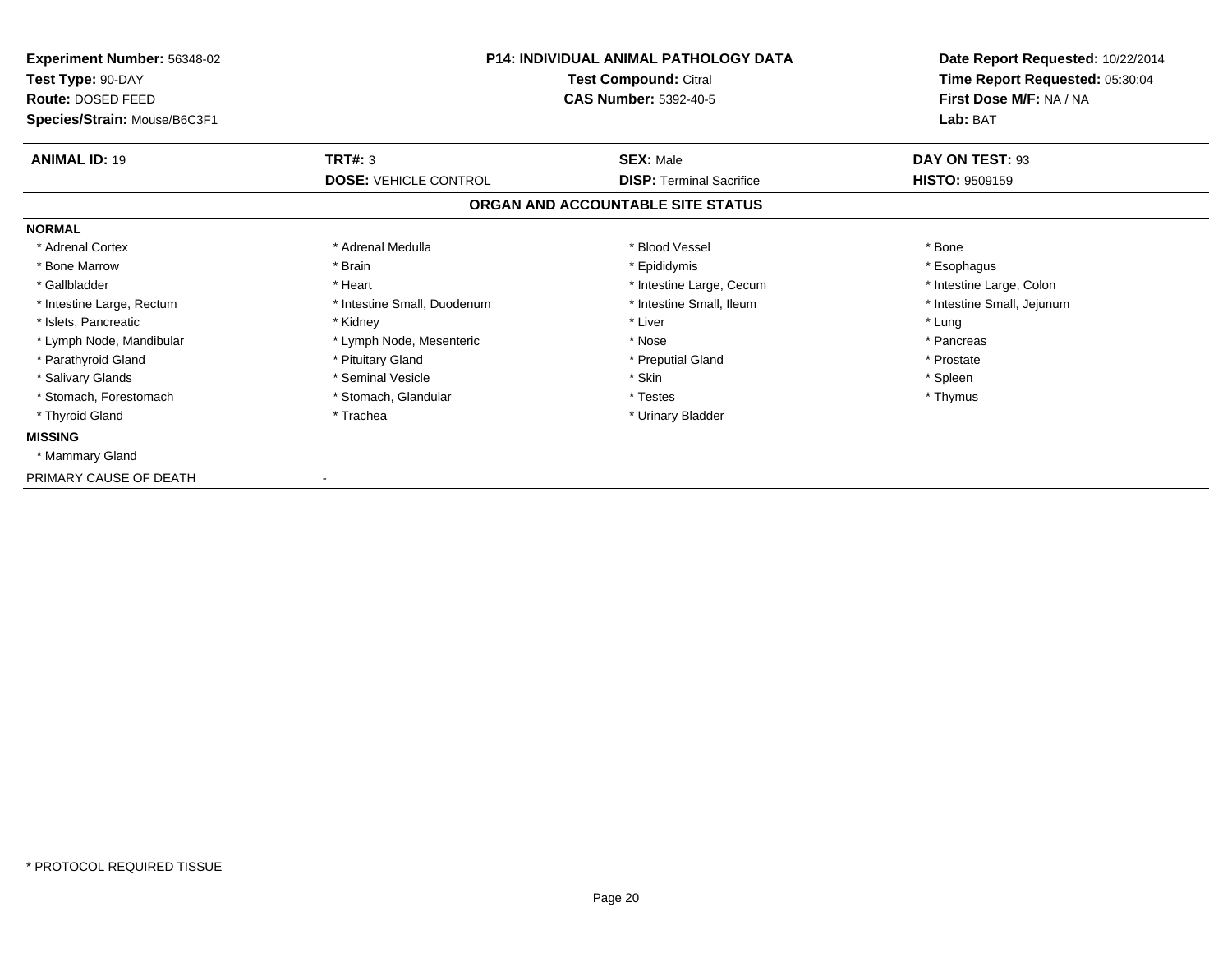| Experiment Number: 56348-02<br>Test Type: 90-DAY<br>Route: DOSED FEED<br>Species/Strain: Mouse/B6C3F1 | <b>P14: INDIVIDUAL ANIMAL PATHOLOGY DATA</b><br>Test Compound: Citral<br><b>CAS Number: 5392-40-5</b> |                                   | Date Report Requested: 10/22/2014<br>Time Report Requested: 05:30:04<br>First Dose M/F: NA / NA<br>Lab: BAT |  |
|-------------------------------------------------------------------------------------------------------|-------------------------------------------------------------------------------------------------------|-----------------------------------|-------------------------------------------------------------------------------------------------------------|--|
| <b>ANIMAL ID: 20</b>                                                                                  | TRT#: 3                                                                                               | <b>SEX: Male</b>                  | DAY ON TEST: 93                                                                                             |  |
|                                                                                                       | <b>DOSE: VEHICLE CONTROL</b>                                                                          | <b>DISP: Terminal Sacrifice</b>   | <b>HISTO: 9509160</b>                                                                                       |  |
|                                                                                                       |                                                                                                       | ORGAN AND ACCOUNTABLE SITE STATUS |                                                                                                             |  |
| <b>NORMAL</b>                                                                                         |                                                                                                       |                                   |                                                                                                             |  |
| * Adrenal Cortex                                                                                      | * Adrenal Medulla                                                                                     | * Blood Vessel                    | * Bone                                                                                                      |  |
| * Bone Marrow                                                                                         | * Brain                                                                                               | * Epididymis                      | * Esophagus                                                                                                 |  |
| * Gallbladder                                                                                         | * Heart                                                                                               | * Intestine Large, Cecum          | * Intestine Large, Colon                                                                                    |  |
| * Intestine Large, Rectum                                                                             | * Intestine Small, Duodenum                                                                           | * Intestine Small, Ileum          | * Intestine Small, Jejunum                                                                                  |  |
| * Islets, Pancreatic                                                                                  | * Kidney                                                                                              | * Liver                           | * Lung                                                                                                      |  |
| * Lymph Node, Mandibular                                                                              | * Lymph Node, Mesenteric                                                                              | * Nose                            | * Pancreas                                                                                                  |  |
| * Pituitary Gland                                                                                     | * Preputial Gland                                                                                     | * Prostate                        | * Salivary Glands                                                                                           |  |
| * Seminal Vesicle                                                                                     | * Skin                                                                                                | * Spleen                          | * Stomach, Forestomach                                                                                      |  |
| * Stomach, Glandular                                                                                  | * Testes                                                                                              | * Thymus                          | * Thyroid Gland                                                                                             |  |
| * Trachea                                                                                             | * Urinary Bladder                                                                                     |                                   |                                                                                                             |  |
| <b>MISSING</b>                                                                                        |                                                                                                       |                                   |                                                                                                             |  |
| * Mammary Gland                                                                                       | * Parathyroid Gland                                                                                   |                                   |                                                                                                             |  |
| PRIMARY CAUSE OF DEATH                                                                                |                                                                                                       |                                   |                                                                                                             |  |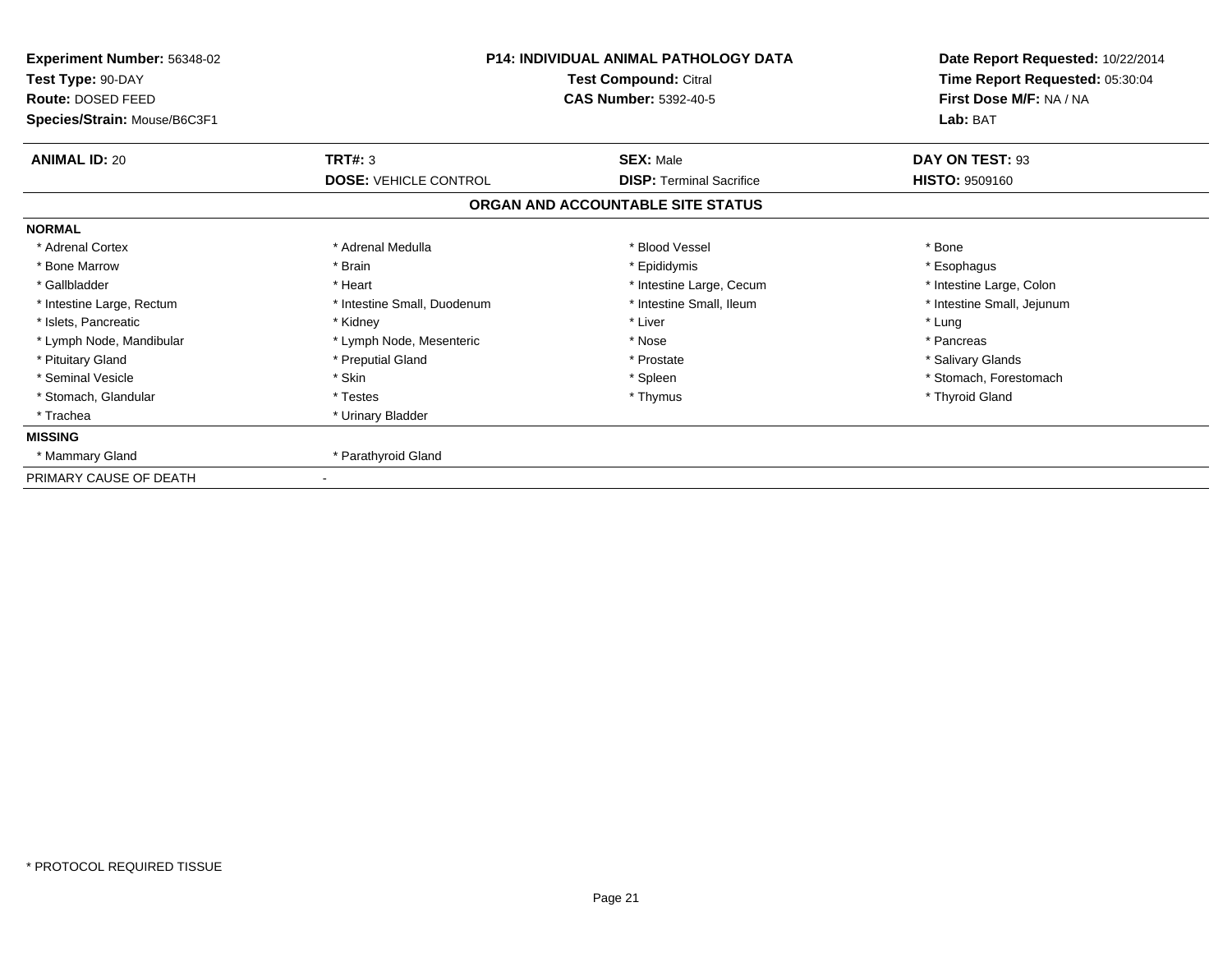| <b>Experiment Number: 56348-02</b><br>Test Type: 90-DAY | <b>P14: INDIVIDUAL ANIMAL PATHOLOGY DATA</b><br><b>Test Compound: Citral</b> |                                   | Date Report Requested: 10/22/2014<br>Time Report Requested: 05:30:04 |  |
|---------------------------------------------------------|------------------------------------------------------------------------------|-----------------------------------|----------------------------------------------------------------------|--|
| Route: DOSED FEED                                       |                                                                              | <b>CAS Number: 5392-40-5</b>      | First Dose M/F: NA / NA                                              |  |
| Species/Strain: Mouse/B6C3F1                            |                                                                              |                                   | Lab: BAT                                                             |  |
| <b>ANIMAL ID: 41</b>                                    | TRT#: 9                                                                      | <b>SEX: Male</b>                  | DAY ON TEST: 93                                                      |  |
|                                                         | <b>DOSE: 15600 PPM</b>                                                       | <b>DISP:</b> Terminal Sacrifice   | <b>HISTO: 9509181</b>                                                |  |
|                                                         |                                                                              | ORGAN AND ACCOUNTABLE SITE STATUS |                                                                      |  |
| <b>NORMAL</b>                                           |                                                                              |                                   |                                                                      |  |
| Stomach, Forestomach                                    |                                                                              |                                   |                                                                      |  |
| PRIMARY CAUSE OF DEATH                                  |                                                                              |                                   |                                                                      |  |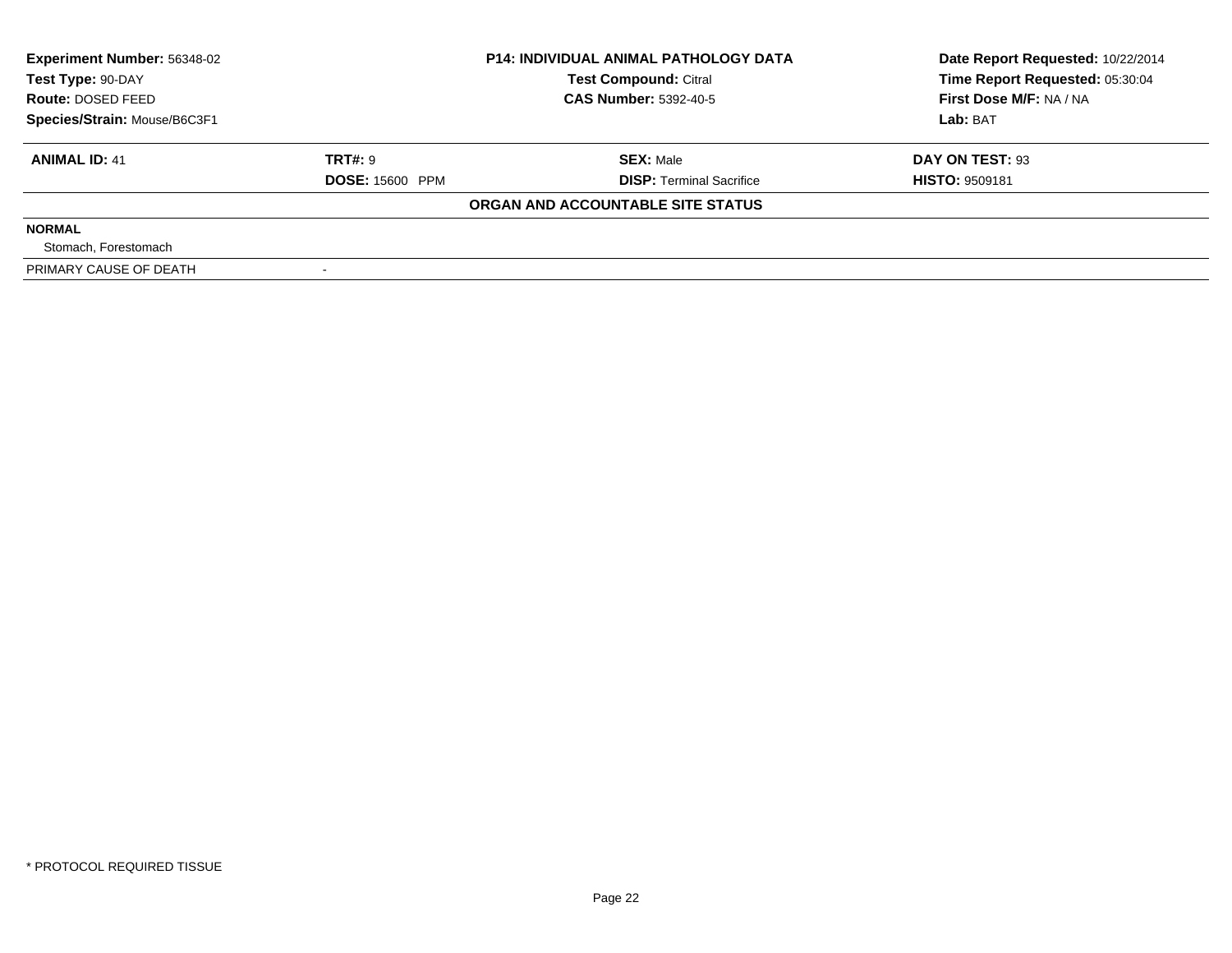| <b>Experiment Number: 56348-02</b><br>Test Type: 90-DAY |                        | <b>P14: INDIVIDUAL ANIMAL PATHOLOGY DATA</b><br><b>Test Compound: Citral</b> | Date Report Requested: 10/22/2014<br>Time Report Requested: 05:30:04 |
|---------------------------------------------------------|------------------------|------------------------------------------------------------------------------|----------------------------------------------------------------------|
| Route: DOSED FEED                                       |                        | <b>CAS Number: 5392-40-5</b>                                                 | First Dose M/F: NA / NA                                              |
| Species/Strain: Mouse/B6C3F1                            |                        |                                                                              | Lab: BAT                                                             |
| <b>ANIMAL ID: 42</b>                                    | TRT#: 9                | <b>SEX: Male</b>                                                             | DAY ON TEST: 93                                                      |
|                                                         | <b>DOSE: 15600 PPM</b> | <b>DISP:</b> Terminal Sacrifice                                              | <b>HISTO: 9509182</b>                                                |
|                                                         |                        | ORGAN AND ACCOUNTABLE SITE STATUS                                            |                                                                      |
| <b>NORMAL</b>                                           |                        |                                                                              |                                                                      |
| Stomach, Forestomach                                    |                        |                                                                              |                                                                      |
| PRIMARY CAUSE OF DEATH                                  |                        |                                                                              |                                                                      |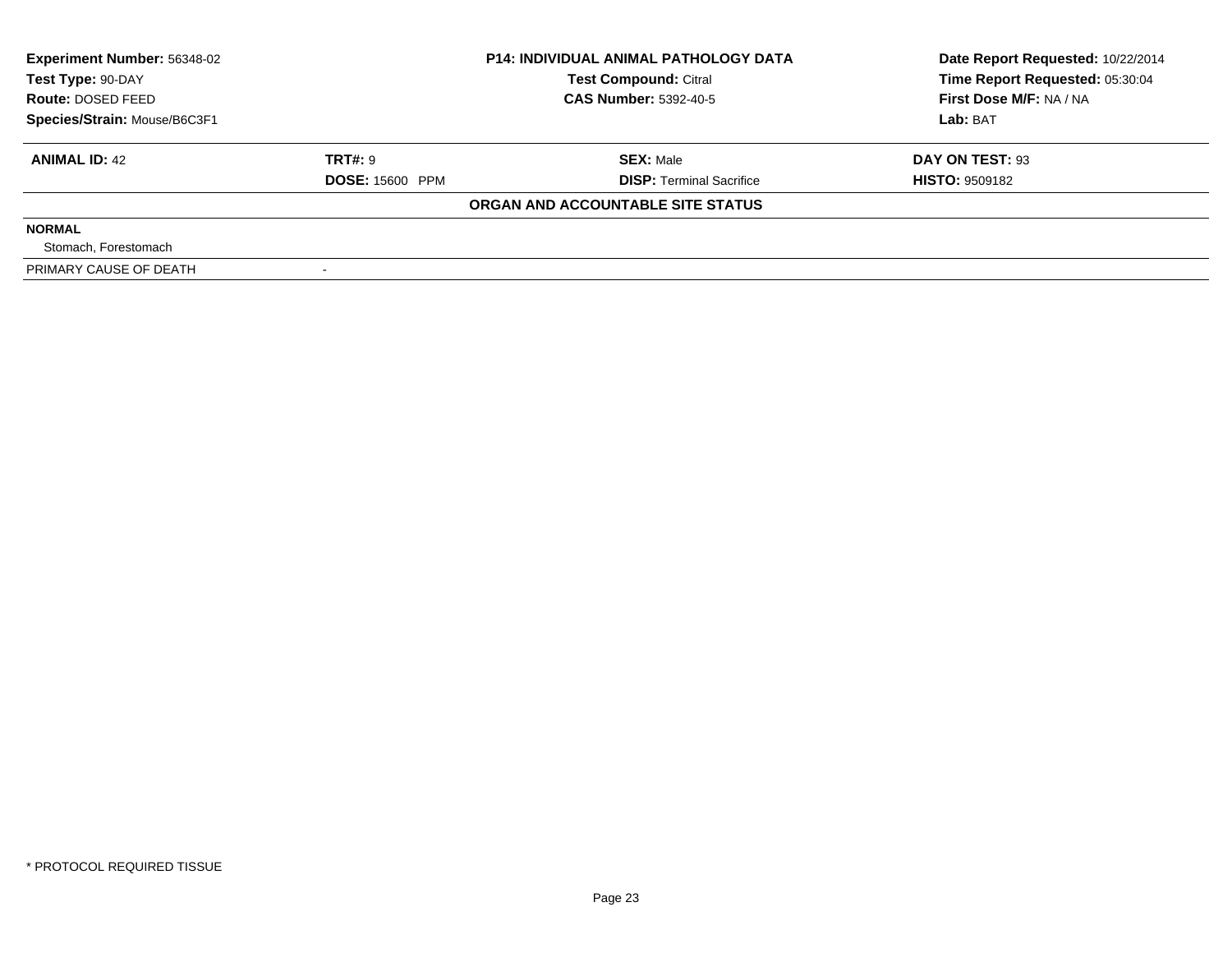| <b>Experiment Number: 56348-02</b><br>Test Type: 90-DAY |                        | <b>P14: INDIVIDUAL ANIMAL PATHOLOGY DATA</b><br><b>Test Compound: Citral</b> | Date Report Requested: 10/22/2014<br>Time Report Requested: 05:30:04 |  |
|---------------------------------------------------------|------------------------|------------------------------------------------------------------------------|----------------------------------------------------------------------|--|
| Route: DOSED FEED                                       |                        | <b>CAS Number: 5392-40-5</b>                                                 | First Dose M/F: NA / NA                                              |  |
| Species/Strain: Mouse/B6C3F1                            |                        |                                                                              | Lab: BAT                                                             |  |
| <b>ANIMAL ID: 43</b>                                    | TRT#: 9                | <b>SEX: Male</b>                                                             | DAY ON TEST: 93                                                      |  |
|                                                         | <b>DOSE: 15600 PPM</b> | <b>DISP:</b> Terminal Sacrifice                                              | <b>HISTO: 9509183</b>                                                |  |
|                                                         |                        | ORGAN AND ACCOUNTABLE SITE STATUS                                            |                                                                      |  |
| <b>NORMAL</b>                                           |                        |                                                                              |                                                                      |  |
| Stomach, Forestomach                                    |                        |                                                                              |                                                                      |  |
| PRIMARY CAUSE OF DEATH                                  |                        |                                                                              |                                                                      |  |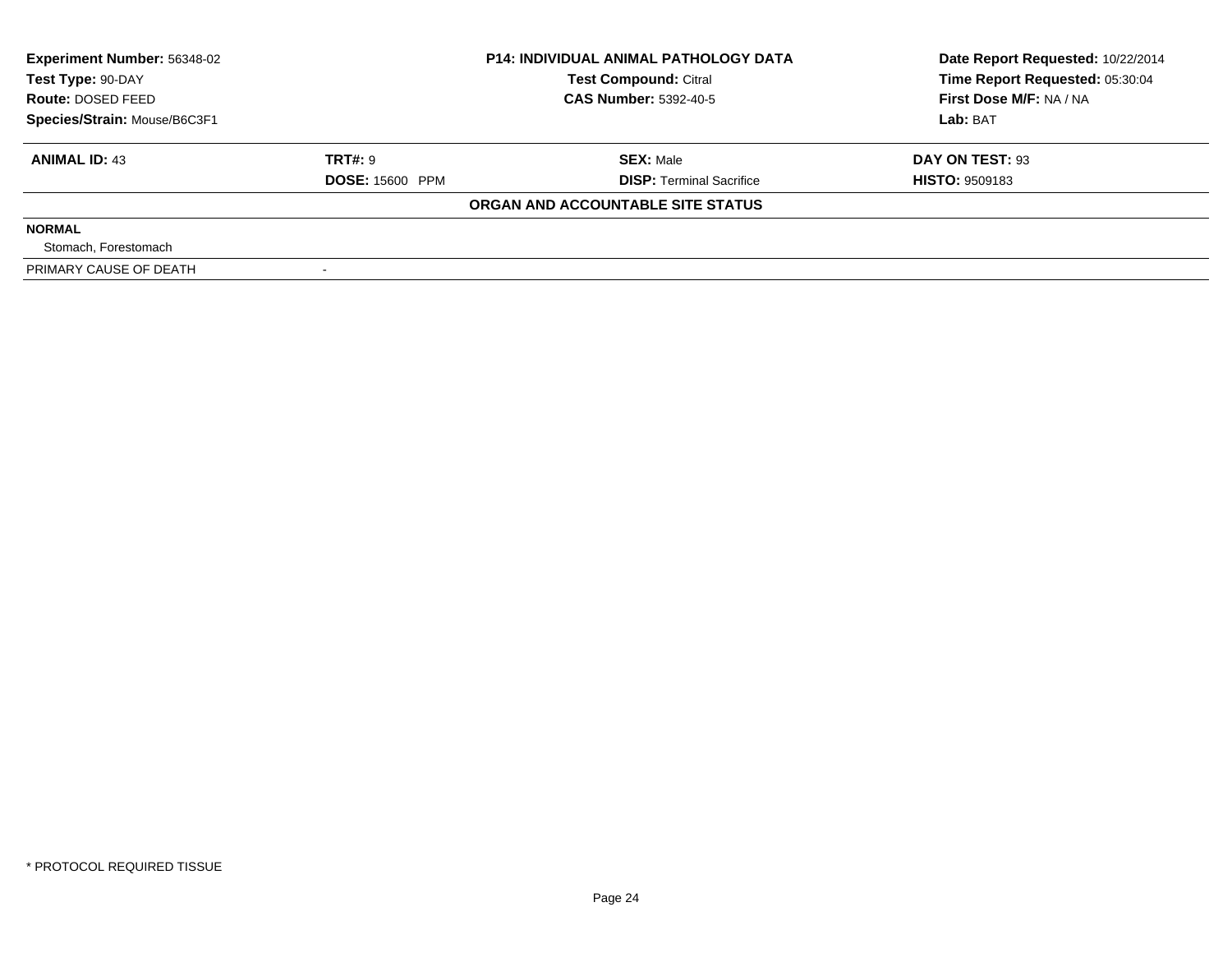| <b>Experiment Number: 56348-02</b><br>Test Type: 90-DAY |                        | <b>P14: INDIVIDUAL ANIMAL PATHOLOGY DATA</b><br><b>Test Compound: Citral</b> | Date Report Requested: 10/22/2014<br>Time Report Requested: 05:30:04 |  |
|---------------------------------------------------------|------------------------|------------------------------------------------------------------------------|----------------------------------------------------------------------|--|
| Route: DOSED FEED                                       |                        | <b>CAS Number: 5392-40-5</b>                                                 | First Dose M/F: NA / NA                                              |  |
| Species/Strain: Mouse/B6C3F1                            |                        |                                                                              | Lab: BAT                                                             |  |
| <b>ANIMAL ID: 44</b>                                    | <b>TRT#: 9</b>         | <b>SEX:</b> Male                                                             | DAY ON TEST: 93                                                      |  |
|                                                         | <b>DOSE: 15600 PPM</b> | <b>DISP:</b> Terminal Sacrifice                                              | <b>HISTO: 9509184</b>                                                |  |
|                                                         |                        | ORGAN AND ACCOUNTABLE SITE STATUS                                            |                                                                      |  |
| <b>NORMAL</b>                                           |                        |                                                                              |                                                                      |  |
| Stomach, Forestomach                                    |                        |                                                                              |                                                                      |  |
| PRIMARY CAUSE OF DEATH                                  |                        |                                                                              |                                                                      |  |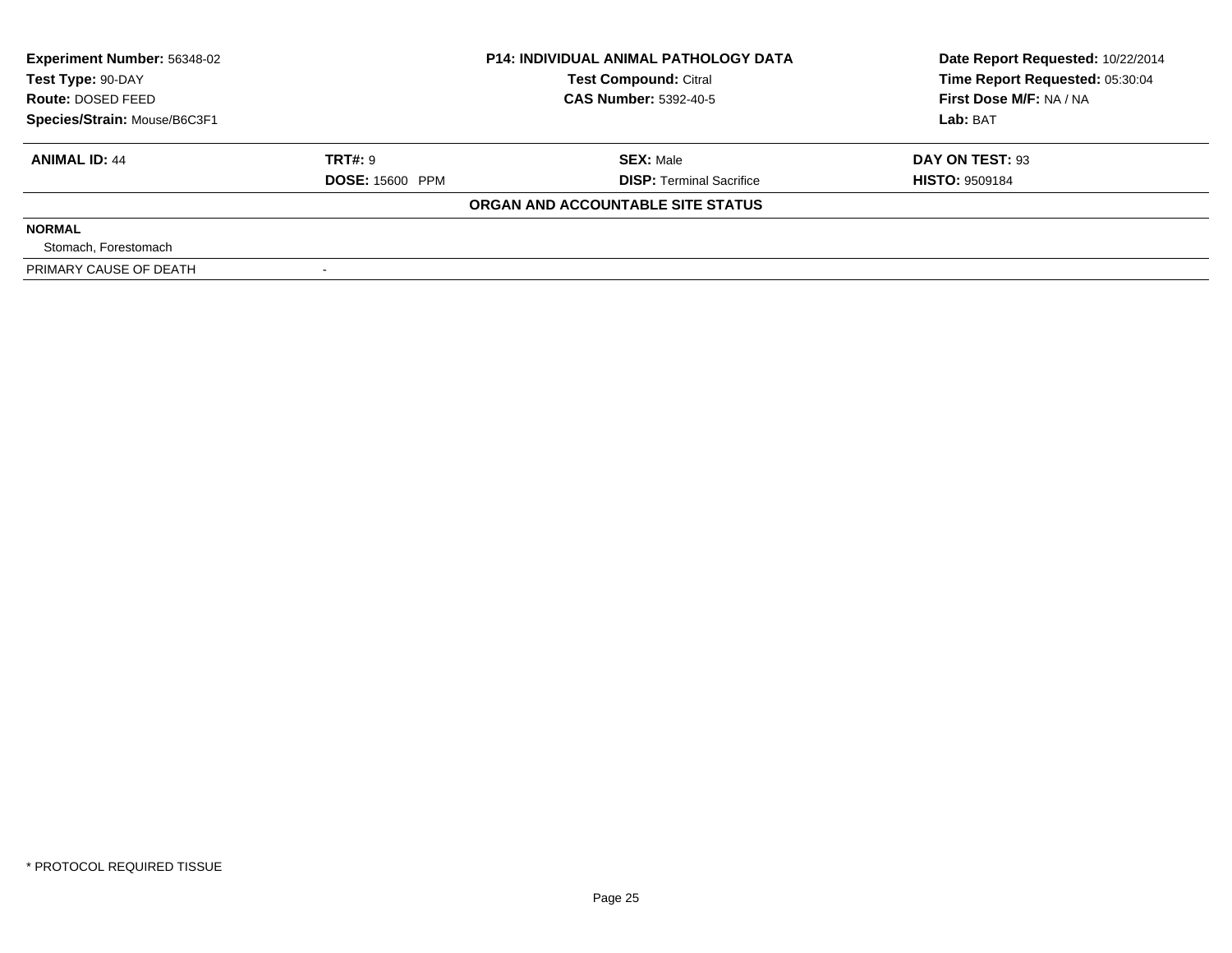| <b>Experiment Number: 56348-02</b><br>Test Type: 90-DAY |                        | <b>P14: INDIVIDUAL ANIMAL PATHOLOGY DATA</b><br><b>Test Compound: Citral</b> | Date Report Requested: 10/22/2014<br>Time Report Requested: 05:30:04 |  |
|---------------------------------------------------------|------------------------|------------------------------------------------------------------------------|----------------------------------------------------------------------|--|
| Route: DOSED FEED                                       |                        | <b>CAS Number: 5392-40-5</b>                                                 | First Dose M/F: NA / NA                                              |  |
| Species/Strain: Mouse/B6C3F1                            |                        |                                                                              | Lab: BAT                                                             |  |
| <b>ANIMAL ID: 45</b>                                    | TRT#: 9                | <b>SEX: Male</b>                                                             | DAY ON TEST: 93                                                      |  |
|                                                         | <b>DOSE: 15600 PPM</b> | <b>DISP:</b> Terminal Sacrifice                                              | <b>HISTO: 9509185</b>                                                |  |
|                                                         |                        | ORGAN AND ACCOUNTABLE SITE STATUS                                            |                                                                      |  |
| <b>NORMAL</b>                                           |                        |                                                                              |                                                                      |  |
| Stomach, Forestomach                                    |                        |                                                                              |                                                                      |  |
| PRIMARY CAUSE OF DEATH                                  |                        |                                                                              |                                                                      |  |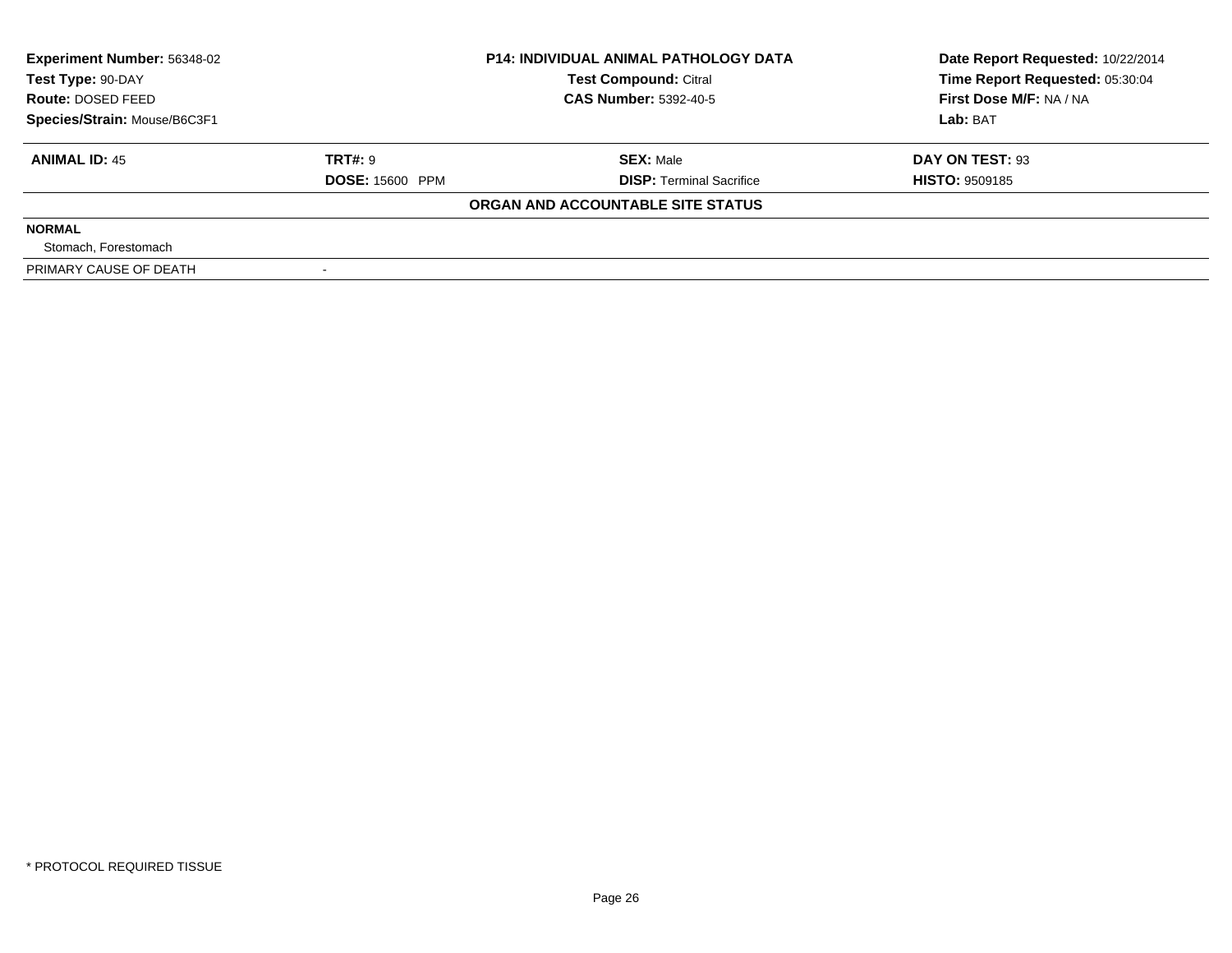| <b>Experiment Number: 56348-02</b><br>Test Type: 90-DAY |                        | <b>P14: INDIVIDUAL ANIMAL PATHOLOGY DATA</b><br><b>Test Compound: Citral</b> | Date Report Requested: 10/22/2014<br>Time Report Requested: 05:30:04 |  |
|---------------------------------------------------------|------------------------|------------------------------------------------------------------------------|----------------------------------------------------------------------|--|
| Route: DOSED FEED                                       |                        | <b>CAS Number: 5392-40-5</b>                                                 | First Dose M/F: NA / NA                                              |  |
| Species/Strain: Mouse/B6C3F1                            |                        |                                                                              | Lab: BAT                                                             |  |
| <b>ANIMAL ID: 46</b>                                    | TRT#: 9                | <b>SEX: Male</b>                                                             | DAY ON TEST: 93                                                      |  |
|                                                         | <b>DOSE: 15600 PPM</b> | <b>DISP:</b> Terminal Sacrifice                                              | <b>HISTO: 9509186</b>                                                |  |
|                                                         |                        | ORGAN AND ACCOUNTABLE SITE STATUS                                            |                                                                      |  |
| <b>NORMAL</b>                                           |                        |                                                                              |                                                                      |  |
| Stomach, Forestomach                                    |                        |                                                                              |                                                                      |  |
| PRIMARY CAUSE OF DEATH                                  |                        |                                                                              |                                                                      |  |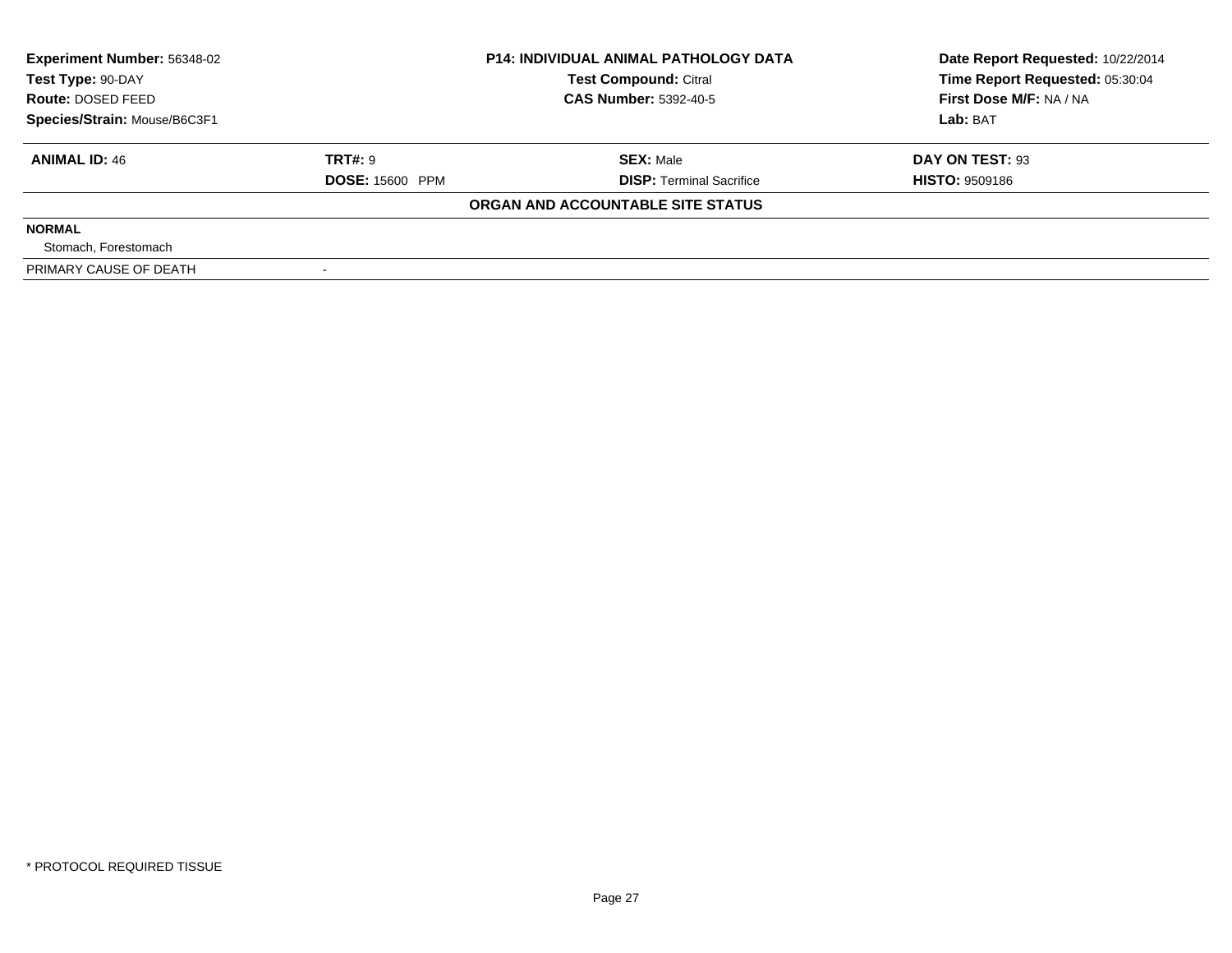| <b>Experiment Number: 56348-02</b><br>Test Type: 90-DAY |                        | <b>P14: INDIVIDUAL ANIMAL PATHOLOGY DATA</b><br><b>Test Compound: Citral</b> | Date Report Requested: 10/22/2014<br>Time Report Requested: 05:30:04 |  |
|---------------------------------------------------------|------------------------|------------------------------------------------------------------------------|----------------------------------------------------------------------|--|
| Route: DOSED FEED                                       |                        | <b>CAS Number: 5392-40-5</b>                                                 | First Dose M/F: NA / NA                                              |  |
| Species/Strain: Mouse/B6C3F1                            |                        |                                                                              | Lab: BAT                                                             |  |
| <b>ANIMAL ID: 47</b>                                    | <b>TRT#: 9</b>         | <b>SEX:</b> Male                                                             | DAY ON TEST: 93                                                      |  |
|                                                         | <b>DOSE: 15600 PPM</b> | <b>DISP:</b> Terminal Sacrifice                                              | <b>HISTO: 9509187</b>                                                |  |
|                                                         |                        | ORGAN AND ACCOUNTABLE SITE STATUS                                            |                                                                      |  |
| <b>NORMAL</b>                                           |                        |                                                                              |                                                                      |  |
| Stomach, Forestomach                                    |                        |                                                                              |                                                                      |  |
| PRIMARY CAUSE OF DEATH                                  |                        |                                                                              |                                                                      |  |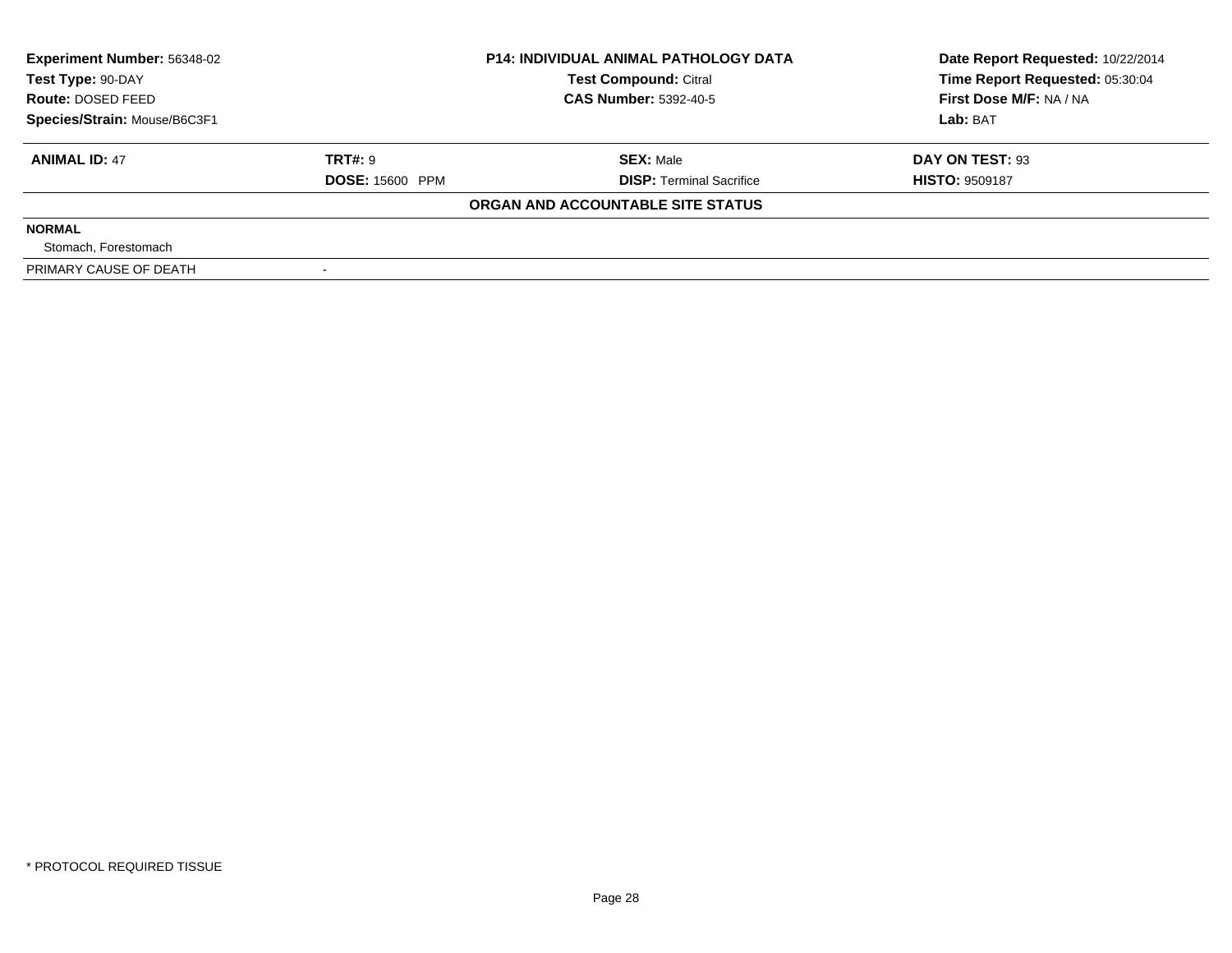| <b>Experiment Number: 56348-02</b><br>Test Type: 90-DAY |                        | <b>P14: INDIVIDUAL ANIMAL PATHOLOGY DATA</b><br><b>Test Compound: Citral</b> | Date Report Requested: 10/22/2014<br>Time Report Requested: 05:30:04 |  |
|---------------------------------------------------------|------------------------|------------------------------------------------------------------------------|----------------------------------------------------------------------|--|
| Route: DOSED FEED                                       |                        | <b>CAS Number: 5392-40-5</b>                                                 | First Dose M/F: NA / NA                                              |  |
| Species/Strain: Mouse/B6C3F1                            |                        |                                                                              | Lab: BAT                                                             |  |
| <b>ANIMAL ID: 48</b>                                    | TRT#: 9                | <b>SEX: Male</b>                                                             | DAY ON TEST: 93                                                      |  |
|                                                         | <b>DOSE: 15600 PPM</b> | <b>DISP:</b> Terminal Sacrifice                                              | <b>HISTO: 9509188</b>                                                |  |
|                                                         |                        | ORGAN AND ACCOUNTABLE SITE STATUS                                            |                                                                      |  |
| <b>NORMAL</b>                                           |                        |                                                                              |                                                                      |  |
| Stomach, Forestomach                                    |                        |                                                                              |                                                                      |  |
| PRIMARY CAUSE OF DEATH                                  |                        |                                                                              |                                                                      |  |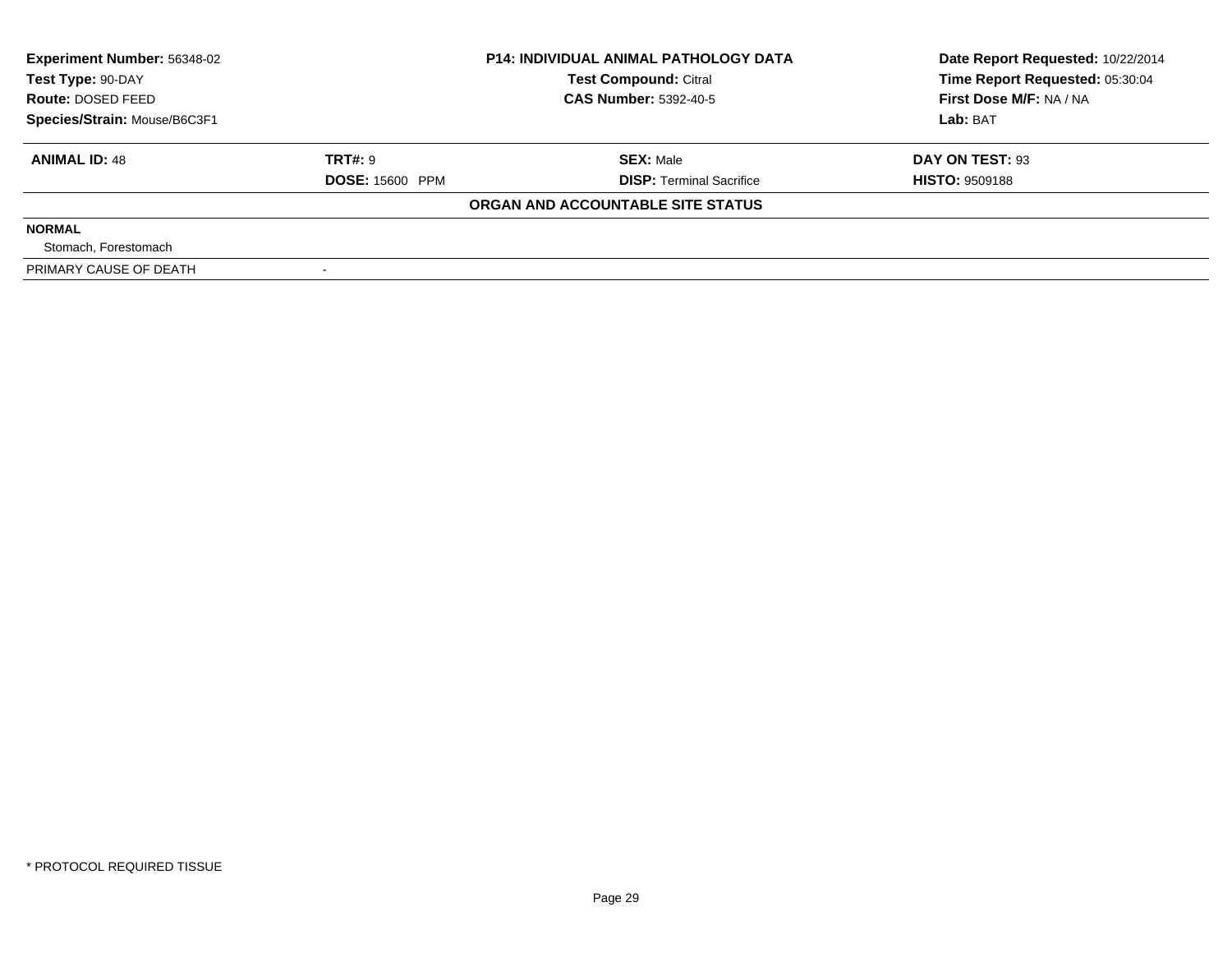| <b>Experiment Number: 56348-02</b><br>Test Type: 90-DAY |                        | <b>P14: INDIVIDUAL ANIMAL PATHOLOGY DATA</b><br><b>Test Compound: Citral</b> | Date Report Requested: 10/22/2014<br>Time Report Requested: 05:30:04 |  |
|---------------------------------------------------------|------------------------|------------------------------------------------------------------------------|----------------------------------------------------------------------|--|
| Route: DOSED FEED                                       |                        | <b>CAS Number: 5392-40-5</b>                                                 | First Dose M/F: NA / NA                                              |  |
| Species/Strain: Mouse/B6C3F1                            |                        |                                                                              | Lab: BAT                                                             |  |
| <b>ANIMAL ID: 49</b>                                    | <b>TRT#: 9</b>         | <b>SEX: Male</b>                                                             | DAY ON TEST: 93                                                      |  |
|                                                         | <b>DOSE: 15600 PPM</b> | <b>DISP: Terminal Sacrifice</b>                                              | <b>HISTO: 9509189</b>                                                |  |
|                                                         |                        | ORGAN AND ACCOUNTABLE SITE STATUS                                            |                                                                      |  |
| <b>NORMAL</b>                                           |                        |                                                                              |                                                                      |  |
| Stomach, Forestomach                                    |                        |                                                                              |                                                                      |  |
| PRIMARY CAUSE OF DEATH                                  |                        |                                                                              |                                                                      |  |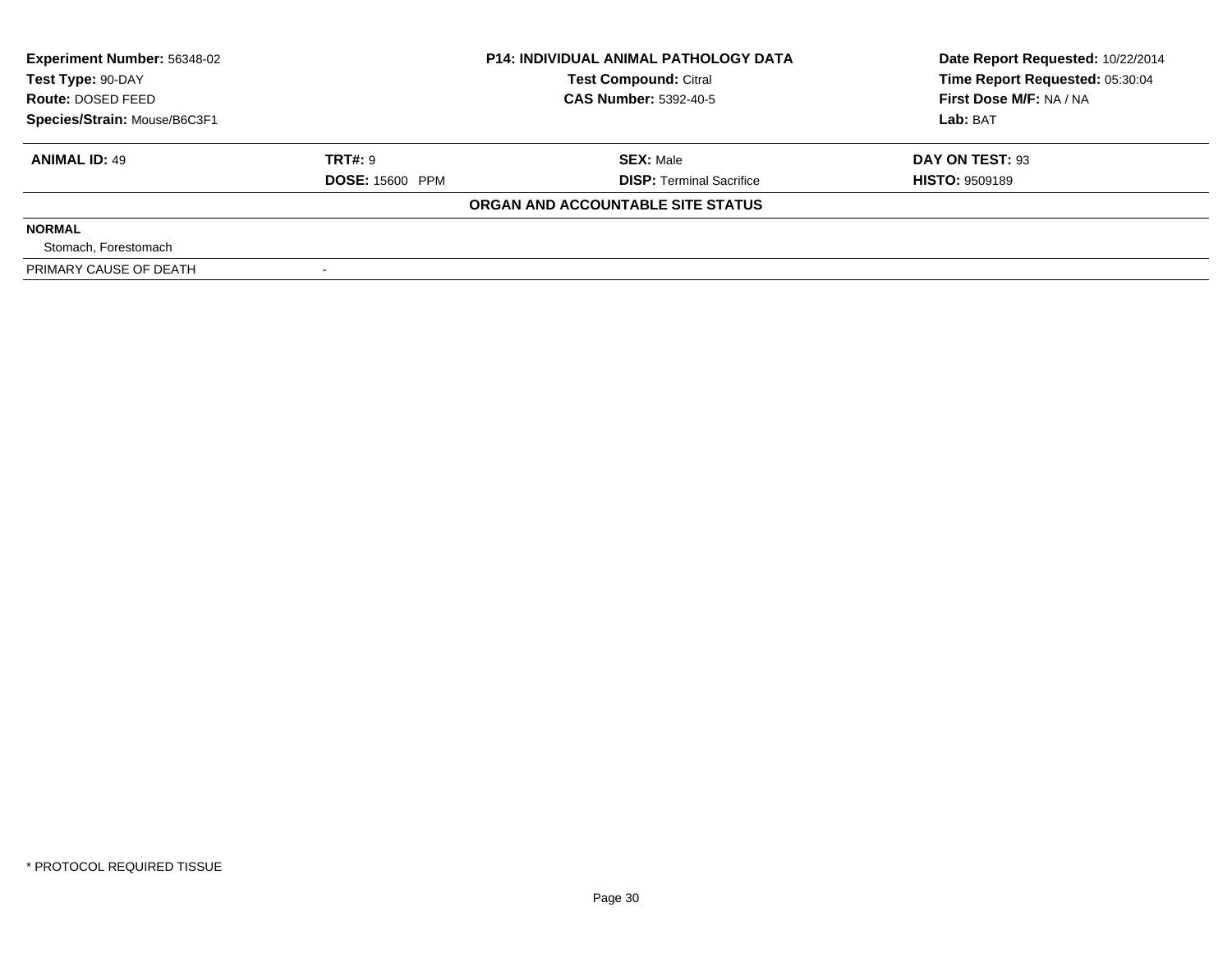| <b>Experiment Number: 56348-02</b><br>Test Type: 90-DAY |                        | <b>P14: INDIVIDUAL ANIMAL PATHOLOGY DATA</b><br><b>Test Compound: Citral</b> | Date Report Requested: 10/22/2014<br>Time Report Requested: 05:30:04 |  |
|---------------------------------------------------------|------------------------|------------------------------------------------------------------------------|----------------------------------------------------------------------|--|
| Route: DOSED FEED                                       |                        | <b>CAS Number: 5392-40-5</b>                                                 | First Dose M/F: NA / NA                                              |  |
| Species/Strain: Mouse/B6C3F1                            |                        |                                                                              | Lab: BAT                                                             |  |
| <b>ANIMAL ID: 50</b>                                    | <b>TRT#: 9</b>         | <b>SEX:</b> Male                                                             | DAY ON TEST: 93                                                      |  |
|                                                         | <b>DOSE: 15600 PPM</b> | <b>DISP:</b> Terminal Sacrifice                                              | <b>HISTO: 9509190</b>                                                |  |
|                                                         |                        | ORGAN AND ACCOUNTABLE SITE STATUS                                            |                                                                      |  |
| <b>NORMAL</b>                                           |                        |                                                                              |                                                                      |  |
| Stomach, Forestomach                                    |                        |                                                                              |                                                                      |  |
| PRIMARY CAUSE OF DEATH                                  |                        |                                                                              |                                                                      |  |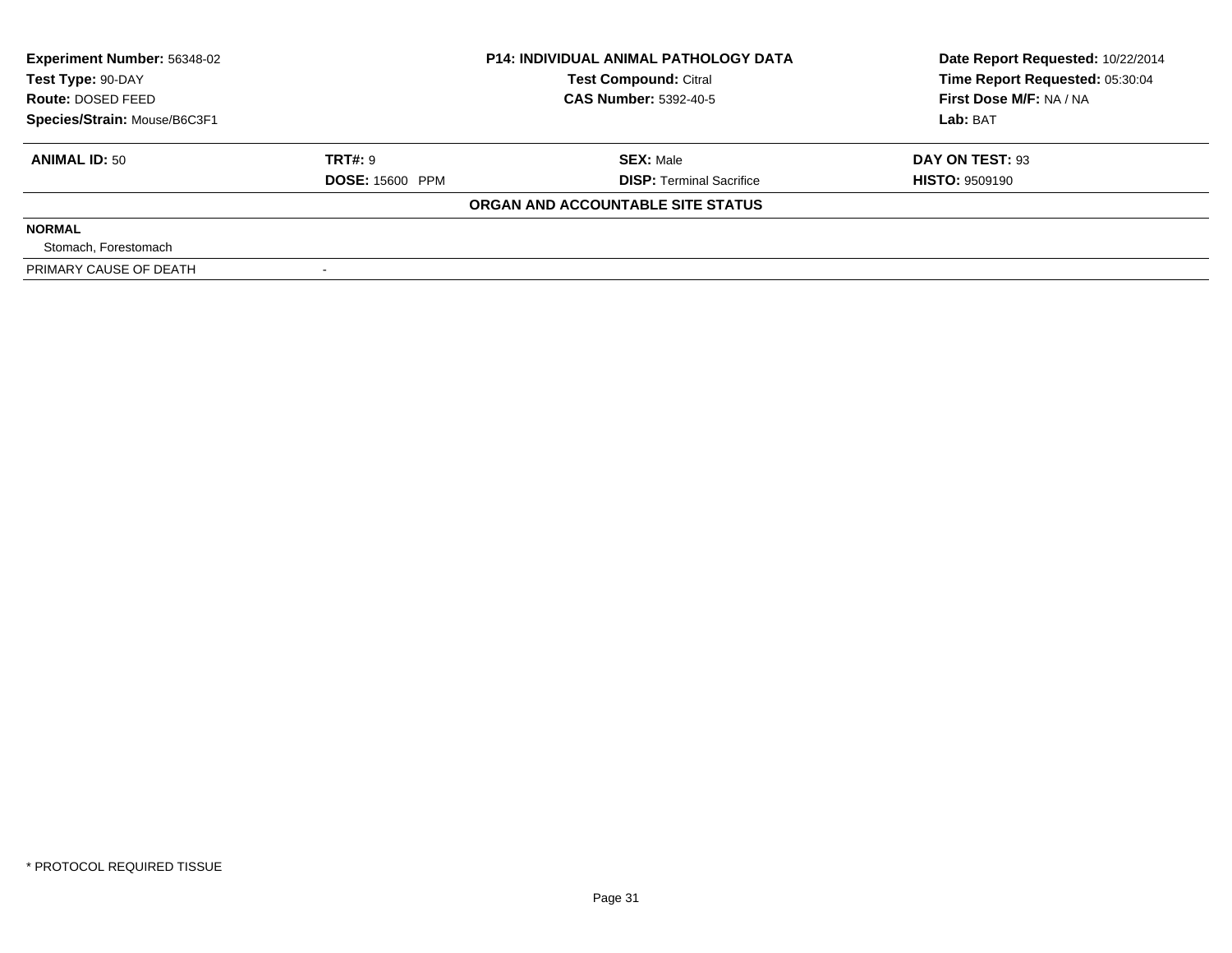| Experiment Number: 56348-02<br>Test Type: 90-DAY<br>Route: DOSED FEED<br>Species/Strain: Mouse/B6C3F1 | <b>P14: INDIVIDUAL ANIMAL PATHOLOGY DATA</b><br>Test Compound: Citral<br><b>CAS Number: 5392-40-5</b> |                                   | Date Report Requested: 10/22/2014<br>Time Report Requested: 05:30:04<br>First Dose M/F: NA / NA<br>Lab: BAT |  |
|-------------------------------------------------------------------------------------------------------|-------------------------------------------------------------------------------------------------------|-----------------------------------|-------------------------------------------------------------------------------------------------------------|--|
| <b>ANIMAL ID: 51</b>                                                                                  | <b>TRT#: 11</b>                                                                                       | <b>SEX: Male</b>                  | DAY ON TEST: 14                                                                                             |  |
|                                                                                                       | DOSE: 31300 PPM                                                                                       | <b>DISP:</b> Moribund Sacrifice   | <b>HISTO: 9509191</b>                                                                                       |  |
|                                                                                                       |                                                                                                       | ORGAN AND ACCOUNTABLE SITE STATUS |                                                                                                             |  |
| <b>NORMAL</b>                                                                                         |                                                                                                       |                                   |                                                                                                             |  |
| * Adrenal Cortex                                                                                      | * Adrenal Medulla                                                                                     | * Blood Vessel                    | * Bone                                                                                                      |  |
| * Bone Marrow                                                                                         | * Brain                                                                                               | * Epididymis                      | * Esophagus                                                                                                 |  |
| * Gallbladder                                                                                         | * Heart                                                                                               | * Intestine Large, Cecum          | * Intestine Large, Colon                                                                                    |  |
| * Intestine Large, Rectum                                                                             | * Intestine Small, Duodenum                                                                           | * Intestine Small, Ileum          | * Intestine Small, Jejunum                                                                                  |  |
| * Islets, Pancreatic                                                                                  | * Kidney                                                                                              | * Liver                           | * Lung                                                                                                      |  |
| * Lymph Node, Mandibular                                                                              | * Lymph Node, Mesenteric                                                                              | * Nose                            | * Pancreas                                                                                                  |  |
| * Parathyroid Gland                                                                                   | * Pituitary Gland                                                                                     | * Preputial Gland                 | * Prostate                                                                                                  |  |
| * Salivary Glands                                                                                     | * Seminal Vesicle                                                                                     | * Skin                            | * Spleen                                                                                                    |  |
| * Stomach, Forestomach                                                                                | * Stomach, Glandular                                                                                  | * Testes                          | * Thyroid Gland                                                                                             |  |
| * Trachea                                                                                             | * Urinary Bladder                                                                                     |                                   |                                                                                                             |  |
| <b>MISSING</b>                                                                                        |                                                                                                       |                                   |                                                                                                             |  |
| * Mammary Gland                                                                                       |                                                                                                       |                                   |                                                                                                             |  |
| <b>OBSERVATIONS</b>                                                                                   |                                                                                                       |                                   |                                                                                                             |  |
| * Thymus                                                                                              |                                                                                                       | Atrophy                           | Moderate                                                                                                    |  |
| PRIMARY CAUSE OF DEATH                                                                                | - UNCERTAIN                                                                                           |                                   |                                                                                                             |  |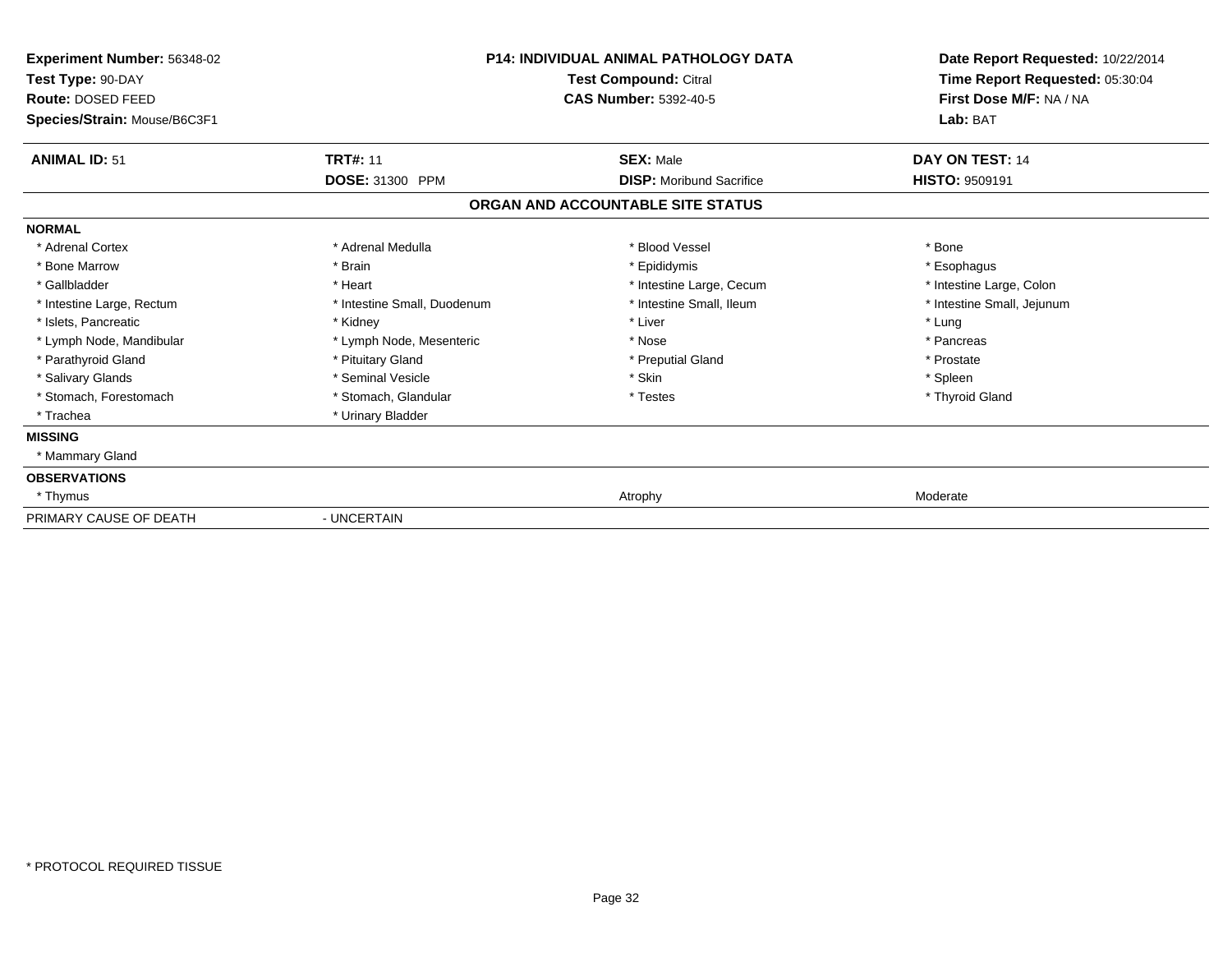| Experiment Number: 56348-02<br>Test Type: 90-DAY<br>Route: DOSED FEED<br>Species/Strain: Mouse/B6C3F1 | <b>P14: INDIVIDUAL ANIMAL PATHOLOGY DATA</b><br>Test Compound: Citral<br><b>CAS Number: 5392-40-5</b> |                                   | Date Report Requested: 10/22/2014<br>Time Report Requested: 05:30:04<br>First Dose M/F: NA / NA<br>Lab: BAT |  |
|-------------------------------------------------------------------------------------------------------|-------------------------------------------------------------------------------------------------------|-----------------------------------|-------------------------------------------------------------------------------------------------------------|--|
| <b>ANIMAL ID: 52</b>                                                                                  | <b>TRT#: 11</b>                                                                                       | <b>SEX: Male</b>                  | DAY ON TEST: 10                                                                                             |  |
|                                                                                                       | DOSE: 31300 PPM                                                                                       | <b>DISP:</b> Moribund Sacrifice   | <b>HISTO: 9509192</b>                                                                                       |  |
|                                                                                                       |                                                                                                       | ORGAN AND ACCOUNTABLE SITE STATUS |                                                                                                             |  |
| <b>NORMAL</b>                                                                                         |                                                                                                       |                                   |                                                                                                             |  |
| * Adrenal Cortex                                                                                      | * Adrenal Medulla                                                                                     | * Blood Vessel                    | * Bone                                                                                                      |  |
| * Bone Marrow                                                                                         | * Brain                                                                                               | * Epididymis                      | * Esophagus                                                                                                 |  |
| * Gallbladder                                                                                         | * Heart                                                                                               | * Intestine Large, Cecum          | * Intestine Large, Colon                                                                                    |  |
| * Intestine Large, Rectum                                                                             | * Intestine Small, Duodenum                                                                           | * Intestine Small, Ileum          | * Intestine Small, Jejunum                                                                                  |  |
| * Islets, Pancreatic                                                                                  | * Kidney                                                                                              | * Liver                           | * Lung                                                                                                      |  |
| * Lymph Node, Mandibular                                                                              | * Lymph Node, Mesenteric                                                                              | * Mammary Gland                   | * Nose                                                                                                      |  |
| * Pancreas                                                                                            | * Parathyroid Gland                                                                                   | * Pituitary Gland                 | * Preputial Gland                                                                                           |  |
| * Prostate                                                                                            | * Salivary Glands                                                                                     | * Seminal Vesicle                 | * Skin                                                                                                      |  |
| * Spleen                                                                                              | * Stomach, Forestomach                                                                                | * Stomach, Glandular              | * Testes                                                                                                    |  |
| * Thyroid Gland                                                                                       | * Trachea                                                                                             | * Urinary Bladder                 |                                                                                                             |  |
| <b>MISSING</b>                                                                                        |                                                                                                       |                                   |                                                                                                             |  |
| * Thymus                                                                                              |                                                                                                       |                                   |                                                                                                             |  |
| PRIMARY CAUSE OF DEATH                                                                                | - UNCERTAIN                                                                                           |                                   |                                                                                                             |  |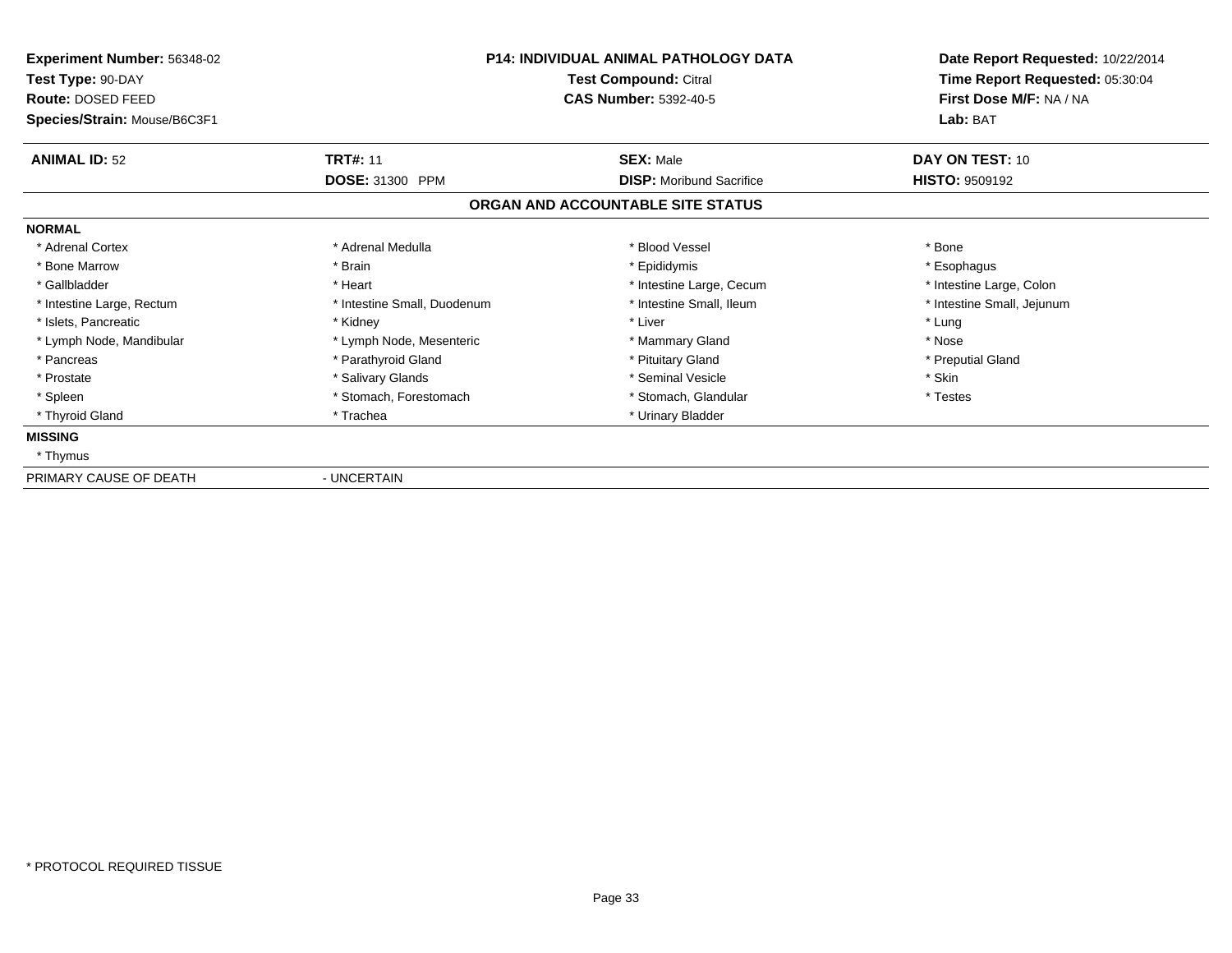| Experiment Number: 56348-02<br>Test Type: 90-DAY<br>Route: DOSED FEED<br>Species/Strain: Mouse/B6C3F1 | <b>P14: INDIVIDUAL ANIMAL PATHOLOGY DATA</b><br>Test Compound: Citral<br><b>CAS Number: 5392-40-5</b> |                                   | Date Report Requested: 10/22/2014<br>Time Report Requested: 05:30:04<br>First Dose M/F: NA / NA<br>Lab: BAT |  |
|-------------------------------------------------------------------------------------------------------|-------------------------------------------------------------------------------------------------------|-----------------------------------|-------------------------------------------------------------------------------------------------------------|--|
| <b>ANIMAL ID: 53</b>                                                                                  | <b>TRT#: 11</b>                                                                                       | <b>SEX: Male</b>                  | DAY ON TEST: 93                                                                                             |  |
|                                                                                                       | DOSE: 31300 PPM                                                                                       | <b>DISP: Terminal Sacrifice</b>   | <b>HISTO: 9509193</b>                                                                                       |  |
|                                                                                                       |                                                                                                       | ORGAN AND ACCOUNTABLE SITE STATUS |                                                                                                             |  |
| <b>NORMAL</b>                                                                                         |                                                                                                       |                                   |                                                                                                             |  |
| * Adrenal Cortex                                                                                      | * Adrenal Medulla                                                                                     | * Blood Vessel                    | * Bone                                                                                                      |  |
| * Bone Marrow                                                                                         | * Brain                                                                                               | * Epididymis                      | * Esophagus                                                                                                 |  |
| * Gallbladder                                                                                         | * Heart                                                                                               | * Intestine Large, Cecum          | * Intestine Large, Colon                                                                                    |  |
| * Intestine Large, Rectum                                                                             | * Intestine Small, Duodenum                                                                           | * Intestine Small, Ileum          | * Intestine Small, Jejunum                                                                                  |  |
| * Islets, Pancreatic                                                                                  | * Kidney                                                                                              | * Liver                           | * Lung                                                                                                      |  |
| * Lymph Node, Mandibular                                                                              | * Lymph Node, Mesenteric                                                                              | * Nose                            | * Pancreas                                                                                                  |  |
| * Pituitary Gland                                                                                     | * Preputial Gland                                                                                     | * Prostate                        | * Salivary Glands                                                                                           |  |
| * Seminal Vesicle                                                                                     | * Skin                                                                                                | * Spleen                          | * Stomach, Forestomach                                                                                      |  |
| * Stomach, Glandular                                                                                  | * Testes                                                                                              | * Thymus                          | * Thyroid Gland                                                                                             |  |
| * Trachea                                                                                             | * Urinary Bladder                                                                                     |                                   |                                                                                                             |  |
| <b>MISSING</b>                                                                                        |                                                                                                       |                                   |                                                                                                             |  |
| * Mammary Gland                                                                                       | * Parathyroid Gland                                                                                   |                                   |                                                                                                             |  |
| PRIMARY CAUSE OF DEATH                                                                                |                                                                                                       |                                   |                                                                                                             |  |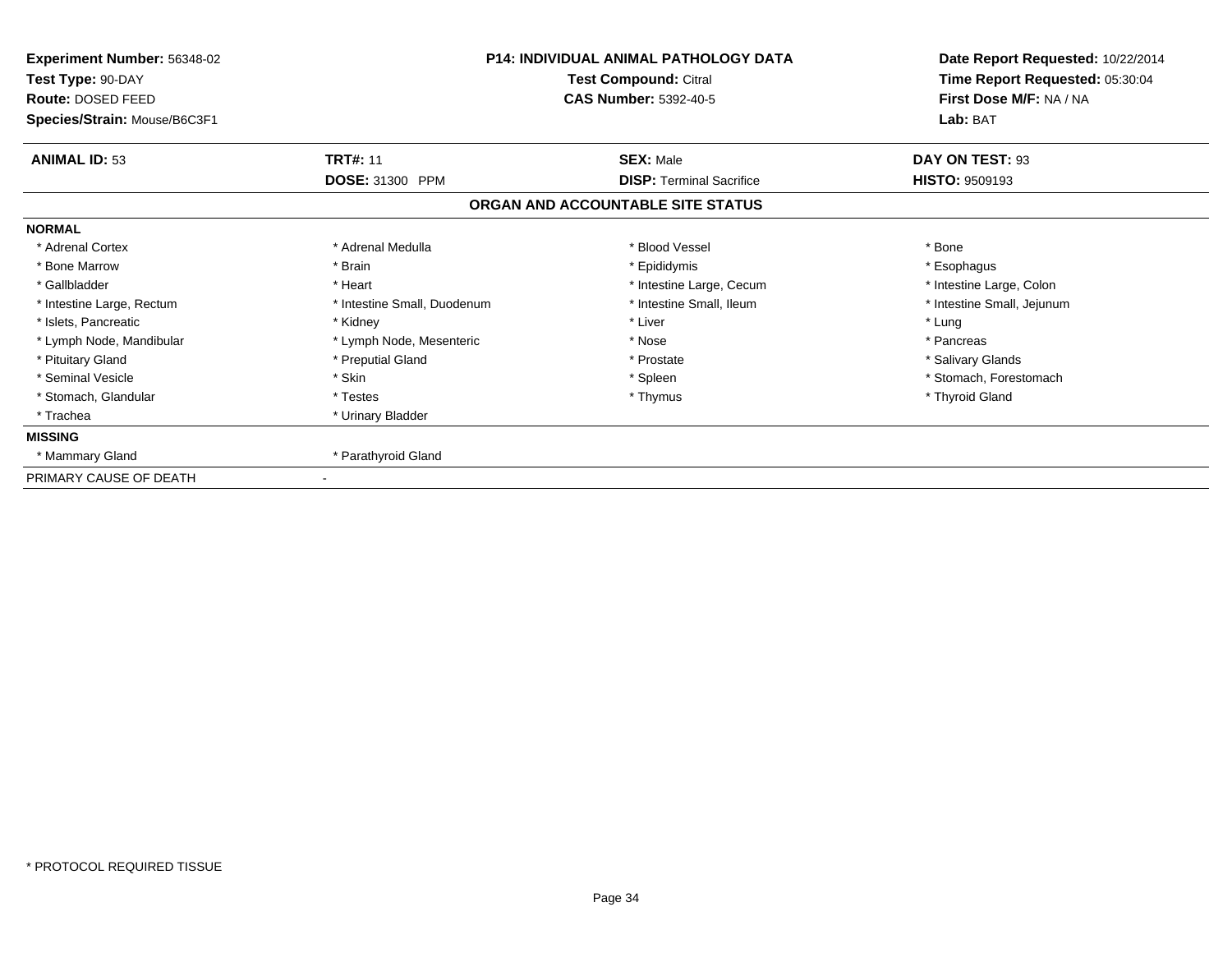| Experiment Number: 56348-02<br>Test Type: 90-DAY<br>Route: DOSED FEED<br>Species/Strain: Mouse/B6C3F1 | <b>P14: INDIVIDUAL ANIMAL PATHOLOGY DATA</b><br>Test Compound: Citral<br><b>CAS Number: 5392-40-5</b> |                                   | Date Report Requested: 10/22/2014<br>Time Report Requested: 05:30:04<br>First Dose M/F: NA / NA<br>Lab: BAT |  |
|-------------------------------------------------------------------------------------------------------|-------------------------------------------------------------------------------------------------------|-----------------------------------|-------------------------------------------------------------------------------------------------------------|--|
| <b>ANIMAL ID: 54</b>                                                                                  | <b>TRT#: 11</b>                                                                                       | <b>SEX: Male</b>                  | DAY ON TEST: 10                                                                                             |  |
|                                                                                                       | DOSE: 31300 PPM                                                                                       | <b>DISP:</b> Moribund Sacrifice   | <b>HISTO: 9509194</b>                                                                                       |  |
|                                                                                                       |                                                                                                       | ORGAN AND ACCOUNTABLE SITE STATUS |                                                                                                             |  |
| <b>NORMAL</b>                                                                                         |                                                                                                       |                                   |                                                                                                             |  |
| * Adrenal Cortex                                                                                      | * Adrenal Medulla                                                                                     | * Blood Vessel                    | * Bone                                                                                                      |  |
| * Bone Marrow                                                                                         | * Brain                                                                                               | * Epididymis                      | * Esophagus                                                                                                 |  |
| * Gallbladder                                                                                         | * Heart                                                                                               | * Intestine Large, Cecum          | * Intestine Large, Colon                                                                                    |  |
| * Intestine Large, Rectum                                                                             | * Intestine Small, Duodenum                                                                           | * Intestine Small, Ileum          | * Intestine Small, Jejunum                                                                                  |  |
| * Islets, Pancreatic                                                                                  | * Kidney                                                                                              | * Liver                           | * Lung                                                                                                      |  |
| * Lymph Node, Mandibular                                                                              | * Lymph Node, Mesenteric                                                                              | * Mammary Gland                   | * Nose                                                                                                      |  |
| * Pancreas                                                                                            | * Parathyroid Gland                                                                                   | * Pituitary Gland                 | * Preputial Gland                                                                                           |  |
| * Prostate                                                                                            | * Salivary Glands                                                                                     | * Seminal Vesicle                 | * Skin                                                                                                      |  |
| * Spleen                                                                                              | * Stomach, Forestomach                                                                                | * Stomach, Glandular              | * Testes                                                                                                    |  |
| * Thyroid Gland                                                                                       | * Trachea                                                                                             | * Urinary Bladder                 |                                                                                                             |  |
| <b>OBSERVATIONS</b>                                                                                   |                                                                                                       |                                   |                                                                                                             |  |
| * Thymus                                                                                              |                                                                                                       | Atrophy                           | Moderate                                                                                                    |  |
| PRIMARY CAUSE OF DEATH                                                                                | - UNCERTAIN                                                                                           |                                   |                                                                                                             |  |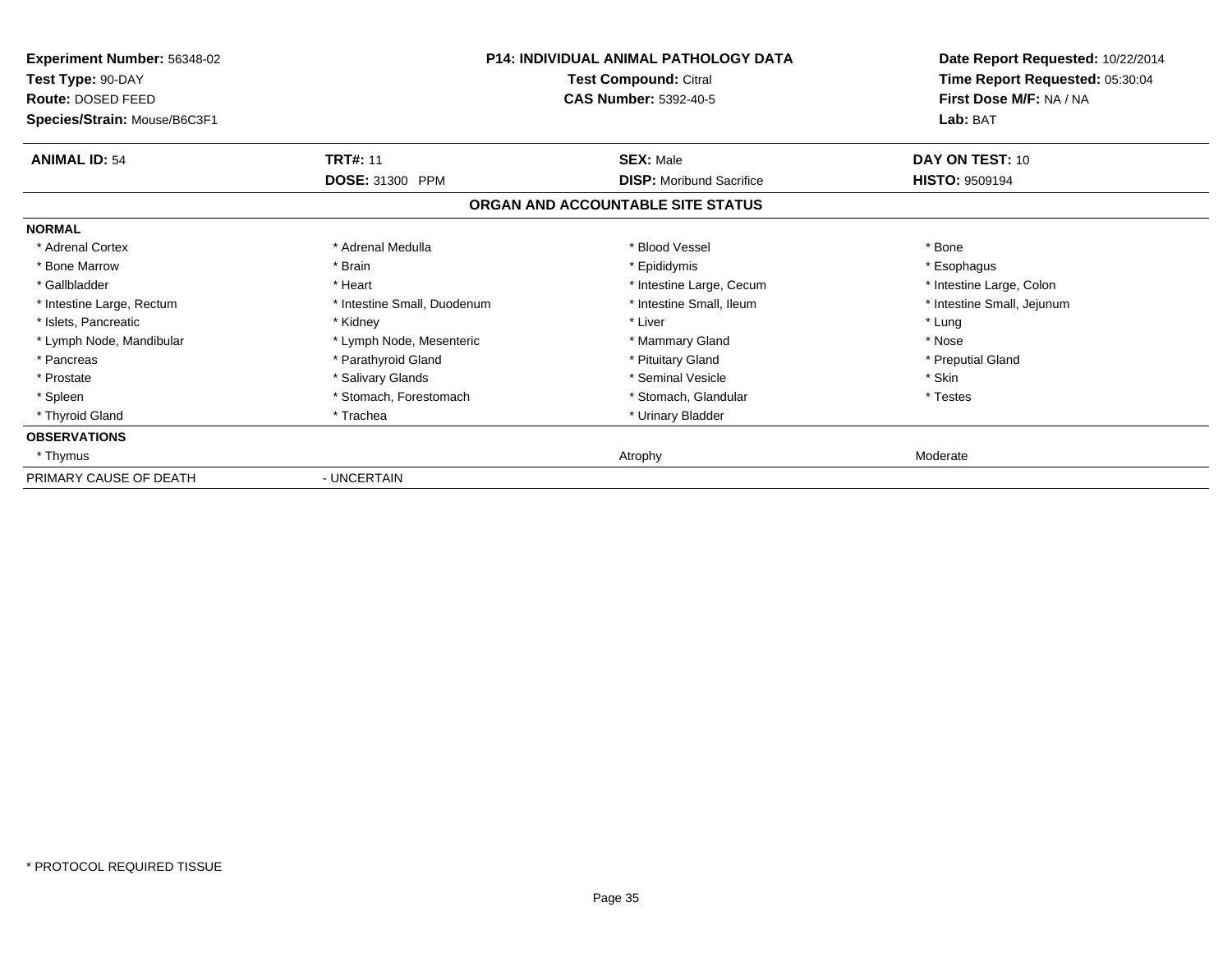| Experiment Number: 56348-02<br>Test Type: 90-DAY<br>Route: DOSED FEED<br>Species/Strain: Mouse/B6C3F1 | <b>P14: INDIVIDUAL ANIMAL PATHOLOGY DATA</b><br>Test Compound: Citral<br><b>CAS Number: 5392-40-5</b> |                                   | Date Report Requested: 10/22/2014<br>Time Report Requested: 05:30:04<br>First Dose M/F: NA / NA<br>Lab: BAT |
|-------------------------------------------------------------------------------------------------------|-------------------------------------------------------------------------------------------------------|-----------------------------------|-------------------------------------------------------------------------------------------------------------|
| <b>ANIMAL ID: 55</b>                                                                                  | <b>TRT#: 11</b>                                                                                       | <b>SEX: Male</b>                  | DAY ON TEST: 93                                                                                             |
|                                                                                                       | DOSE: 31300 PPM                                                                                       | <b>DISP: Terminal Sacrifice</b>   | <b>HISTO: 9509195</b>                                                                                       |
|                                                                                                       |                                                                                                       | ORGAN AND ACCOUNTABLE SITE STATUS |                                                                                                             |
| <b>NORMAL</b>                                                                                         |                                                                                                       |                                   |                                                                                                             |
| * Adrenal Cortex                                                                                      | * Adrenal Medulla                                                                                     | * Blood Vessel                    | * Bone                                                                                                      |
| * Bone Marrow                                                                                         | * Brain                                                                                               | * Epididymis                      | * Esophagus                                                                                                 |
| * Gallbladder                                                                                         | * Heart                                                                                               | * Intestine Large, Cecum          | * Intestine Large, Colon                                                                                    |
| * Intestine Large, Rectum                                                                             | * Intestine Small, Duodenum                                                                           | * Intestine Small, Ileum          | * Intestine Small, Jejunum                                                                                  |
| * Islets, Pancreatic                                                                                  | * Kidney                                                                                              | * Liver                           | * Lung                                                                                                      |
| * Lymph Node, Mandibular                                                                              | * Lymph Node, Mesenteric                                                                              | * Nose                            | * Pancreas                                                                                                  |
| * Pituitary Gland                                                                                     | * Preputial Gland                                                                                     | * Prostate                        | * Salivary Glands                                                                                           |
| * Seminal Vesicle                                                                                     | * Skin                                                                                                | * Spleen                          | * Stomach, Forestomach                                                                                      |
| * Stomach, Glandular                                                                                  | * Testes                                                                                              | * Thymus                          | * Thyroid Gland                                                                                             |
| * Trachea                                                                                             | * Urinary Bladder                                                                                     |                                   |                                                                                                             |
| <b>MISSING</b>                                                                                        |                                                                                                       |                                   |                                                                                                             |
| * Mammary Gland                                                                                       | * Parathyroid Gland                                                                                   |                                   |                                                                                                             |
| PRIMARY CAUSE OF DEATH                                                                                |                                                                                                       |                                   |                                                                                                             |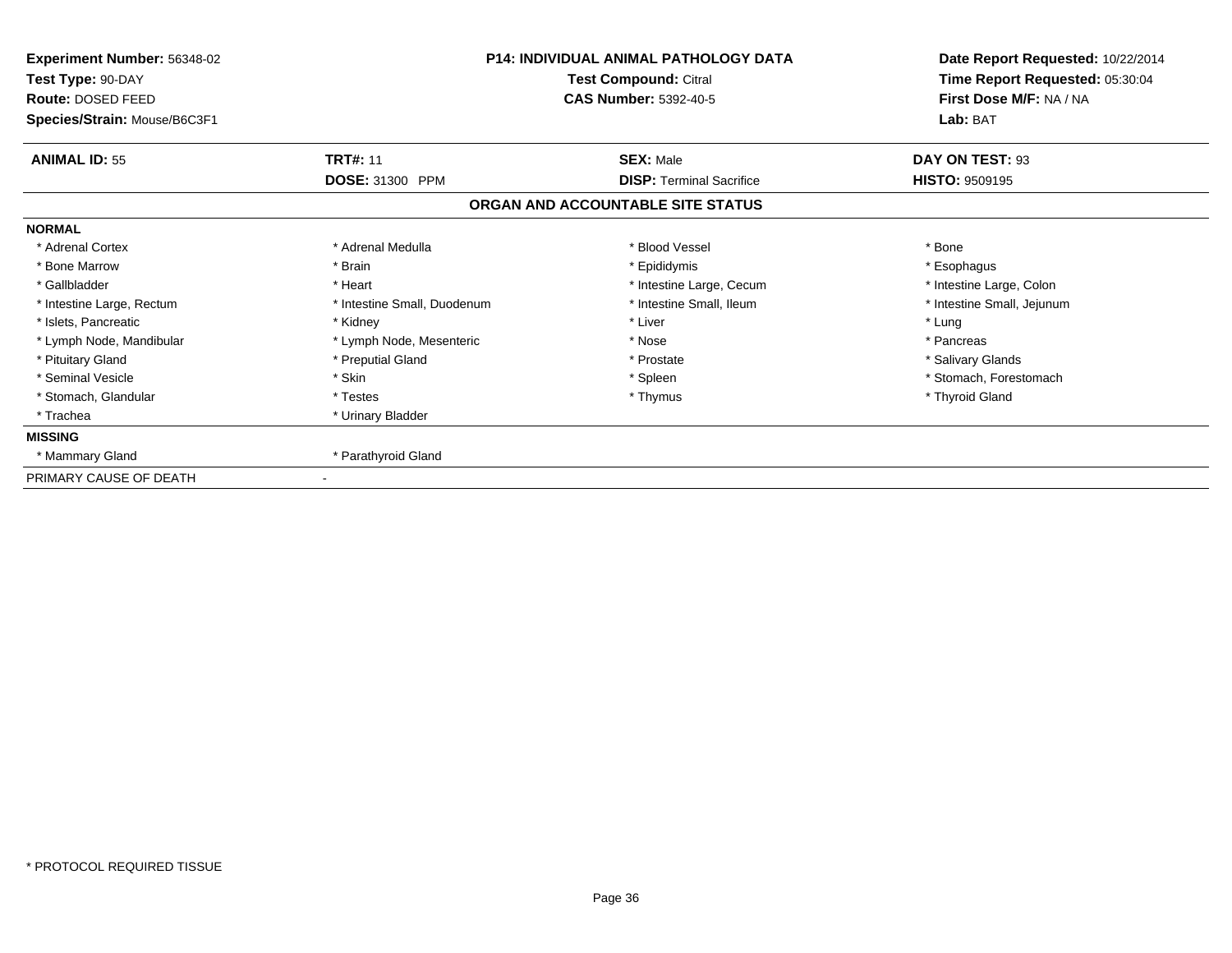| Experiment Number: 56348-02<br>Test Type: 90-DAY<br>Route: DOSED FEED<br>Species/Strain: Mouse/B6C3F1 | <b>P14: INDIVIDUAL ANIMAL PATHOLOGY DATA</b><br>Test Compound: Citral<br><b>CAS Number: 5392-40-5</b> |                                   | Date Report Requested: 10/22/2014<br>Time Report Requested: 05:30:04<br>First Dose M/F: NA / NA<br>Lab: BAT |  |
|-------------------------------------------------------------------------------------------------------|-------------------------------------------------------------------------------------------------------|-----------------------------------|-------------------------------------------------------------------------------------------------------------|--|
| <b>ANIMAL ID: 56</b>                                                                                  | <b>TRT#: 11</b>                                                                                       | <b>SEX: Male</b>                  | DAY ON TEST: 93                                                                                             |  |
|                                                                                                       | DOSE: 31300 PPM                                                                                       | <b>DISP: Terminal Sacrifice</b>   | <b>HISTO: 9509196</b>                                                                                       |  |
|                                                                                                       |                                                                                                       | ORGAN AND ACCOUNTABLE SITE STATUS |                                                                                                             |  |
| <b>NORMAL</b>                                                                                         |                                                                                                       |                                   |                                                                                                             |  |
| * Adrenal Cortex                                                                                      | * Adrenal Medulla                                                                                     | * Blood Vessel                    | * Bone                                                                                                      |  |
| * Bone Marrow                                                                                         | * Brain                                                                                               | * Epididymis                      | * Esophagus                                                                                                 |  |
| * Gallbladder                                                                                         | * Heart                                                                                               | * Intestine Large, Cecum          | * Intestine Large, Colon                                                                                    |  |
| * Intestine Large, Rectum                                                                             | * Intestine Small, Duodenum                                                                           | * Intestine Small, Ileum          | * Intestine Small, Jejunum                                                                                  |  |
| * Islets, Pancreatic                                                                                  | * Kidney                                                                                              | * Liver                           | * Lung                                                                                                      |  |
| * Lymph Node, Mandibular                                                                              | * Lymph Node, Mesenteric                                                                              | * Nose                            | * Pancreas                                                                                                  |  |
| * Preputial Gland                                                                                     | * Prostate                                                                                            | * Salivary Glands                 | * Seminal Vesicle                                                                                           |  |
| * Skin                                                                                                | * Spleen                                                                                              | * Stomach, Forestomach            | * Stomach, Glandular                                                                                        |  |
| * Testes                                                                                              | * Thymus                                                                                              | * Thyroid Gland                   | * Trachea                                                                                                   |  |
| * Urinary Bladder                                                                                     |                                                                                                       |                                   |                                                                                                             |  |
| <b>MISSING</b>                                                                                        |                                                                                                       |                                   |                                                                                                             |  |
| * Mammary Gland                                                                                       | * Parathyroid Gland                                                                                   | * Pituitary Gland                 |                                                                                                             |  |
| PRIMARY CAUSE OF DEATH                                                                                |                                                                                                       |                                   |                                                                                                             |  |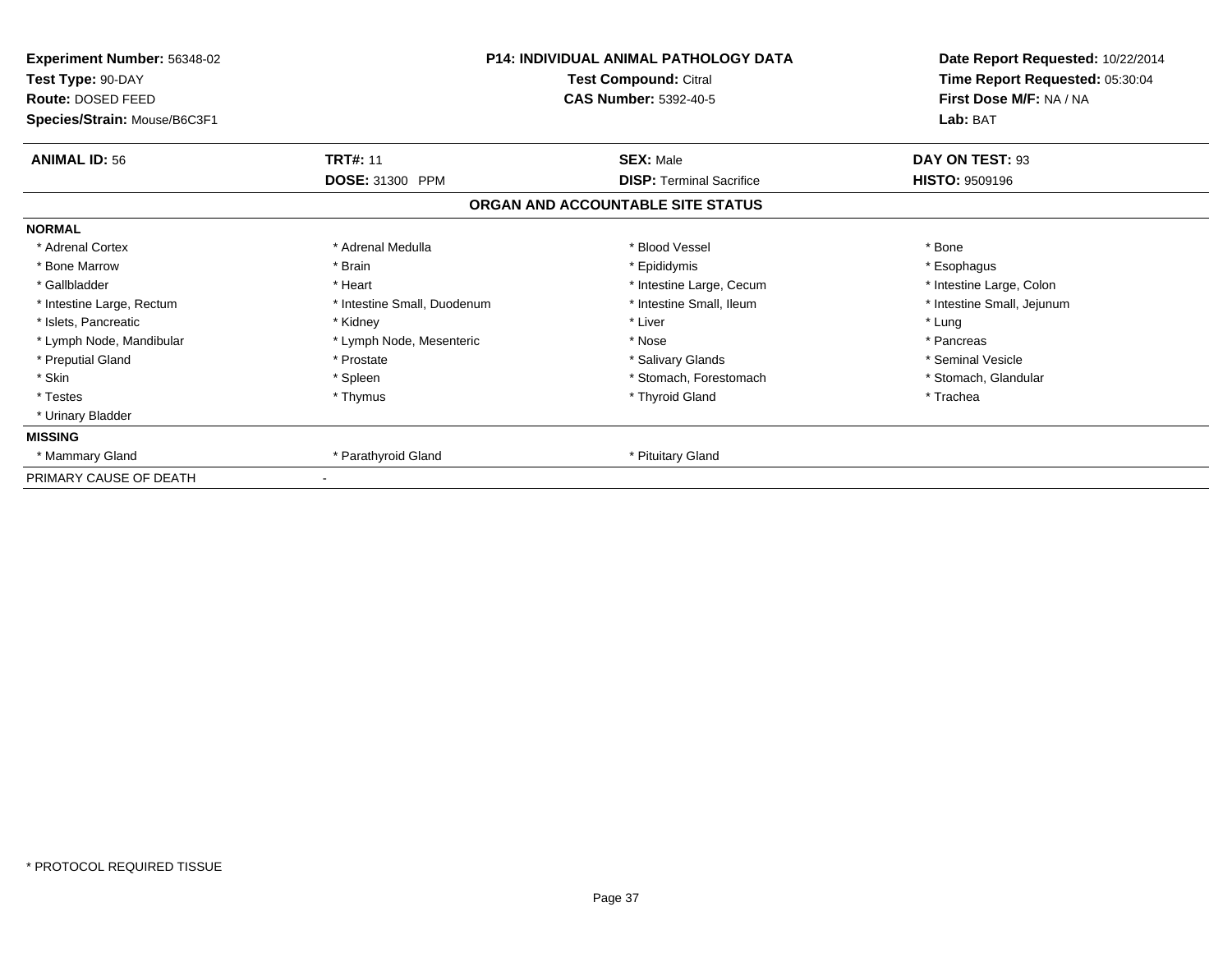| Experiment Number: 56348-02<br>Test Type: 90-DAY<br>Route: DOSED FEED | <b>P14: INDIVIDUAL ANIMAL PATHOLOGY DATA</b><br>Test Compound: Citral<br><b>CAS Number: 5392-40-5</b> |                                   | Date Report Requested: 10/22/2014<br>Time Report Requested: 05:30:04<br>First Dose M/F: NA / NA |  |
|-----------------------------------------------------------------------|-------------------------------------------------------------------------------------------------------|-----------------------------------|-------------------------------------------------------------------------------------------------|--|
| Species/Strain: Mouse/B6C3F1                                          |                                                                                                       |                                   | Lab: BAT                                                                                        |  |
| <b>ANIMAL ID: 57</b>                                                  | <b>TRT#: 11</b>                                                                                       | <b>SEX: Male</b>                  | DAY ON TEST: 93                                                                                 |  |
|                                                                       | <b>DOSE: 31300 PPM</b>                                                                                | <b>DISP: Terminal Sacrifice</b>   | <b>HISTO: 9509197</b>                                                                           |  |
|                                                                       |                                                                                                       | ORGAN AND ACCOUNTABLE SITE STATUS |                                                                                                 |  |
| <b>NORMAL</b>                                                         |                                                                                                       |                                   |                                                                                                 |  |
| * Adrenal Cortex                                                      | * Adrenal Medulla                                                                                     | * Blood Vessel                    | * Bone                                                                                          |  |
| * Bone Marrow                                                         | * Brain                                                                                               | * Epididymis                      | * Esophagus                                                                                     |  |
| * Gallbladder                                                         | * Heart                                                                                               | * Intestine Large, Cecum          | * Intestine Large, Colon                                                                        |  |
| * Intestine Large, Rectum                                             | * Intestine Small, Duodenum                                                                           | * Intestine Small, Ileum          | * Intestine Small, Jejunum                                                                      |  |
| * Islets, Pancreatic                                                  | * Kidney                                                                                              | * Liver                           | * Lung                                                                                          |  |
| * Lymph Node, Mandibular                                              | * Lymph Node, Mesenteric                                                                              | * Nose                            | * Pancreas                                                                                      |  |
| * Parathyroid Gland                                                   | * Pituitary Gland                                                                                     | * Preputial Gland                 | * Prostate                                                                                      |  |
| * Salivary Glands                                                     | * Seminal Vesicle                                                                                     | * Skin                            | * Spleen                                                                                        |  |
| * Stomach, Forestomach                                                | * Stomach, Glandular                                                                                  | * Testes                          | * Thymus                                                                                        |  |
| * Thyroid Gland                                                       | * Trachea                                                                                             | * Urinary Bladder                 |                                                                                                 |  |
| <b>MISSING</b>                                                        |                                                                                                       |                                   |                                                                                                 |  |
| * Mammary Gland                                                       |                                                                                                       |                                   |                                                                                                 |  |
| PRIMARY CAUSE OF DEATH                                                |                                                                                                       |                                   |                                                                                                 |  |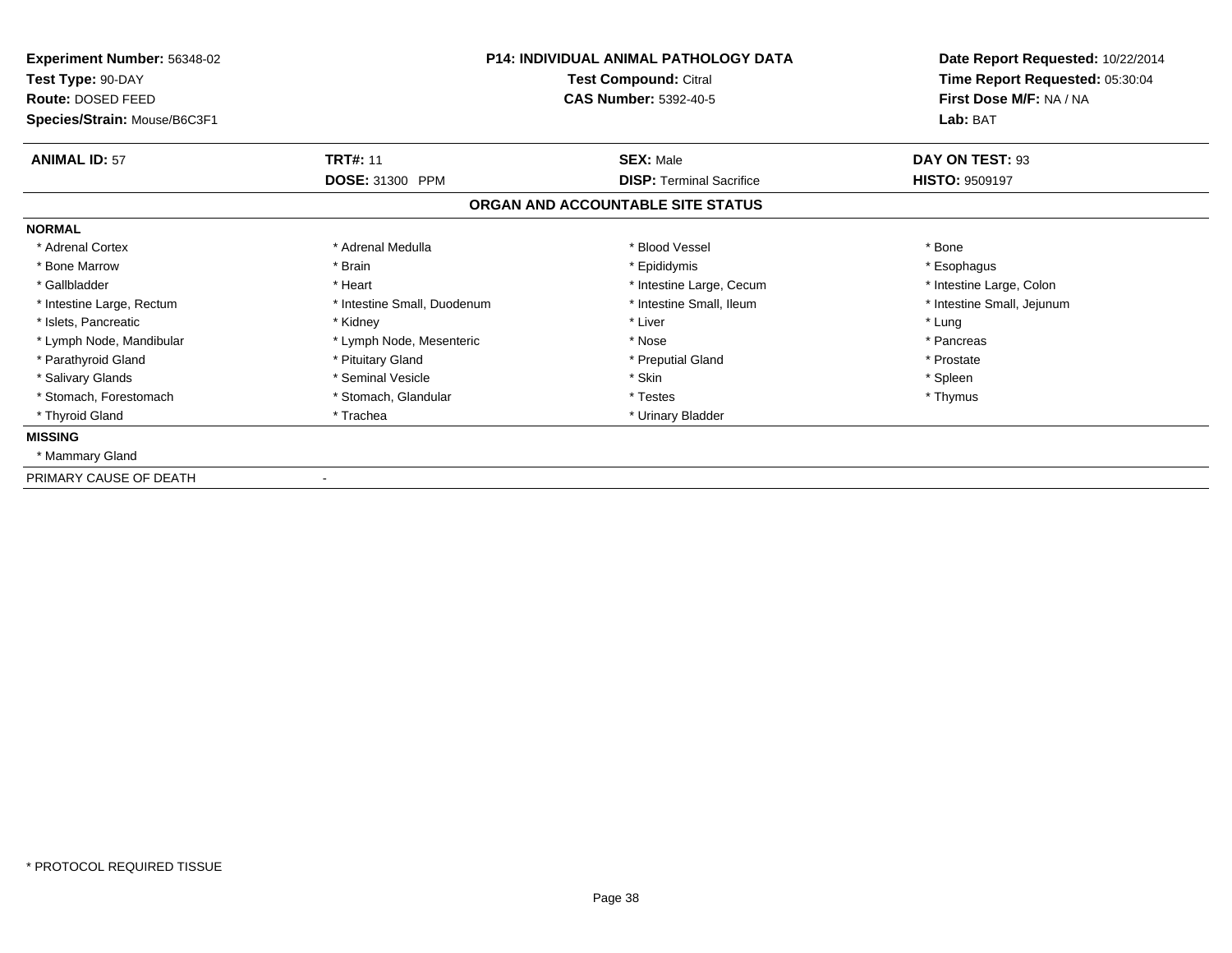| <b>Experiment Number: 56348-02</b><br>Test Type: 90-DAY<br>Route: DOSED FEED<br>Species/Strain: Mouse/B6C3F1 | <b>P14: INDIVIDUAL ANIMAL PATHOLOGY DATA</b><br>Test Compound: Citral<br><b>CAS Number: 5392-40-5</b> |                                   | First Dose M/F: NA / NA<br>Lab: BAT |  | Date Report Requested: 10/22/2014<br>Time Report Requested: 05:30:04 |
|--------------------------------------------------------------------------------------------------------------|-------------------------------------------------------------------------------------------------------|-----------------------------------|-------------------------------------|--|----------------------------------------------------------------------|
| <b>ANIMAL ID: 58</b>                                                                                         | <b>TRT#: 11</b>                                                                                       | <b>SEX: Male</b>                  | DAY ON TEST: 93                     |  |                                                                      |
|                                                                                                              | <b>DOSE: 31300 PPM</b>                                                                                | <b>DISP: Terminal Sacrifice</b>   | <b>HISTO: 9509198</b>               |  |                                                                      |
|                                                                                                              |                                                                                                       | ORGAN AND ACCOUNTABLE SITE STATUS |                                     |  |                                                                      |
| <b>NORMAL</b>                                                                                                |                                                                                                       |                                   |                                     |  |                                                                      |
| * Adrenal Cortex                                                                                             | * Adrenal Medulla                                                                                     | * Blood Vessel                    | * Bone                              |  |                                                                      |
| * Bone Marrow                                                                                                | * Brain                                                                                               | * Epididymis                      | * Esophagus                         |  |                                                                      |
| * Gallbladder                                                                                                | * Heart                                                                                               | * Intestine Large, Cecum          | * Intestine Large, Colon            |  |                                                                      |
| * Intestine Large, Rectum                                                                                    | * Intestine Small, Duodenum                                                                           | * Intestine Small, Ileum          | * Intestine Small, Jejunum          |  |                                                                      |
| * Islets, Pancreatic                                                                                         | * Kidney                                                                                              | * Liver                           | * Lung                              |  |                                                                      |
| * Lymph Node, Mandibular                                                                                     | * Lymph Node, Mesenteric                                                                              | * Nose                            | * Pancreas                          |  |                                                                      |
| * Parathyroid Gland                                                                                          | * Pituitary Gland                                                                                     | * Preputial Gland                 | * Prostate                          |  |                                                                      |
| * Salivary Glands                                                                                            | * Seminal Vesicle                                                                                     | * Skin                            | * Spleen                            |  |                                                                      |
| * Stomach, Forestomach                                                                                       | * Stomach, Glandular                                                                                  | * Testes                          | * Thymus                            |  |                                                                      |
| * Thyroid Gland                                                                                              | * Trachea                                                                                             | * Urinary Bladder                 |                                     |  |                                                                      |
| <b>MISSING</b>                                                                                               |                                                                                                       |                                   |                                     |  |                                                                      |
| * Mammary Gland                                                                                              |                                                                                                       |                                   |                                     |  |                                                                      |
| PRIMARY CAUSE OF DEATH                                                                                       |                                                                                                       |                                   |                                     |  |                                                                      |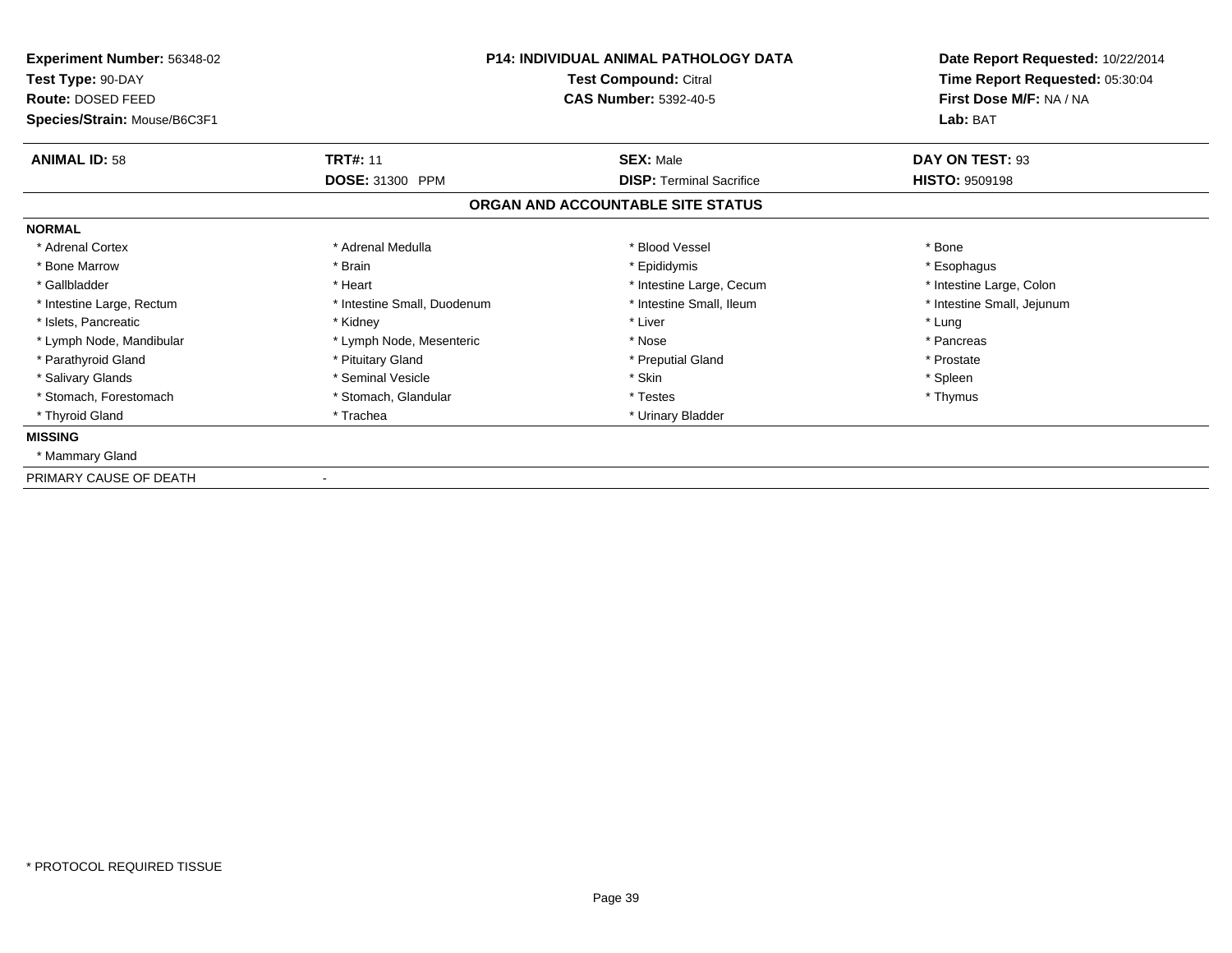| Experiment Number: 56348-02<br>Test Type: 90-DAY<br>Route: DOSED FEED |                             | <b>P14: INDIVIDUAL ANIMAL PATHOLOGY DATA</b><br>Test Compound: Citral<br><b>CAS Number: 5392-40-5</b> | Date Report Requested: 10/22/2014<br>Time Report Requested: 05:30:04<br>First Dose M/F: NA / NA |  |
|-----------------------------------------------------------------------|-----------------------------|-------------------------------------------------------------------------------------------------------|-------------------------------------------------------------------------------------------------|--|
| Species/Strain: Mouse/B6C3F1                                          |                             |                                                                                                       | Lab: BAT                                                                                        |  |
| <b>ANIMAL ID: 59</b>                                                  | <b>TRT#: 11</b>             | <b>SEX: Male</b>                                                                                      | DAY ON TEST: 93                                                                                 |  |
|                                                                       | DOSE: 31300 PPM             | <b>DISP: Terminal Sacrifice</b>                                                                       | <b>HISTO: 9509199</b>                                                                           |  |
|                                                                       |                             | ORGAN AND ACCOUNTABLE SITE STATUS                                                                     |                                                                                                 |  |
| <b>NORMAL</b>                                                         |                             |                                                                                                       |                                                                                                 |  |
| * Adrenal Cortex                                                      | * Adrenal Medulla           | * Blood Vessel                                                                                        | * Bone                                                                                          |  |
| * Bone Marrow                                                         | * Brain                     | * Epididymis                                                                                          | * Esophagus                                                                                     |  |
| * Gallbladder                                                         | * Heart                     | * Intestine Large, Cecum                                                                              | * Intestine Large, Colon                                                                        |  |
| * Intestine Large, Rectum                                             | * Intestine Small, Duodenum | * Intestine Small, Jejunum                                                                            | * Islets, Pancreatic                                                                            |  |
| * Kidney                                                              | * Liver                     | * Lung                                                                                                | * Lymph Node, Mandibular                                                                        |  |
| * Lymph Node, Mesenteric                                              | * Nose                      | * Pancreas                                                                                            | * Parathyroid Gland                                                                             |  |
| * Pituitary Gland                                                     | * Preputial Gland           | * Prostate                                                                                            | * Salivary Glands                                                                               |  |
| * Seminal Vesicle                                                     | * Skin                      | * Spleen                                                                                              | * Stomach, Forestomach                                                                          |  |
| * Stomach, Glandular                                                  | * Testes                    | * Thymus                                                                                              | * Thyroid Gland                                                                                 |  |
| * Trachea                                                             |                             |                                                                                                       |                                                                                                 |  |
| <b>MISSING</b>                                                        |                             |                                                                                                       |                                                                                                 |  |
| * Intestine Small, Ileum                                              | * Mammary Gland             | * Urinary Bladder                                                                                     |                                                                                                 |  |
| PRIMARY CAUSE OF DEATH                                                |                             |                                                                                                       |                                                                                                 |  |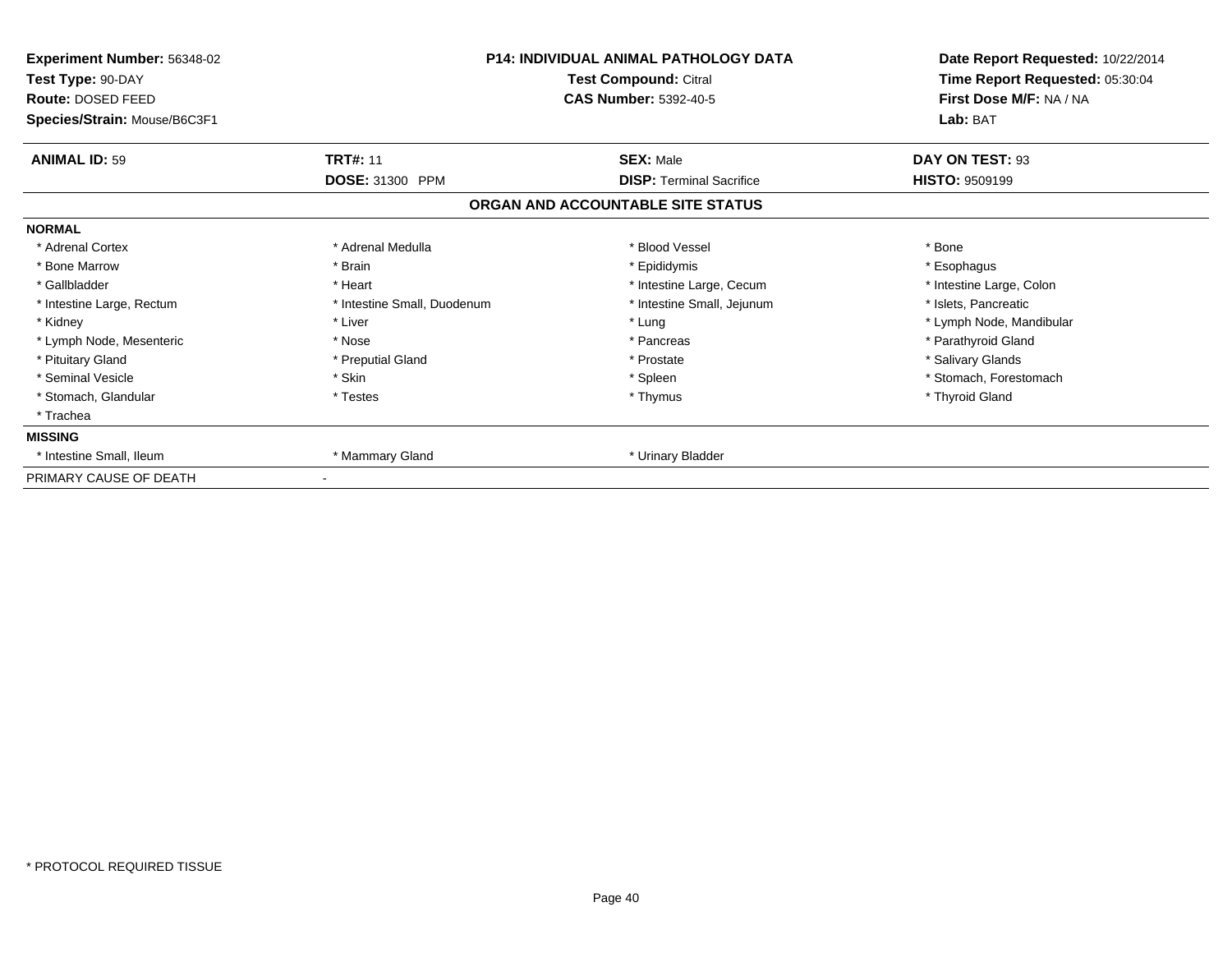| Experiment Number: 56348-02<br>Test Type: 90-DAY<br><b>Route: DOSED FEED</b><br>Species/Strain: Mouse/B6C3F1 | <b>P14: INDIVIDUAL ANIMAL PATHOLOGY DATA</b><br>Test Compound: Citral<br><b>CAS Number: 5392-40-5</b> |                                   | Date Report Requested: 10/22/2014<br>Time Report Requested: 05:30:04<br>First Dose M/F: NA / NA<br>Lab: BAT |
|--------------------------------------------------------------------------------------------------------------|-------------------------------------------------------------------------------------------------------|-----------------------------------|-------------------------------------------------------------------------------------------------------------|
| <b>ANIMAL ID: 60</b>                                                                                         | <b>TRT#: 11</b>                                                                                       | <b>SEX: Male</b>                  | DAY ON TEST: 10                                                                                             |
|                                                                                                              | DOSE: 31300 PPM                                                                                       | <b>DISP:</b> Moribund Sacrifice   | <b>HISTO: 9509200</b>                                                                                       |
|                                                                                                              |                                                                                                       | ORGAN AND ACCOUNTABLE SITE STATUS |                                                                                                             |
| <b>NORMAL</b>                                                                                                |                                                                                                       |                                   |                                                                                                             |
| * Adrenal Cortex                                                                                             | * Adrenal Medulla                                                                                     | * Blood Vessel                    | * Bone                                                                                                      |
| * Bone Marrow                                                                                                | * Brain                                                                                               | * Epididymis                      | * Esophagus                                                                                                 |
| * Gallbladder                                                                                                | * Heart                                                                                               | * Intestine Large, Cecum          | * Intestine Large, Colon                                                                                    |
| * Intestine Large, Rectum                                                                                    | * Intestine Small, Duodenum                                                                           | * Intestine Small, Ileum          | * Intestine Small, Jejunum                                                                                  |
| * Islets, Pancreatic                                                                                         | * Kidney                                                                                              | * Liver                           | * Lung                                                                                                      |
| * Lymph Node, Mandibular                                                                                     | * Lymph Node, Mesenteric                                                                              | * Nose                            | * Pancreas                                                                                                  |
| * Pituitary Gland                                                                                            | * Preputial Gland                                                                                     | * Prostate                        | * Salivary Glands                                                                                           |
| * Seminal Vesicle                                                                                            | * Skin                                                                                                | * Spleen                          | * Stomach, Forestomach                                                                                      |
| * Stomach, Glandular                                                                                         | * Testes                                                                                              | * Thyroid Gland                   | * Trachea                                                                                                   |
| * Urinary Bladder                                                                                            |                                                                                                       |                                   |                                                                                                             |
| <b>MISSING</b>                                                                                               |                                                                                                       |                                   |                                                                                                             |
| * Mammary Gland                                                                                              | * Parathyroid Gland                                                                                   | * Thymus                          |                                                                                                             |
| PRIMARY CAUSE OF DEATH                                                                                       | - UNCERTAIN                                                                                           |                                   |                                                                                                             |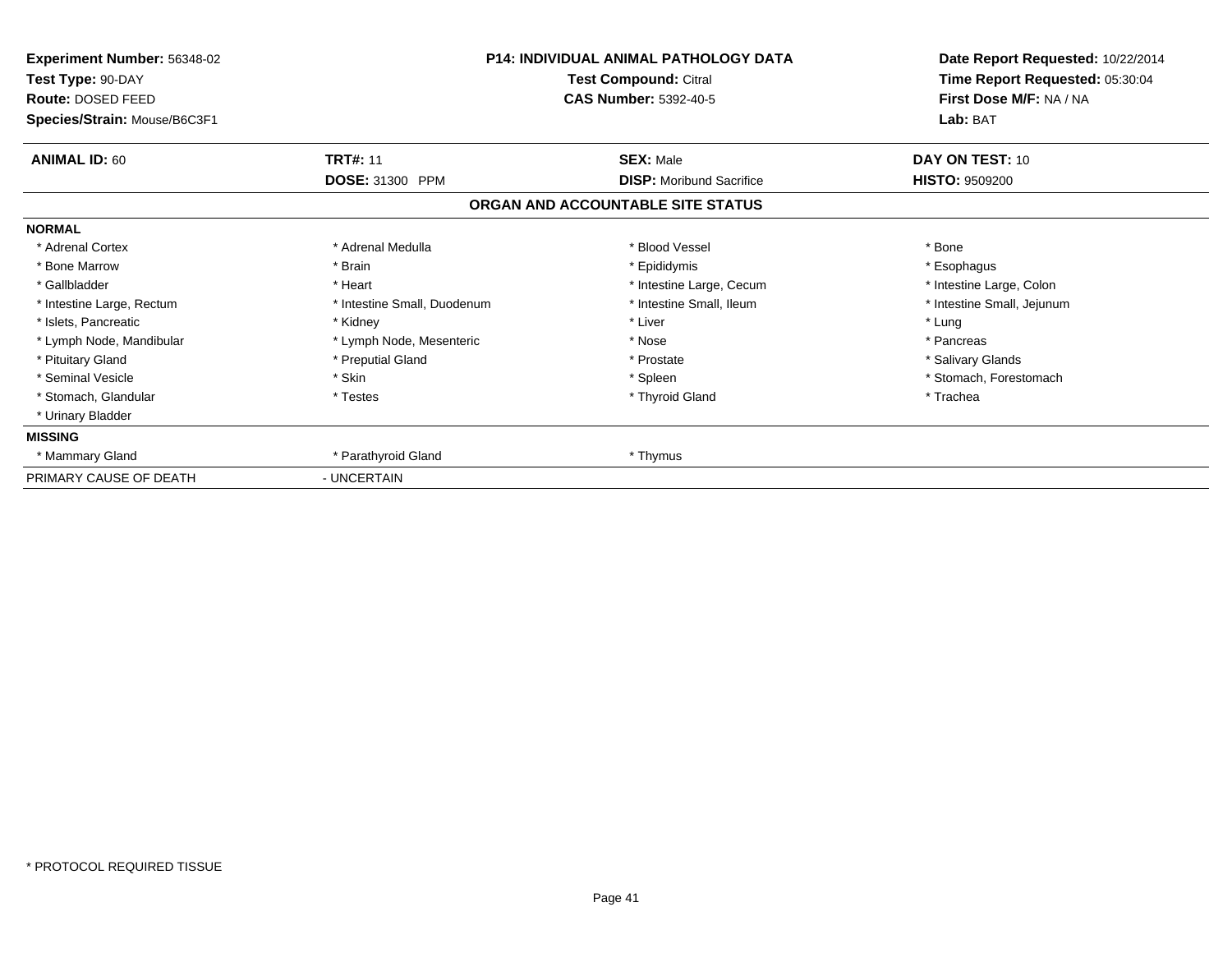| Experiment Number: 56348-02<br>Test Type: 90-DAY | <b>P14: INDIVIDUAL ANIMAL PATHOLOGY DATA</b><br><b>Test Compound: Citral</b> |                                   | Date Report Requested: 10/22/2014<br>Time Report Requested: 05:30:04 |
|--------------------------------------------------|------------------------------------------------------------------------------|-----------------------------------|----------------------------------------------------------------------|
| Route: DOSED FEED                                |                                                                              | <b>CAS Number: 5392-40-5</b>      | First Dose M/F: NA / NA                                              |
| Species/Strain: Mouse/B6C3F1                     |                                                                              |                                   | Lab: BAT                                                             |
| <b>ANIMAL ID: 61</b>                             | <b>TRT#: 2</b>                                                               | <b>SEX: Female</b>                | DAY ON TEST: 93                                                      |
|                                                  | <b>DOSE: UNTREAT CONTROL</b>                                                 | <b>DISP: Terminal Sacrifice</b>   | <b>HISTO: 9509201</b>                                                |
|                                                  |                                                                              | ORGAN AND ACCOUNTABLE SITE STATUS |                                                                      |
| <b>NORMAL</b>                                    |                                                                              |                                   |                                                                      |
| * Adrenal Cortex                                 | * Adrenal Medulla                                                            | * Blood Vessel                    | * Bone                                                               |
| * Bone Marrow                                    | * Brain                                                                      | * Clitoral Gland                  | * Esophagus                                                          |
| * Gallbladder                                    | * Heart                                                                      | * Intestine Large, Cecum          | * Intestine Large, Colon                                             |
| * Intestine Large, Rectum                        | * Intestine Small, Duodenum                                                  | * Intestine Small, Ileum          | * Intestine Small, Jejunum                                           |
| * Islets, Pancreatic                             | * Kidney                                                                     | * Liver                           | * Lung                                                               |
| * Lymph Node, Mandibular                         | * Lymph Node, Mesenteric                                                     | * Mammary Gland                   | * Nose                                                               |
| * Ovary                                          | * Pancreas                                                                   | * Parathyroid Gland               | * Pituitary Gland                                                    |
| * Salivary Glands                                | * Skin                                                                       | * Spleen                          | * Stomach, Forestomach                                               |
| * Stomach, Glandular                             | * Thymus                                                                     | * Thyroid Gland                   | * Trachea                                                            |
| * Urinary Bladder                                | * Uterus                                                                     |                                   |                                                                      |
| PRIMARY CAUSE OF DEATH                           |                                                                              |                                   |                                                                      |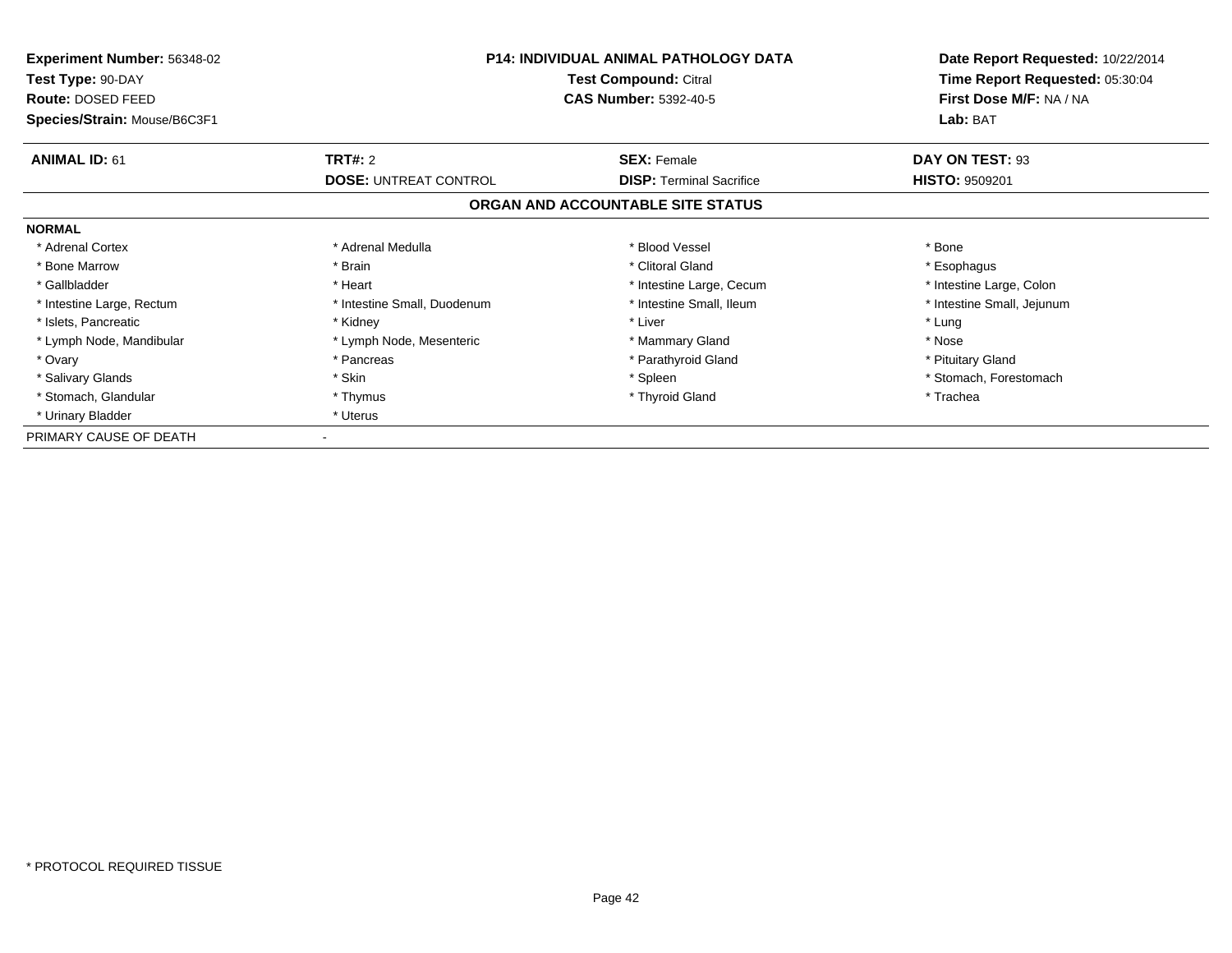| Experiment Number: 56348-02            | <b>P14: INDIVIDUAL ANIMAL PATHOLOGY DATA</b> |                                                              | Date Report Requested: 10/22/2014                          |
|----------------------------------------|----------------------------------------------|--------------------------------------------------------------|------------------------------------------------------------|
| Test Type: 90-DAY<br>Route: DOSED FEED |                                              | <b>Test Compound: Citral</b><br><b>CAS Number: 5392-40-5</b> | Time Report Requested: 05:30:04<br>First Dose M/F: NA / NA |
| Species/Strain: Mouse/B6C3F1           |                                              |                                                              | Lab: BAT                                                   |
| <b>ANIMAL ID: 62</b>                   | <b>TRT#: 2</b>                               | <b>SEX: Female</b>                                           | DAY ON TEST: 93                                            |
|                                        | <b>DOSE: UNTREAT CONTROL</b>                 | <b>DISP: Terminal Sacrifice</b>                              | <b>HISTO: 9509202</b>                                      |
|                                        |                                              | ORGAN AND ACCOUNTABLE SITE STATUS                            |                                                            |
| <b>NORMAL</b>                          |                                              |                                                              |                                                            |
| * Adrenal Cortex                       | * Adrenal Medulla                            | * Blood Vessel                                               | * Bone                                                     |
| * Bone Marrow                          | * Brain                                      | * Clitoral Gland                                             | * Esophagus                                                |
| * Gallbladder                          | * Heart                                      | * Intestine Large, Cecum                                     | * Intestine Large, Colon                                   |
| * Intestine Large, Rectum              | * Intestine Small, Duodenum                  | * Intestine Small, Ileum                                     | * Intestine Small, Jejunum                                 |
| * Islets, Pancreatic                   | * Kidney                                     | * Liver                                                      | * Lung                                                     |
| * Lymph Node, Mandibular               | * Lymph Node, Mesenteric                     | * Mammary Gland                                              | * Nose                                                     |
| * Ovary                                | * Pancreas                                   | * Parathyroid Gland                                          | * Pituitary Gland                                          |
| * Salivary Glands                      | * Skin                                       | * Spleen                                                     | * Stomach, Forestomach                                     |
| * Stomach, Glandular                   | * Thymus                                     | * Thyroid Gland                                              | * Trachea                                                  |
| * Urinary Bladder                      | * Uterus                                     |                                                              |                                                            |
| PRIMARY CAUSE OF DEATH                 |                                              |                                                              |                                                            |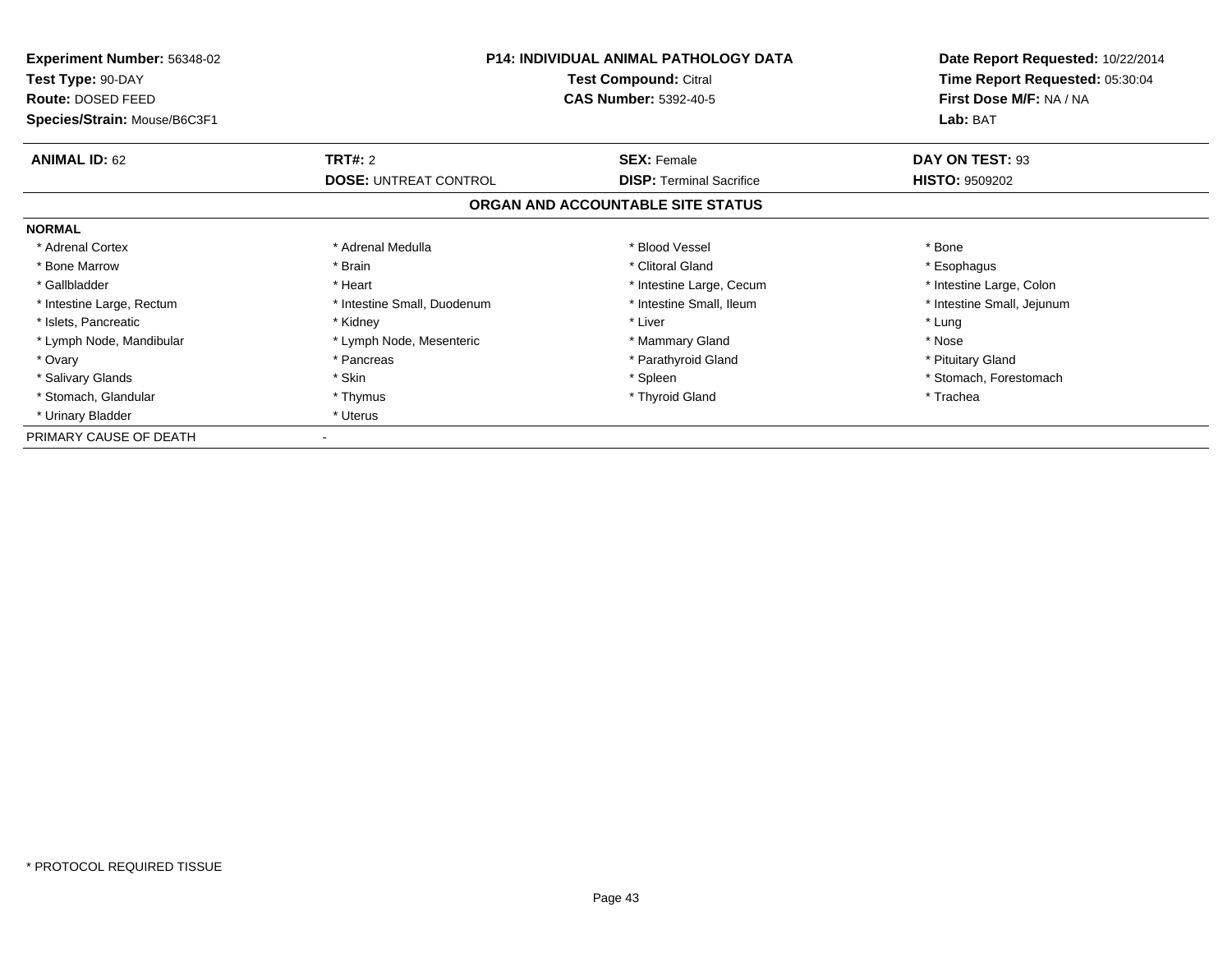| Experiment Number: 56348-02            | <b>P14: INDIVIDUAL ANIMAL PATHOLOGY DATA</b> |                                                              | Date Report Requested: 10/22/2014                          |  |
|----------------------------------------|----------------------------------------------|--------------------------------------------------------------|------------------------------------------------------------|--|
| Test Type: 90-DAY<br>Route: DOSED FEED |                                              | <b>Test Compound: Citral</b><br><b>CAS Number: 5392-40-5</b> | Time Report Requested: 05:30:04<br>First Dose M/F: NA / NA |  |
| Species/Strain: Mouse/B6C3F1           |                                              |                                                              | Lab: BAT                                                   |  |
| <b>ANIMAL ID: 63</b>                   | <b>TRT#: 2</b>                               | <b>SEX: Female</b>                                           | DAY ON TEST: 93                                            |  |
|                                        | <b>DOSE: UNTREAT CONTROL</b>                 | <b>DISP: Terminal Sacrifice</b>                              | <b>HISTO: 9509203</b>                                      |  |
|                                        |                                              | ORGAN AND ACCOUNTABLE SITE STATUS                            |                                                            |  |
| <b>NORMAL</b>                          |                                              |                                                              |                                                            |  |
| * Adrenal Cortex                       | * Adrenal Medulla                            | * Blood Vessel                                               | * Bone                                                     |  |
| * Bone Marrow                          | * Brain                                      | * Clitoral Gland                                             | * Esophagus                                                |  |
| * Gallbladder                          | * Heart                                      | * Intestine Large, Cecum                                     | * Intestine Large, Colon                                   |  |
| * Intestine Large, Rectum              | * Intestine Small, Duodenum                  | * Intestine Small, Ileum                                     | * Intestine Small, Jejunum                                 |  |
| * Islets, Pancreatic                   | * Kidney                                     | * Liver                                                      | * Lung                                                     |  |
| * Lymph Node, Mandibular               | * Lymph Node, Mesenteric                     | * Mammary Gland                                              | * Nose                                                     |  |
| * Ovary                                | * Pancreas                                   | * Parathyroid Gland                                          | * Pituitary Gland                                          |  |
| * Salivary Glands                      | * Skin                                       | * Spleen                                                     | * Stomach, Forestomach                                     |  |
| * Stomach, Glandular                   | * Thymus                                     | * Thyroid Gland                                              | * Trachea                                                  |  |
| * Urinary Bladder                      | * Uterus                                     |                                                              |                                                            |  |
| PRIMARY CAUSE OF DEATH                 |                                              |                                                              |                                                            |  |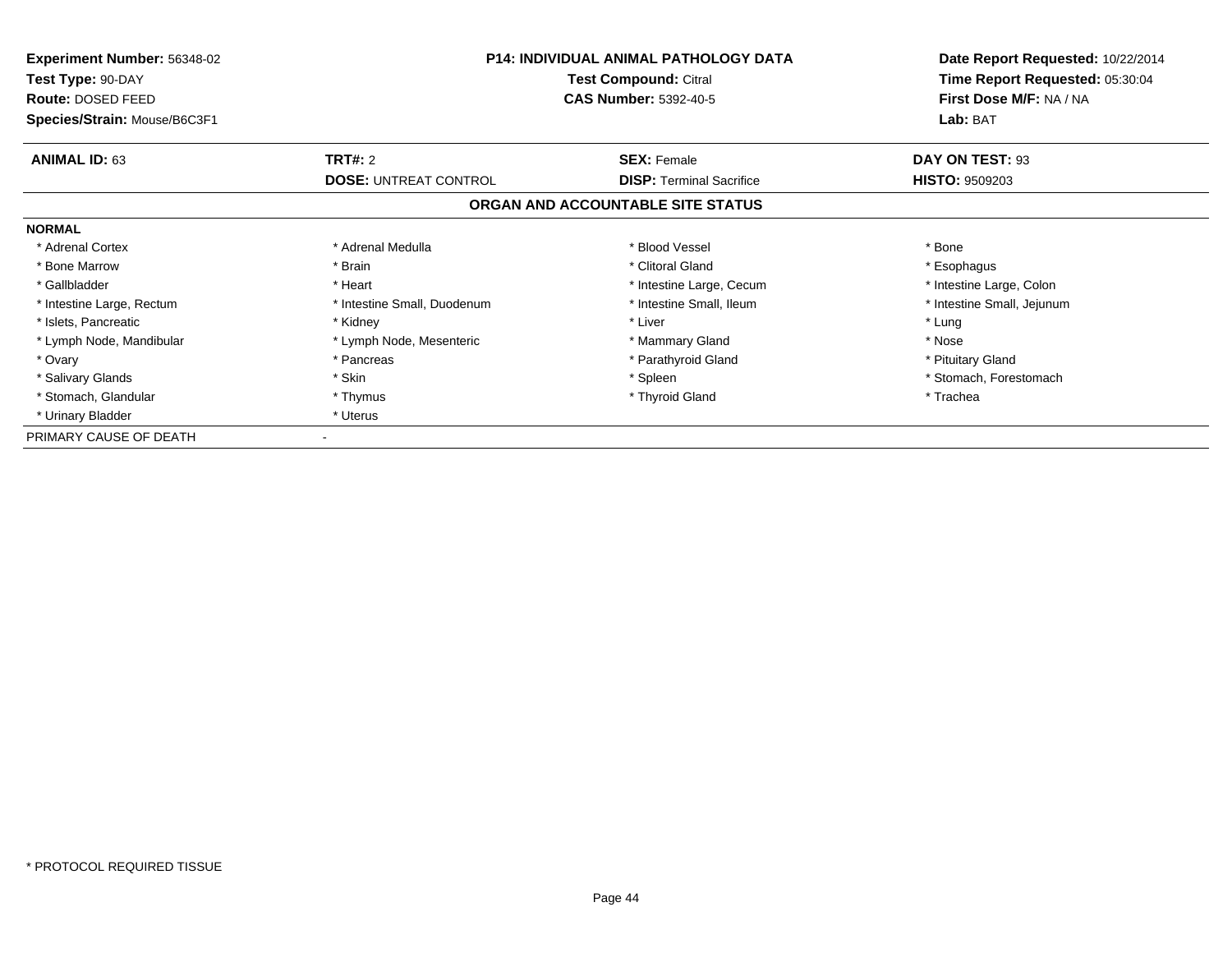| Experiment Number: 56348-02<br>Test Type: 90-DAY | <b>P14: INDIVIDUAL ANIMAL PATHOLOGY DATA</b><br><b>Test Compound: Citral</b> |                                   | Date Report Requested: 10/22/2014<br>Time Report Requested: 05:30:04 |
|--------------------------------------------------|------------------------------------------------------------------------------|-----------------------------------|----------------------------------------------------------------------|
| Route: DOSED FEED                                |                                                                              | <b>CAS Number: 5392-40-5</b>      | First Dose M/F: NA / NA                                              |
| Species/Strain: Mouse/B6C3F1                     |                                                                              |                                   | Lab: BAT                                                             |
| <b>ANIMAL ID: 64</b>                             | <b>TRT#: 2</b>                                                               | <b>SEX: Female</b>                | DAY ON TEST: 93                                                      |
|                                                  | <b>DOSE: UNTREAT CONTROL</b>                                                 | <b>DISP: Terminal Sacrifice</b>   | <b>HISTO: 9509204</b>                                                |
|                                                  |                                                                              | ORGAN AND ACCOUNTABLE SITE STATUS |                                                                      |
| <b>NORMAL</b>                                    |                                                                              |                                   |                                                                      |
| * Adrenal Cortex                                 | * Adrenal Medulla                                                            | * Blood Vessel                    | * Bone                                                               |
| * Bone Marrow                                    | * Brain                                                                      | * Clitoral Gland                  | * Esophagus                                                          |
| * Gallbladder                                    | * Heart                                                                      | * Intestine Large, Cecum          | * Intestine Large, Colon                                             |
| * Intestine Large, Rectum                        | * Intestine Small, Duodenum                                                  | * Intestine Small, Ileum          | * Intestine Small, Jejunum                                           |
| * Islets, Pancreatic                             | * Kidney                                                                     | * Liver                           | * Lung                                                               |
| * Lymph Node, Mandibular                         | * Lymph Node, Mesenteric                                                     | * Mammary Gland                   | * Nose                                                               |
| * Ovary                                          | * Pancreas                                                                   | * Parathyroid Gland               | * Pituitary Gland                                                    |
| * Salivary Glands                                | * Skin                                                                       | * Spleen                          | * Stomach, Forestomach                                               |
| * Stomach, Glandular                             | * Thymus                                                                     | * Thyroid Gland                   | * Trachea                                                            |
| * Urinary Bladder                                | * Uterus                                                                     |                                   |                                                                      |
| PRIMARY CAUSE OF DEATH                           |                                                                              |                                   |                                                                      |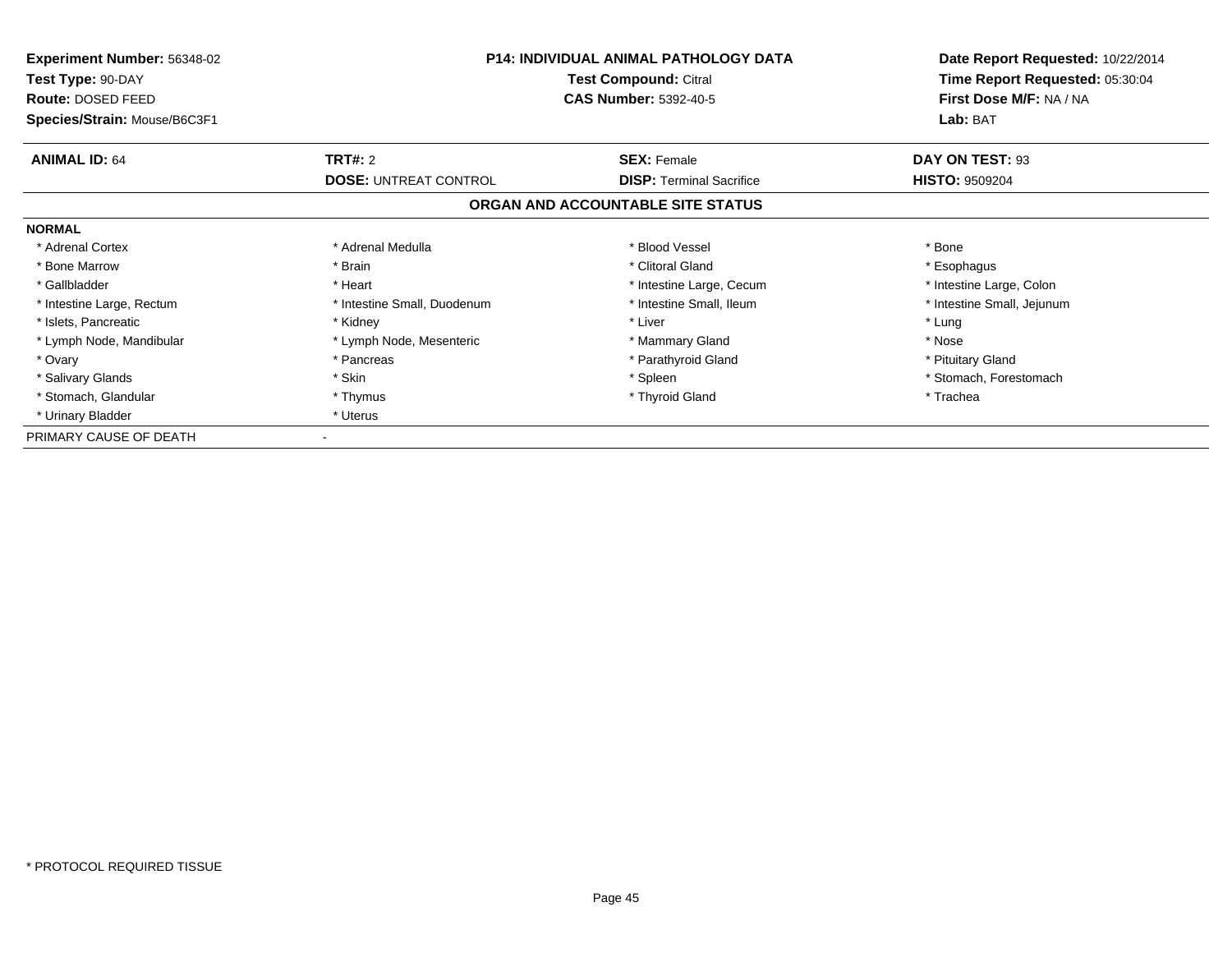| Experiment Number: 56348-02<br>Test Type: 90-DAY<br>Route: DOSED FEED<br>Species/Strain: Mouse/B6C3F1 | <b>P14: INDIVIDUAL ANIMAL PATHOLOGY DATA</b><br>Test Compound: Citral<br><b>CAS Number: 5392-40-5</b> |                                   | Date Report Requested: 10/22/2014<br>Time Report Requested: 05:30:04<br>First Dose M/F: NA / NA<br>Lab: BAT |
|-------------------------------------------------------------------------------------------------------|-------------------------------------------------------------------------------------------------------|-----------------------------------|-------------------------------------------------------------------------------------------------------------|
| <b>ANIMAL ID: 65</b>                                                                                  | TRT#: 2                                                                                               | <b>SEX: Female</b>                | DAY ON TEST: 93                                                                                             |
|                                                                                                       | <b>DOSE: UNTREAT CONTROL</b>                                                                          | <b>DISP: Terminal Sacrifice</b>   | <b>HISTO: 9509205</b>                                                                                       |
|                                                                                                       |                                                                                                       | ORGAN AND ACCOUNTABLE SITE STATUS |                                                                                                             |
| <b>NORMAL</b>                                                                                         |                                                                                                       |                                   |                                                                                                             |
| * Adrenal Cortex                                                                                      | * Adrenal Medulla                                                                                     | * Blood Vessel                    | * Bone                                                                                                      |
| * Bone Marrow                                                                                         | * Brain                                                                                               | * Clitoral Gland                  | * Esophagus                                                                                                 |
| * Heart                                                                                               | * Intestine Large, Cecum                                                                              | * Intestine Large, Colon          | * Intestine Large, Rectum                                                                                   |
| * Intestine Small, Duodenum                                                                           | * Intestine Small, Ileum                                                                              | * Intestine Small, Jejunum        | * Islets, Pancreatic                                                                                        |
| * Kidney                                                                                              | * Liver                                                                                               | * Lung                            | * Lymph Node, Mandibular                                                                                    |
| * Lymph Node, Mesenteric                                                                              | * Mammary Gland                                                                                       | * Nose                            | * Ovary                                                                                                     |
| * Pancreas                                                                                            | * Parathyroid Gland                                                                                   | * Pituitary Gland                 | * Salivary Glands                                                                                           |
| * Skin                                                                                                | * Spleen                                                                                              | * Stomach, Forestomach            | * Stomach, Glandular                                                                                        |
| * Thymus                                                                                              | * Thyroid Gland                                                                                       | * Trachea                         | * Urinary Bladder                                                                                           |
| * Uterus                                                                                              |                                                                                                       |                                   |                                                                                                             |
| <b>MISSING</b>                                                                                        |                                                                                                       |                                   |                                                                                                             |
| * Gallbladder                                                                                         |                                                                                                       |                                   |                                                                                                             |
|                                                                                                       |                                                                                                       |                                   |                                                                                                             |

PRIMARY CAUSE OF DEATH-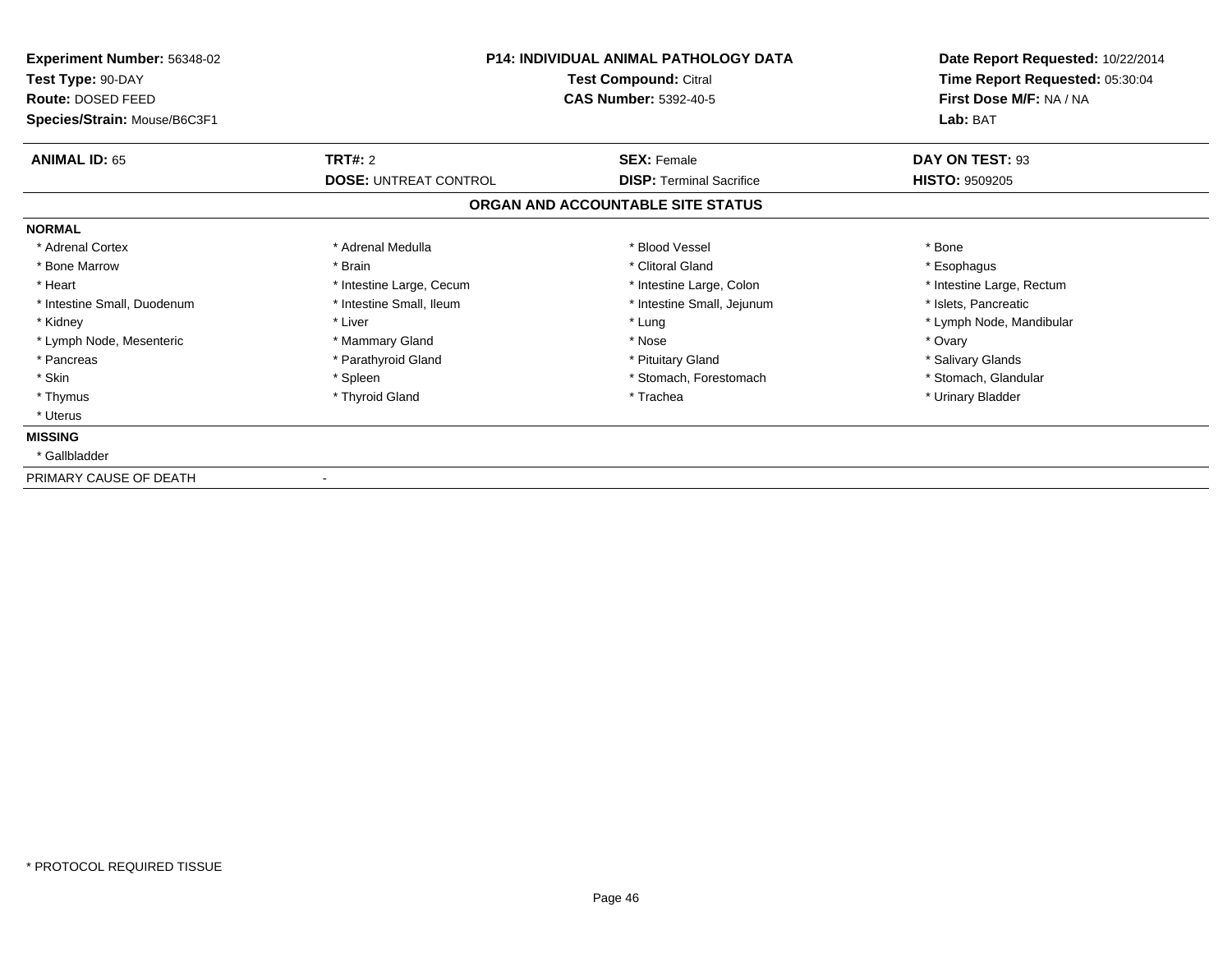| Experiment Number: 56348-02  | <b>P14: INDIVIDUAL ANIMAL PATHOLOGY DATA</b><br>Test Compound: Citral |                                   | Date Report Requested: 10/22/2014 |
|------------------------------|-----------------------------------------------------------------------|-----------------------------------|-----------------------------------|
| Test Type: 90-DAY            |                                                                       |                                   | Time Report Requested: 05:30:04   |
| Route: DOSED FEED            |                                                                       | <b>CAS Number: 5392-40-5</b>      | First Dose M/F: NA / NA           |
| Species/Strain: Mouse/B6C3F1 |                                                                       |                                   | Lab: BAT                          |
| <b>ANIMAL ID: 66</b>         | <b>TRT#: 2</b>                                                        | <b>SEX: Female</b>                | DAY ON TEST: 93                   |
|                              | <b>DOSE: UNTREAT CONTROL</b>                                          | <b>DISP:</b> Terminal Sacrifice   | <b>HISTO: 9509206</b>             |
|                              |                                                                       | ORGAN AND ACCOUNTABLE SITE STATUS |                                   |
| <b>NORMAL</b>                |                                                                       |                                   |                                   |
| * Adrenal Cortex             | * Adrenal Medulla                                                     | * Blood Vessel                    | * Bone                            |
| * Bone Marrow                | * Brain                                                               | * Clitoral Gland                  | * Esophagus                       |
| * Gallbladder                | * Heart                                                               | * Intestine Large, Cecum          | * Intestine Large, Colon          |
| * Intestine Large, Rectum    | * Intestine Small, Duodenum                                           | * Intestine Small, Ileum          | * Intestine Small, Jejunum        |
| * Islets, Pancreatic         | * Kidney                                                              | * Liver                           | * Lung                            |
| * Lymph Node, Mandibular     | * Lymph Node, Mesenteric                                              | * Mammary Gland                   | * Nose                            |
| * Ovary                      | * Pancreas                                                            | * Parathyroid Gland               | * Pituitary Gland                 |
| * Salivary Glands            | * Skin                                                                | * Spleen                          | * Stomach, Forestomach            |
| * Stomach, Glandular         | * Thymus                                                              | * Thyroid Gland                   | * Trachea                         |
| * Urinary Bladder            | * Uterus                                                              |                                   |                                   |
| PRIMARY CAUSE OF DEATH       |                                                                       |                                   |                                   |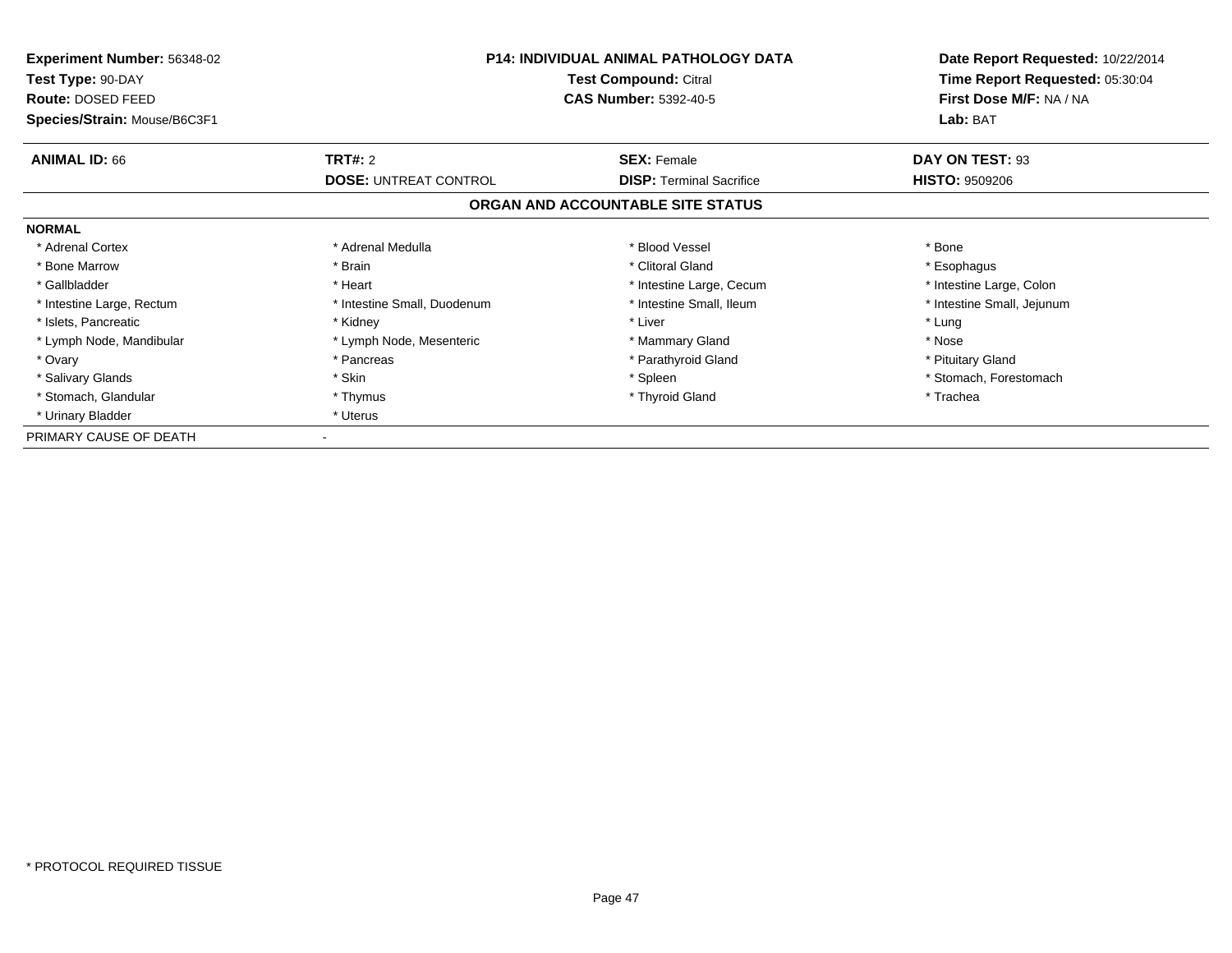| Experiment Number: 56348-02<br>Test Type: 90-DAY | <b>P14: INDIVIDUAL ANIMAL PATHOLOGY DATA</b><br><b>Test Compound: Citral</b> |                                   | Date Report Requested: 10/22/2014<br>Time Report Requested: 05:30:04 |
|--------------------------------------------------|------------------------------------------------------------------------------|-----------------------------------|----------------------------------------------------------------------|
| Route: DOSED FEED                                |                                                                              | <b>CAS Number: 5392-40-5</b>      | First Dose M/F: NA / NA                                              |
| Species/Strain: Mouse/B6C3F1                     |                                                                              |                                   | Lab: BAT                                                             |
| <b>ANIMAL ID: 67</b>                             | <b>TRT#: 2</b>                                                               | <b>SEX: Female</b>                | DAY ON TEST: 93                                                      |
|                                                  | <b>DOSE: UNTREAT CONTROL</b>                                                 | <b>DISP: Terminal Sacrifice</b>   | <b>HISTO: 9509207</b>                                                |
|                                                  |                                                                              | ORGAN AND ACCOUNTABLE SITE STATUS |                                                                      |
| <b>NORMAL</b>                                    |                                                                              |                                   |                                                                      |
| * Adrenal Cortex                                 | * Adrenal Medulla                                                            | * Blood Vessel                    | * Bone                                                               |
| * Bone Marrow                                    | * Brain                                                                      | * Clitoral Gland                  | * Esophagus                                                          |
| * Gallbladder                                    | * Heart                                                                      | * Intestine Large, Cecum          | * Intestine Large, Colon                                             |
| * Intestine Large, Rectum                        | * Intestine Small, Duodenum                                                  | * Intestine Small, Ileum          | * Intestine Small, Jejunum                                           |
| * Islets, Pancreatic                             | * Kidney                                                                     | * Liver                           | * Lung                                                               |
| * Lymph Node, Mandibular                         | * Lymph Node, Mesenteric                                                     | * Mammary Gland                   | * Nose                                                               |
| * Ovary                                          | * Pancreas                                                                   | * Parathyroid Gland               | * Pituitary Gland                                                    |
| * Salivary Glands                                | * Skin                                                                       | * Spleen                          | * Stomach, Forestomach                                               |
| * Stomach, Glandular                             | * Thymus                                                                     | * Thyroid Gland                   | * Trachea                                                            |
| * Urinary Bladder                                | * Uterus                                                                     |                                   |                                                                      |
| PRIMARY CAUSE OF DEATH                           |                                                                              |                                   |                                                                      |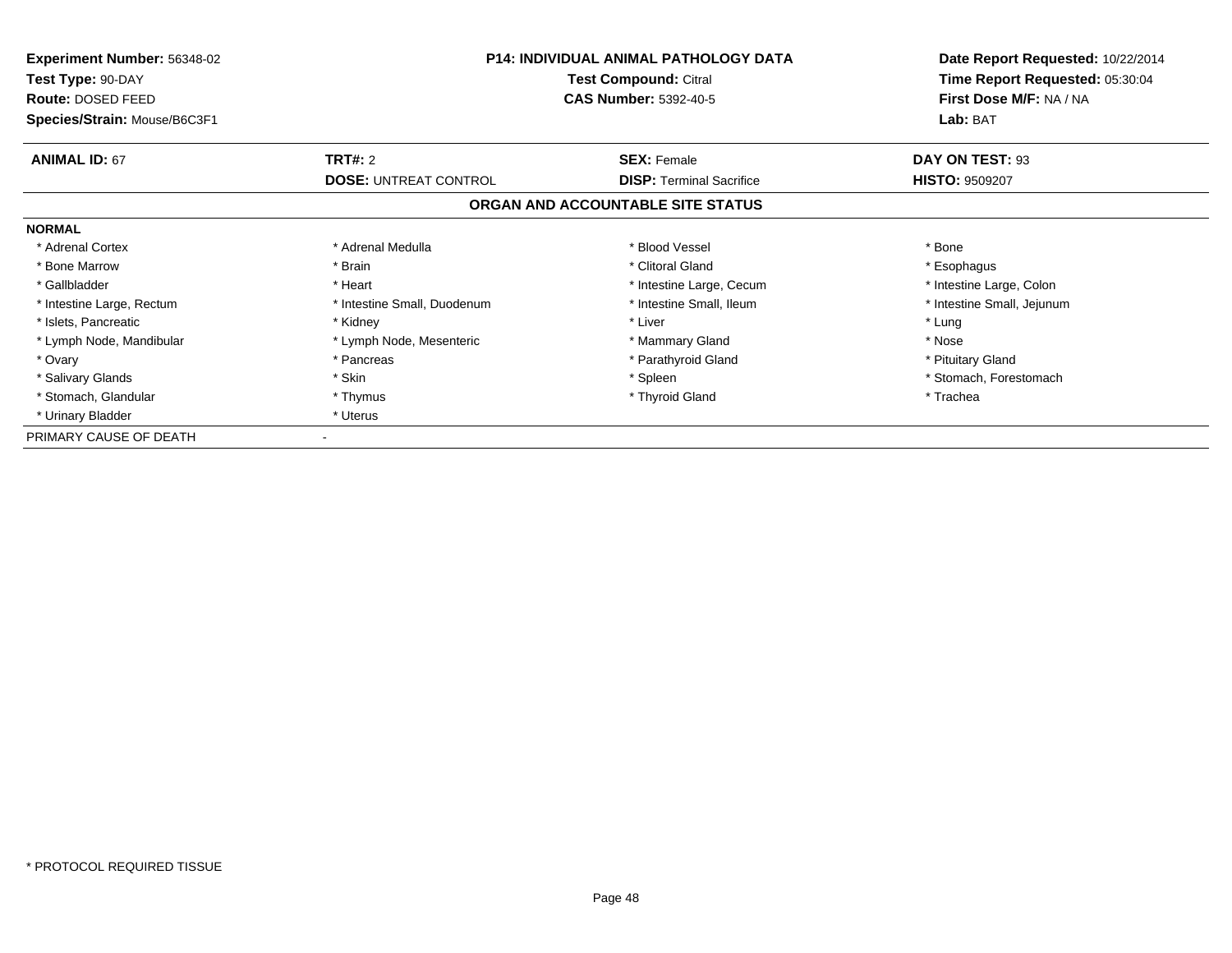| Experiment Number: 56348-02  | <b>P14: INDIVIDUAL ANIMAL PATHOLOGY DATA</b> |                                   | Date Report Requested: 10/22/2014 |
|------------------------------|----------------------------------------------|-----------------------------------|-----------------------------------|
| Test Type: 90-DAY            |                                              | <b>Test Compound: Citral</b>      | Time Report Requested: 05:30:04   |
| Route: DOSED FEED            |                                              | <b>CAS Number: 5392-40-5</b>      | First Dose M/F: NA / NA           |
| Species/Strain: Mouse/B6C3F1 |                                              |                                   | Lab: BAT                          |
| <b>ANIMAL ID: 68</b>         | <b>TRT#: 2</b>                               | <b>SEX: Female</b>                | DAY ON TEST: 93                   |
|                              | <b>DOSE: UNTREAT CONTROL</b>                 | <b>DISP: Terminal Sacrifice</b>   | <b>HISTO: 9509208</b>             |
|                              |                                              | ORGAN AND ACCOUNTABLE SITE STATUS |                                   |
| <b>NORMAL</b>                |                                              |                                   |                                   |
| * Adrenal Cortex             | * Adrenal Medulla                            | * Blood Vessel                    | * Bone                            |
| * Bone Marrow                | * Brain                                      | * Clitoral Gland                  | * Esophagus                       |
| * Gallbladder                | * Heart                                      | * Intestine Large, Cecum          | * Intestine Large, Colon          |
| * Intestine Large, Rectum    | * Intestine Small, Duodenum                  | * Intestine Small, Ileum          | * Intestine Small, Jejunum        |
| * Islets, Pancreatic         | * Kidney                                     | * Liver                           | * Lung                            |
| * Lymph Node, Mandibular     | * Lymph Node, Mesenteric                     | * Mammary Gland                   | * Nose                            |
| * Ovary                      | * Pancreas                                   | * Parathyroid Gland               | * Pituitary Gland                 |
| * Salivary Glands            | * Skin                                       | * Spleen                          | * Stomach, Forestomach            |
| * Stomach, Glandular         | * Thymus                                     | * Thyroid Gland                   | * Trachea                         |
| * Urinary Bladder            | * Uterus                                     |                                   |                                   |
| PRIMARY CAUSE OF DEATH       |                                              |                                   |                                   |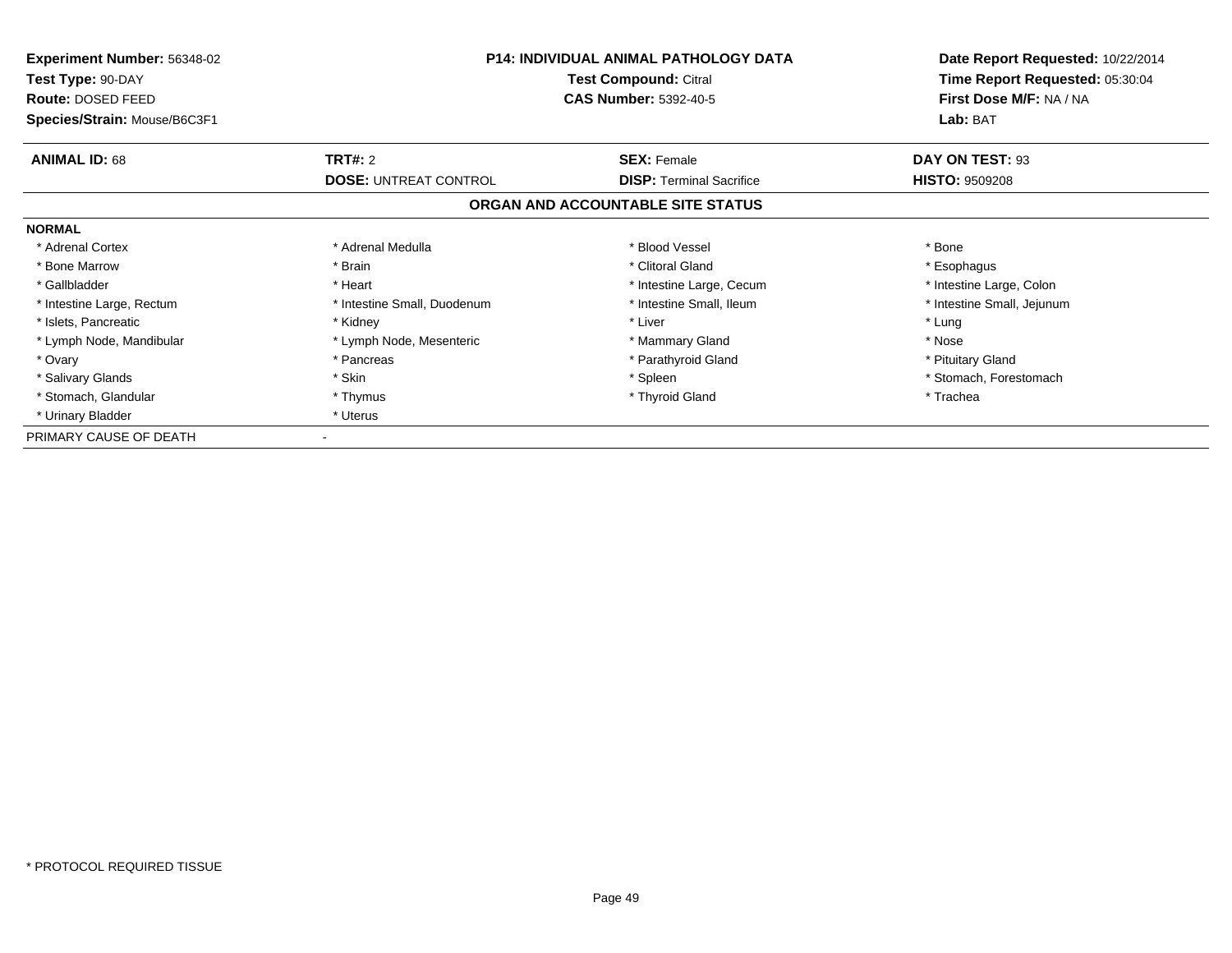| Experiment Number: 56348-02  | <b>P14: INDIVIDUAL ANIMAL PATHOLOGY DATA</b><br>Test Compound: Citral |                                   | Date Report Requested: 10/22/2014 |
|------------------------------|-----------------------------------------------------------------------|-----------------------------------|-----------------------------------|
| Test Type: 90-DAY            |                                                                       |                                   | Time Report Requested: 05:30:04   |
| Route: DOSED FEED            |                                                                       | <b>CAS Number: 5392-40-5</b>      | First Dose M/F: NA / NA           |
| Species/Strain: Mouse/B6C3F1 |                                                                       |                                   | Lab: BAT                          |
| <b>ANIMAL ID: 69</b>         | <b>TRT#: 2</b>                                                        | <b>SEX: Female</b>                | DAY ON TEST: 93                   |
|                              | <b>DOSE: UNTREAT CONTROL</b>                                          | <b>DISP:</b> Terminal Sacrifice   | <b>HISTO: 9509209</b>             |
|                              |                                                                       | ORGAN AND ACCOUNTABLE SITE STATUS |                                   |
| <b>NORMAL</b>                |                                                                       |                                   |                                   |
| * Adrenal Cortex             | * Adrenal Medulla                                                     | * Blood Vessel                    | * Bone                            |
| * Bone Marrow                | * Brain                                                               | * Clitoral Gland                  | * Esophagus                       |
| * Gallbladder                | * Heart                                                               | * Intestine Large, Cecum          | * Intestine Large, Colon          |
| * Intestine Large, Rectum    | * Intestine Small, Duodenum                                           | * Intestine Small, Ileum          | * Intestine Small, Jejunum        |
| * Islets, Pancreatic         | * Kidney                                                              | * Liver                           | * Lung                            |
| * Lymph Node, Mandibular     | * Lymph Node, Mesenteric                                              | * Mammary Gland                   | * Nose                            |
| * Ovary                      | * Pancreas                                                            | * Parathyroid Gland               | * Pituitary Gland                 |
| * Salivary Glands            | * Skin                                                                | * Spleen                          | * Stomach, Forestomach            |
| * Stomach, Glandular         | * Thymus                                                              | * Thyroid Gland                   | * Trachea                         |
| * Urinary Bladder            | * Uterus                                                              |                                   |                                   |
| PRIMARY CAUSE OF DEATH       |                                                                       |                                   |                                   |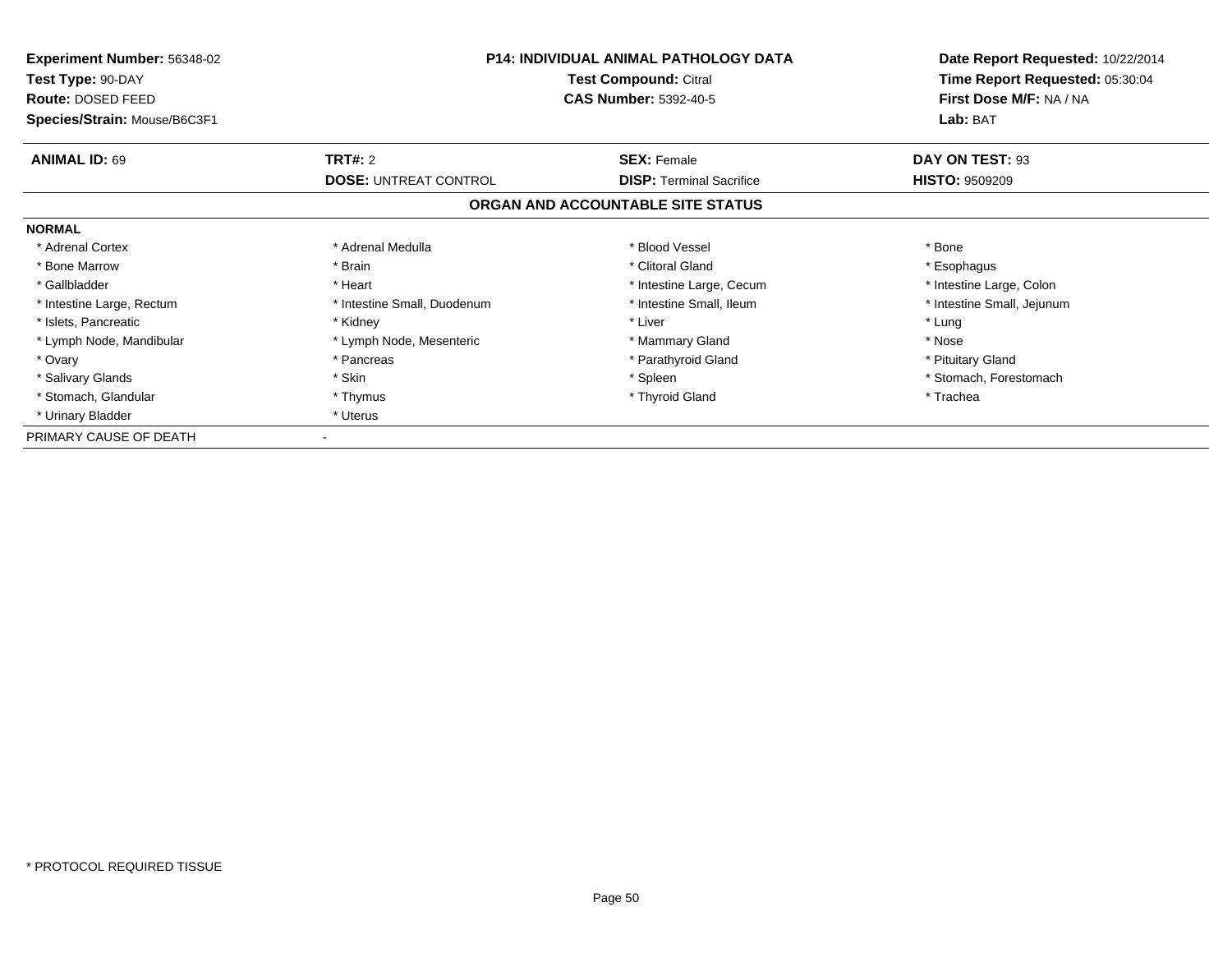| <b>Experiment Number: 56348-02</b><br>Test Type: 90-DAY<br>Route: DOSED FEED<br>Species/Strain: Mouse/B6C3F1 | <b>P14: INDIVIDUAL ANIMAL PATHOLOGY DATA</b><br>Test Compound: Citral<br><b>CAS Number: 5392-40-5</b> |                                   | Date Report Requested: 10/22/2014<br>Time Report Requested: 05:30:04<br>First Dose M/F: NA / NA<br>Lab: BAT |
|--------------------------------------------------------------------------------------------------------------|-------------------------------------------------------------------------------------------------------|-----------------------------------|-------------------------------------------------------------------------------------------------------------|
| <b>ANIMAL ID: 70</b>                                                                                         | TRT#: 2                                                                                               | <b>SEX: Female</b>                | DAY ON TEST: 93                                                                                             |
|                                                                                                              | <b>DOSE: UNTREAT CONTROL</b>                                                                          | <b>DISP:</b> Terminal Sacrifice   | HISTO: 9509210                                                                                              |
|                                                                                                              |                                                                                                       | ORGAN AND ACCOUNTABLE SITE STATUS |                                                                                                             |
| <b>NORMAL</b>                                                                                                |                                                                                                       |                                   |                                                                                                             |
| * Adrenal Cortex                                                                                             | * Adrenal Medulla                                                                                     | * Blood Vessel                    | * Bone                                                                                                      |
| * Bone Marrow                                                                                                | * Brain                                                                                               | * Clitoral Gland                  | * Esophagus                                                                                                 |
| * Gallbladder                                                                                                | * Heart                                                                                               | * Intestine Large, Cecum          | * Intestine Large, Colon                                                                                    |
| * Intestine Large, Rectum                                                                                    | * Intestine Small, Duodenum                                                                           | * Intestine Small, Ileum          | * Intestine Small, Jejunum                                                                                  |
| * Islets, Pancreatic                                                                                         | * Kidney                                                                                              | * Liver                           | * Lung                                                                                                      |
| * Lymph Node, Mandibular                                                                                     | * Lymph Node, Mesenteric                                                                              | * Mammary Gland                   | * Nose                                                                                                      |
| * Ovary                                                                                                      | * Pancreas                                                                                            | * Pituitary Gland                 | * Salivary Glands                                                                                           |
| * Skin                                                                                                       | * Spleen                                                                                              | * Stomach, Forestomach            | * Stomach, Glandular                                                                                        |
| * Thymus                                                                                                     | * Thyroid Gland                                                                                       | * Trachea                         | * Urinary Bladder                                                                                           |
| * Uterus                                                                                                     |                                                                                                       |                                   |                                                                                                             |
| <b>MISSING</b>                                                                                               |                                                                                                       |                                   |                                                                                                             |
| * Parathyroid Gland                                                                                          |                                                                                                       |                                   |                                                                                                             |
| PRIMARY CAUSE OF DEATH                                                                                       |                                                                                                       |                                   |                                                                                                             |

-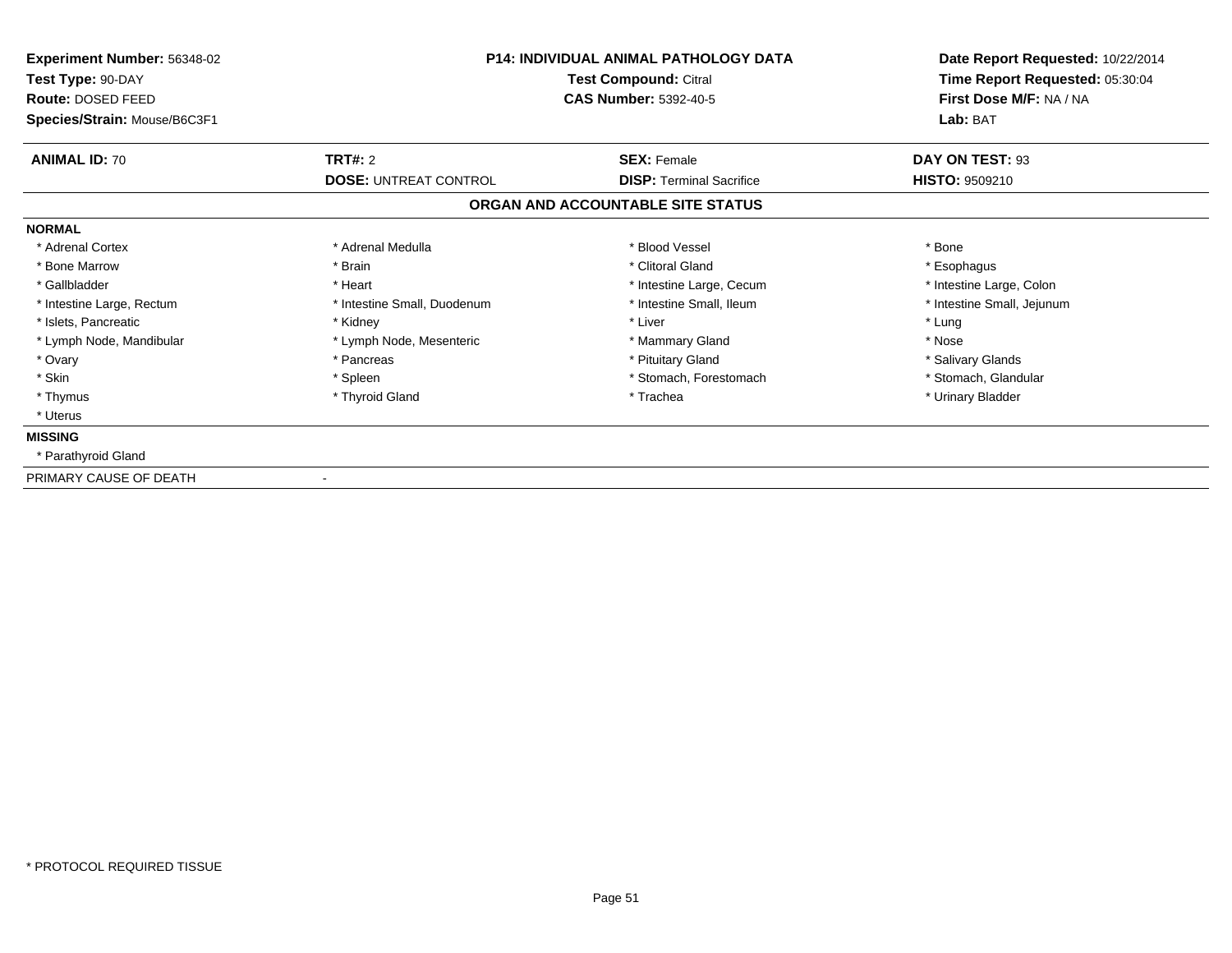| Experiment Number: 56348-02            |                              | <b>P14: INDIVIDUAL ANIMAL PATHOLOGY DATA</b><br><b>Test Compound: Citral</b> |                                                            |
|----------------------------------------|------------------------------|------------------------------------------------------------------------------|------------------------------------------------------------|
| Test Type: 90-DAY<br>Route: DOSED FEED |                              | <b>CAS Number: 5392-40-5</b>                                                 | Time Report Requested: 05:30:04<br>First Dose M/F: NA / NA |
| Species/Strain: Mouse/B6C3F1           |                              | Lab: BAT                                                                     |                                                            |
| <b>ANIMAL ID: 71</b>                   | <b>TRT#: 4</b>               | <b>SEX: Female</b>                                                           | DAY ON TEST: 93                                            |
|                                        | <b>DOSE: VEHICLE CONTROL</b> | <b>DISP: Terminal Sacrifice</b>                                              | <b>HISTO: 9509211</b>                                      |
|                                        |                              | ORGAN AND ACCOUNTABLE SITE STATUS                                            |                                                            |
| <b>NORMAL</b>                          |                              |                                                                              |                                                            |
| * Adrenal Cortex                       | * Adrenal Medulla            | * Blood Vessel                                                               | * Bone                                                     |
| * Bone Marrow                          | * Brain                      | * Clitoral Gland                                                             | * Esophagus                                                |
| * Gallbladder                          | * Heart                      | * Intestine Large, Cecum                                                     | * Intestine Large, Colon                                   |
| * Intestine Large, Rectum              | * Intestine Small, Duodenum  | * Intestine Small, Ileum                                                     | * Intestine Small, Jejunum                                 |
| * Islets, Pancreatic                   | * Kidney                     | * Liver                                                                      | * Lung                                                     |
| * Lymph Node, Mandibular               | * Lymph Node, Mesenteric     | * Mammary Gland                                                              | * Nose                                                     |
| * Ovary                                | * Pancreas                   | * Parathyroid Gland                                                          | * Pituitary Gland                                          |
| * Salivary Glands                      | * Skin                       | * Spleen                                                                     | * Stomach, Forestomach                                     |
| * Stomach, Glandular                   | * Thymus                     | * Thyroid Gland                                                              | * Trachea                                                  |
| * Urinary Bladder                      | * Uterus                     |                                                                              |                                                            |
| PRIMARY CAUSE OF DEATH                 |                              |                                                                              |                                                            |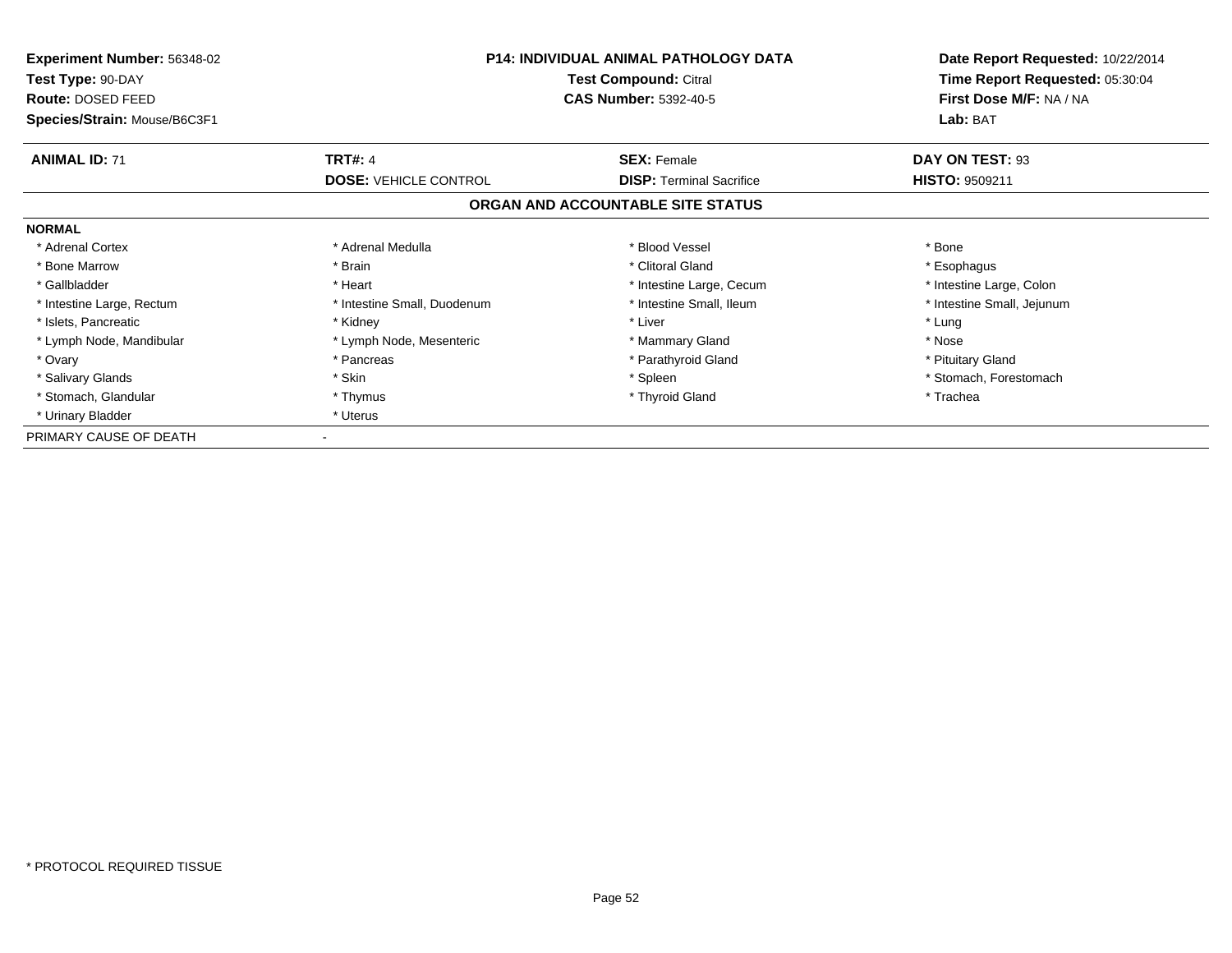| <b>Experiment Number: 56348-02</b><br>Test Type: 90-DAY<br>Route: DOSED FEED | <b>P14: INDIVIDUAL ANIMAL PATHOLOGY DATA</b><br>Test Compound: Citral<br><b>CAS Number: 5392-40-5</b> |                                   | Date Report Requested: 10/22/2014<br>Time Report Requested: 05:30:04<br>First Dose M/F: NA / NA |  |
|------------------------------------------------------------------------------|-------------------------------------------------------------------------------------------------------|-----------------------------------|-------------------------------------------------------------------------------------------------|--|
| Species/Strain: Mouse/B6C3F1                                                 |                                                                                                       |                                   | Lab: BAT                                                                                        |  |
| <b>ANIMAL ID: 72</b>                                                         | <b>TRT#: 4</b>                                                                                        | <b>SEX: Female</b>                | DAY ON TEST: 93                                                                                 |  |
|                                                                              | <b>DOSE: VEHICLE CONTROL</b>                                                                          | <b>DISP:</b> Terminal Sacrifice   | <b>HISTO: 9509212</b>                                                                           |  |
|                                                                              |                                                                                                       | ORGAN AND ACCOUNTABLE SITE STATUS |                                                                                                 |  |
| <b>NORMAL</b>                                                                |                                                                                                       |                                   |                                                                                                 |  |
| * Adrenal Cortex                                                             | * Adrenal Medulla                                                                                     | * Blood Vessel                    | * Bone                                                                                          |  |
| * Bone Marrow                                                                | * Brain                                                                                               | * Clitoral Gland                  | * Esophagus                                                                                     |  |
| * Gallbladder                                                                | * Heart                                                                                               | * Intestine Large, Cecum          | * Intestine Large, Colon                                                                        |  |
| * Intestine Large, Rectum                                                    | * Intestine Small, Duodenum                                                                           | * Intestine Small, Ileum          | * Intestine Small, Jejunum                                                                      |  |
| * Islets, Pancreatic                                                         | * Kidney                                                                                              | * Liver                           | * Lung                                                                                          |  |
| * Lymph Node, Mandibular                                                     | * Lymph Node, Mesenteric                                                                              | * Mammary Gland                   | * Nose                                                                                          |  |
| * Ovary                                                                      | * Pancreas                                                                                            | * Parathyroid Gland               | * Pituitary Gland                                                                               |  |
| * Salivary Glands                                                            | * Skin                                                                                                | * Spleen                          | * Stomach, Forestomach                                                                          |  |
| * Stomach, Glandular                                                         | * Thymus                                                                                              | * Thyroid Gland                   | * Trachea                                                                                       |  |
| * Urinary Bladder                                                            | * Uterus                                                                                              |                                   |                                                                                                 |  |
| PRIMARY CAUSE OF DEATH                                                       |                                                                                                       |                                   |                                                                                                 |  |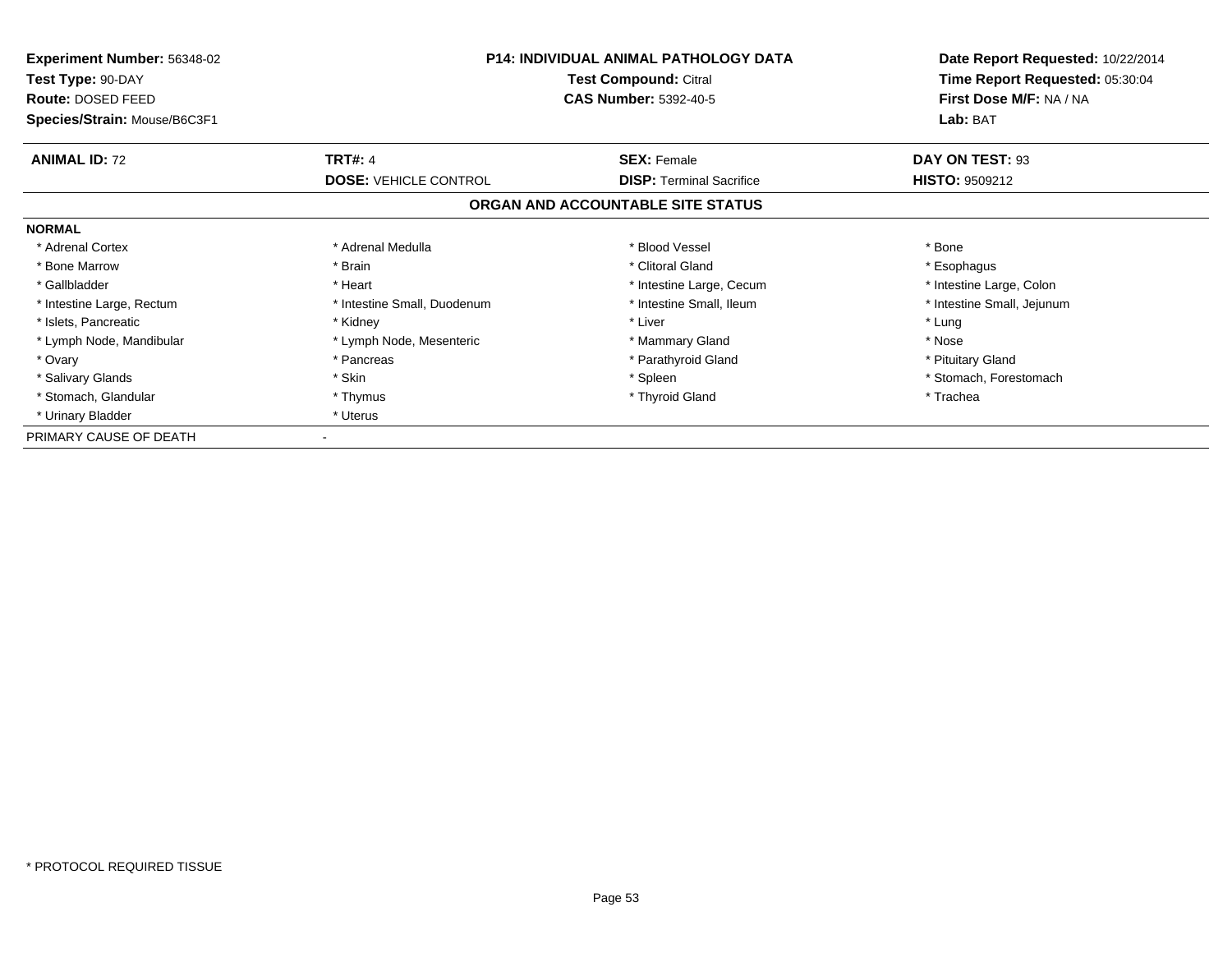| <b>Experiment Number: 56348-02</b><br>Test Type: 90-DAY<br>Route: DOSED FEED<br>Species/Strain: Mouse/B6C3F1 | <b>P14: INDIVIDUAL ANIMAL PATHOLOGY DATA</b><br>Test Compound: Citral<br><b>CAS Number: 5392-40-5</b> |                                   | Date Report Requested: 10/22/2014<br>Time Report Requested: 05:30:04<br>First Dose M/F: NA / NA<br>Lab: BAT |
|--------------------------------------------------------------------------------------------------------------|-------------------------------------------------------------------------------------------------------|-----------------------------------|-------------------------------------------------------------------------------------------------------------|
| <b>ANIMAL ID: 73</b>                                                                                         | <b>TRT#: 4</b>                                                                                        | <b>SEX: Female</b>                | DAY ON TEST: 93                                                                                             |
|                                                                                                              | <b>DOSE: VEHICLE CONTROL</b>                                                                          | <b>DISP:</b> Terminal Sacrifice   | <b>HISTO: 9509213</b>                                                                                       |
|                                                                                                              |                                                                                                       | ORGAN AND ACCOUNTABLE SITE STATUS |                                                                                                             |
| <b>NORMAL</b>                                                                                                |                                                                                                       |                                   |                                                                                                             |
| * Adrenal Cortex                                                                                             | * Adrenal Medulla                                                                                     | * Blood Vessel                    | * Bone                                                                                                      |
| * Bone Marrow                                                                                                | * Brain                                                                                               | * Clitoral Gland                  | * Esophagus                                                                                                 |
| * Gallbladder                                                                                                | * Heart                                                                                               | * Intestine Large, Cecum          | * Intestine Large, Colon                                                                                    |
| * Intestine Large, Rectum                                                                                    | * Intestine Small, Duodenum                                                                           | * Intestine Small, Ileum          | * Intestine Small, Jejunum                                                                                  |
| * Islets, Pancreatic                                                                                         | * Kidney                                                                                              | * Liver                           | * Lung                                                                                                      |
| * Lymph Node, Mandibular                                                                                     | * Lymph Node, Mesenteric                                                                              | * Mammary Gland                   | * Nose                                                                                                      |
| * Ovary                                                                                                      | * Pancreas                                                                                            | * Pituitary Gland                 | * Salivary Glands                                                                                           |
| * Skin                                                                                                       | * Spleen                                                                                              | * Stomach, Forestomach            | * Stomach, Glandular                                                                                        |
| * Thymus                                                                                                     | * Thyroid Gland                                                                                       | * Trachea                         | * Urinary Bladder                                                                                           |
| * Uterus                                                                                                     |                                                                                                       |                                   |                                                                                                             |
| <b>MISSING</b>                                                                                               |                                                                                                       |                                   |                                                                                                             |
| * Parathyroid Gland                                                                                          |                                                                                                       |                                   |                                                                                                             |
| PRIMARY CAUSE OF DEATH                                                                                       |                                                                                                       |                                   |                                                                                                             |

-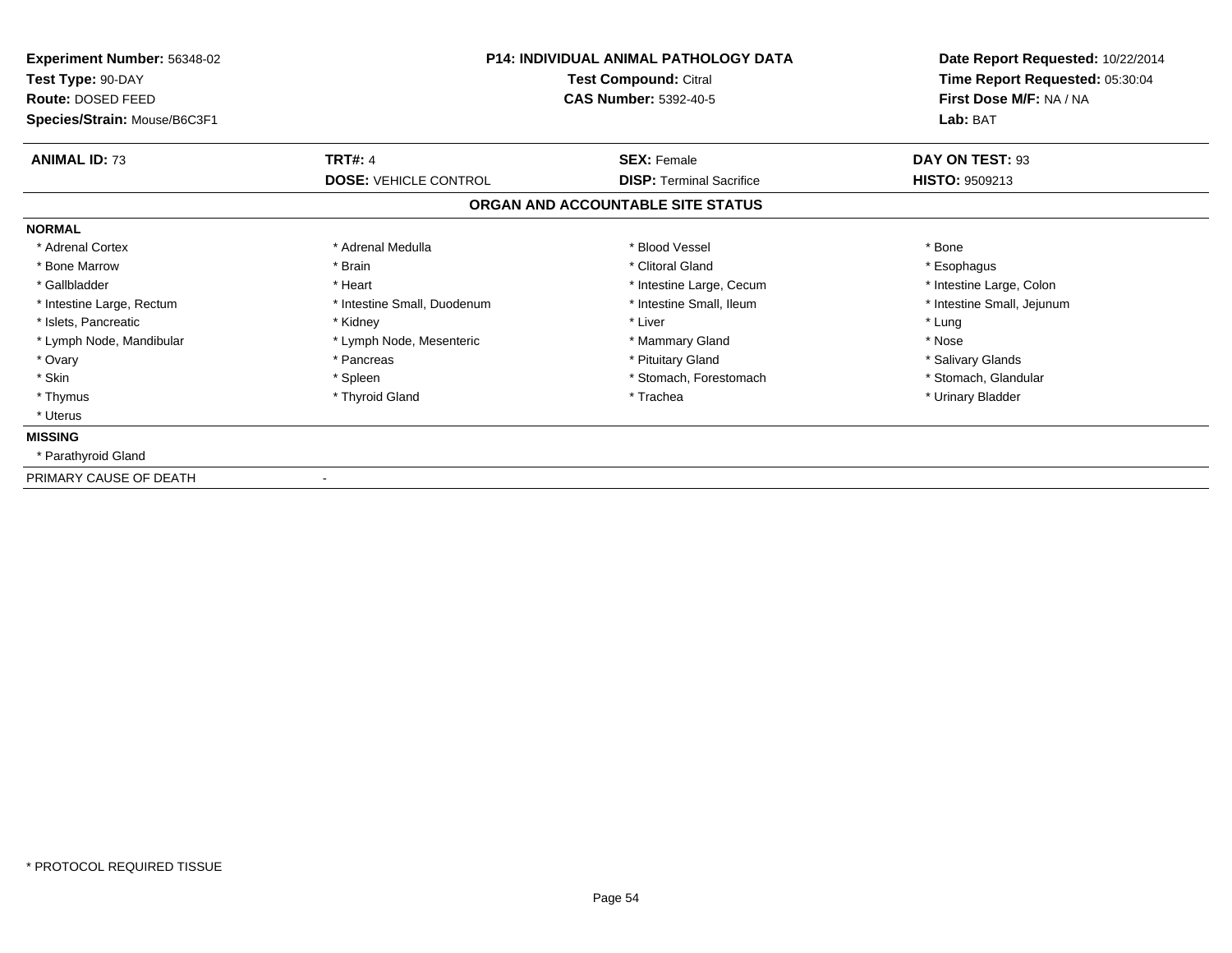| <b>Experiment Number: 56348-02</b><br>Test Type: 90-DAY<br><b>Route: DOSED FEED</b><br>Species/Strain: Mouse/B6C3F1 | <b>P14: INDIVIDUAL ANIMAL PATHOLOGY DATA</b><br>Test Compound: Citral<br><b>CAS Number: 5392-40-5</b> |                                   | Date Report Requested: 10/22/2014<br>Time Report Requested: 05:30:04<br>First Dose M/F: NA / NA<br>Lab: BAT |
|---------------------------------------------------------------------------------------------------------------------|-------------------------------------------------------------------------------------------------------|-----------------------------------|-------------------------------------------------------------------------------------------------------------|
| <b>ANIMAL ID: 74</b>                                                                                                | <b>TRT#: 4</b>                                                                                        | <b>SEX: Female</b>                | DAY ON TEST: 93                                                                                             |
|                                                                                                                     | <b>DOSE: VEHICLE CONTROL</b>                                                                          | <b>DISP: Terminal Sacrifice</b>   | <b>HISTO: 9509214</b>                                                                                       |
|                                                                                                                     |                                                                                                       | ORGAN AND ACCOUNTABLE SITE STATUS |                                                                                                             |
| <b>NORMAL</b>                                                                                                       |                                                                                                       |                                   |                                                                                                             |
| * Adrenal Cortex                                                                                                    | * Adrenal Medulla                                                                                     | * Blood Vessel                    | * Bone                                                                                                      |
| * Bone Marrow                                                                                                       | * Brain                                                                                               | * Clitoral Gland                  | * Esophagus                                                                                                 |
| * Heart                                                                                                             | * Intestine Large, Cecum                                                                              | * Intestine Large, Colon          | * Intestine Large, Rectum                                                                                   |
| * Intestine Small, Duodenum                                                                                         | * Intestine Small, Ileum                                                                              | * Intestine Small, Jejunum        | * Islets, Pancreatic                                                                                        |
| * Kidney                                                                                                            | * Liver                                                                                               | * Lung                            | * Lymph Node, Mandibular                                                                                    |
| * Lymph Node, Mesenteric                                                                                            | * Mammary Gland                                                                                       | * Nose                            | * Ovary                                                                                                     |
| * Pancreas                                                                                                          | * Parathyroid Gland                                                                                   | * Pituitary Gland                 | * Salivary Glands                                                                                           |
| * Skin                                                                                                              | * Spleen                                                                                              | * Stomach, Forestomach            | * Stomach, Glandular                                                                                        |
| * Thymus                                                                                                            | * Thyroid Gland                                                                                       | * Trachea                         | * Urinary Bladder                                                                                           |
| * Uterus                                                                                                            |                                                                                                       |                                   |                                                                                                             |
| <b>MISSING</b>                                                                                                      |                                                                                                       |                                   |                                                                                                             |
| * Gallbladder                                                                                                       |                                                                                                       |                                   |                                                                                                             |
|                                                                                                                     |                                                                                                       |                                   |                                                                                                             |

PRIMARY CAUSE OF DEATH-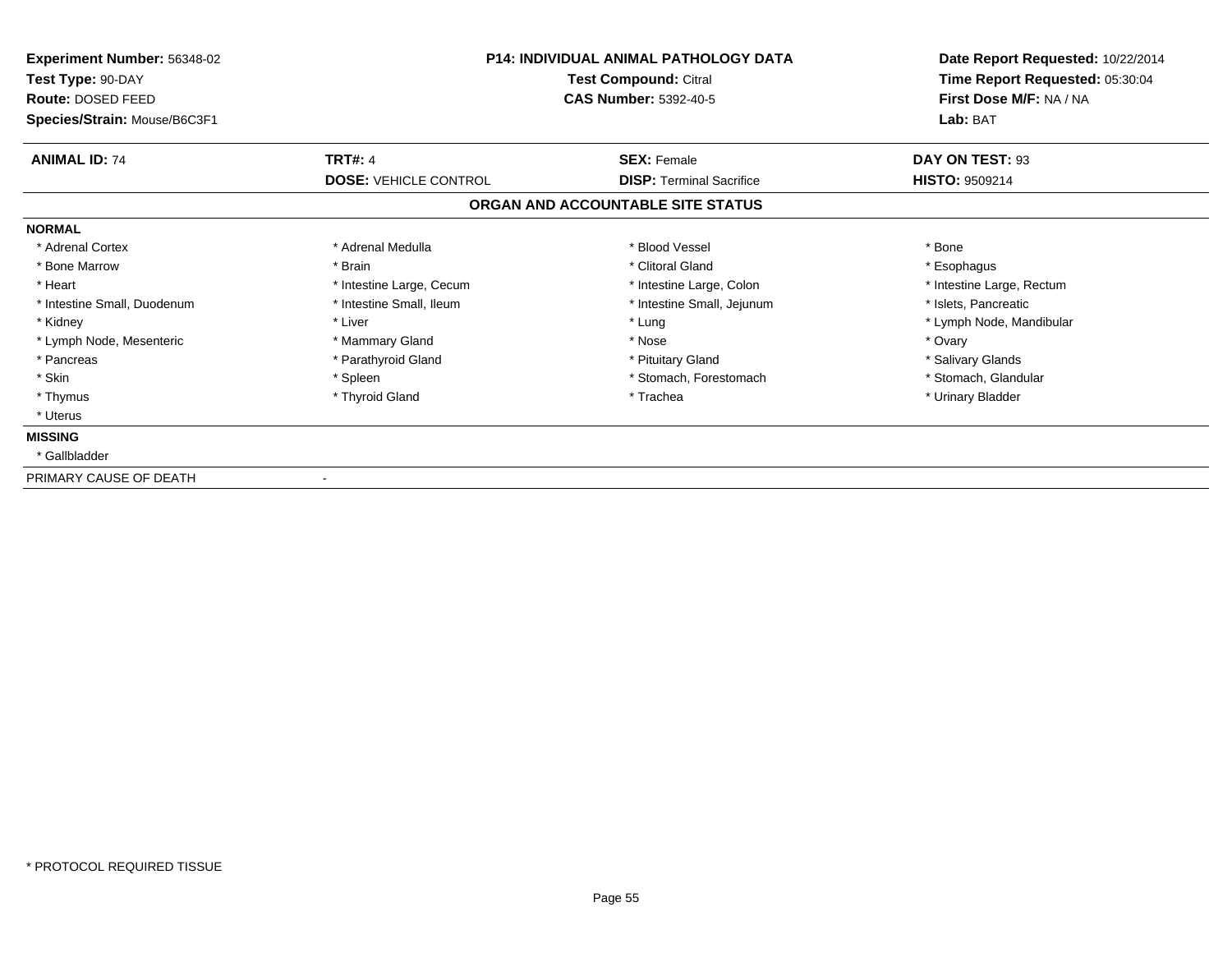| <b>Experiment Number: 56348-02</b><br>Test Type: 90-DAY<br>Route: DOSED FEED | <b>P14: INDIVIDUAL ANIMAL PATHOLOGY DATA</b><br>Test Compound: Citral<br><b>CAS Number: 5392-40-5</b> |                                   | Date Report Requested: 10/22/2014<br>Time Report Requested: 05:30:04<br>First Dose M/F: NA / NA |  |
|------------------------------------------------------------------------------|-------------------------------------------------------------------------------------------------------|-----------------------------------|-------------------------------------------------------------------------------------------------|--|
| Species/Strain: Mouse/B6C3F1                                                 |                                                                                                       |                                   | Lab: BAT                                                                                        |  |
| <b>ANIMAL ID: 75</b>                                                         | <b>TRT#: 4</b>                                                                                        | <b>SEX: Female</b>                | DAY ON TEST: 93                                                                                 |  |
|                                                                              | <b>DOSE: VEHICLE CONTROL</b>                                                                          | <b>DISP:</b> Terminal Sacrifice   | <b>HISTO: 9509215</b>                                                                           |  |
|                                                                              |                                                                                                       | ORGAN AND ACCOUNTABLE SITE STATUS |                                                                                                 |  |
| <b>NORMAL</b>                                                                |                                                                                                       |                                   |                                                                                                 |  |
| * Adrenal Cortex                                                             | * Adrenal Medulla                                                                                     | * Blood Vessel                    | * Bone                                                                                          |  |
| * Bone Marrow                                                                | * Brain                                                                                               | * Clitoral Gland                  | * Esophagus                                                                                     |  |
| * Gallbladder                                                                | * Heart                                                                                               | * Intestine Large, Cecum          | * Intestine Large, Colon                                                                        |  |
| * Intestine Large, Rectum                                                    | * Intestine Small, Duodenum                                                                           | * Intestine Small, Ileum          | * Intestine Small, Jejunum                                                                      |  |
| * Islets, Pancreatic                                                         | * Kidney                                                                                              | * Liver                           | * Lung                                                                                          |  |
| * Lymph Node, Mandibular                                                     | * Lymph Node, Mesenteric                                                                              | * Mammary Gland                   | * Nose                                                                                          |  |
| * Ovary                                                                      | * Pancreas                                                                                            | * Parathyroid Gland               | * Pituitary Gland                                                                               |  |
| * Salivary Glands                                                            | * Skin                                                                                                | * Spleen                          | * Stomach, Forestomach                                                                          |  |
| * Stomach, Glandular                                                         | * Thymus                                                                                              | * Thyroid Gland                   | * Trachea                                                                                       |  |
| * Urinary Bladder                                                            | * Uterus                                                                                              |                                   |                                                                                                 |  |
| PRIMARY CAUSE OF DEATH                                                       |                                                                                                       |                                   |                                                                                                 |  |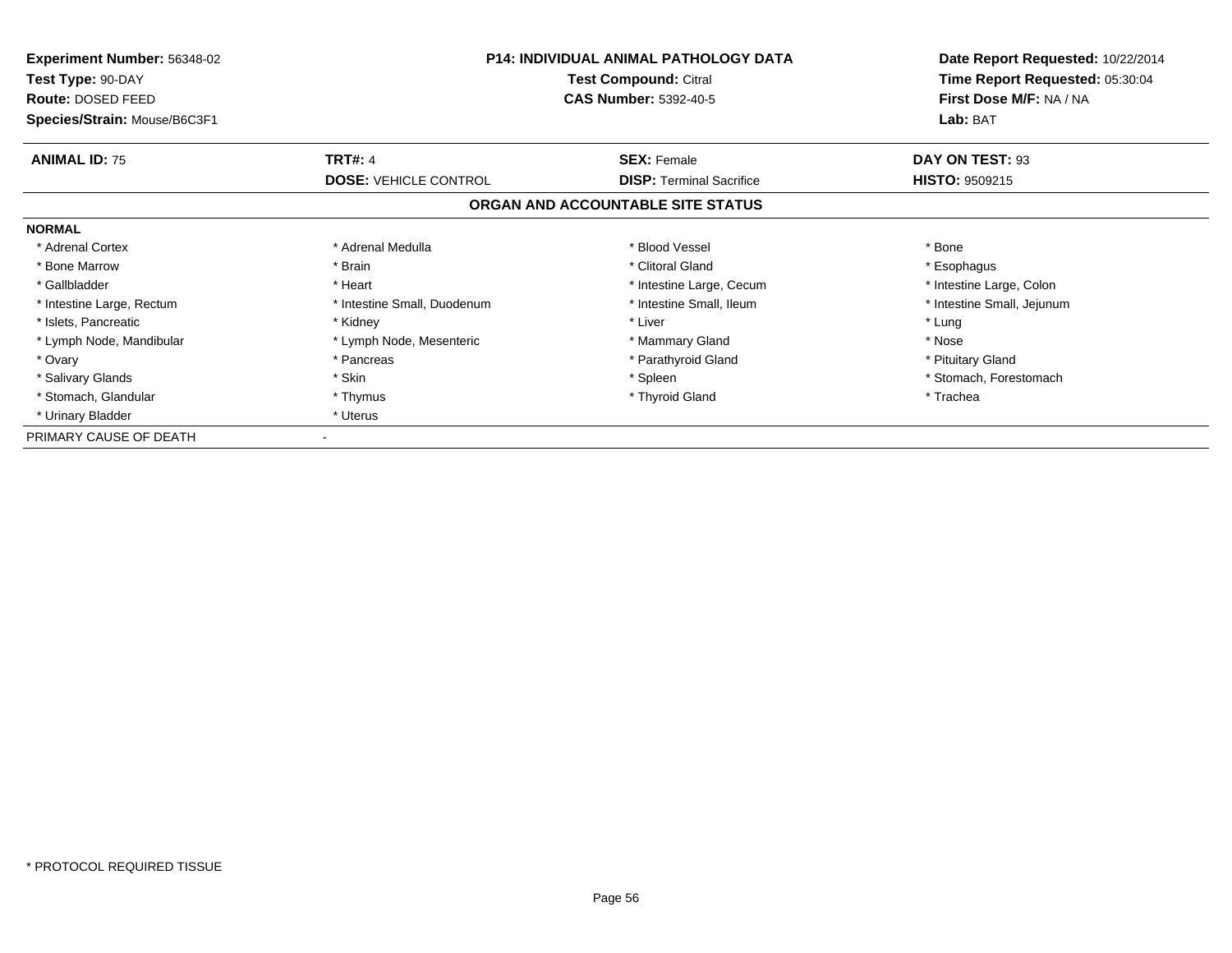| <b>Experiment Number: 56348-02</b><br>Test Type: 90-DAY<br>Route: DOSED FEED | <b>P14: INDIVIDUAL ANIMAL PATHOLOGY DATA</b><br>Test Compound: Citral<br><b>CAS Number: 5392-40-5</b> |                                   | Date Report Requested: 10/22/2014<br>Time Report Requested: 05:30:04<br>First Dose M/F: NA / NA |  |
|------------------------------------------------------------------------------|-------------------------------------------------------------------------------------------------------|-----------------------------------|-------------------------------------------------------------------------------------------------|--|
| Species/Strain: Mouse/B6C3F1                                                 |                                                                                                       |                                   | Lab: BAT                                                                                        |  |
| <b>ANIMAL ID: 76</b>                                                         | <b>TRT#: 4</b>                                                                                        | <b>SEX: Female</b>                | DAY ON TEST: 93                                                                                 |  |
|                                                                              | <b>DOSE: VEHICLE CONTROL</b>                                                                          | <b>DISP:</b> Terminal Sacrifice   | <b>HISTO: 9509216</b>                                                                           |  |
|                                                                              |                                                                                                       | ORGAN AND ACCOUNTABLE SITE STATUS |                                                                                                 |  |
| <b>NORMAL</b>                                                                |                                                                                                       |                                   |                                                                                                 |  |
| * Adrenal Cortex                                                             | * Adrenal Medulla                                                                                     | * Blood Vessel                    | * Bone                                                                                          |  |
| * Bone Marrow                                                                | * Brain                                                                                               | * Clitoral Gland                  | * Esophagus                                                                                     |  |
| * Gallbladder                                                                | * Heart                                                                                               | * Intestine Large, Cecum          | * Intestine Large, Colon                                                                        |  |
| * Intestine Large, Rectum                                                    | * Intestine Small, Duodenum                                                                           | * Intestine Small, Ileum          | * Intestine Small, Jejunum                                                                      |  |
| * Islets, Pancreatic                                                         | * Kidney                                                                                              | * Liver                           | * Lung                                                                                          |  |
| * Lymph Node, Mandibular                                                     | * Lymph Node, Mesenteric                                                                              | * Mammary Gland                   | * Nose                                                                                          |  |
| * Ovary                                                                      | * Pancreas                                                                                            | * Parathyroid Gland               | * Pituitary Gland                                                                               |  |
| * Salivary Glands                                                            | * Skin                                                                                                | * Spleen                          | * Stomach, Forestomach                                                                          |  |
| * Stomach, Glandular                                                         | * Thymus                                                                                              | * Thyroid Gland                   | * Trachea                                                                                       |  |
| * Urinary Bladder                                                            | * Uterus                                                                                              |                                   |                                                                                                 |  |
| PRIMARY CAUSE OF DEATH                                                       |                                                                                                       |                                   |                                                                                                 |  |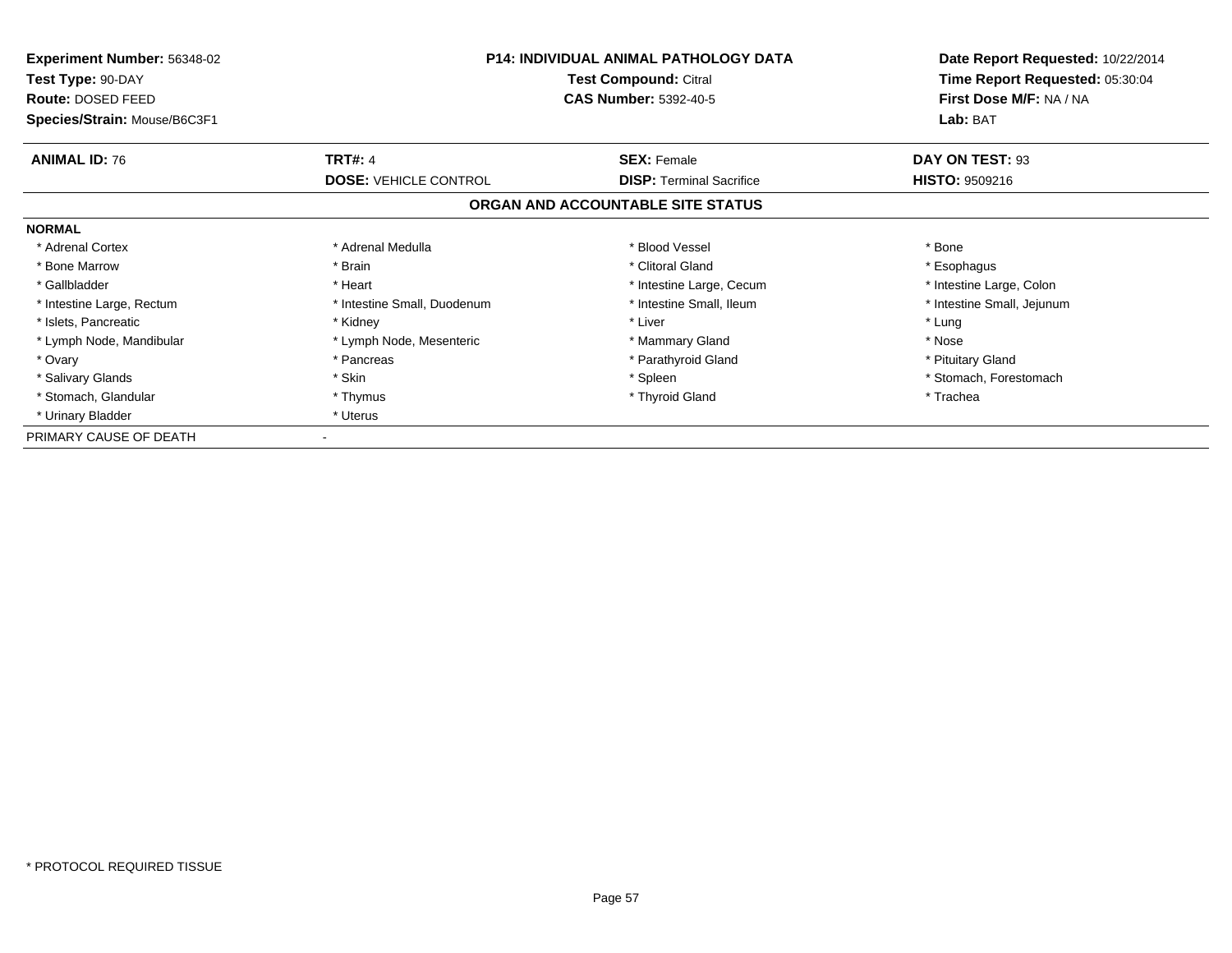| <b>Experiment Number: 56348-02</b><br>Test Type: 90-DAY<br>Route: DOSED FEED<br>Species/Strain: Mouse/B6C3F1 | <b>P14: INDIVIDUAL ANIMAL PATHOLOGY DATA</b><br>Test Compound: Citral<br><b>CAS Number: 5392-40-5</b> |                                   | Date Report Requested: 10/22/2014<br>Time Report Requested: 05:30:04<br>First Dose M/F: NA / NA<br>Lab: BAT |
|--------------------------------------------------------------------------------------------------------------|-------------------------------------------------------------------------------------------------------|-----------------------------------|-------------------------------------------------------------------------------------------------------------|
| <b>ANIMAL ID: 77</b>                                                                                         | <b>TRT#: 4</b>                                                                                        | <b>SEX: Female</b>                | DAY ON TEST: 93                                                                                             |
|                                                                                                              | <b>DOSE: VEHICLE CONTROL</b>                                                                          | <b>DISP:</b> Terminal Sacrifice   | <b>HISTO: 9509217</b>                                                                                       |
|                                                                                                              |                                                                                                       | ORGAN AND ACCOUNTABLE SITE STATUS |                                                                                                             |
| <b>NORMAL</b>                                                                                                |                                                                                                       |                                   |                                                                                                             |
| * Adrenal Cortex                                                                                             | * Adrenal Medulla                                                                                     | * Blood Vessel                    | * Bone                                                                                                      |
| * Bone Marrow                                                                                                | * Brain                                                                                               | * Clitoral Gland                  | * Esophagus                                                                                                 |
| * Gallbladder                                                                                                | * Heart                                                                                               | * Intestine Large, Cecum          | * Intestine Large, Colon                                                                                    |
| * Intestine Large, Rectum                                                                                    | * Intestine Small, Duodenum                                                                           | * Intestine Small, Ileum          | * Intestine Small, Jejunum                                                                                  |
| * Islets, Pancreatic                                                                                         | * Kidney                                                                                              | * Liver                           | * Lung                                                                                                      |
| * Lymph Node, Mandibular                                                                                     | * Lymph Node, Mesenteric                                                                              | * Mammary Gland                   | * Nose                                                                                                      |
| * Ovary                                                                                                      | * Pancreas                                                                                            | * Pituitary Gland                 | * Salivary Glands                                                                                           |
| * Skin                                                                                                       | * Spleen                                                                                              | * Stomach, Forestomach            | * Stomach, Glandular                                                                                        |
| * Thymus                                                                                                     | * Thyroid Gland                                                                                       | * Trachea                         | * Urinary Bladder                                                                                           |
| * Uterus                                                                                                     |                                                                                                       |                                   |                                                                                                             |
| <b>MISSING</b>                                                                                               |                                                                                                       |                                   |                                                                                                             |
| * Parathyroid Gland                                                                                          |                                                                                                       |                                   |                                                                                                             |
| PRIMARY CAUSE OF DEATH                                                                                       |                                                                                                       |                                   |                                                                                                             |

-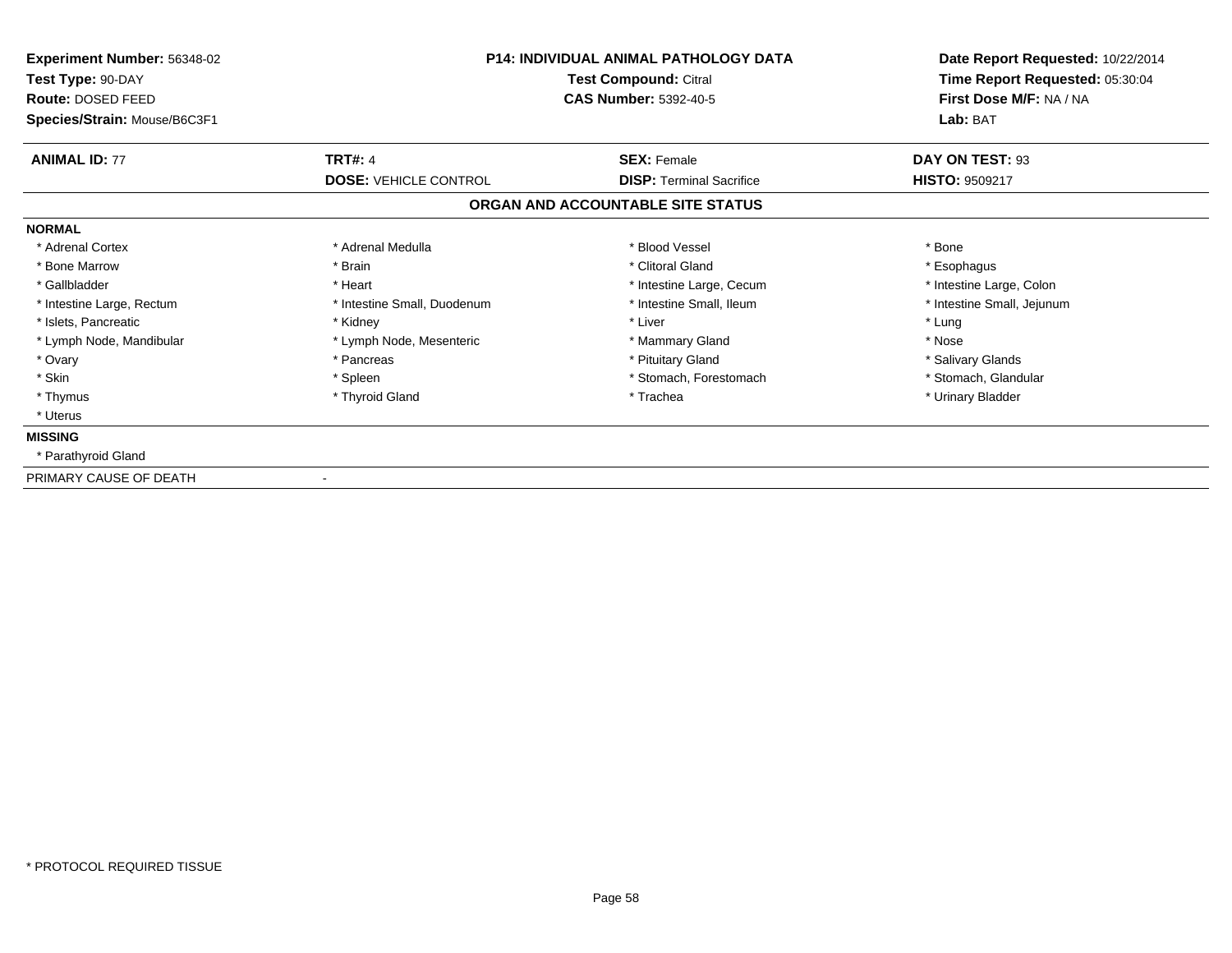| Experiment Number: 56348-02<br>Test Type: 90-DAY<br><b>Route: DOSED FEED</b><br>Species/Strain: Mouse/B6C3F1 | <b>P14: INDIVIDUAL ANIMAL PATHOLOGY DATA</b><br>Test Compound: Citral<br><b>CAS Number: 5392-40-5</b> |                                   | Date Report Requested: 10/22/2014<br>Time Report Requested: 05:30:04<br>First Dose M/F: NA / NA<br>Lab: BAT |
|--------------------------------------------------------------------------------------------------------------|-------------------------------------------------------------------------------------------------------|-----------------------------------|-------------------------------------------------------------------------------------------------------------|
| <b>ANIMAL ID: 78</b>                                                                                         | <b>TRT#: 4</b>                                                                                        | <b>SEX: Female</b>                | DAY ON TEST: 93                                                                                             |
|                                                                                                              | <b>DOSE: VEHICLE CONTROL</b>                                                                          | <b>DISP:</b> Terminal Sacrifice   | <b>HISTO: 9509218</b>                                                                                       |
|                                                                                                              |                                                                                                       | ORGAN AND ACCOUNTABLE SITE STATUS |                                                                                                             |
| <b>NORMAL</b>                                                                                                |                                                                                                       |                                   |                                                                                                             |
| * Adrenal Cortex                                                                                             | * Adrenal Medulla                                                                                     | * Blood Vessel                    | * Bone                                                                                                      |
| * Bone Marrow                                                                                                | * Brain                                                                                               | * Clitoral Gland                  | * Esophagus                                                                                                 |
| * Heart                                                                                                      | * Intestine Large, Cecum                                                                              | * Intestine Large, Colon          | * Intestine Large, Rectum                                                                                   |
| * Intestine Small, Duodenum                                                                                  | * Intestine Small, Ileum                                                                              | * Intestine Small, Jejunum        | * Islets, Pancreatic                                                                                        |
| * Kidney                                                                                                     | * Liver                                                                                               | * Lung                            | * Lymph Node, Mandibular                                                                                    |
| * Lymph Node, Mesenteric                                                                                     | * Mammary Gland                                                                                       | * Nose                            | * Ovary                                                                                                     |
| * Pancreas                                                                                                   | * Pituitary Gland                                                                                     | * Salivary Glands                 | * Skin                                                                                                      |
| * Spleen                                                                                                     | * Stomach, Forestomach                                                                                | * Stomach, Glandular              | * Thymus                                                                                                    |
| * Thyroid Gland                                                                                              | * Trachea                                                                                             | * Urinary Bladder                 | * Uterus                                                                                                    |
| <b>MISSING</b>                                                                                               |                                                                                                       |                                   |                                                                                                             |
| * Gallbladder                                                                                                | * Parathyroid Gland                                                                                   |                                   |                                                                                                             |
| PRIMARY CAUSE OF DEATH                                                                                       |                                                                                                       |                                   |                                                                                                             |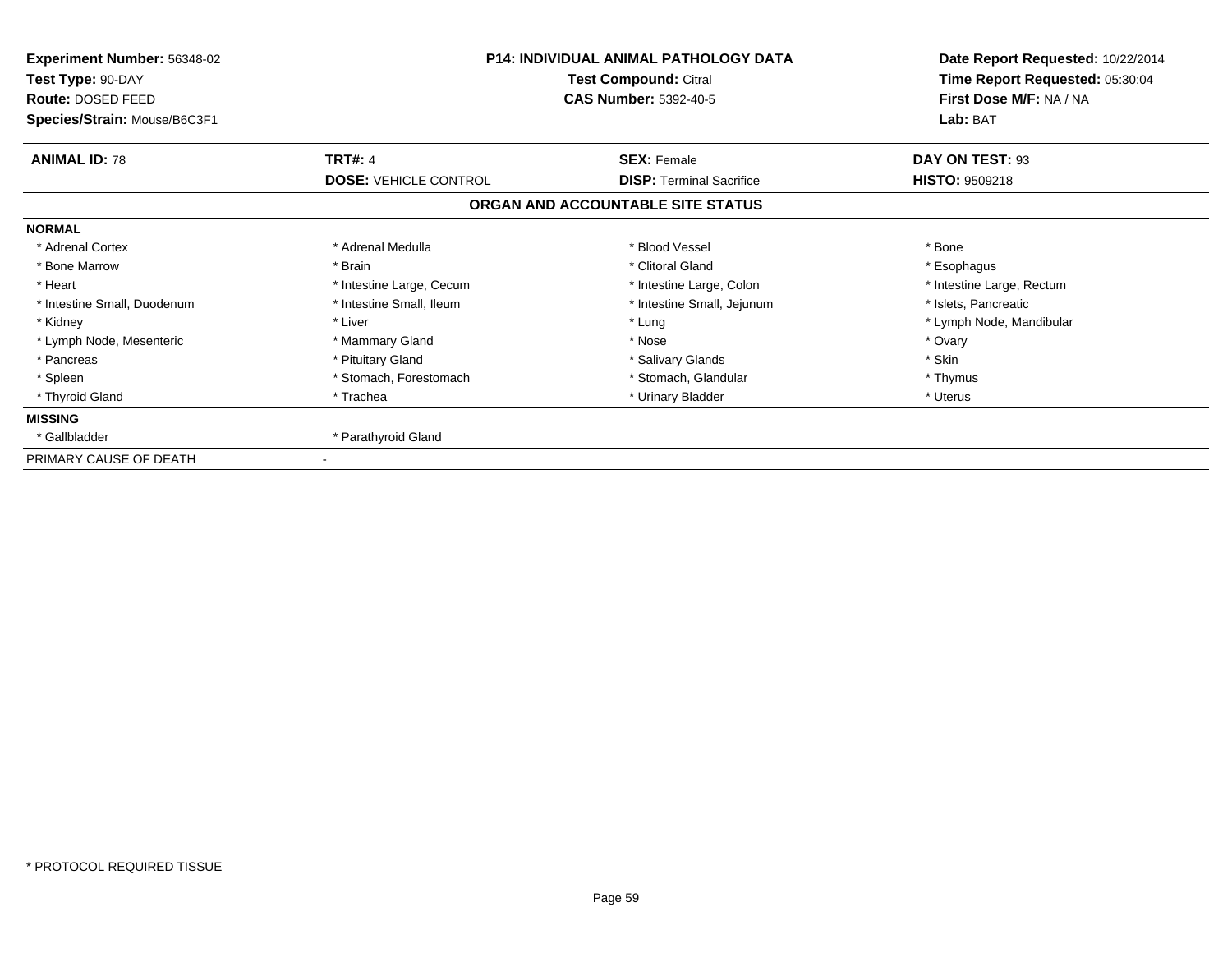| <b>Experiment Number: 56348-02</b><br>Test Type: 90-DAY<br>Route: DOSED FEED | <b>P14: INDIVIDUAL ANIMAL PATHOLOGY DATA</b><br>Test Compound: Citral<br><b>CAS Number: 5392-40-5</b> |                                   | Date Report Requested: 10/22/2014<br>Time Report Requested: 05:30:04<br>First Dose M/F: NA / NA |  |
|------------------------------------------------------------------------------|-------------------------------------------------------------------------------------------------------|-----------------------------------|-------------------------------------------------------------------------------------------------|--|
| Species/Strain: Mouse/B6C3F1                                                 |                                                                                                       |                                   |                                                                                                 |  |
| <b>ANIMAL ID: 79</b>                                                         | <b>TRT#: 4</b>                                                                                        | <b>SEX: Female</b>                | DAY ON TEST: 93                                                                                 |  |
|                                                                              | <b>DOSE: VEHICLE CONTROL</b>                                                                          | <b>DISP:</b> Terminal Sacrifice   | <b>HISTO: 9509219</b>                                                                           |  |
|                                                                              |                                                                                                       | ORGAN AND ACCOUNTABLE SITE STATUS |                                                                                                 |  |
| <b>NORMAL</b>                                                                |                                                                                                       |                                   |                                                                                                 |  |
| * Adrenal Cortex                                                             | * Adrenal Medulla                                                                                     | * Blood Vessel                    | * Bone                                                                                          |  |
| * Bone Marrow                                                                | * Brain                                                                                               | * Clitoral Gland                  | * Esophagus                                                                                     |  |
| * Gallbladder                                                                | * Heart                                                                                               | * Intestine Large, Cecum          | * Intestine Large, Colon                                                                        |  |
| * Intestine Large, Rectum                                                    | * Intestine Small, Duodenum                                                                           | * Intestine Small, Ileum          | * Intestine Small, Jejunum                                                                      |  |
| * Islets, Pancreatic                                                         | * Kidney                                                                                              | * Liver                           | * Lung                                                                                          |  |
| * Lymph Node, Mandibular                                                     | * Lymph Node, Mesenteric                                                                              | * Mammary Gland                   | * Nose                                                                                          |  |
| * Ovary                                                                      | * Pancreas                                                                                            | * Parathyroid Gland               | * Pituitary Gland                                                                               |  |
| * Salivary Glands                                                            | * Skin                                                                                                | * Spleen                          | * Stomach, Forestomach                                                                          |  |
| * Stomach, Glandular                                                         | * Thymus                                                                                              | * Thyroid Gland                   | * Trachea                                                                                       |  |
| * Urinary Bladder                                                            | * Uterus                                                                                              |                                   |                                                                                                 |  |
| PRIMARY CAUSE OF DEATH                                                       |                                                                                                       |                                   |                                                                                                 |  |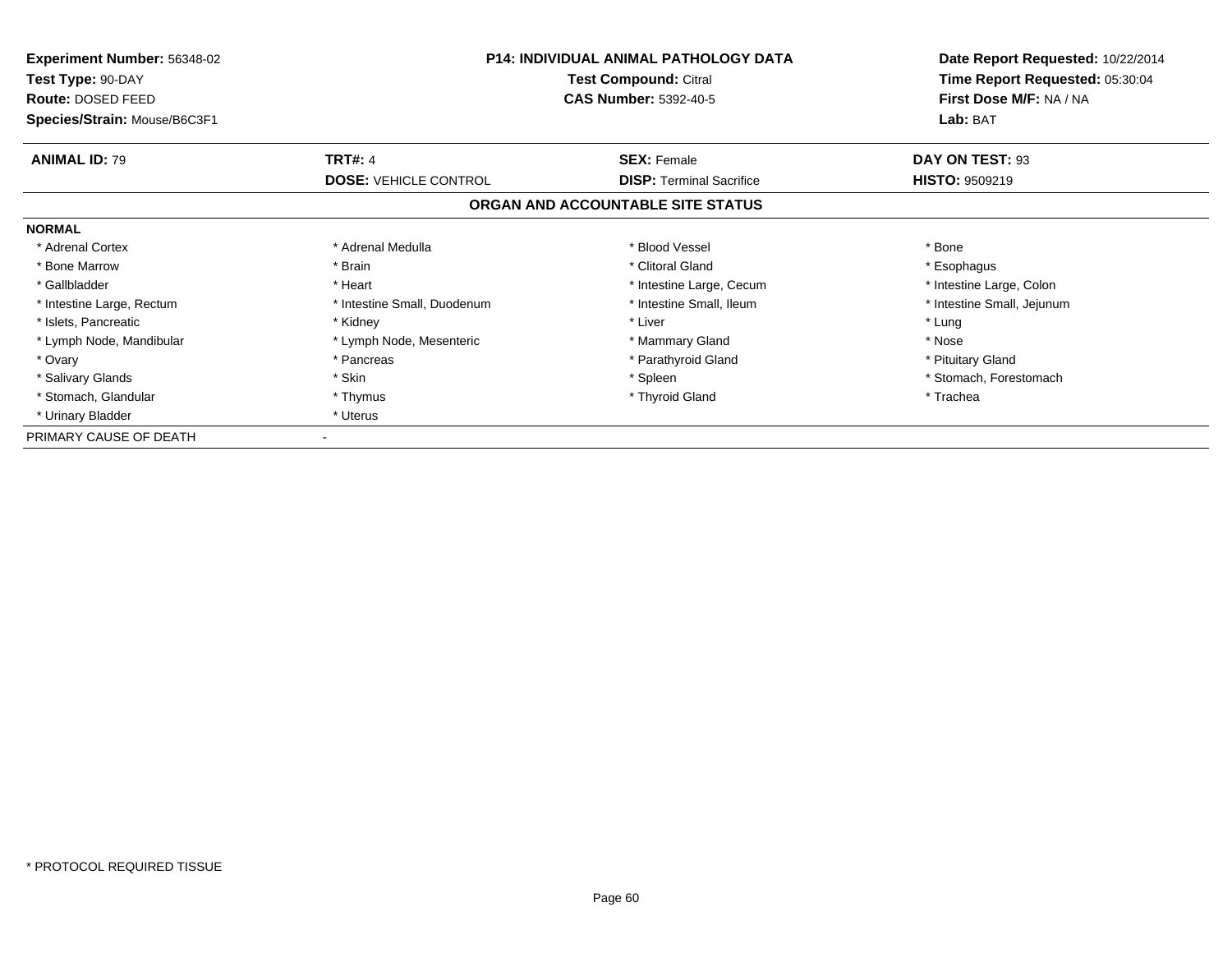| Experiment Number: 56348-02                   | <b>P14: INDIVIDUAL ANIMAL PATHOLOGY DATA</b> |                                                       | Date Report Requested: 10/22/2014<br>Time Report Requested: 05:30:04 |  |
|-----------------------------------------------|----------------------------------------------|-------------------------------------------------------|----------------------------------------------------------------------|--|
| Test Type: 90-DAY<br><b>Route: DOSED FEED</b> |                                              | Test Compound: Citral<br><b>CAS Number: 5392-40-5</b> |                                                                      |  |
| Species/Strain: Mouse/B6C3F1                  |                                              |                                                       | First Dose M/F: NA / NA<br>Lab: BAT                                  |  |
| <b>ANIMAL ID: 80</b>                          | <b>TRT#: 4</b>                               | <b>SEX: Female</b>                                    | DAY ON TEST: 93                                                      |  |
|                                               | <b>DOSE: VEHICLE CONTROL</b>                 | <b>DISP: Terminal Sacrifice</b>                       | <b>HISTO: 9509220</b>                                                |  |
|                                               |                                              | ORGAN AND ACCOUNTABLE SITE STATUS                     |                                                                      |  |
| <b>NORMAL</b>                                 |                                              |                                                       |                                                                      |  |
| * Adrenal Cortex                              | * Adrenal Medulla                            | * Blood Vessel                                        | * Bone                                                               |  |
| * Bone Marrow                                 | * Brain                                      | * Clitoral Gland                                      | * Esophagus                                                          |  |
| * Gallbladder                                 | * Heart                                      | * Intestine Large, Cecum                              | * Intestine Large, Colon                                             |  |
| * Intestine Large, Rectum                     | * Intestine Small, Duodenum                  | * Intestine Small, Ileum                              | * Intestine Small, Jejunum                                           |  |
| * Islets, Pancreatic                          | * Kidney                                     | * Liver                                               | * Lung                                                               |  |
| * Lymph Node, Mandibular                      | * Lymph Node, Mesenteric                     | * Mammary Gland                                       | * Nose                                                               |  |
| * Ovary                                       | * Pancreas                                   | * Pituitary Gland                                     | * Salivary Glands                                                    |  |
| * Skin                                        | * Spleen                                     | * Stomach, Forestomach                                | * Stomach, Glandular                                                 |  |
| * Thymus                                      | * Thyroid Gland                              | * Trachea                                             | * Urinary Bladder                                                    |  |
| * Uterus                                      |                                              |                                                       |                                                                      |  |
| <b>MISSING</b>                                |                                              |                                                       |                                                                      |  |
| * Parathyroid Gland                           |                                              |                                                       |                                                                      |  |
| PRIMARY CAUSE OF DEATH                        |                                              |                                                       |                                                                      |  |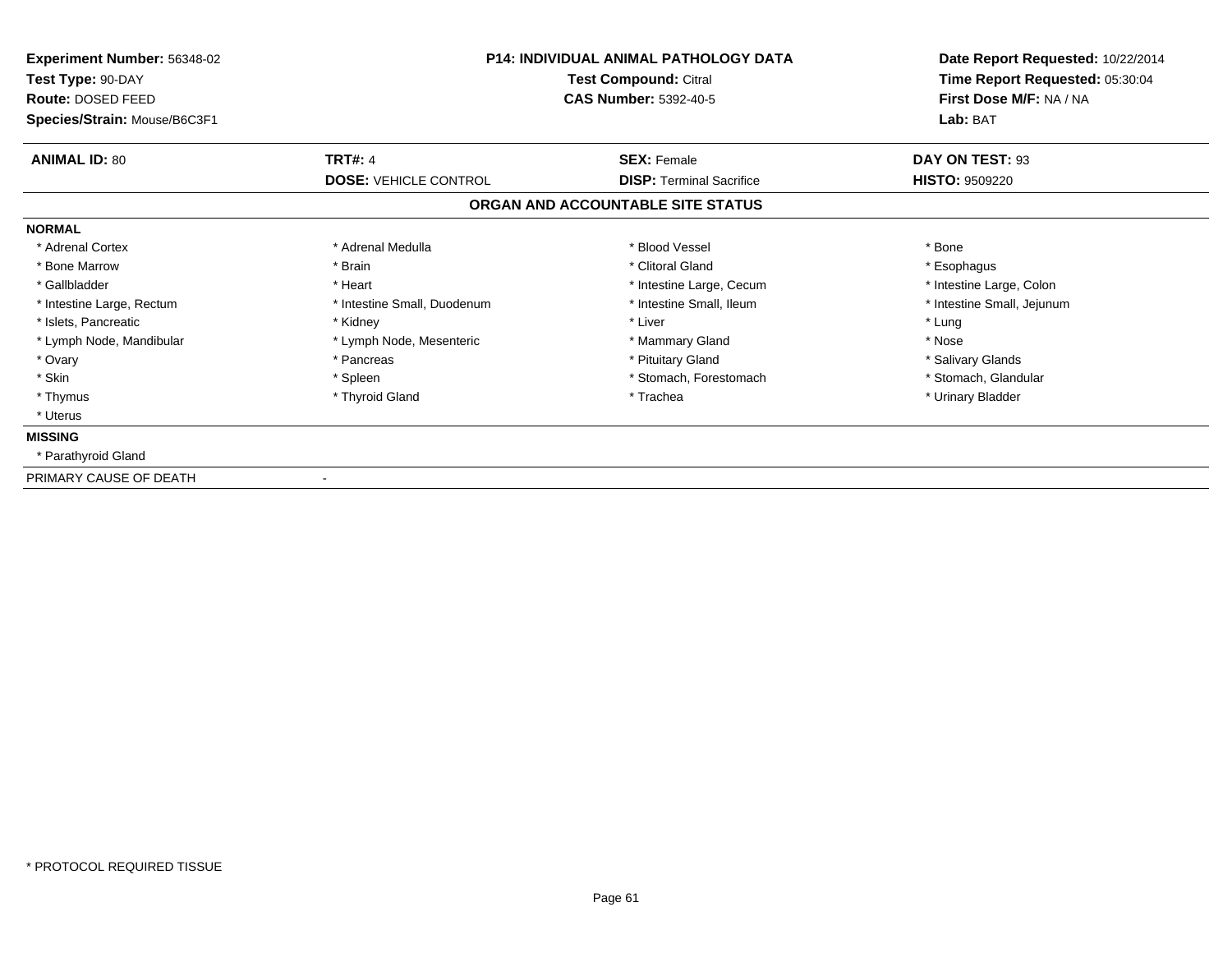| <b>Experiment Number: 56348-02</b> |                       | <b>P14: INDIVIDUAL ANIMAL PATHOLOGY DATA</b> | Date Report Requested: 10/22/2014 |  |
|------------------------------------|-----------------------|----------------------------------------------|-----------------------------------|--|
| Test Type: 90-DAY                  |                       | <b>Test Compound: Citral</b>                 | Time Report Requested: 05:30:04   |  |
| <b>Route: DOSED FEED</b>           |                       | <b>CAS Number: 5392-40-5</b>                 | First Dose M/F: NA / NA           |  |
| Species/Strain: Mouse/B6C3F1       |                       |                                              | Lab: BAT                          |  |
| <b>ANIMAL ID: 91</b>               | <b>TRT#: 8</b>        | <b>SEX: Female</b>                           | DAY ON TEST: 93                   |  |
|                                    | <b>DOSE: 7800 PPM</b> | <b>DISP: Terminal Sacrifice</b>              | <b>HISTO: 9509231</b>             |  |
|                                    |                       | ORGAN AND ACCOUNTABLE SITE STATUS            |                                   |  |
| <b>NORMAL</b>                      |                       |                                              |                                   |  |
| Ovary                              | Stomach, Forestomach  |                                              |                                   |  |
| PRIMARY CAUSE OF DEATH             |                       |                                              |                                   |  |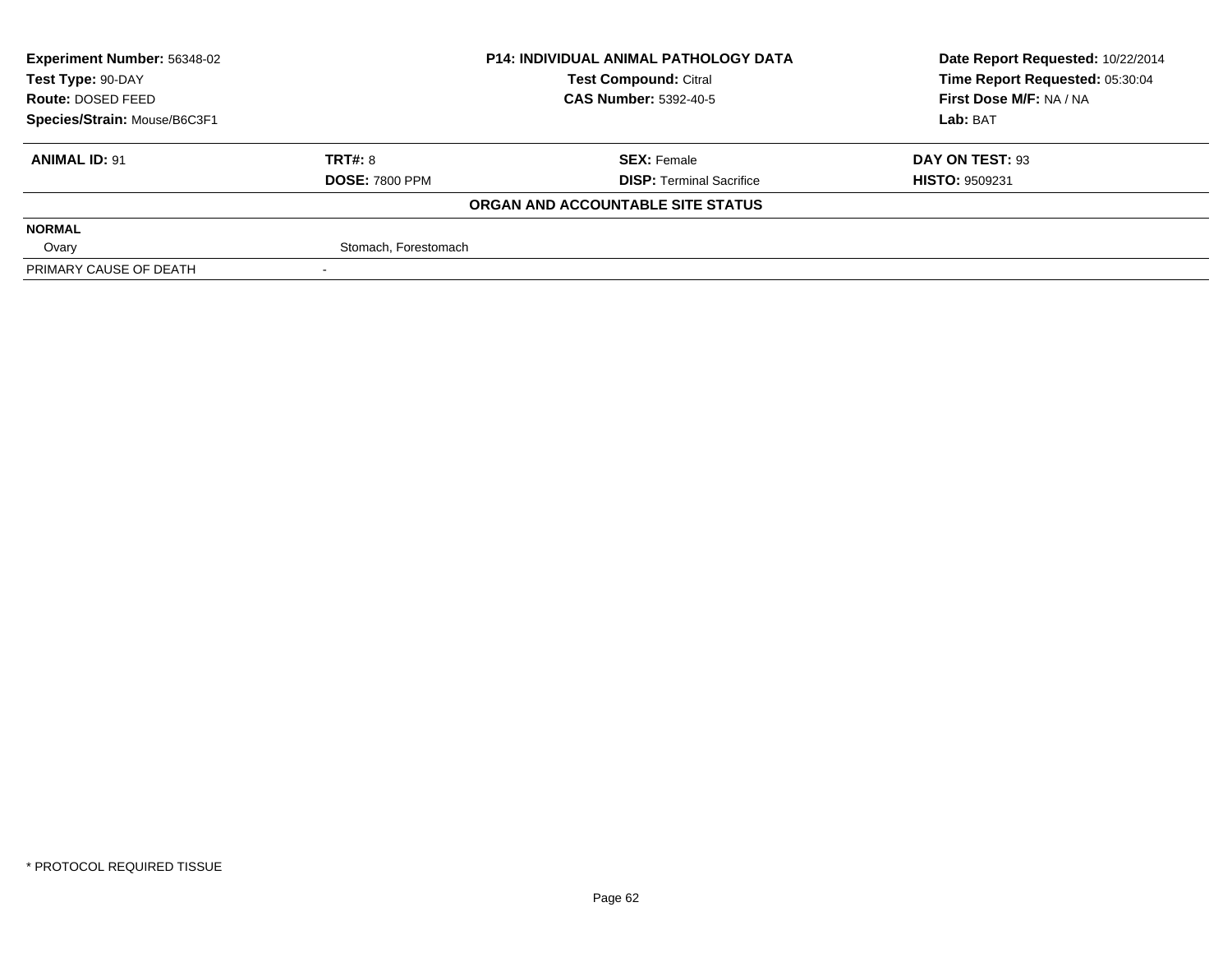| <b>Experiment Number: 56348-02</b> | <b>P14: INDIVIDUAL ANIMAL PATHOLOGY DATA</b> |                                   | Date Report Requested: 10/22/2014 |  |
|------------------------------------|----------------------------------------------|-----------------------------------|-----------------------------------|--|
| Test Type: 90-DAY                  |                                              | <b>Test Compound: Citral</b>      | Time Report Requested: 05:30:04   |  |
| Route: DOSED FEED                  |                                              | <b>CAS Number: 5392-40-5</b>      | First Dose M/F: NA / NA           |  |
| Species/Strain: Mouse/B6C3F1       |                                              |                                   | Lab: BAT                          |  |
| <b>ANIMAL ID: 92</b>               | TRT#: 8                                      | <b>SEX: Female</b>                | DAY ON TEST: 93                   |  |
|                                    | <b>DOSE: 7800 PPM</b>                        | <b>DISP: Terminal Sacrifice</b>   | <b>HISTO: 9509232</b>             |  |
|                                    |                                              | ORGAN AND ACCOUNTABLE SITE STATUS |                                   |  |
| <b>NORMAL</b>                      |                                              |                                   |                                   |  |
| Ovary                              | Stomach, Forestomach                         |                                   |                                   |  |
| PRIMARY CAUSE OF DEATH             |                                              |                                   |                                   |  |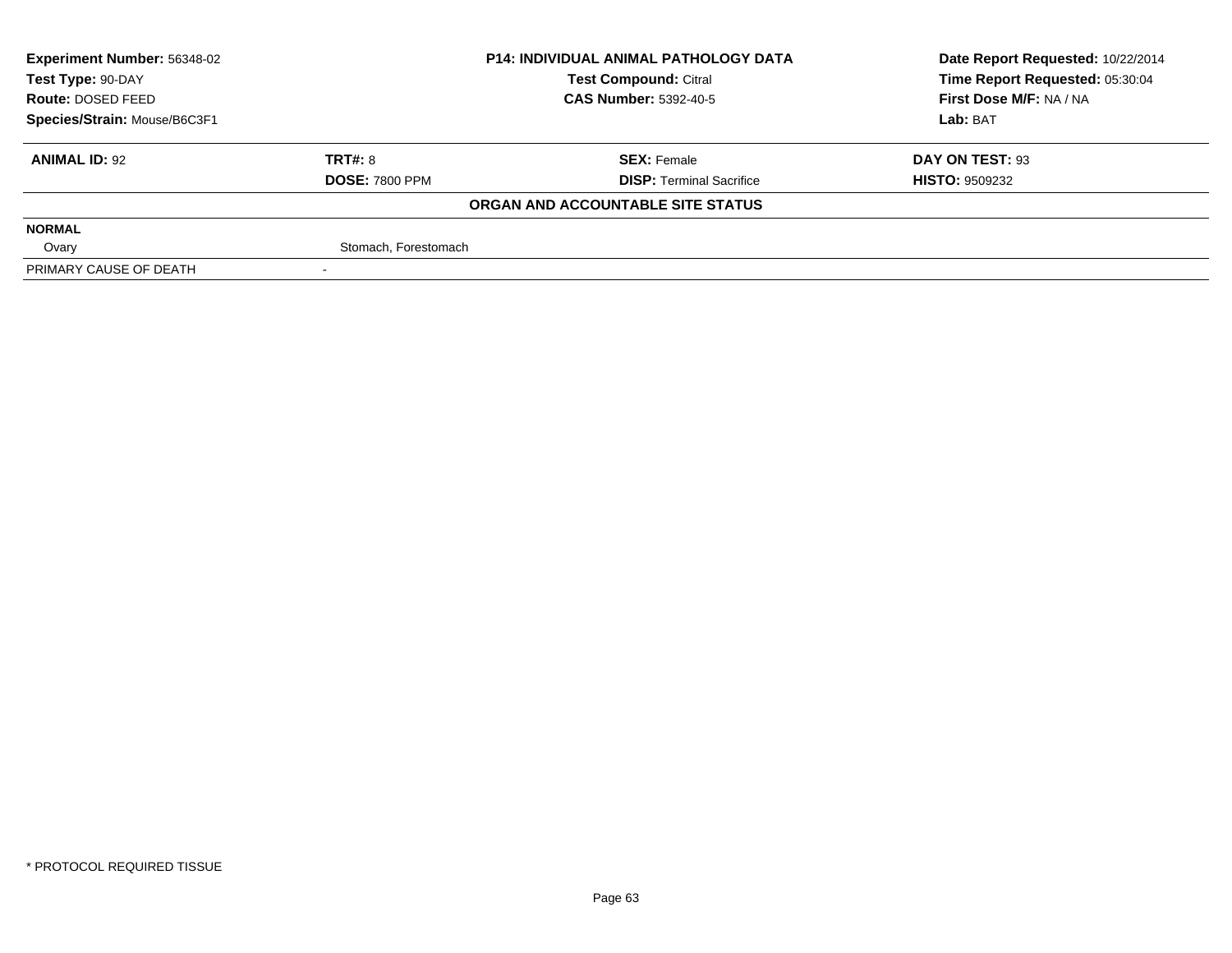| <b>Experiment Number: 56348-02</b> | <b>P14: INDIVIDUAL ANIMAL PATHOLOGY DATA</b> |                                   | Date Report Requested: 10/22/2014 |  |
|------------------------------------|----------------------------------------------|-----------------------------------|-----------------------------------|--|
| Test Type: 90-DAY                  |                                              | <b>Test Compound: Citral</b>      | Time Report Requested: 05:30:04   |  |
| <b>Route: DOSED FEED</b>           |                                              | <b>CAS Number: 5392-40-5</b>      | First Dose M/F: NA / NA           |  |
| Species/Strain: Mouse/B6C3F1       |                                              |                                   | Lab: BAT                          |  |
| <b>ANIMAL ID: 93</b>               | <b>TRT#: 8</b>                               | <b>SEX: Female</b>                | DAY ON TEST: 93                   |  |
|                                    | <b>DOSE: 7800 PPM</b>                        | <b>DISP: Terminal Sacrifice</b>   | <b>HISTO: 9509233</b>             |  |
|                                    |                                              | ORGAN AND ACCOUNTABLE SITE STATUS |                                   |  |
| <b>NORMAL</b>                      |                                              |                                   |                                   |  |
| Ovary                              | Stomach, Forestomach                         |                                   |                                   |  |
| PRIMARY CAUSE OF DEATH             |                                              |                                   |                                   |  |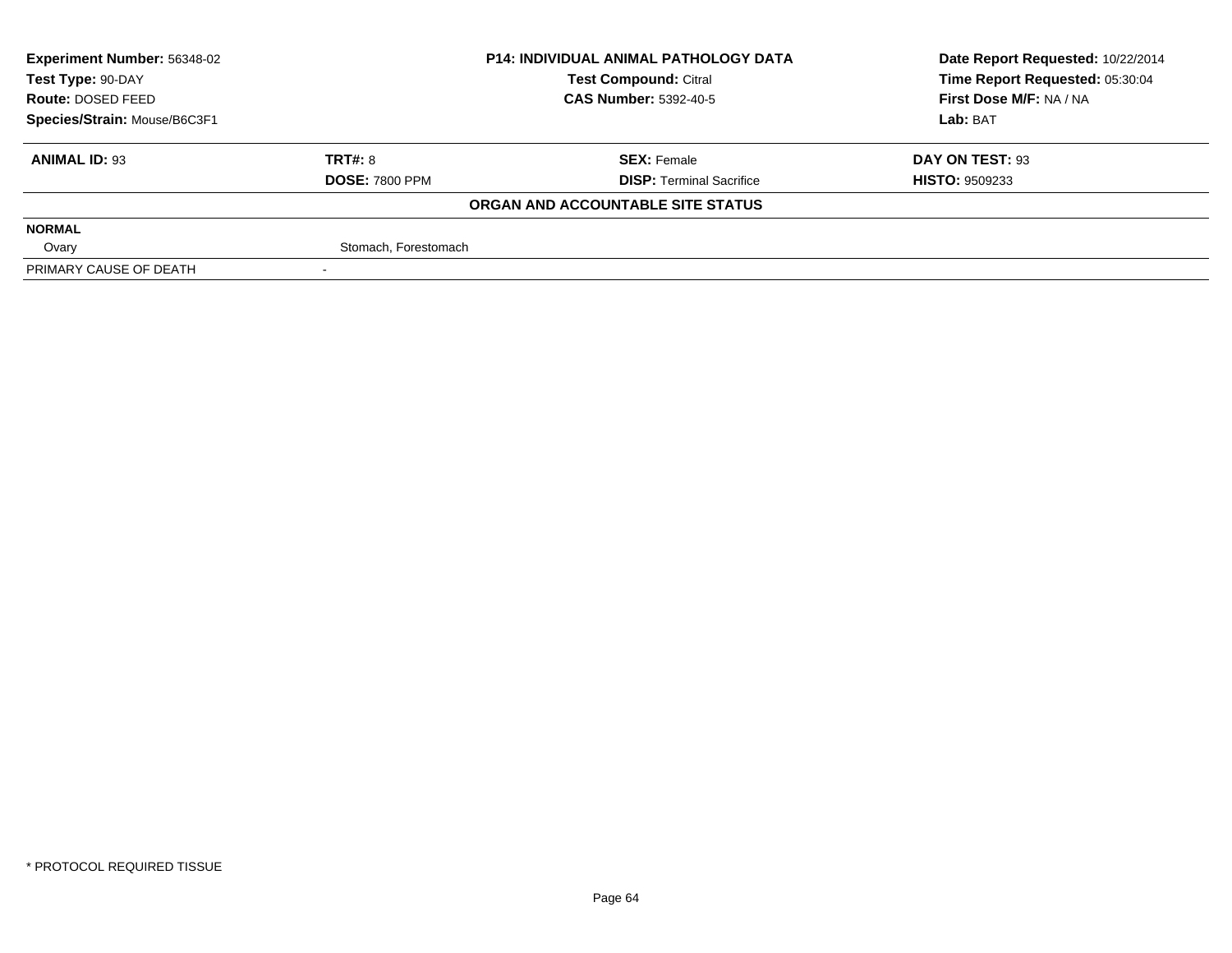| <b>Experiment Number: 56348-02</b> | <b>P14: INDIVIDUAL ANIMAL PATHOLOGY DATA</b> |                                   | Date Report Requested: 10/22/2014 |  |
|------------------------------------|----------------------------------------------|-----------------------------------|-----------------------------------|--|
| Test Type: 90-DAY                  |                                              | <b>Test Compound: Citral</b>      | Time Report Requested: 05:30:04   |  |
| <b>Route: DOSED FEED</b>           |                                              | <b>CAS Number: 5392-40-5</b>      | First Dose M/F: NA / NA           |  |
| Species/Strain: Mouse/B6C3F1       |                                              |                                   | Lab: BAT                          |  |
| <b>ANIMAL ID: 94</b>               | <b>TRT#: 8</b>                               | <b>SEX: Female</b>                | DAY ON TEST: 93                   |  |
|                                    | <b>DOSE: 7800 PPM</b>                        | <b>DISP: Terminal Sacrifice</b>   | <b>HISTO: 9509234</b>             |  |
|                                    |                                              | ORGAN AND ACCOUNTABLE SITE STATUS |                                   |  |
| <b>NORMAL</b>                      |                                              |                                   |                                   |  |
| Ovary                              | Stomach, Forestomach                         |                                   |                                   |  |
| PRIMARY CAUSE OF DEATH             |                                              |                                   |                                   |  |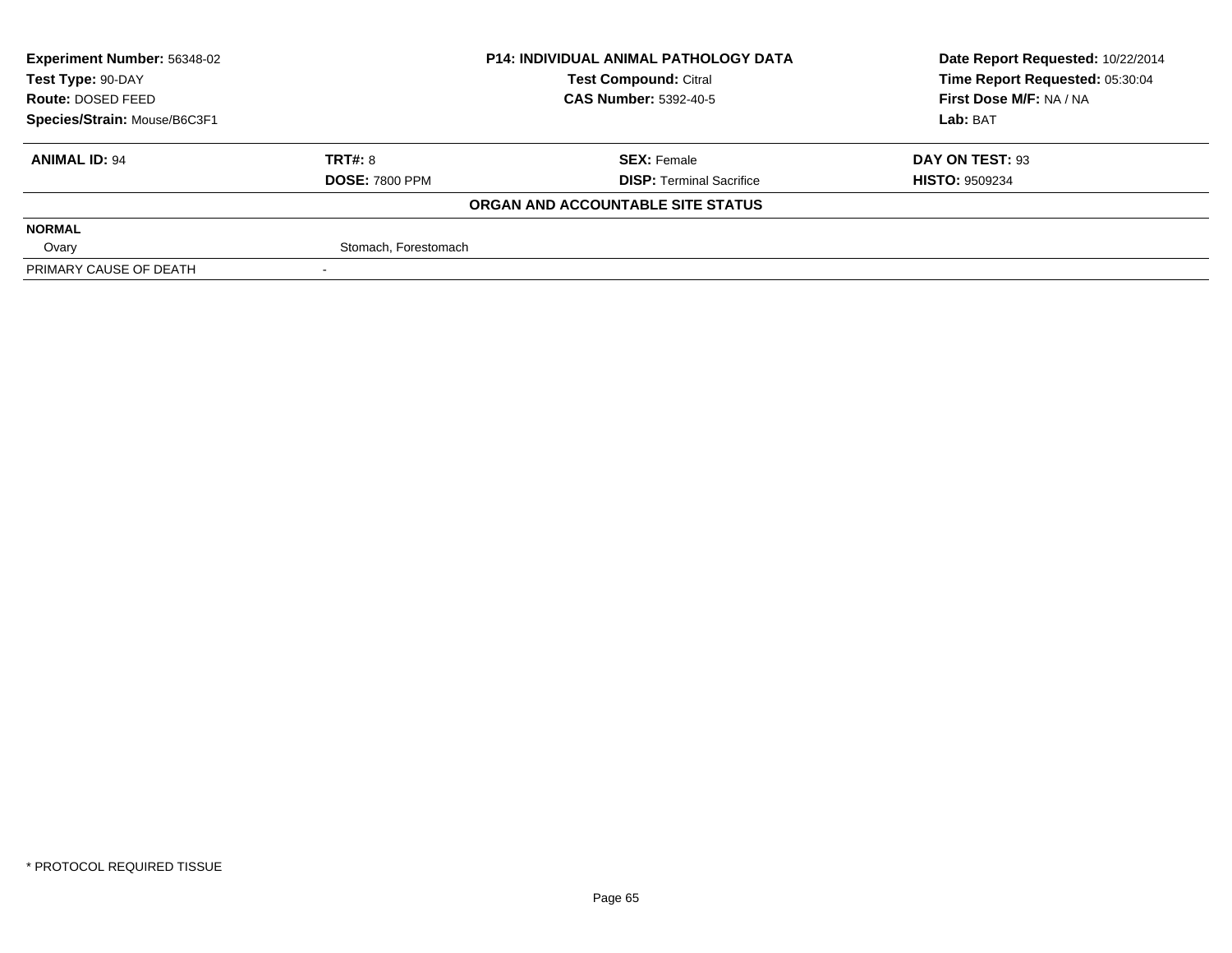| <b>Experiment Number: 56348-02</b> | <b>P14: INDIVIDUAL ANIMAL PATHOLOGY DATA</b> |                                   | Date Report Requested: 10/22/2014 |
|------------------------------------|----------------------------------------------|-----------------------------------|-----------------------------------|
| Test Type: 90-DAY                  |                                              | <b>Test Compound: Citral</b>      | Time Report Requested: 05:30:04   |
| Route: DOSED FEED                  |                                              | <b>CAS Number: 5392-40-5</b>      | First Dose M/F: NA / NA           |
| Species/Strain: Mouse/B6C3F1       |                                              |                                   | Lab: BAT                          |
| <b>ANIMAL ID: 95</b>               | <b>TRT#: 8</b>                               | <b>SEX: Female</b>                | DAY ON TEST: 93                   |
|                                    | <b>DOSE: 7800 PPM</b>                        | <b>DISP:</b> Terminal Sacrifice   | <b>HISTO: 9509235</b>             |
|                                    |                                              | ORGAN AND ACCOUNTABLE SITE STATUS |                                   |
| <b>NORMAL</b>                      |                                              |                                   |                                   |
| Ovary                              | Stomach, Forestomach                         |                                   |                                   |
| PRIMARY CAUSE OF DEATH             |                                              |                                   |                                   |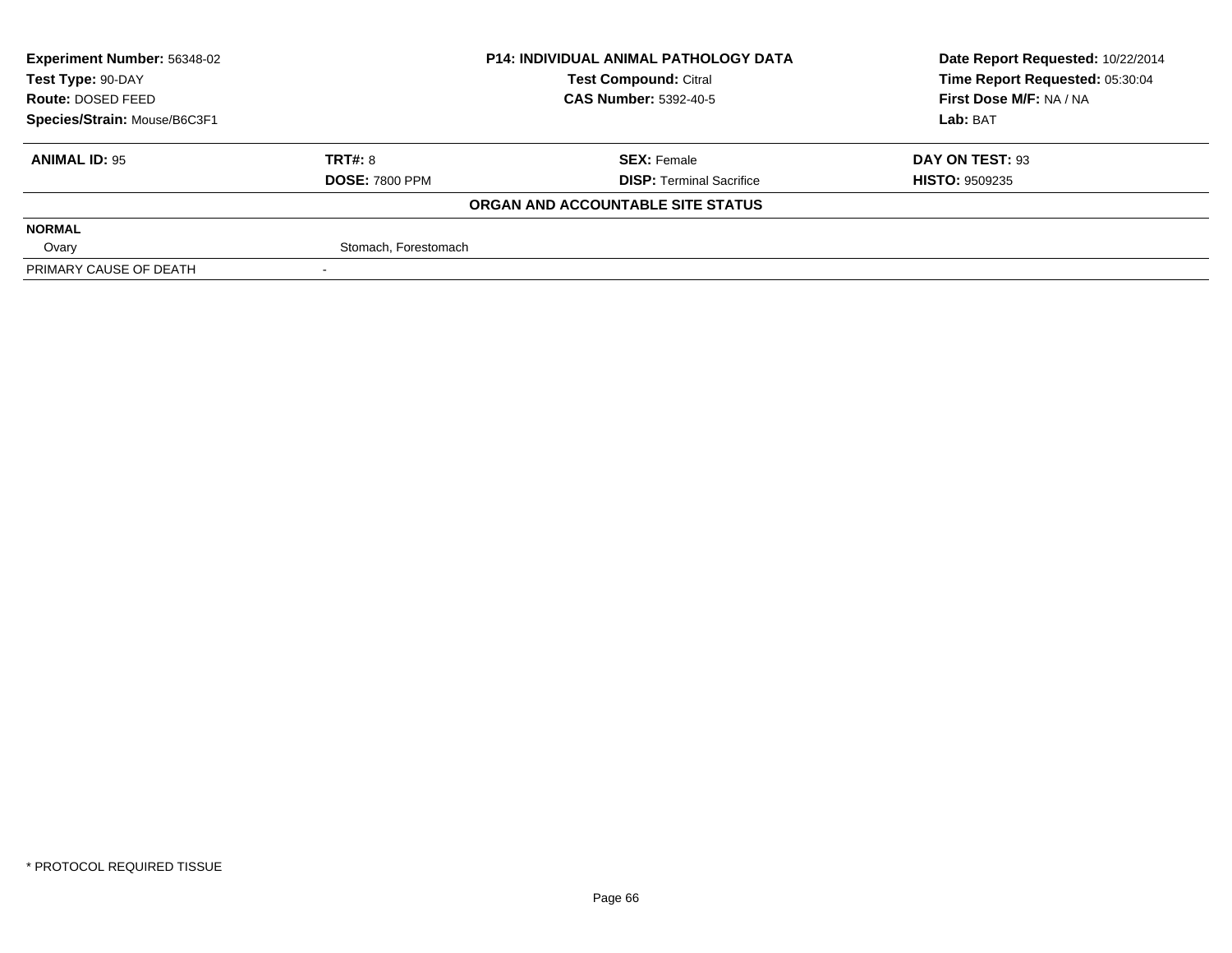| <b>Experiment Number: 56348-02</b> |                       | <b>P14: INDIVIDUAL ANIMAL PATHOLOGY DATA</b> | Date Report Requested: 10/22/2014 |  |
|------------------------------------|-----------------------|----------------------------------------------|-----------------------------------|--|
| Test Type: 90-DAY                  |                       | <b>Test Compound: Citral</b>                 | Time Report Requested: 05:30:04   |  |
| <b>Route: DOSED FEED</b>           |                       | <b>CAS Number: 5392-40-5</b>                 | First Dose M/F: NA / NA           |  |
| Species/Strain: Mouse/B6C3F1       |                       |                                              | Lab: BAT                          |  |
| <b>ANIMAL ID: 96</b>               | <b>TRT#: 8</b>        | <b>SEX: Female</b>                           | DAY ON TEST: 93                   |  |
|                                    | <b>DOSE: 7800 PPM</b> | <b>DISP: Terminal Sacrifice</b>              | <b>HISTO: 9509236</b>             |  |
|                                    |                       | ORGAN AND ACCOUNTABLE SITE STATUS            |                                   |  |
| <b>NORMAL</b>                      |                       |                                              |                                   |  |
| Ovary                              | Stomach, Forestomach  |                                              |                                   |  |
| PRIMARY CAUSE OF DEATH             |                       |                                              |                                   |  |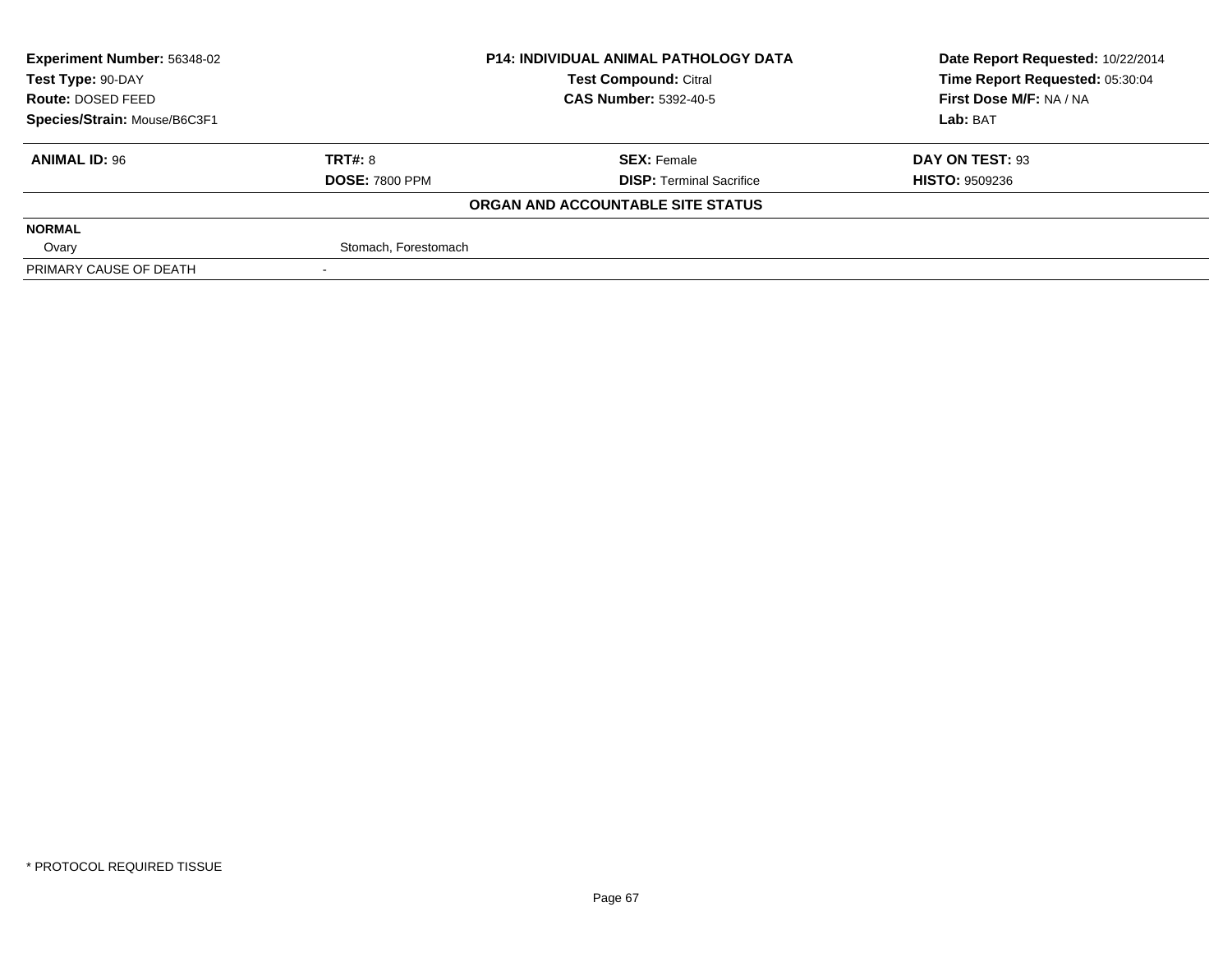| <b>Experiment Number: 56348-02</b> | <b>P14: INDIVIDUAL ANIMAL PATHOLOGY DATA</b> |                                   | Date Report Requested: 10/22/2014 |  |
|------------------------------------|----------------------------------------------|-----------------------------------|-----------------------------------|--|
| Test Type: 90-DAY                  |                                              | <b>Test Compound: Citral</b>      | Time Report Requested: 05:30:04   |  |
| <b>Route: DOSED FEED</b>           |                                              | <b>CAS Number: 5392-40-5</b>      | First Dose M/F: NA / NA           |  |
| Species/Strain: Mouse/B6C3F1       |                                              |                                   | Lab: BAT                          |  |
| <b>ANIMAL ID: 97</b>               | <b>TRT#: 8</b>                               | <b>SEX: Female</b>                | DAY ON TEST: 93                   |  |
|                                    | <b>DOSE: 7800 PPM</b>                        | <b>DISP: Terminal Sacrifice</b>   | <b>HISTO: 9509237</b>             |  |
|                                    |                                              | ORGAN AND ACCOUNTABLE SITE STATUS |                                   |  |
| <b>NORMAL</b>                      |                                              |                                   |                                   |  |
| Ovary                              | Stomach, Forestomach                         |                                   |                                   |  |
| PRIMARY CAUSE OF DEATH             |                                              |                                   |                                   |  |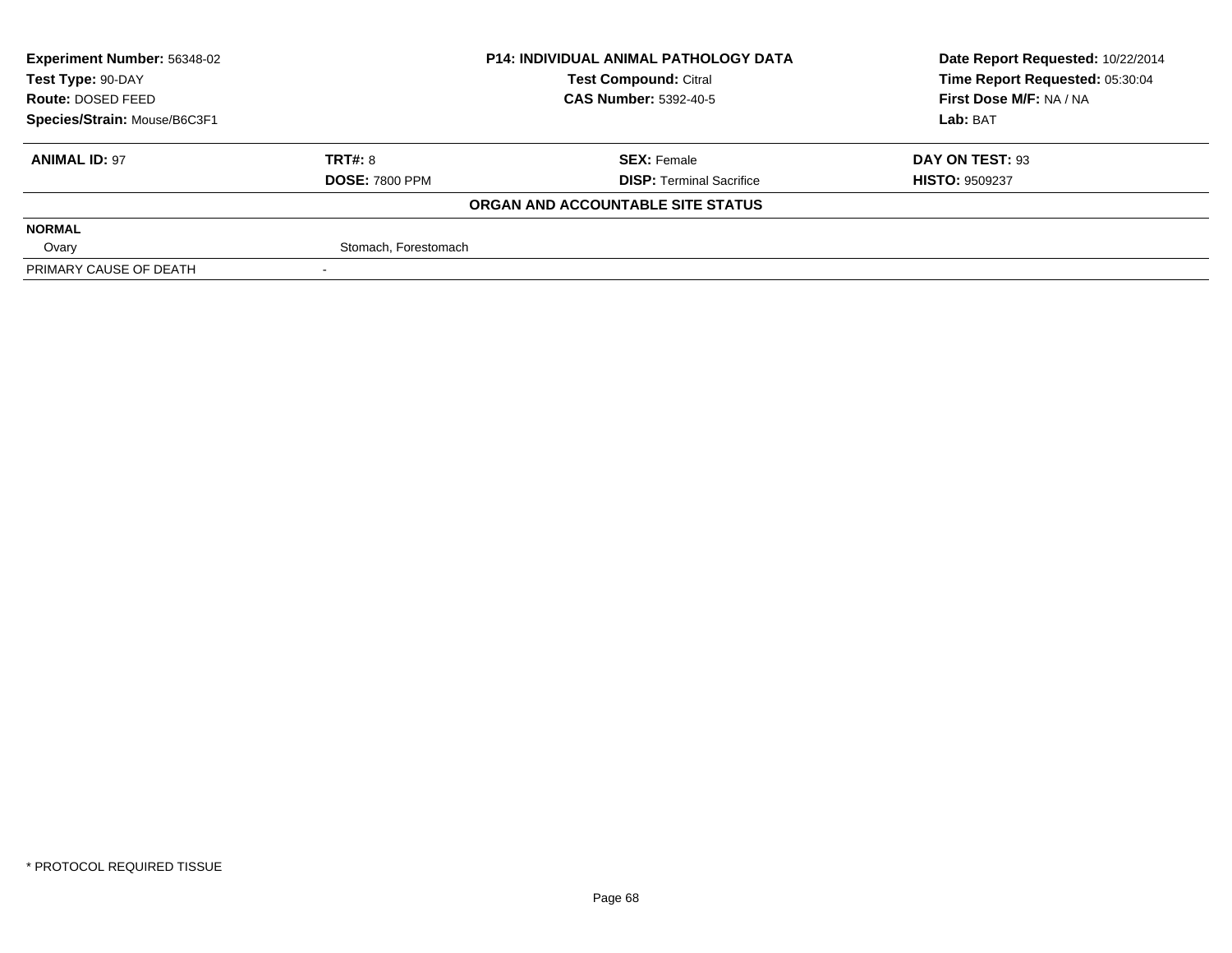| <b>Experiment Number: 56348-02</b> | <b>P14: INDIVIDUAL ANIMAL PATHOLOGY DATA</b> |                                   | Date Report Requested: 10/22/2014 |  |
|------------------------------------|----------------------------------------------|-----------------------------------|-----------------------------------|--|
| Test Type: 90-DAY                  |                                              | <b>Test Compound: Citral</b>      | Time Report Requested: 05:30:04   |  |
| <b>Route: DOSED FEED</b>           |                                              | <b>CAS Number: 5392-40-5</b>      | First Dose M/F: NA / NA           |  |
| Species/Strain: Mouse/B6C3F1       |                                              |                                   | Lab: BAT                          |  |
| <b>ANIMAL ID: 98</b>               | <b>TRT#: 8</b>                               | <b>SEX: Female</b>                | DAY ON TEST: 93                   |  |
|                                    | <b>DOSE: 7800 PPM</b>                        | <b>DISP: Terminal Sacrifice</b>   | <b>HISTO: 9509238</b>             |  |
|                                    |                                              | ORGAN AND ACCOUNTABLE SITE STATUS |                                   |  |
| <b>NORMAL</b>                      |                                              |                                   |                                   |  |
| Ovary                              | Stomach, Forestomach                         |                                   |                                   |  |
| PRIMARY CAUSE OF DEATH             |                                              |                                   |                                   |  |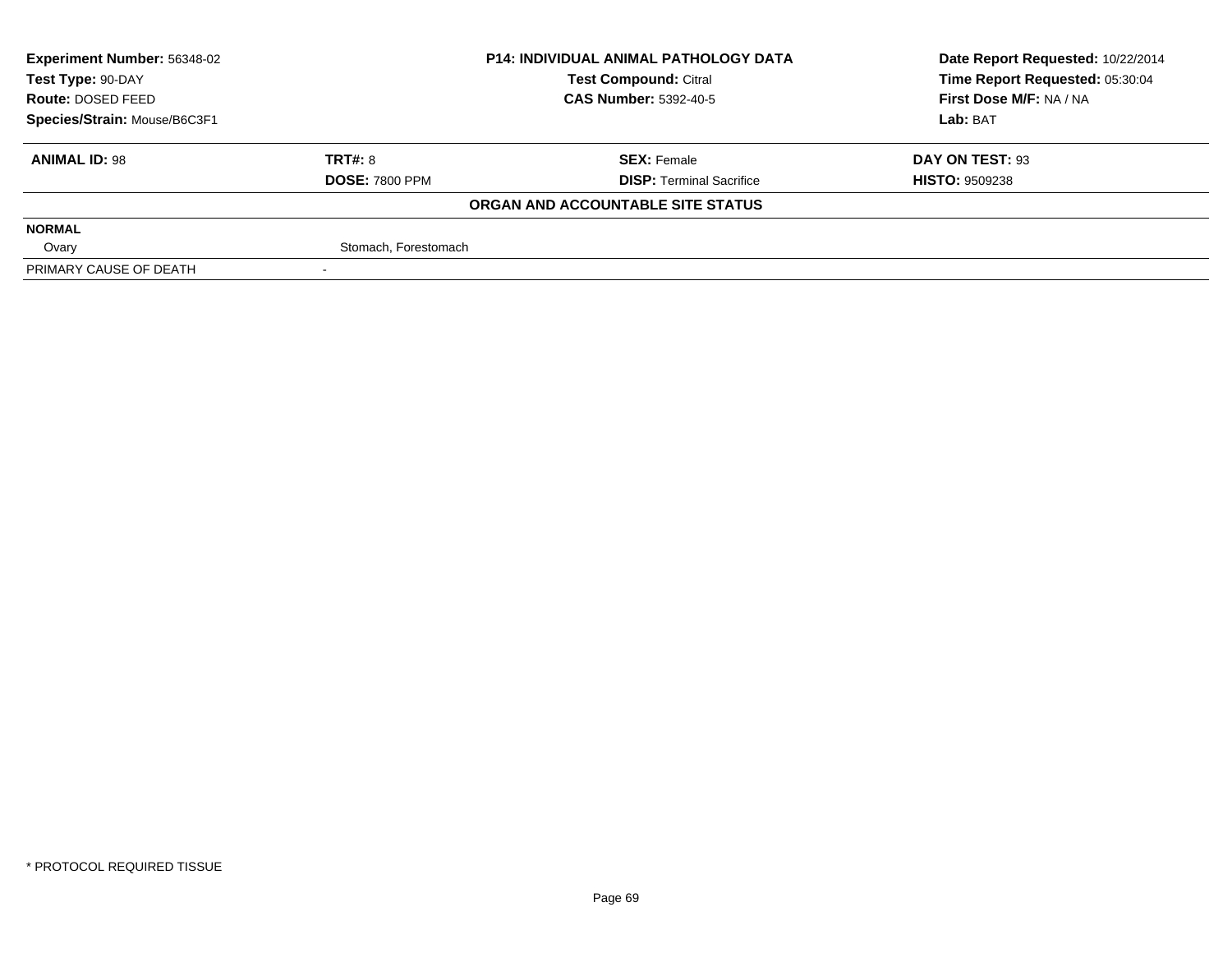| <b>Experiment Number: 56348-02</b> | <b>P14: INDIVIDUAL ANIMAL PATHOLOGY DATA</b> |                                   | Date Report Requested: 10/22/2014 |  |
|------------------------------------|----------------------------------------------|-----------------------------------|-----------------------------------|--|
| Test Type: 90-DAY                  |                                              | <b>Test Compound: Citral</b>      | Time Report Requested: 05:30:04   |  |
| Route: DOSED FEED                  |                                              | <b>CAS Number: 5392-40-5</b>      | First Dose M/F: NA / NA           |  |
| Species/Strain: Mouse/B6C3F1       |                                              |                                   | Lab: BAT                          |  |
| <b>ANIMAL ID: 99</b>               | TRT#: 8                                      | <b>SEX: Female</b>                | DAY ON TEST: 93                   |  |
|                                    | <b>DOSE: 7800 PPM</b>                        | <b>DISP: Terminal Sacrifice</b>   | <b>HISTO: 9509239</b>             |  |
|                                    |                                              | ORGAN AND ACCOUNTABLE SITE STATUS |                                   |  |
| <b>NORMAL</b>                      |                                              |                                   |                                   |  |
| Ovary                              | Stomach, Forestomach                         |                                   |                                   |  |
| PRIMARY CAUSE OF DEATH             |                                              |                                   |                                   |  |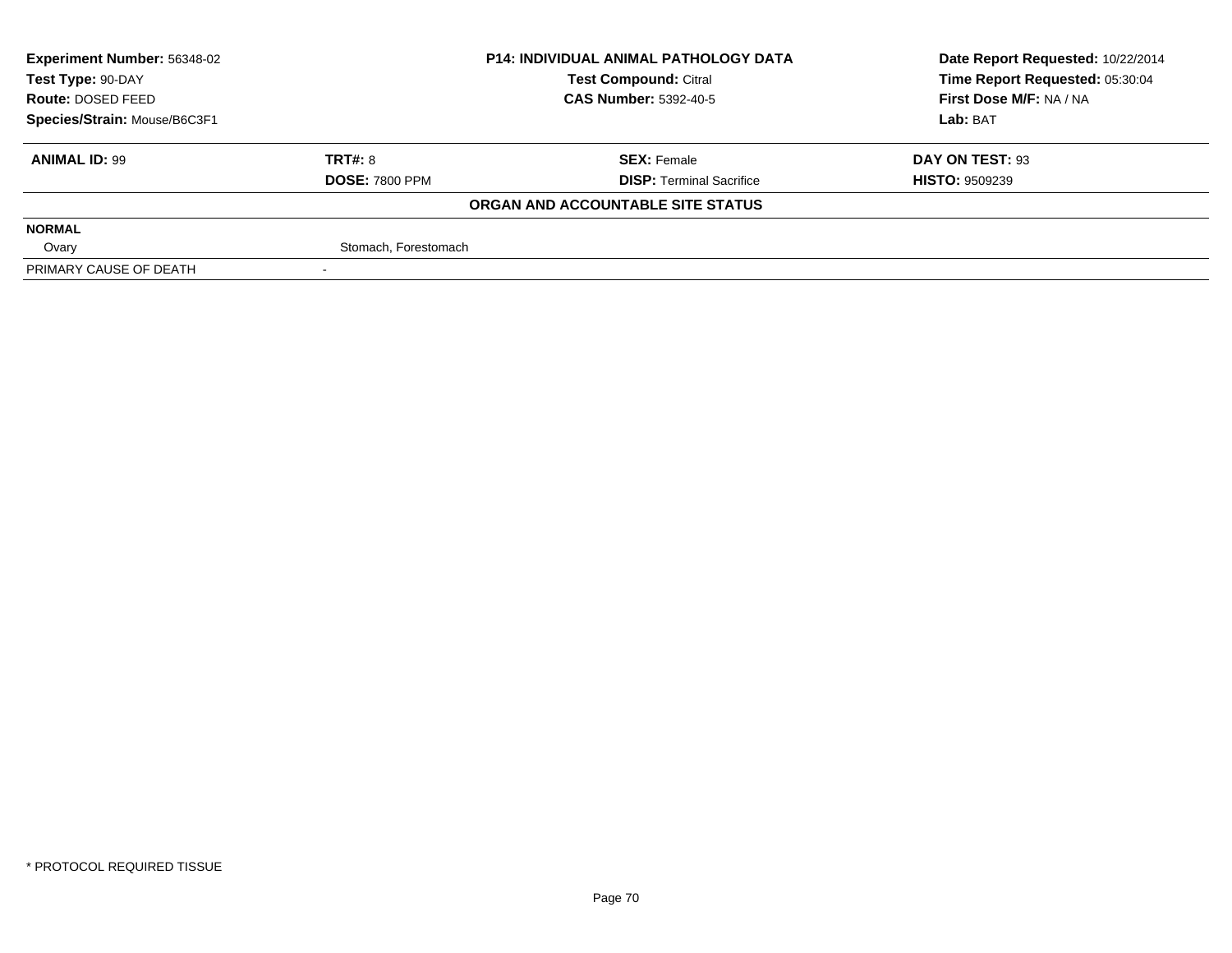| <b>Experiment Number: 56348-02</b> | <b>P14: INDIVIDUAL ANIMAL PATHOLOGY DATA</b> |                                   | Date Report Requested: 10/22/2014 |  |
|------------------------------------|----------------------------------------------|-----------------------------------|-----------------------------------|--|
| Test Type: 90-DAY                  |                                              | <b>Test Compound: Citral</b>      | Time Report Requested: 05:30:04   |  |
| Route: DOSED FEED                  |                                              | <b>CAS Number: 5392-40-5</b>      | First Dose M/F: NA / NA           |  |
| Species/Strain: Mouse/B6C3F1       |                                              |                                   | Lab: BAT                          |  |
| <b>ANIMAL ID: 100</b>              | TRT#: 8                                      | <b>SEX: Female</b>                | DAY ON TEST: 93                   |  |
|                                    | <b>DOSE: 7800 PPM</b>                        | <b>DISP: Terminal Sacrifice</b>   | <b>HISTO: 9509240</b>             |  |
|                                    |                                              | ORGAN AND ACCOUNTABLE SITE STATUS |                                   |  |
| <b>NORMAL</b>                      |                                              |                                   |                                   |  |
| Ovary                              | Stomach, Forestomach                         |                                   |                                   |  |
| PRIMARY CAUSE OF DEATH             |                                              |                                   |                                   |  |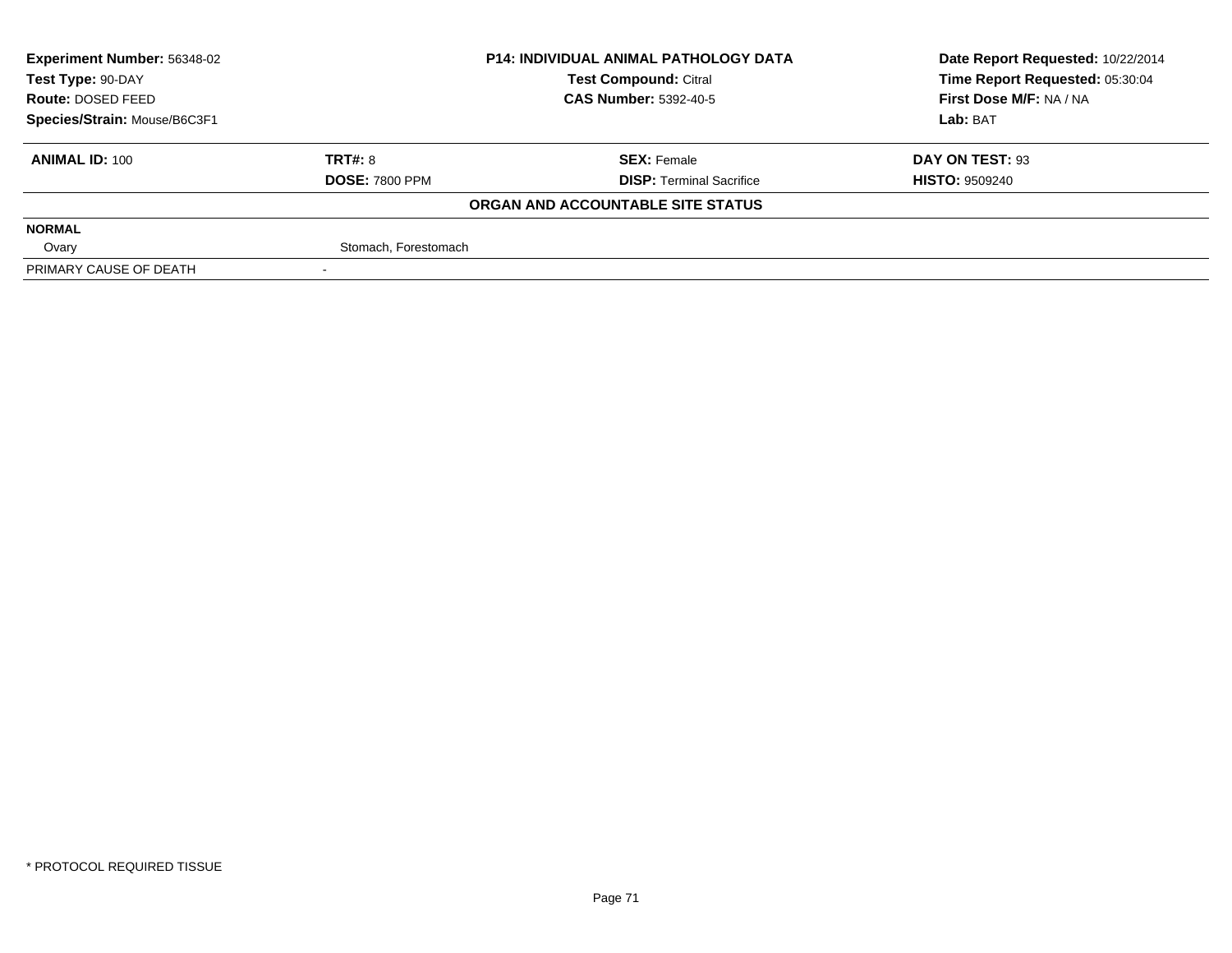| Experiment Number: 56348-02  |                        | <b>P14: INDIVIDUAL ANIMAL PATHOLOGY DATA</b> | Date Report Requested: 10/22/2014<br>Time Report Requested: 05:30:05 |
|------------------------------|------------------------|----------------------------------------------|----------------------------------------------------------------------|
| Test Type: 90-DAY            |                        | <b>Test Compound: Citral</b>                 |                                                                      |
| Route: DOSED FEED            |                        | <b>CAS Number: 5392-40-5</b>                 | First Dose M/F: NA / NA                                              |
| Species/Strain: Mouse/B6C3F1 |                        |                                              | Lab: BAT                                                             |
| <b>ANIMAL ID: 101</b>        | <b>TRT#: 10</b>        | <b>SEX: Female</b>                           | DAY ON TEST: 93                                                      |
|                              | <b>DOSE: 15600 PPM</b> | <b>DISP:</b> Terminal Sacrifice              | <b>HISTO: 9509241</b>                                                |
|                              |                        | ORGAN AND ACCOUNTABLE SITE STATUS            |                                                                      |
| <b>NORMAL</b>                |                        |                                              |                                                                      |
| Stomach, Forestomach         |                        |                                              |                                                                      |
| <b>OBSERVATIONS</b>          |                        |                                              |                                                                      |
| Ovary                        | Corpus Luteum          | Atrophy                                      | Marked                                                               |
| PRIMARY CAUSE OF DEATH       |                        |                                              |                                                                      |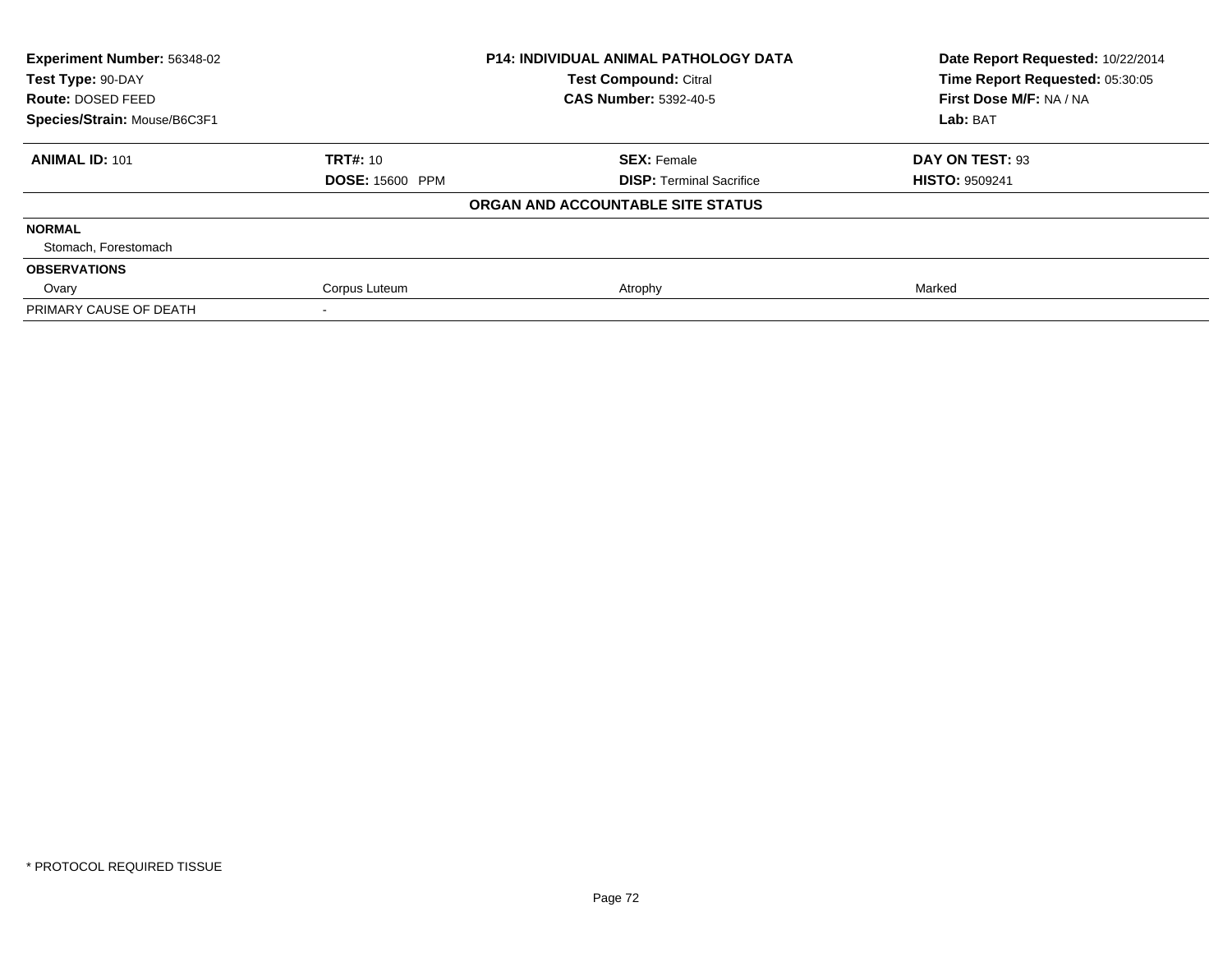| <b>Experiment Number: 56348-02</b> |                              | <b>P14: INDIVIDUAL ANIMAL PATHOLOGY DATA</b> | Date Report Requested: 10/22/2014 |  |
|------------------------------------|------------------------------|----------------------------------------------|-----------------------------------|--|
| Test Type: 90-DAY                  |                              | <b>Test Compound: Citral</b>                 | Time Report Requested: 05:30:05   |  |
| Route: DOSED FEED                  | <b>CAS Number: 5392-40-5</b> |                                              | First Dose M/F: NA / NA           |  |
| Species/Strain: Mouse/B6C3F1       |                              |                                              | Lab: BAT                          |  |
| <b>ANIMAL ID: 102</b>              | <b>TRT#: 10</b>              | <b>SEX: Female</b>                           | DAY ON TEST: 93                   |  |
|                                    | <b>DOSE: 15600 PPM</b>       | <b>DISP: Terminal Sacrifice</b>              | <b>HISTO: 9509242</b>             |  |
|                                    |                              | ORGAN AND ACCOUNTABLE SITE STATUS            |                                   |  |
| <b>NORMAL</b>                      |                              |                                              |                                   |  |
| Ovary                              | Stomach, Forestomach         |                                              |                                   |  |
| PRIMARY CAUSE OF DEATH             |                              |                                              |                                   |  |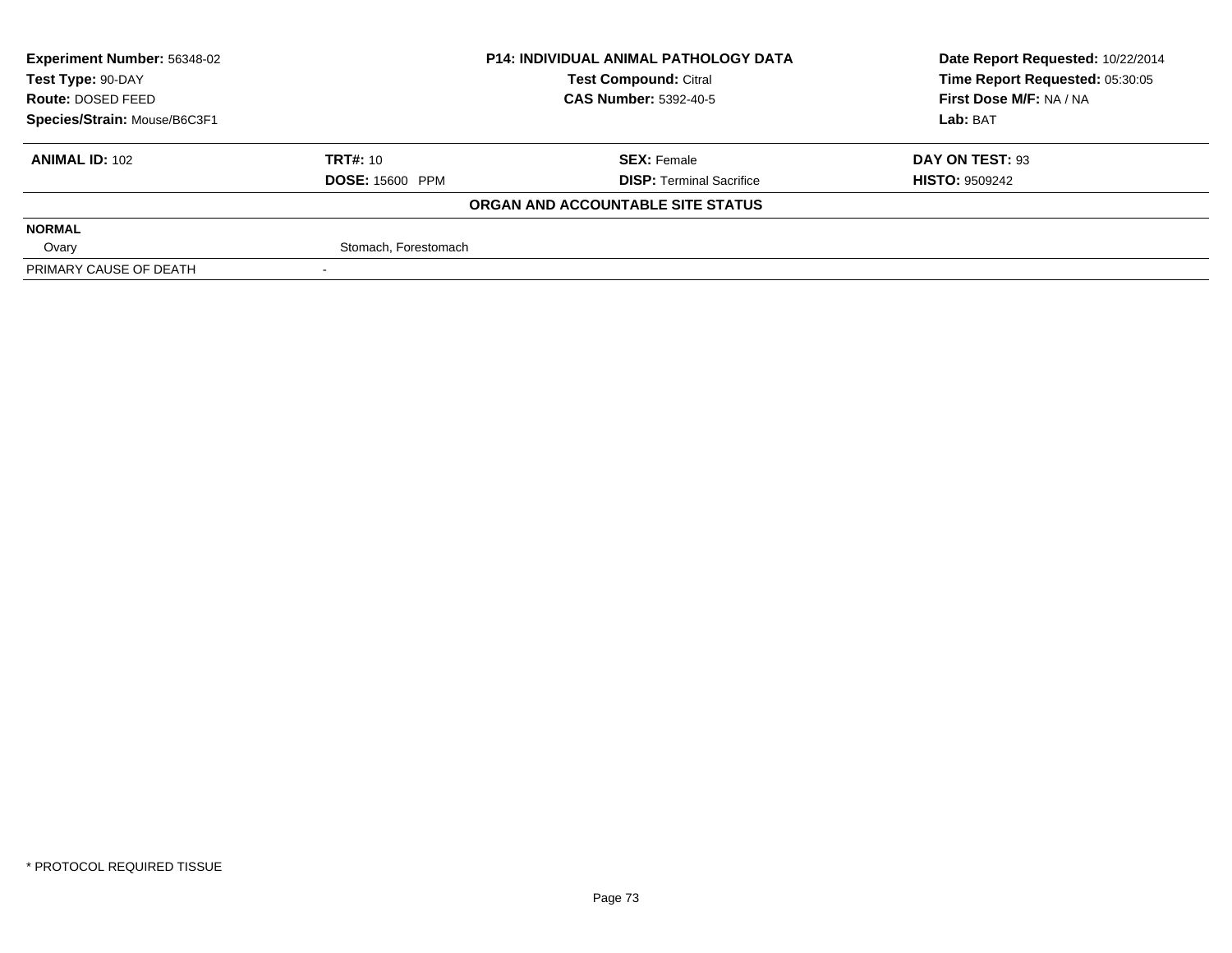| <b>Experiment Number: 56348-02</b><br>Test Type: 90-DAY<br>Route: DOSED FEED<br>Species/Strain: Mouse/B6C3F1 |                                           | <b>P14: INDIVIDUAL ANIMAL PATHOLOGY DATA</b><br><b>Test Compound: Citral</b><br><b>CAS Number: 5392-40-5</b> | Date Report Requested: 10/22/2014<br>Time Report Requested: 05:30:05<br>First Dose M/F: NA / NA<br>Lab: BAT |
|--------------------------------------------------------------------------------------------------------------|-------------------------------------------|--------------------------------------------------------------------------------------------------------------|-------------------------------------------------------------------------------------------------------------|
| <b>ANIMAL ID: 103</b>                                                                                        | <b>TRT#: 10</b><br><b>DOSE: 15600 PPM</b> | <b>SEX: Female</b><br><b>DISP: Terminal Sacrifice</b>                                                        | DAY ON TEST: 93<br><b>HISTO: 9509243</b>                                                                    |
| <b>OBSERVATIONS</b>                                                                                          |                                           |                                                                                                              |                                                                                                             |
| Ovary<br>Stomach, Forestomach                                                                                | Corpus Luteum<br>Epithelium               | Atrophy<br>Hyperkeratosis<br>Hyperplasia                                                                     | Mild<br>Minimal<br>Minimal                                                                                  |
| PRIMARY CAUSE OF DEATH                                                                                       |                                           |                                                                                                              |                                                                                                             |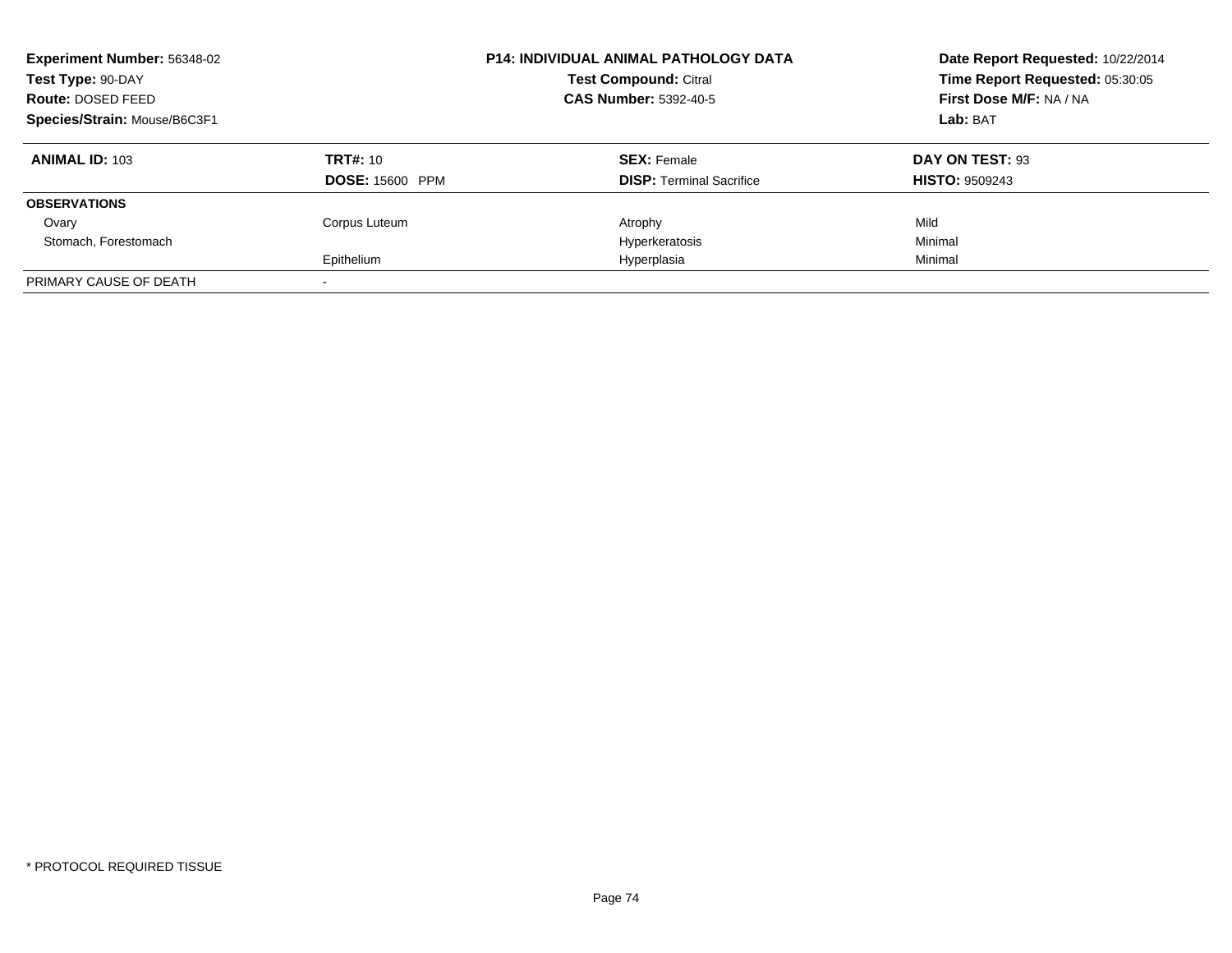| Experiment Number: 56348-02<br>Test Type: 90-DAY |                        | <b>P14: INDIVIDUAL ANIMAL PATHOLOGY DATA</b> | Date Report Requested: 10/22/2014<br>Time Report Requested: 05:30:05 |  |
|--------------------------------------------------|------------------------|----------------------------------------------|----------------------------------------------------------------------|--|
|                                                  |                        | <b>Test Compound: Citral</b>                 |                                                                      |  |
| Route: DOSED FEED                                |                        | <b>CAS Number: 5392-40-5</b>                 | First Dose M/F: NA / NA                                              |  |
| Species/Strain: Mouse/B6C3F1                     |                        |                                              | Lab: BAT                                                             |  |
| <b>ANIMAL ID: 104</b>                            | <b>TRT#: 10</b>        | <b>SEX: Female</b>                           | DAY ON TEST: 93                                                      |  |
|                                                  | <b>DOSE: 15600 PPM</b> | <b>DISP: Terminal Sacrifice</b>              | <b>HISTO: 9509244</b>                                                |  |
|                                                  |                        | ORGAN AND ACCOUNTABLE SITE STATUS            |                                                                      |  |
| <b>NORMAL</b>                                    |                        |                                              |                                                                      |  |
| Stomach, Forestomach                             |                        |                                              |                                                                      |  |
| <b>OBSERVATIONS</b>                              |                        |                                              |                                                                      |  |
| Ovary                                            | Corpus Luteum          | Atrophy                                      | Mild                                                                 |  |
| PRIMARY CAUSE OF DEATH                           |                        |                                              |                                                                      |  |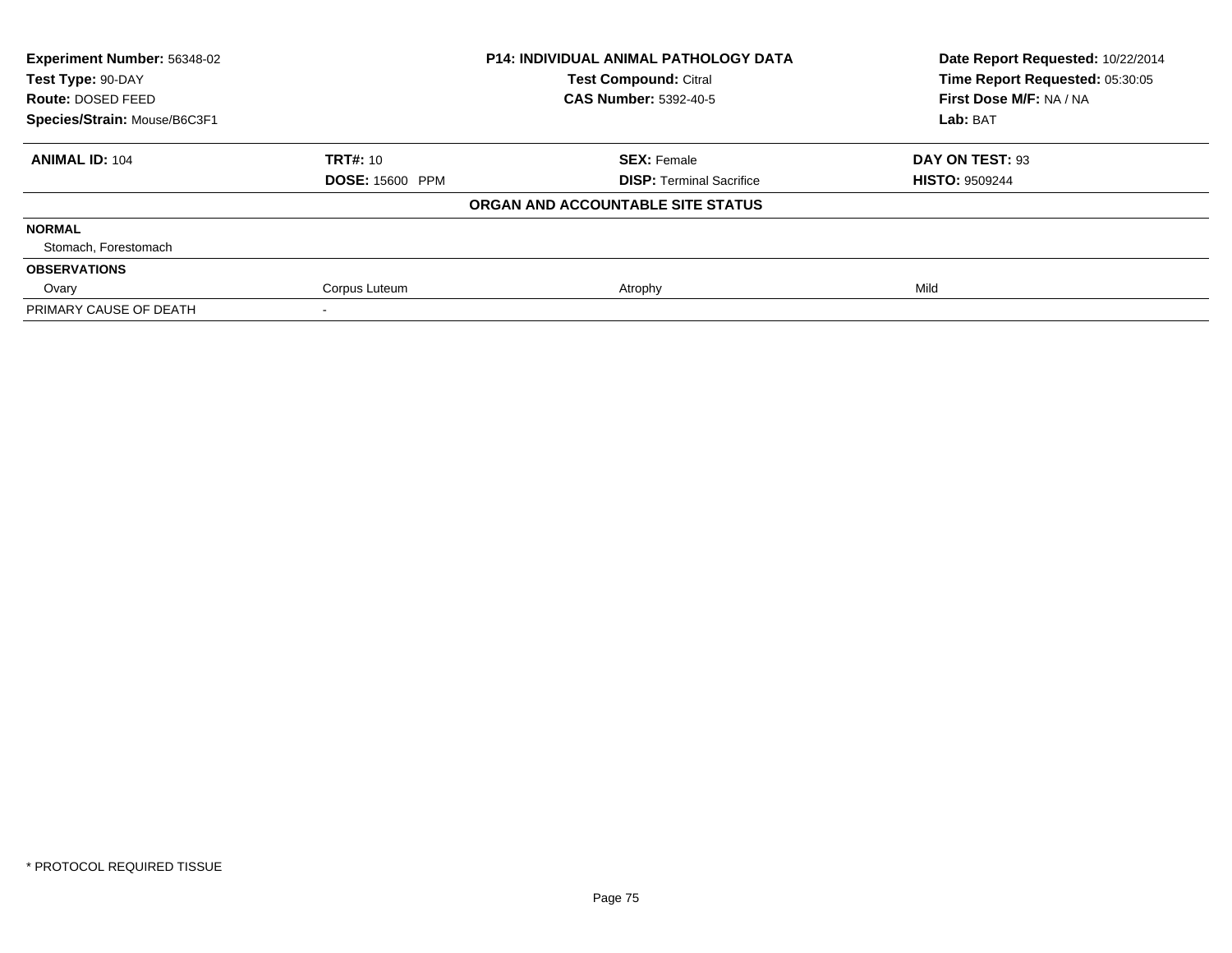| <b>Experiment Number: 56348-02</b><br>Test Type: 90-DAY |                        | <b>P14: INDIVIDUAL ANIMAL PATHOLOGY DATA</b> | Date Report Requested: 10/22/2014<br>Time Report Requested: 05:30:05 |  |
|---------------------------------------------------------|------------------------|----------------------------------------------|----------------------------------------------------------------------|--|
|                                                         |                        | <b>Test Compound: Citral</b>                 |                                                                      |  |
| Route: DOSED FEED                                       |                        | <b>CAS Number: 5392-40-5</b>                 | First Dose M/F: NA / NA                                              |  |
| Species/Strain: Mouse/B6C3F1                            |                        |                                              | Lab: BAT                                                             |  |
| <b>ANIMAL ID: 105</b>                                   | <b>TRT#: 10</b>        | <b>SEX: Female</b>                           | DAY ON TEST: 93                                                      |  |
|                                                         | <b>DOSE: 15600 PPM</b> | <b>DISP: Terminal Sacrifice</b>              | <b>HISTO: 9509245</b>                                                |  |
|                                                         |                        | ORGAN AND ACCOUNTABLE SITE STATUS            |                                                                      |  |
| <b>NORMAL</b>                                           |                        |                                              |                                                                      |  |
| Stomach, Forestomach                                    |                        |                                              |                                                                      |  |
| <b>OBSERVATIONS</b>                                     |                        |                                              |                                                                      |  |
| Ovary                                                   | Corpus Luteum          | Atrophy                                      | Mild                                                                 |  |
| PRIMARY CAUSE OF DEATH                                  |                        |                                              |                                                                      |  |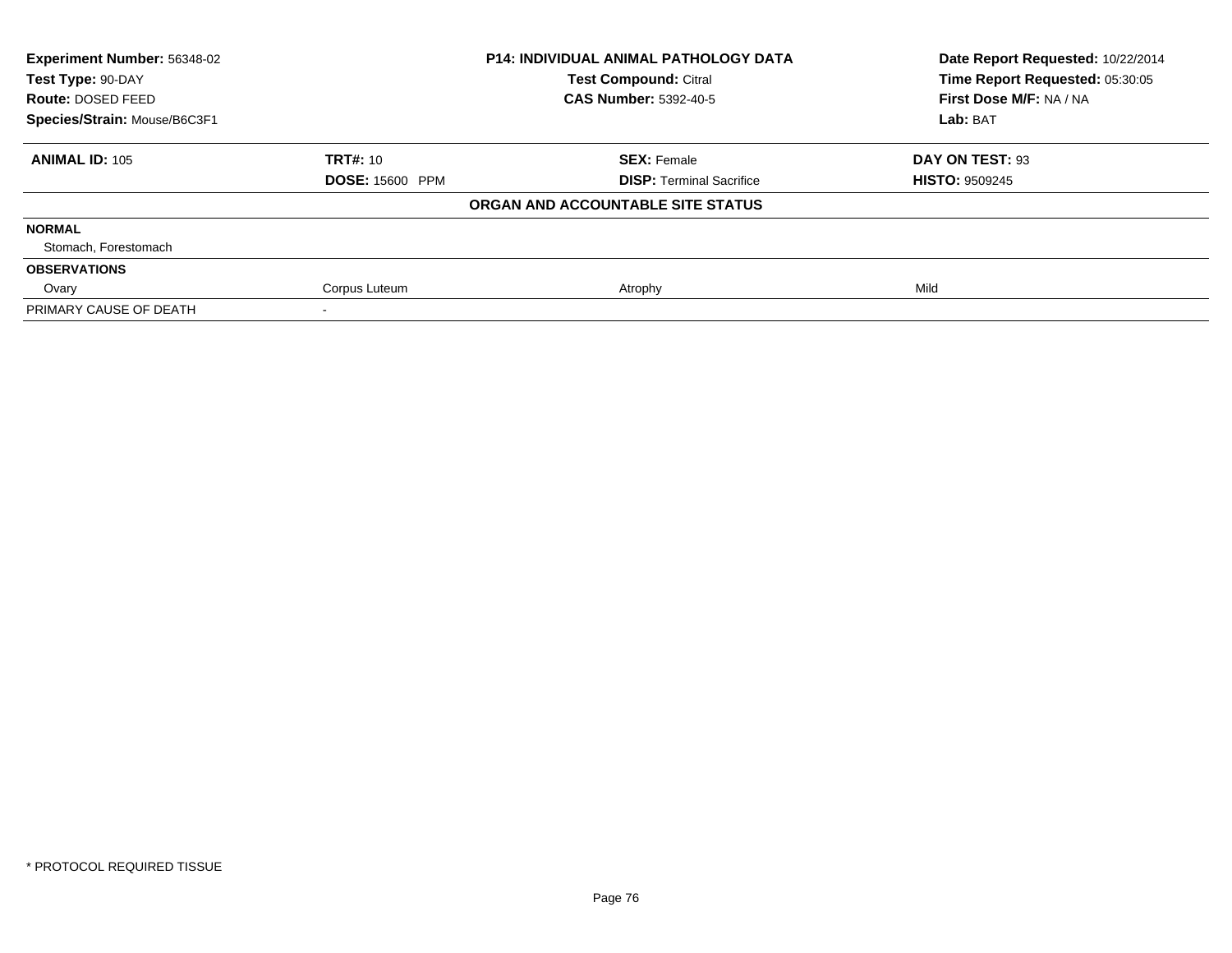| <b>Experiment Number: 56348-02</b><br>Test Type: 90-DAY |                        | <b>P14: INDIVIDUAL ANIMAL PATHOLOGY DATA</b> | Date Report Requested: 10/22/2014<br>Time Report Requested: 05:30:05 |  |
|---------------------------------------------------------|------------------------|----------------------------------------------|----------------------------------------------------------------------|--|
|                                                         |                        | <b>Test Compound: Citral</b>                 |                                                                      |  |
| Route: DOSED FEED                                       |                        | <b>CAS Number: 5392-40-5</b>                 | First Dose M/F: NA / NA                                              |  |
| Species/Strain: Mouse/B6C3F1                            |                        |                                              | Lab: BAT                                                             |  |
| <b>ANIMAL ID: 106</b>                                   | <b>TRT#: 10</b>        | <b>SEX: Female</b>                           | DAY ON TEST: 93                                                      |  |
|                                                         | <b>DOSE: 15600 PPM</b> | <b>DISP: Terminal Sacrifice</b>              | <b>HISTO: 9509246</b>                                                |  |
|                                                         |                        | ORGAN AND ACCOUNTABLE SITE STATUS            |                                                                      |  |
| <b>NORMAL</b>                                           |                        |                                              |                                                                      |  |
| Stomach, Forestomach                                    |                        |                                              |                                                                      |  |
| <b>OBSERVATIONS</b>                                     |                        |                                              |                                                                      |  |
| Ovary                                                   | Corpus Luteum          | Atrophy                                      | Mild                                                                 |  |
| PRIMARY CAUSE OF DEATH                                  |                        |                                              |                                                                      |  |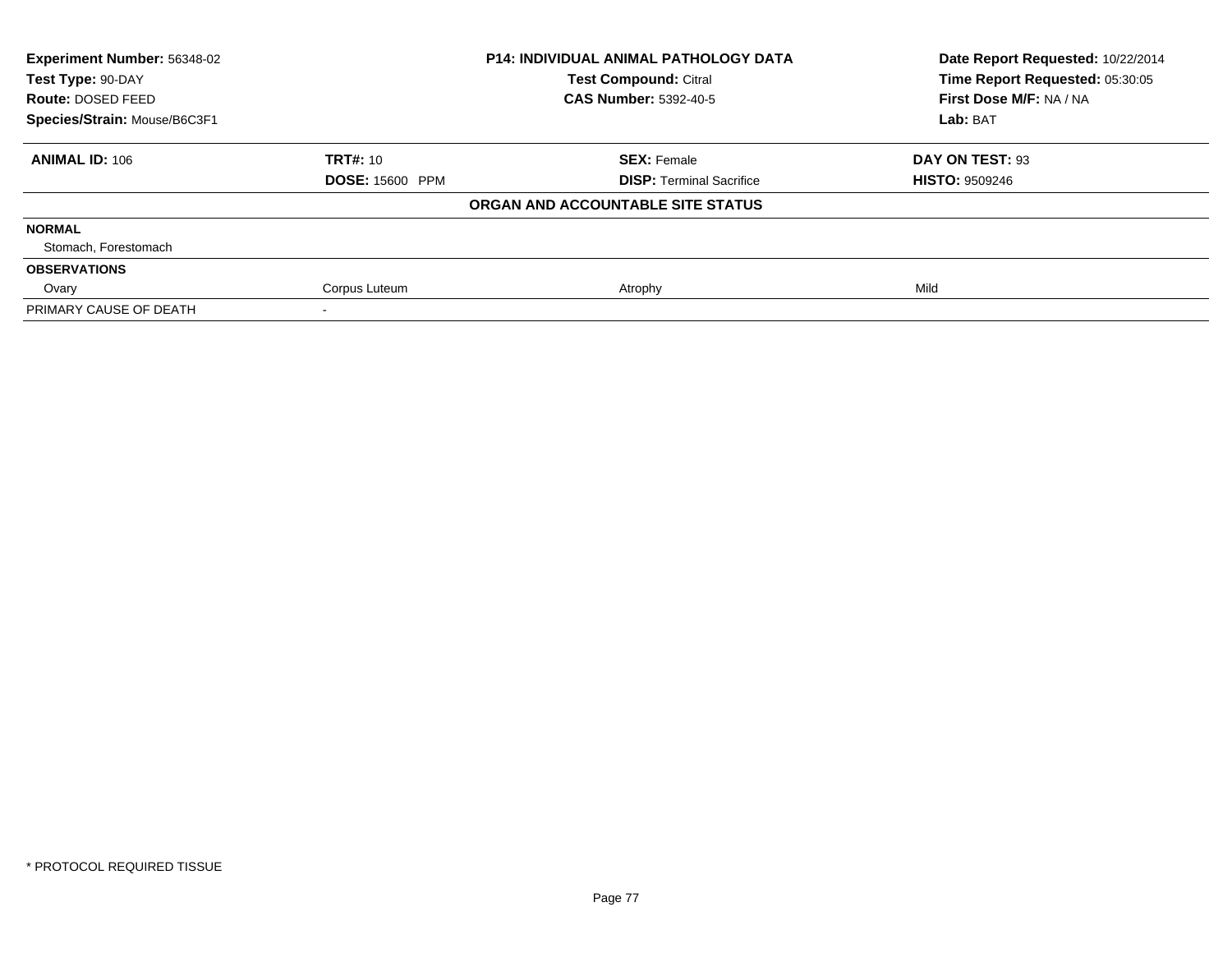| <b>Experiment Number: 56348-02</b> |                        | <b>P14: INDIVIDUAL ANIMAL PATHOLOGY DATA</b> | Date Report Requested: 10/22/2014 |  |
|------------------------------------|------------------------|----------------------------------------------|-----------------------------------|--|
| Test Type: 90-DAY                  |                        | <b>Test Compound: Citral</b>                 | Time Report Requested: 05:30:05   |  |
| Route: DOSED FEED                  |                        | <b>CAS Number: 5392-40-5</b>                 | First Dose M/F: NA / NA           |  |
| Species/Strain: Mouse/B6C3F1       |                        |                                              | Lab: BAT                          |  |
| <b>ANIMAL ID: 107</b>              | <b>TRT#: 10</b>        | <b>SEX: Female</b>                           | DAY ON TEST: 93                   |  |
|                                    | <b>DOSE: 15600 PPM</b> | <b>DISP: Terminal Sacrifice</b>              | <b>HISTO: 9509247</b>             |  |
|                                    |                        | ORGAN AND ACCOUNTABLE SITE STATUS            |                                   |  |
| <b>NORMAL</b>                      |                        |                                              |                                   |  |
| Ovary                              | Stomach, Forestomach   |                                              |                                   |  |
| PRIMARY CAUSE OF DEATH             |                        |                                              |                                   |  |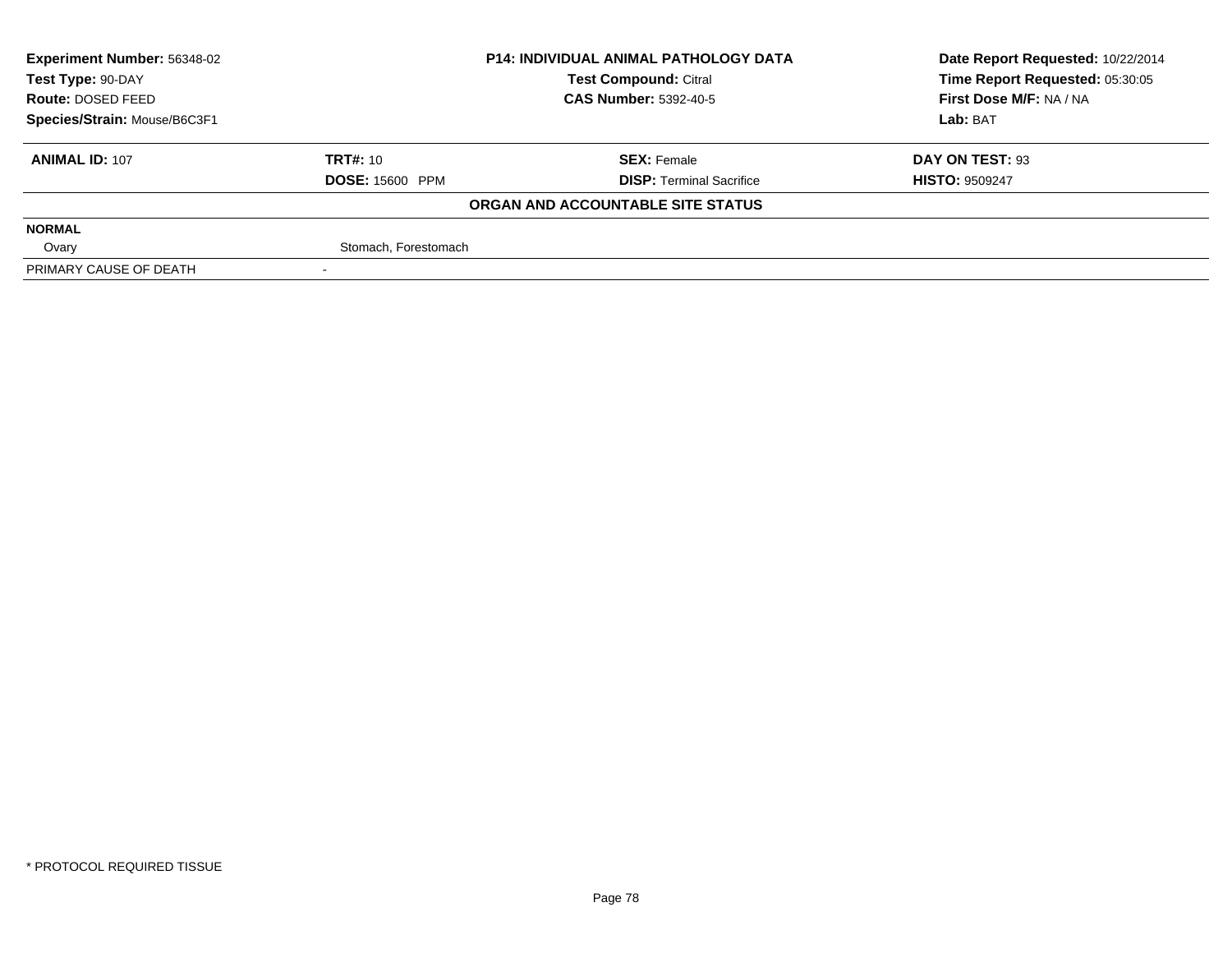| <b>Experiment Number: 56348-02</b><br>Test Type: 90-DAY |                        | <b>P14: INDIVIDUAL ANIMAL PATHOLOGY DATA</b> | Date Report Requested: 10/22/2014<br>Time Report Requested: 05:30:05 |  |
|---------------------------------------------------------|------------------------|----------------------------------------------|----------------------------------------------------------------------|--|
|                                                         |                        | <b>Test Compound: Citral</b>                 |                                                                      |  |
| Route: DOSED FEED                                       |                        | <b>CAS Number: 5392-40-5</b>                 | First Dose M/F: NA / NA                                              |  |
| Species/Strain: Mouse/B6C3F1                            |                        |                                              | Lab: BAT                                                             |  |
| <b>ANIMAL ID: 108</b>                                   | <b>TRT#: 10</b>        | <b>SEX: Female</b>                           | DAY ON TEST: 93                                                      |  |
|                                                         | <b>DOSE: 15600 PPM</b> | <b>DISP: Terminal Sacrifice</b>              | <b>HISTO: 9509248</b>                                                |  |
|                                                         |                        | ORGAN AND ACCOUNTABLE SITE STATUS            |                                                                      |  |
| <b>NORMAL</b>                                           |                        |                                              |                                                                      |  |
| Stomach, Forestomach                                    |                        |                                              |                                                                      |  |
| <b>OBSERVATIONS</b>                                     |                        |                                              |                                                                      |  |
| Ovary                                                   | Corpus Luteum          | Atrophy                                      | Mild                                                                 |  |
| PRIMARY CAUSE OF DEATH                                  |                        |                                              |                                                                      |  |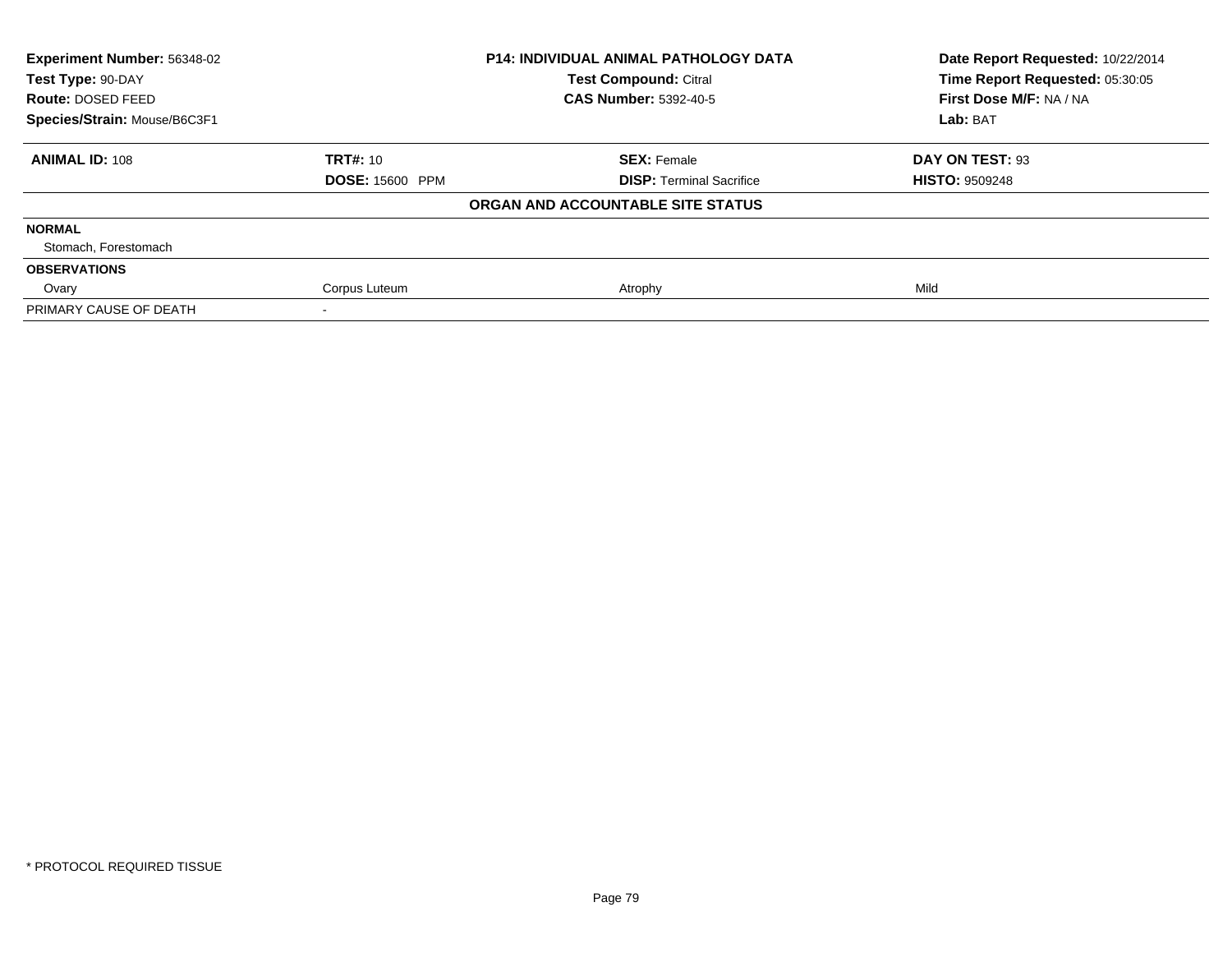| <b>Experiment Number: 56348-02</b> |                              | <b>P14: INDIVIDUAL ANIMAL PATHOLOGY DATA</b> | Date Report Requested: 10/22/2014 |  |
|------------------------------------|------------------------------|----------------------------------------------|-----------------------------------|--|
| Test Type: 90-DAY                  |                              | <b>Test Compound: Citral</b>                 | Time Report Requested: 05:30:05   |  |
| Route: DOSED FEED                  | <b>CAS Number: 5392-40-5</b> |                                              | First Dose M/F: NA / NA           |  |
| Species/Strain: Mouse/B6C3F1       |                              |                                              | Lab: BAT                          |  |
| <b>ANIMAL ID: 109</b>              | <b>TRT#: 10</b>              | <b>SEX: Female</b>                           | DAY ON TEST: 93                   |  |
|                                    | <b>DOSE: 15600 PPM</b>       | <b>DISP: Terminal Sacrifice</b>              | <b>HISTO: 9509249</b>             |  |
|                                    |                              | ORGAN AND ACCOUNTABLE SITE STATUS            |                                   |  |
| <b>NORMAL</b>                      |                              |                                              |                                   |  |
| Ovary                              | Stomach, Forestomach         |                                              |                                   |  |
| PRIMARY CAUSE OF DEATH             |                              |                                              |                                   |  |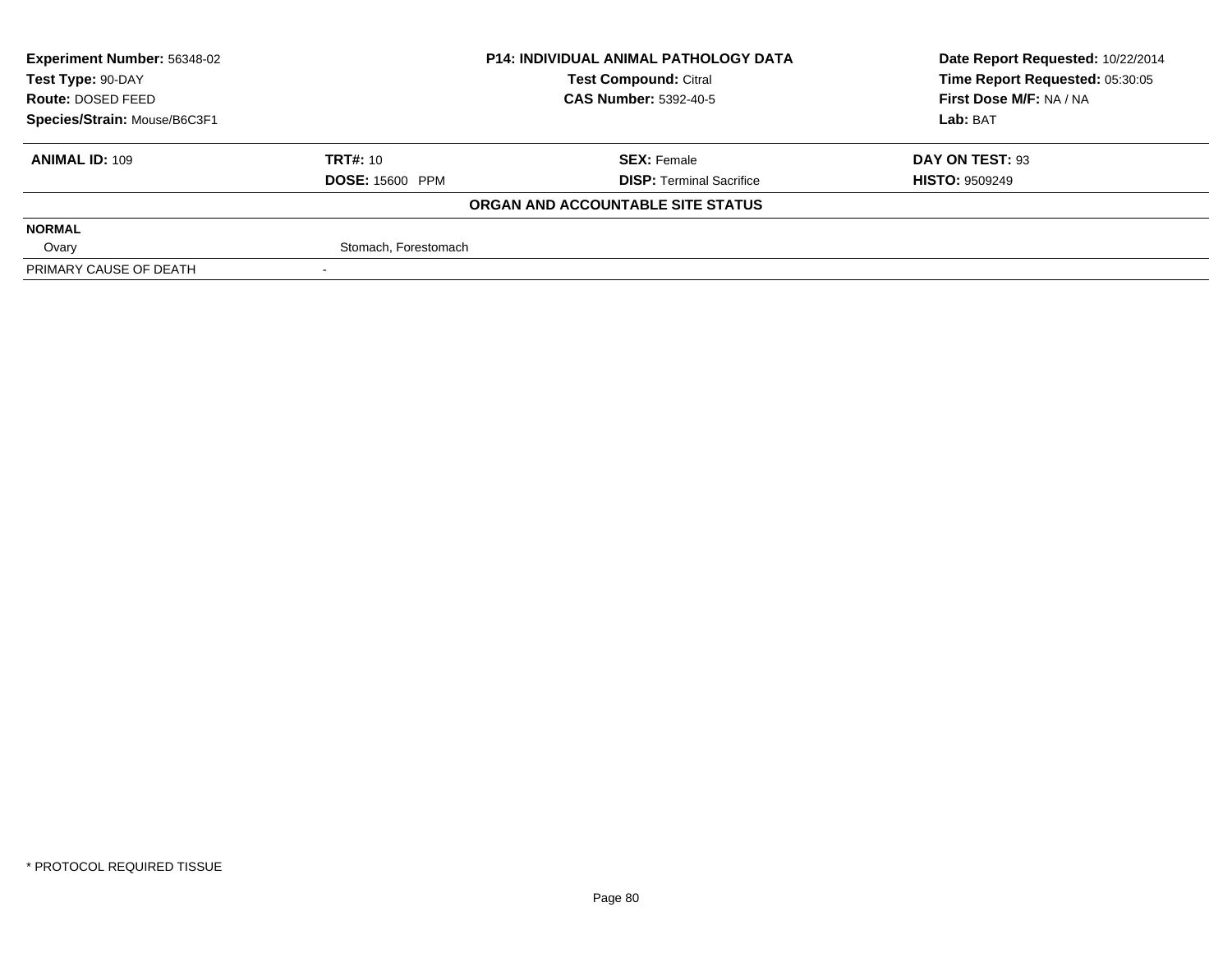| Experiment Number: 56348-02<br>Test Type: 90-DAY |                        | <b>P14: INDIVIDUAL ANIMAL PATHOLOGY DATA</b> | Date Report Requested: 10/22/2014<br>Time Report Requested: 05:30:05 |  |
|--------------------------------------------------|------------------------|----------------------------------------------|----------------------------------------------------------------------|--|
|                                                  |                        | <b>Test Compound: Citral</b>                 |                                                                      |  |
| Route: DOSED FEED                                |                        | <b>CAS Number: 5392-40-5</b>                 | First Dose M/F: NA / NA                                              |  |
| Species/Strain: Mouse/B6C3F1                     |                        |                                              | Lab: BAT                                                             |  |
| <b>ANIMAL ID: 110</b>                            | <b>TRT#: 10</b>        | <b>SEX: Female</b>                           | DAY ON TEST: 93                                                      |  |
|                                                  | <b>DOSE: 15600 PPM</b> | <b>DISP:</b> Terminal Sacrifice              | <b>HISTO: 9509250</b>                                                |  |
|                                                  |                        | ORGAN AND ACCOUNTABLE SITE STATUS            |                                                                      |  |
| <b>NORMAL</b>                                    |                        |                                              |                                                                      |  |
| Stomach, Forestomach                             |                        |                                              |                                                                      |  |
| <b>OBSERVATIONS</b>                              |                        |                                              |                                                                      |  |
| Ovary                                            | Corpus Luteum          | Atrophy                                      | Marked                                                               |  |
| PRIMARY CAUSE OF DEATH                           |                        |                                              |                                                                      |  |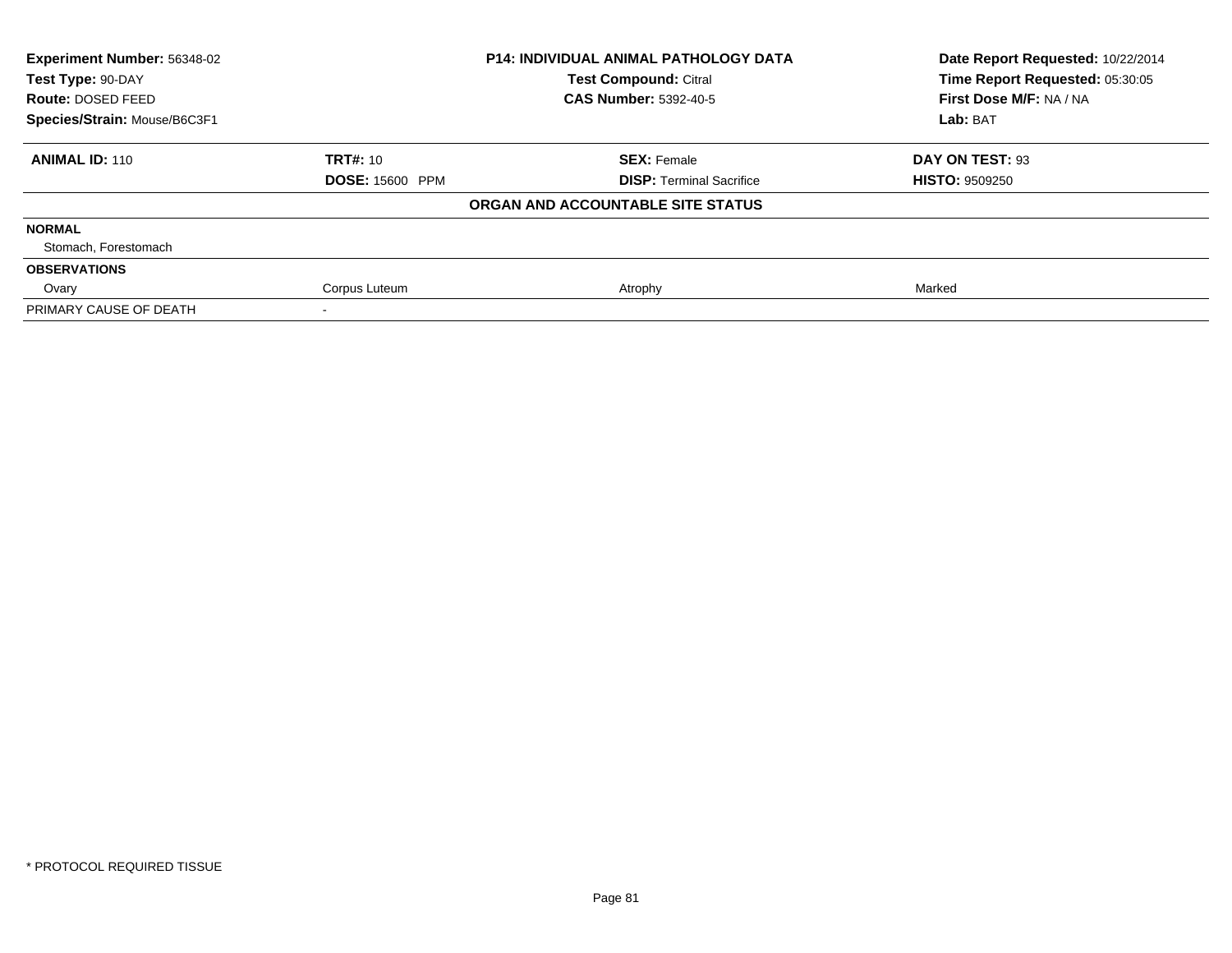| <b>Experiment Number: 56348-02</b><br>Test Type: 90-DAY<br><b>Route: DOSED FEED</b><br>Species/Strain: Mouse/B6C3F1 | <b>P14: INDIVIDUAL ANIMAL PATHOLOGY DATA</b><br>Test Compound: Citral<br><b>CAS Number: 5392-40-5</b> |                                   | Date Report Requested: 10/22/2014<br>Time Report Requested: 05:30:05<br>First Dose M/F: NA / NA<br>Lab: BAT |
|---------------------------------------------------------------------------------------------------------------------|-------------------------------------------------------------------------------------------------------|-----------------------------------|-------------------------------------------------------------------------------------------------------------|
| <b>ANIMAL ID: 111</b>                                                                                               | <b>TRT#:</b> 12                                                                                       | <b>SEX: Female</b>                | DAY ON TEST: 93                                                                                             |
|                                                                                                                     | DOSE: 31300 PPM                                                                                       | <b>DISP: Terminal Sacrifice</b>   | <b>HISTO: 9509251</b>                                                                                       |
|                                                                                                                     |                                                                                                       | ORGAN AND ACCOUNTABLE SITE STATUS |                                                                                                             |
| <b>NORMAL</b>                                                                                                       |                                                                                                       |                                   |                                                                                                             |
| * Adrenal Cortex                                                                                                    | * Adrenal Medulla                                                                                     | * Blood Vessel                    | * Bone                                                                                                      |
| * Bone Marrow                                                                                                       | * Brain                                                                                               | * Clitoral Gland                  | * Esophagus                                                                                                 |
| * Gallbladder                                                                                                       | * Heart                                                                                               | * Intestine Large, Cecum          | * Intestine Large, Colon                                                                                    |
| * Intestine Large, Rectum                                                                                           | * Intestine Small, Duodenum                                                                           | * Intestine Small, Ileum          | * Intestine Small, Jejunum                                                                                  |
| * Islets, Pancreatic                                                                                                | * Kidney                                                                                              | * Liver                           | * Lung                                                                                                      |
| * Lymph Node, Mandibular                                                                                            | * Lymph Node, Mesenteric                                                                              | * Mammary Gland                   | * Nose                                                                                                      |
| * Pancreas                                                                                                          | * Parathyroid Gland                                                                                   | * Pituitary Gland                 | * Salivary Glands                                                                                           |
| * Skin                                                                                                              | * Spleen                                                                                              | * Stomach, Forestomach            | * Stomach, Glandular                                                                                        |
| * Thymus                                                                                                            | * Thyroid Gland                                                                                       | * Trachea                         | * Urinary Bladder                                                                                           |
| * Uterus                                                                                                            |                                                                                                       |                                   |                                                                                                             |
| <b>OBSERVATIONS</b>                                                                                                 |                                                                                                       |                                   |                                                                                                             |
| * Ovary                                                                                                             | Corpus Luteum                                                                                         | Atrophy                           | Marked                                                                                                      |
| PRIMARY CAUSE OF DEATH                                                                                              |                                                                                                       |                                   |                                                                                                             |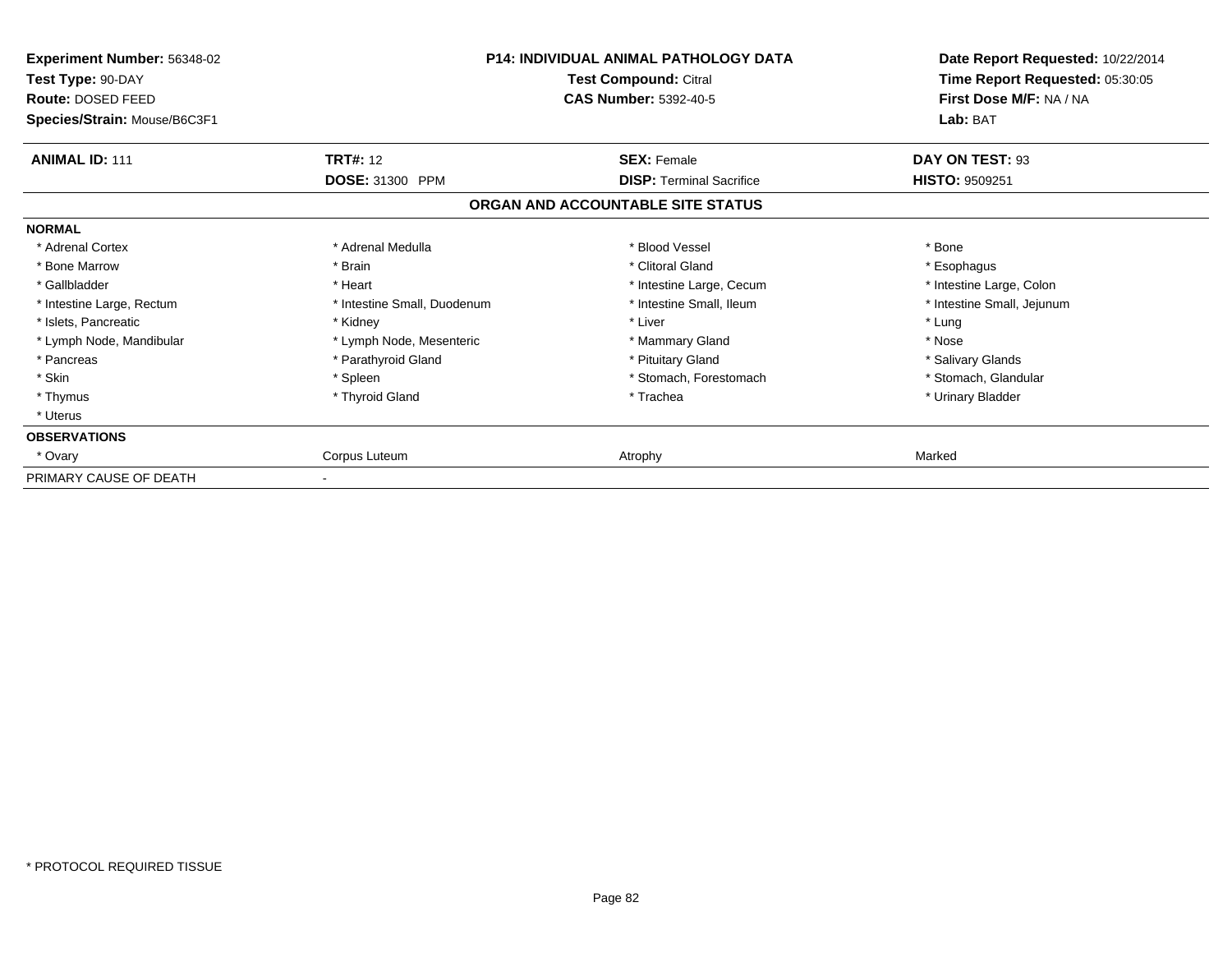| Experiment Number: 56348-02<br>Test Type: 90-DAY<br><b>Route: DOSED FEED</b><br>Species/Strain: Mouse/B6C3F1 | <b>P14: INDIVIDUAL ANIMAL PATHOLOGY DATA</b><br>Test Compound: Citral<br><b>CAS Number: 5392-40-5</b> |                                   | Date Report Requested: 10/22/2014<br>Time Report Requested: 05:30:05<br>First Dose M/F: NA / NA<br>Lab: BAT |  |
|--------------------------------------------------------------------------------------------------------------|-------------------------------------------------------------------------------------------------------|-----------------------------------|-------------------------------------------------------------------------------------------------------------|--|
| <b>ANIMAL ID: 112</b>                                                                                        | <b>TRT#: 12</b>                                                                                       | <b>SEX: Female</b>                | DAY ON TEST: 93                                                                                             |  |
|                                                                                                              | DOSE: 31300 PPM                                                                                       | <b>DISP: Terminal Sacrifice</b>   | <b>HISTO: 9509252</b>                                                                                       |  |
|                                                                                                              |                                                                                                       | ORGAN AND ACCOUNTABLE SITE STATUS |                                                                                                             |  |
| <b>NORMAL</b>                                                                                                |                                                                                                       |                                   |                                                                                                             |  |
| * Adrenal Cortex                                                                                             | * Adrenal Medulla                                                                                     | * Blood Vessel                    | * Bone                                                                                                      |  |
| * Bone Marrow                                                                                                | * Brain                                                                                               | * Clitoral Gland                  | * Esophagus                                                                                                 |  |
| * Gallbladder                                                                                                | * Heart                                                                                               | * Intestine Large, Cecum          | * Intestine Large, Colon                                                                                    |  |
| * Intestine Large, Rectum                                                                                    | * Intestine Small, Duodenum                                                                           | * Intestine Small, Ileum          | * Intestine Small, Jejunum                                                                                  |  |
| * Islets, Pancreatic                                                                                         | * Kidney                                                                                              | * Lymph Node, Mandibular          | * Lymph Node, Mesenteric                                                                                    |  |
| * Mammary Gland                                                                                              | * Nose                                                                                                | * Pancreas                        | * Parathyroid Gland                                                                                         |  |
| * Pituitary Gland                                                                                            | * Salivary Glands                                                                                     | * Skin                            | * Spleen                                                                                                    |  |
| * Stomach, Forestomach                                                                                       | * Stomach, Glandular                                                                                  | * Thymus                          | * Thyroid Gland                                                                                             |  |
| * Trachea                                                                                                    | * Urinary Bladder                                                                                     | * Uterus                          |                                                                                                             |  |
| <b>MISSING</b>                                                                                               |                                                                                                       |                                   |                                                                                                             |  |
| * Lung                                                                                                       |                                                                                                       |                                   |                                                                                                             |  |
| <b>OBSERVATIONS</b>                                                                                          |                                                                                                       |                                   |                                                                                                             |  |
| * Liver                                                                                                      |                                                                                                       | Vacuolization Cytoplasmic         | Minimal                                                                                                     |  |
| * Ovary                                                                                                      | Corpus Luteum                                                                                         | Atrophy                           | Marked                                                                                                      |  |
| PRIMARY CAUSE OF DEATH                                                                                       | $\overline{\phantom{a}}$                                                                              |                                   |                                                                                                             |  |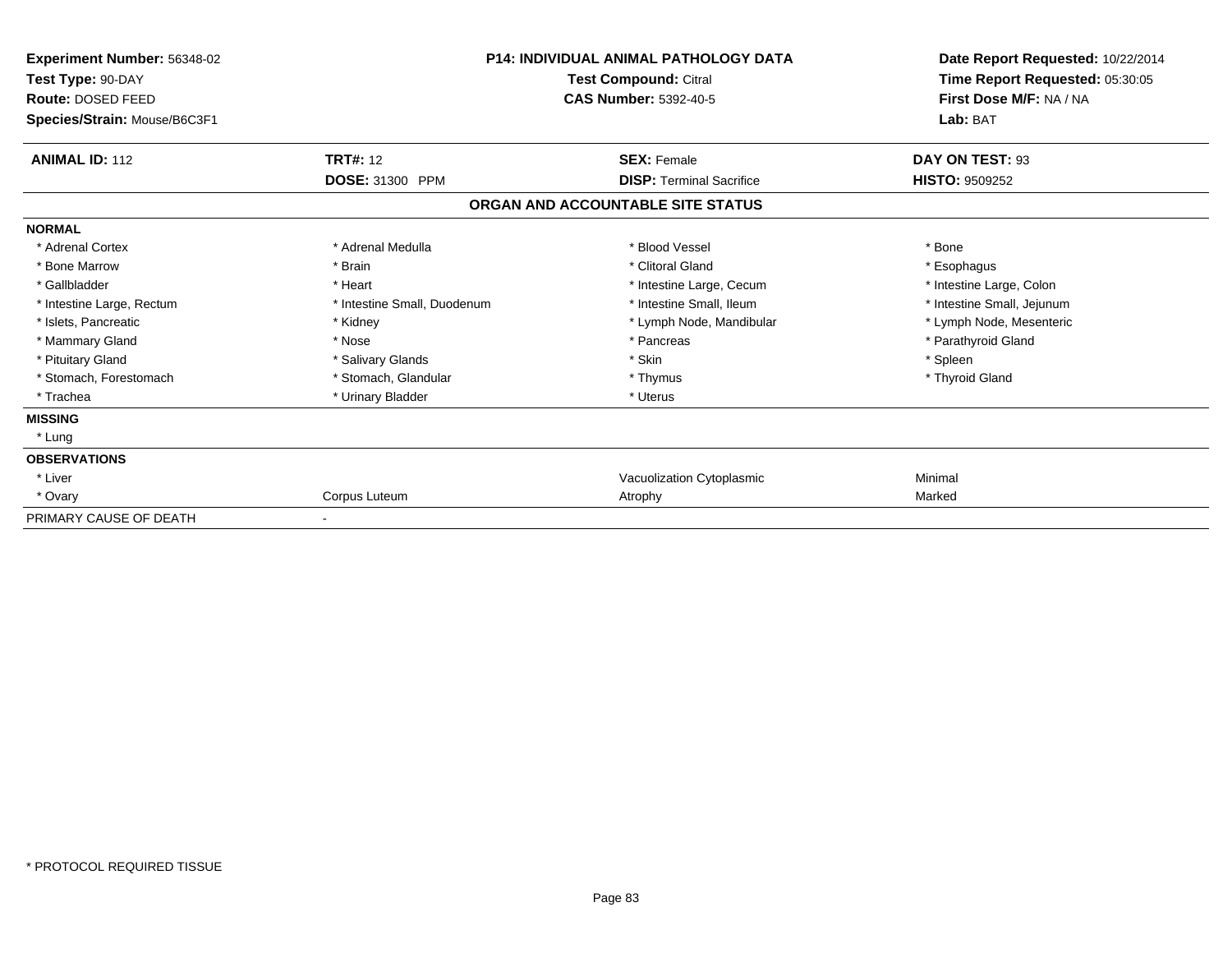| Experiment Number: 56348-02  |                          | <b>P14: INDIVIDUAL ANIMAL PATHOLOGY DATA</b> | Date Report Requested: 10/22/2014<br>Time Report Requested: 05:30:05 |
|------------------------------|--------------------------|----------------------------------------------|----------------------------------------------------------------------|
| Test Type: 90-DAY            |                          | Test Compound: Citral                        |                                                                      |
| Route: DOSED FEED            |                          | <b>CAS Number: 5392-40-5</b>                 | First Dose M/F: NA / NA                                              |
| Species/Strain: Mouse/B6C3F1 |                          |                                              | Lab: BAT                                                             |
| <b>ANIMAL ID: 113</b>        | <b>TRT#: 12</b>          | <b>SEX: Female</b>                           | DAY ON TEST: 93                                                      |
|                              | DOSE: 31300 PPM          | <b>DISP: Terminal Sacrifice</b>              | <b>HISTO: 9509253</b>                                                |
|                              |                          | ORGAN AND ACCOUNTABLE SITE STATUS            |                                                                      |
| <b>NORMAL</b>                |                          |                                              |                                                                      |
| * Adrenal Cortex             | * Adrenal Medulla        | * Blood Vessel                               | * Bone                                                               |
| * Bone Marrow                | * Brain                  | * Clitoral Gland                             | * Gallbladder                                                        |
| * Heart                      | * Intestine Large, Cecum | * Intestine Large, Colon                     | * Intestine Large, Rectum                                            |
| * Intestine Small, Duodenum  | * Intestine Small, Ileum | * Intestine Small, Jejunum                   | * Islets, Pancreatic                                                 |
| * Kidney                     | * Liver                  | * Lung                                       | * Lymph Node, Mesenteric                                             |
| * Mammary Gland              | * Nose                   | * Pancreas                                   | * Pituitary Gland                                                    |
| * Salivary Glands            | * Skin                   | * Spleen                                     | * Stomach, Forestomach                                               |
| * Stomach, Glandular         | * Thymus                 | * Urinary Bladder                            | * Uterus                                                             |
| <b>MISSING</b>               |                          |                                              |                                                                      |
| * Esophagus                  | * Lymph Node, Mandibular | * Parathyroid Gland                          | * Thyroid Gland                                                      |
| * Trachea                    |                          |                                              |                                                                      |
| <b>OBSERVATIONS</b>          |                          |                                              |                                                                      |
| * Ovary                      | Corpus Luteum            | Atrophy                                      | Marked                                                               |
| PRIMARY CAUSE OF DEATH       |                          |                                              |                                                                      |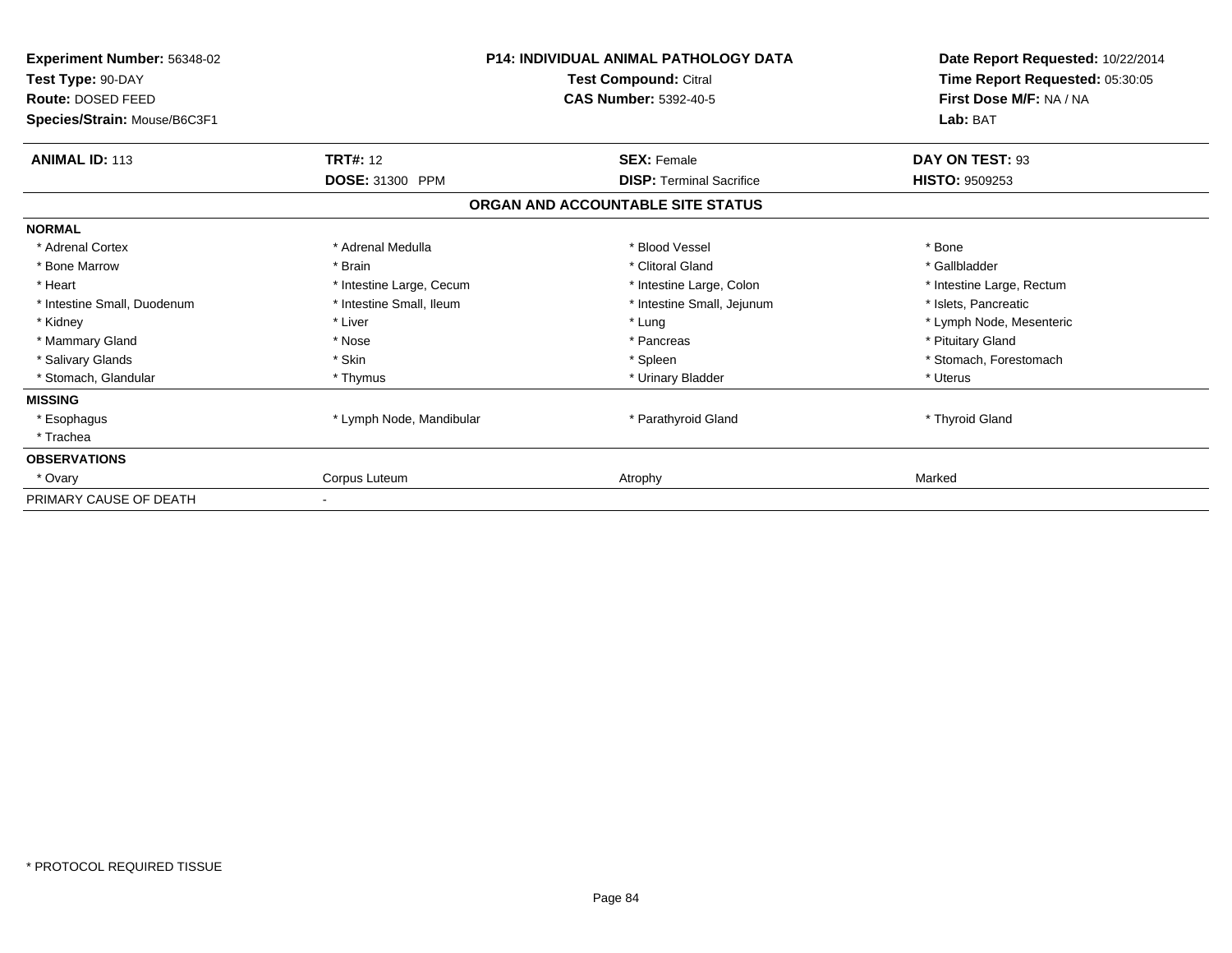| Experiment Number: 56348-02<br>Test Type: 90-DAY<br><b>Route: DOSED FEED</b><br>Species/Strain: Mouse/B6C3F1 | <b>P14: INDIVIDUAL ANIMAL PATHOLOGY DATA</b><br>Test Compound: Citral<br><b>CAS Number: 5392-40-5</b> |                                   | Date Report Requested: 10/22/2014<br>Time Report Requested: 05:30:05<br>First Dose M/F: NA / NA<br>Lab: BAT |
|--------------------------------------------------------------------------------------------------------------|-------------------------------------------------------------------------------------------------------|-----------------------------------|-------------------------------------------------------------------------------------------------------------|
| <b>ANIMAL ID: 114</b>                                                                                        | <b>TRT#:</b> 12                                                                                       | <b>SEX: Female</b>                | DAY ON TEST: 93                                                                                             |
|                                                                                                              | DOSE: 31300 PPM                                                                                       | <b>DISP: Terminal Sacrifice</b>   | <b>HISTO: 9509254</b>                                                                                       |
|                                                                                                              |                                                                                                       | ORGAN AND ACCOUNTABLE SITE STATUS |                                                                                                             |
| <b>NORMAL</b>                                                                                                |                                                                                                       |                                   |                                                                                                             |
| * Adrenal Cortex                                                                                             | * Adrenal Medulla                                                                                     | * Blood Vessel                    | * Bone                                                                                                      |
| * Bone Marrow                                                                                                | * Brain                                                                                               | * Clitoral Gland                  | * Esophagus                                                                                                 |
| * Gallbladder                                                                                                | * Heart                                                                                               | * Intestine Large, Cecum          | * Intestine Large, Colon                                                                                    |
| * Intestine Large, Rectum                                                                                    | * Intestine Small, Duodenum                                                                           | * Intestine Small, Ileum          | * Intestine Small, Jejunum                                                                                  |
| * Islets, Pancreatic                                                                                         | * Kidney                                                                                              | * Liver                           | * Lung                                                                                                      |
| * Lymph Node, Mandibular                                                                                     | * Lymph Node, Mesenteric                                                                              | * Mammary Gland                   | * Nose                                                                                                      |
| * Pancreas                                                                                                   | * Parathyroid Gland                                                                                   | * Pituitary Gland                 | * Salivary Glands                                                                                           |
| * Skin                                                                                                       | * Spleen                                                                                              | * Stomach, Forestomach            | * Stomach, Glandular                                                                                        |
| * Thymus                                                                                                     | * Thyroid Gland                                                                                       | * Trachea                         | * Urinary Bladder                                                                                           |
| * Uterus                                                                                                     |                                                                                                       |                                   |                                                                                                             |
| <b>OBSERVATIONS</b>                                                                                          |                                                                                                       |                                   |                                                                                                             |
| * Ovary                                                                                                      | Corpus Luteum                                                                                         | Atrophy                           | Marked                                                                                                      |
| PRIMARY CAUSE OF DEATH                                                                                       |                                                                                                       |                                   |                                                                                                             |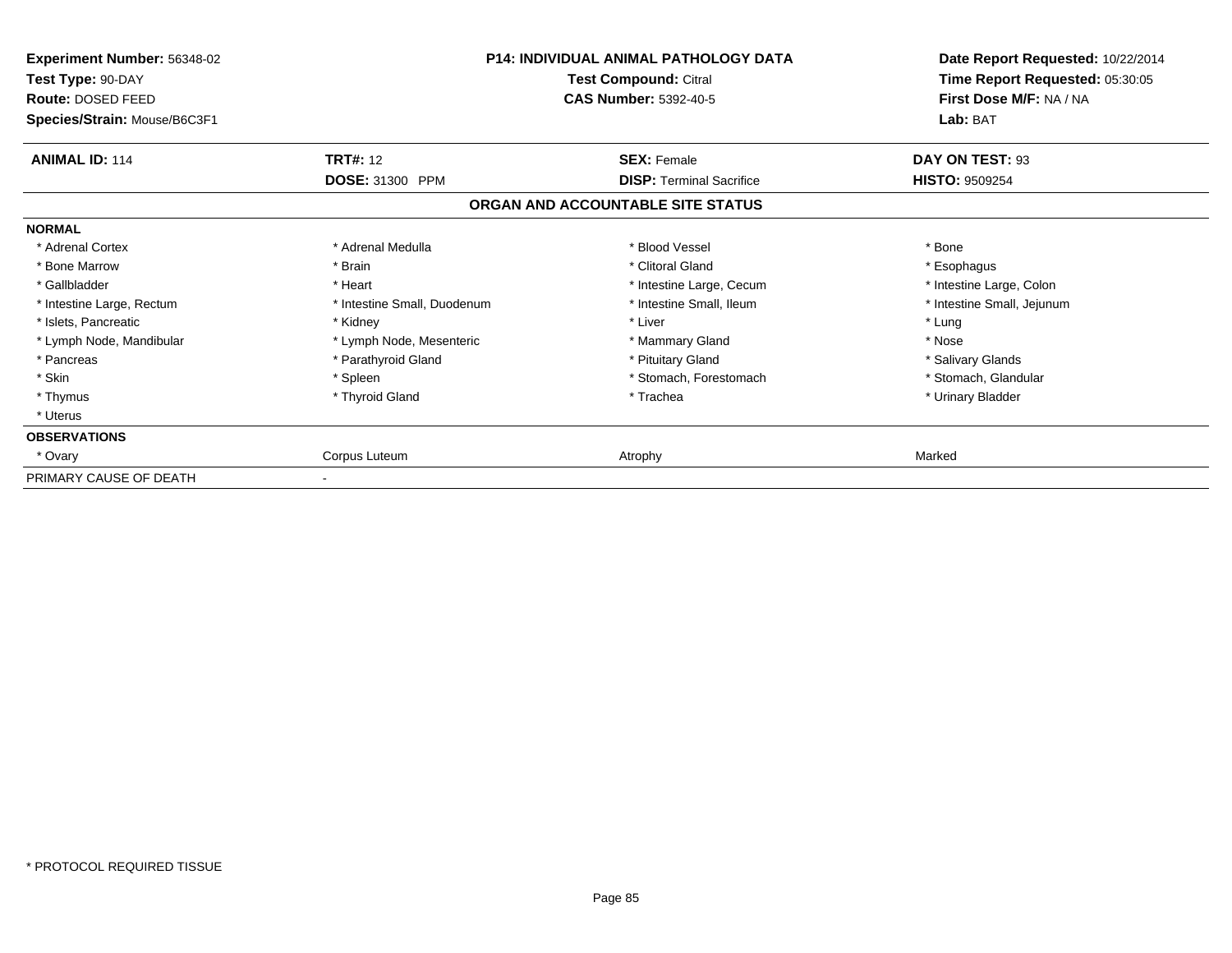| Experiment Number: 56348-02<br>Test Type: 90-DAY<br><b>Route: DOSED FEED</b><br>Species/Strain: Mouse/B6C3F1 | <b>P14: INDIVIDUAL ANIMAL PATHOLOGY DATA</b><br>Test Compound: Citral<br><b>CAS Number: 5392-40-5</b> |                                   | Date Report Requested: 10/22/2014<br>Time Report Requested: 05:30:05<br>First Dose M/F: NA / NA<br>Lab: BAT |
|--------------------------------------------------------------------------------------------------------------|-------------------------------------------------------------------------------------------------------|-----------------------------------|-------------------------------------------------------------------------------------------------------------|
| <b>ANIMAL ID: 115</b>                                                                                        | <b>TRT#:</b> 12                                                                                       | <b>SEX: Female</b>                | DAY ON TEST: 93                                                                                             |
|                                                                                                              | DOSE: 31300 PPM                                                                                       | <b>DISP: Terminal Sacrifice</b>   | <b>HISTO: 9509255</b>                                                                                       |
|                                                                                                              |                                                                                                       | ORGAN AND ACCOUNTABLE SITE STATUS |                                                                                                             |
| <b>NORMAL</b>                                                                                                |                                                                                                       |                                   |                                                                                                             |
| * Adrenal Cortex                                                                                             | * Adrenal Medulla                                                                                     | * Blood Vessel                    | * Bone                                                                                                      |
| * Bone Marrow                                                                                                | * Brain                                                                                               | * Clitoral Gland                  | * Esophagus                                                                                                 |
| * Gallbladder                                                                                                | * Heart                                                                                               | * Intestine Large, Cecum          | * Intestine Large, Colon                                                                                    |
| * Intestine Large, Rectum                                                                                    | * Intestine Small, Duodenum                                                                           | * Intestine Small, Ileum          | * Intestine Small, Jejunum                                                                                  |
| * Islets, Pancreatic                                                                                         | * Kidney                                                                                              | * Liver                           | * Lung                                                                                                      |
| * Lymph Node, Mandibular                                                                                     | * Lymph Node, Mesenteric                                                                              | * Mammary Gland                   | * Nose                                                                                                      |
| * Pancreas                                                                                                   | * Parathyroid Gland                                                                                   | * Pituitary Gland                 | * Salivary Glands                                                                                           |
| * Skin                                                                                                       | * Spleen                                                                                              | * Stomach, Forestomach            | * Stomach, Glandular                                                                                        |
| * Thymus                                                                                                     | * Thyroid Gland                                                                                       | * Trachea                         | * Urinary Bladder                                                                                           |
| * Uterus                                                                                                     |                                                                                                       |                                   |                                                                                                             |
| <b>OBSERVATIONS</b>                                                                                          |                                                                                                       |                                   |                                                                                                             |
| * Ovary                                                                                                      | Corpus Luteum                                                                                         | Atrophy                           | Marked                                                                                                      |
| PRIMARY CAUSE OF DEATH                                                                                       |                                                                                                       |                                   |                                                                                                             |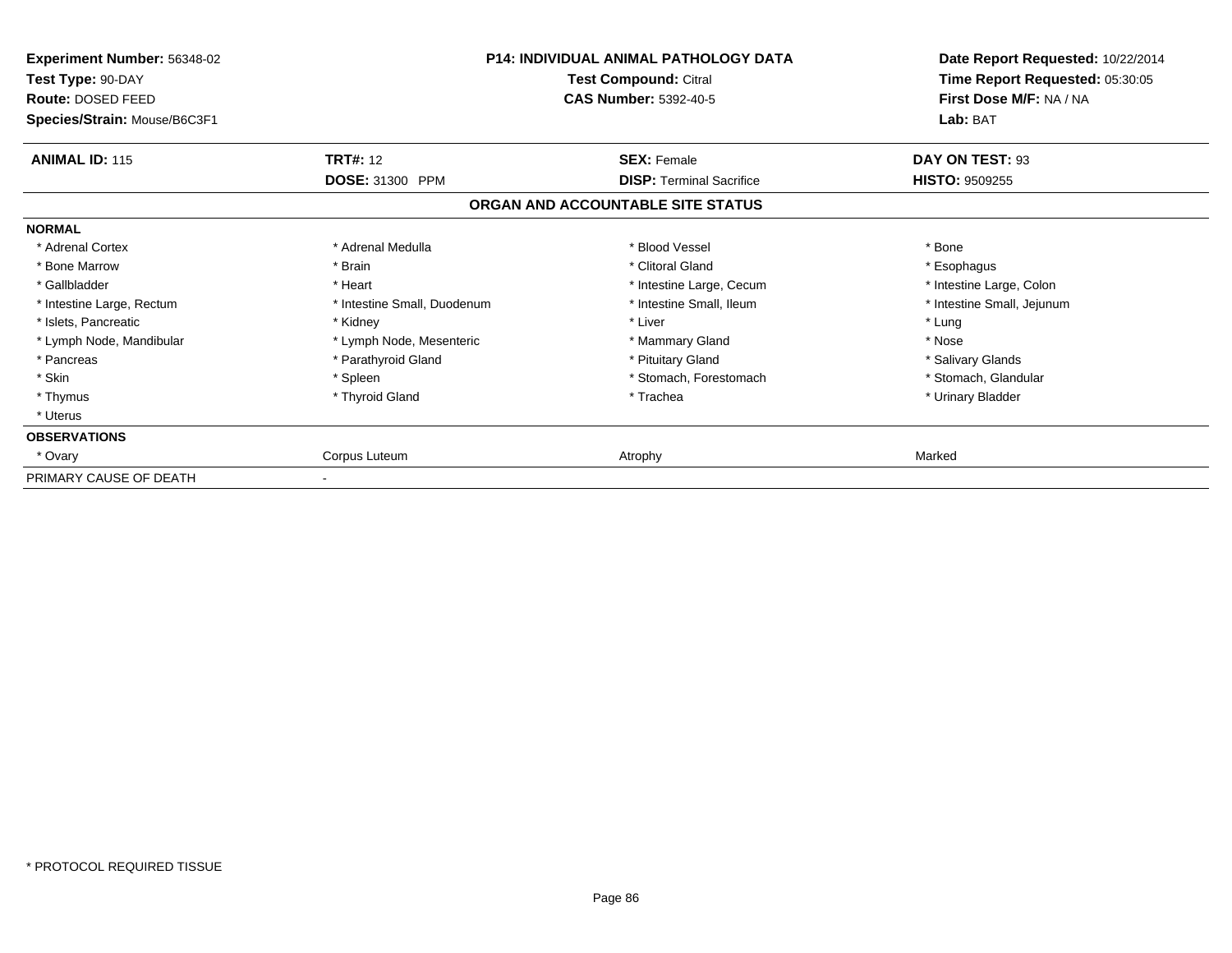| Experiment Number: 56348-02<br>Test Type: 90-DAY<br>Route: DOSED FEED<br>Species/Strain: Mouse/B6C3F1 | <b>P14: INDIVIDUAL ANIMAL PATHOLOGY DATA</b><br>Test Compound: Citral<br><b>CAS Number: 5392-40-5</b> |                                   | Date Report Requested: 10/22/2014<br>Time Report Requested: 05:30:05<br>First Dose M/F: NA / NA<br>Lab: BAT |
|-------------------------------------------------------------------------------------------------------|-------------------------------------------------------------------------------------------------------|-----------------------------------|-------------------------------------------------------------------------------------------------------------|
| <b>ANIMAL ID: 116</b>                                                                                 | <b>TRT#: 12</b>                                                                                       | <b>SEX: Female</b>                | DAY ON TEST: 93                                                                                             |
|                                                                                                       | <b>DOSE: 31300 PPM</b>                                                                                | <b>DISP: Terminal Sacrifice</b>   | <b>HISTO: 9509256</b>                                                                                       |
|                                                                                                       |                                                                                                       | ORGAN AND ACCOUNTABLE SITE STATUS |                                                                                                             |
| <b>NORMAL</b>                                                                                         |                                                                                                       |                                   |                                                                                                             |
| * Adrenal Cortex                                                                                      | * Adrenal Medulla                                                                                     | * Blood Vessel                    | * Bone                                                                                                      |
| * Bone Marrow                                                                                         | * Brain                                                                                               | * Clitoral Gland                  | * Esophagus                                                                                                 |
| * Gallbladder                                                                                         | * Heart                                                                                               | * Intestine Large, Cecum          | * Intestine Large, Colon                                                                                    |
| * Intestine Large, Rectum                                                                             | * Intestine Small, Duodenum                                                                           | * Intestine Small, Ileum          | * Intestine Small, Jejunum                                                                                  |
| * Islets, Pancreatic                                                                                  | * Kidney                                                                                              | * Liver                           | * Lung                                                                                                      |
| * Lymph Node, Mandibular                                                                              | * Lymph Node, Mesenteric                                                                              | * Mammary Gland                   | * Nose                                                                                                      |
| * Pancreas                                                                                            | * Parathyroid Gland                                                                                   | * Pituitary Gland                 | * Salivary Glands                                                                                           |
| * Skin                                                                                                | * Spleen                                                                                              | * Stomach, Forestomach            | * Stomach, Glandular                                                                                        |
| * Thymus                                                                                              | * Thyroid Gland                                                                                       | * Trachea                         | * Urinary Bladder                                                                                           |
| * Uterus                                                                                              |                                                                                                       |                                   |                                                                                                             |
| <b>OBSERVATIONS</b>                                                                                   |                                                                                                       |                                   |                                                                                                             |
| * Ovary                                                                                               | Corpus Luteum                                                                                         | Atrophy                           | Marked                                                                                                      |
| PRIMARY CAUSE OF DEATH                                                                                |                                                                                                       |                                   |                                                                                                             |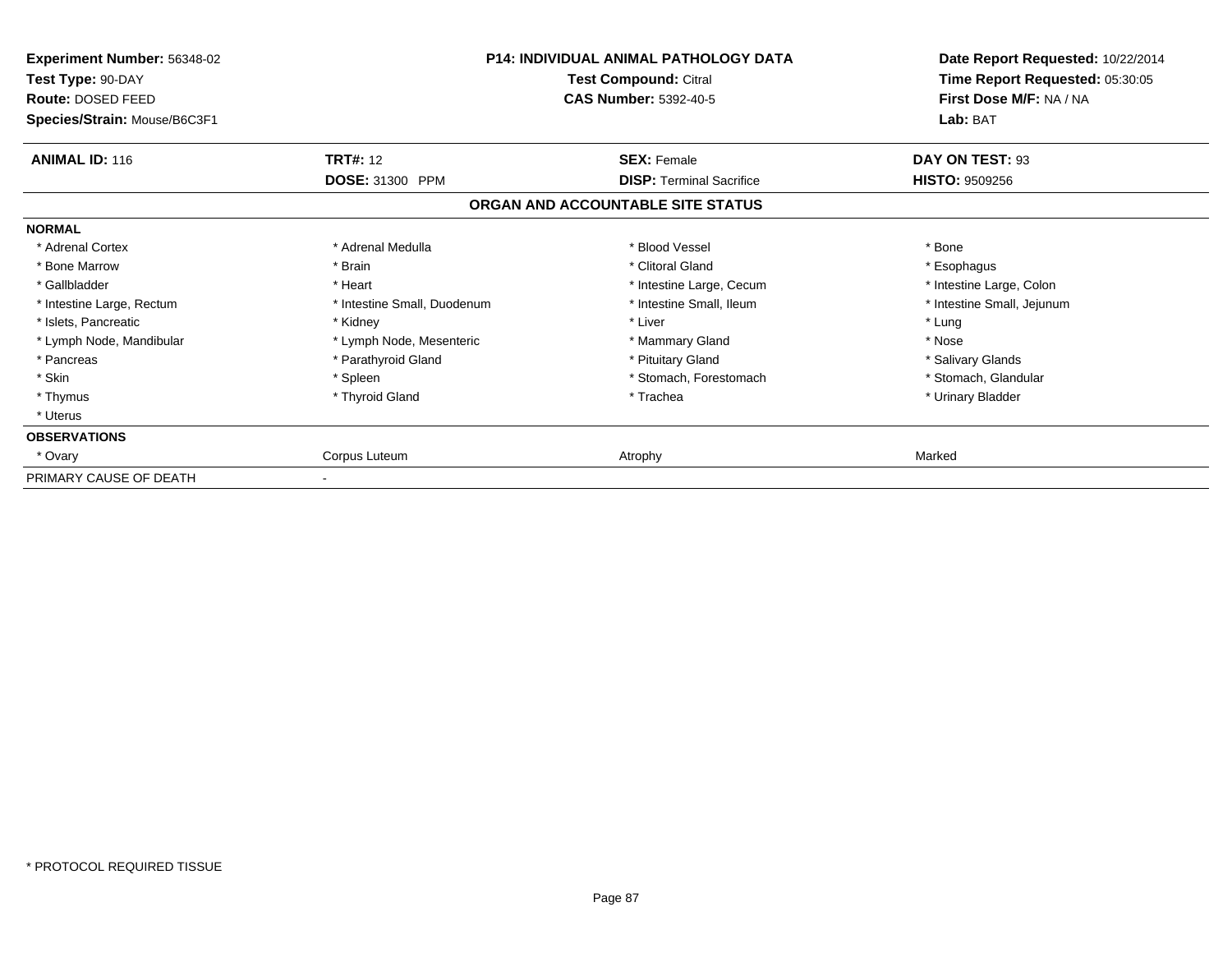| Experiment Number: 56348-02<br>Test Type: 90-DAY<br><b>Route: DOSED FEED</b><br>Species/Strain: Mouse/B6C3F1 | <b>P14: INDIVIDUAL ANIMAL PATHOLOGY DATA</b><br>Test Compound: Citral<br><b>CAS Number: 5392-40-5</b> |                                   | Date Report Requested: 10/22/2014<br>Time Report Requested: 05:30:05<br>First Dose M/F: NA / NA<br>Lab: BAT |
|--------------------------------------------------------------------------------------------------------------|-------------------------------------------------------------------------------------------------------|-----------------------------------|-------------------------------------------------------------------------------------------------------------|
| <b>ANIMAL ID: 117</b>                                                                                        | <b>TRT#:</b> 12                                                                                       | <b>SEX: Female</b>                | DAY ON TEST: 93                                                                                             |
|                                                                                                              | DOSE: 31300 PPM                                                                                       | <b>DISP: Terminal Sacrifice</b>   | <b>HISTO: 9509257</b>                                                                                       |
|                                                                                                              |                                                                                                       | ORGAN AND ACCOUNTABLE SITE STATUS |                                                                                                             |
| <b>NORMAL</b>                                                                                                |                                                                                                       |                                   |                                                                                                             |
| * Adrenal Cortex                                                                                             | * Adrenal Medulla                                                                                     | * Blood Vessel                    | * Bone                                                                                                      |
| * Bone Marrow                                                                                                | * Brain                                                                                               | * Clitoral Gland                  | * Esophagus                                                                                                 |
| * Gallbladder                                                                                                | * Heart                                                                                               | * Intestine Large, Cecum          | * Intestine Large, Colon                                                                                    |
| * Intestine Large, Rectum                                                                                    | * Intestine Small, Duodenum                                                                           | * Intestine Small, Ileum          | * Intestine Small, Jejunum                                                                                  |
| * Islets, Pancreatic                                                                                         | * Kidney                                                                                              | * Liver                           | * Lung                                                                                                      |
| * Lymph Node, Mandibular                                                                                     | * Lymph Node, Mesenteric                                                                              | * Mammary Gland                   | * Nose                                                                                                      |
| * Pancreas                                                                                                   | * Parathyroid Gland                                                                                   | * Pituitary Gland                 | * Salivary Glands                                                                                           |
| * Skin                                                                                                       | * Spleen                                                                                              | * Stomach, Forestomach            | * Stomach, Glandular                                                                                        |
| * Thymus                                                                                                     | * Thyroid Gland                                                                                       | * Trachea                         | * Urinary Bladder                                                                                           |
| * Uterus                                                                                                     |                                                                                                       |                                   |                                                                                                             |
| <b>OBSERVATIONS</b>                                                                                          |                                                                                                       |                                   |                                                                                                             |
| * Ovary                                                                                                      | Corpus Luteum                                                                                         | Atrophy                           | Marked                                                                                                      |
| PRIMARY CAUSE OF DEATH                                                                                       |                                                                                                       |                                   |                                                                                                             |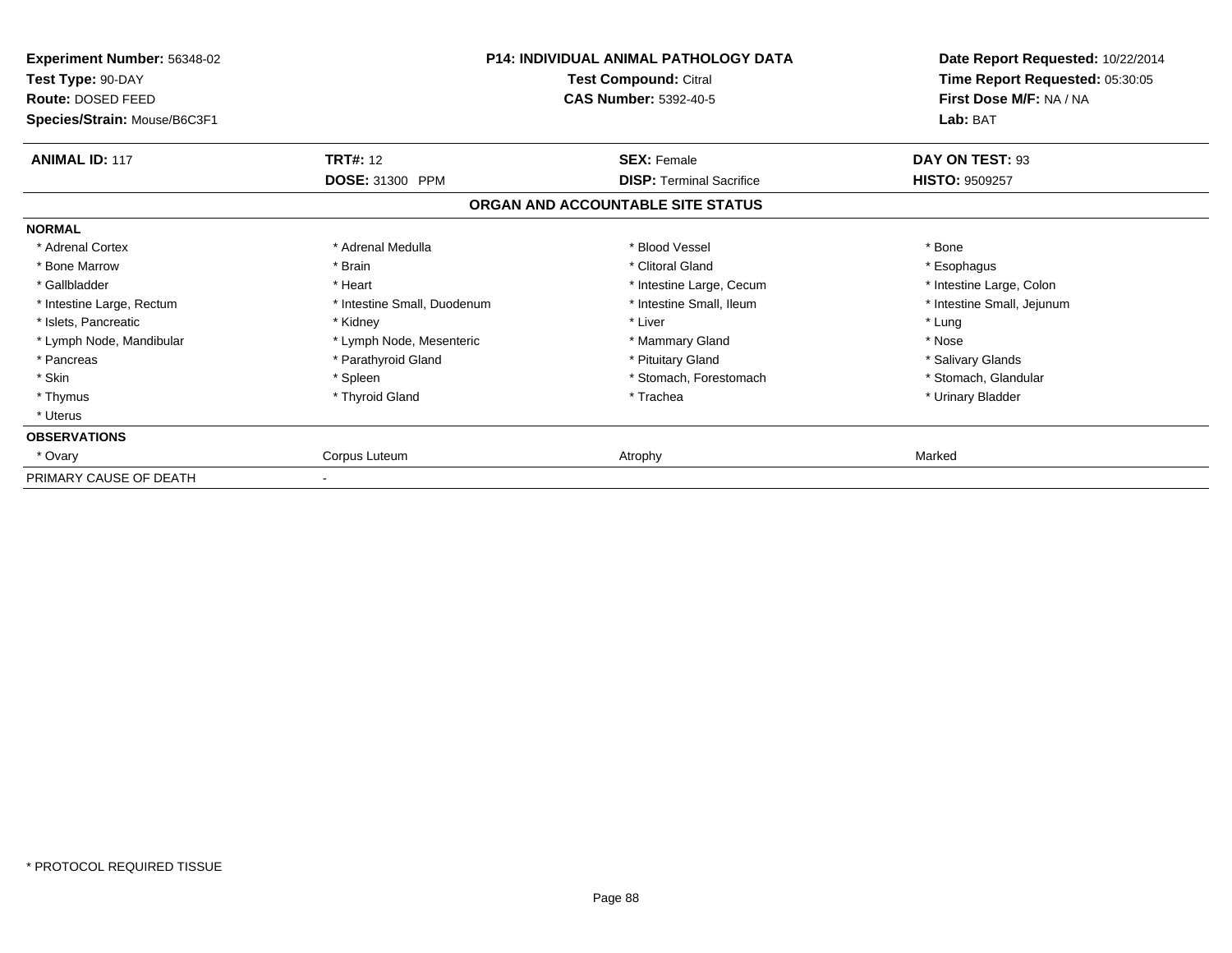| Experiment Number: 56348-02<br>Test Type: 90-DAY<br><b>Route: DOSED FEED</b><br>Species/Strain: Mouse/B6C3F1 | <b>P14: INDIVIDUAL ANIMAL PATHOLOGY DATA</b><br>Test Compound: Citral<br><b>CAS Number: 5392-40-5</b> |                                   | Date Report Requested: 10/22/2014<br>Time Report Requested: 05:30:05<br>First Dose M/F: NA / NA<br>Lab: BAT |
|--------------------------------------------------------------------------------------------------------------|-------------------------------------------------------------------------------------------------------|-----------------------------------|-------------------------------------------------------------------------------------------------------------|
| <b>ANIMAL ID: 118</b>                                                                                        | <b>TRT#:</b> 12                                                                                       | <b>SEX: Female</b>                | DAY ON TEST: 93                                                                                             |
|                                                                                                              | DOSE: 31300 PPM                                                                                       | <b>DISP: Terminal Sacrifice</b>   | <b>HISTO: 9509258</b>                                                                                       |
|                                                                                                              |                                                                                                       | ORGAN AND ACCOUNTABLE SITE STATUS |                                                                                                             |
| <b>NORMAL</b>                                                                                                |                                                                                                       |                                   |                                                                                                             |
| * Adrenal Cortex                                                                                             | * Adrenal Medulla                                                                                     | * Blood Vessel                    | * Bone                                                                                                      |
| * Bone Marrow                                                                                                | * Brain                                                                                               | * Clitoral Gland                  | * Esophagus                                                                                                 |
| * Gallbladder                                                                                                | * Heart                                                                                               | * Intestine Large, Cecum          | * Intestine Large, Colon                                                                                    |
| * Intestine Large, Rectum                                                                                    | * Intestine Small, Duodenum                                                                           | * Intestine Small, Ileum          | * Intestine Small, Jejunum                                                                                  |
| * Islets, Pancreatic                                                                                         | * Kidney                                                                                              | * Liver                           | * Lung                                                                                                      |
| * Lymph Node, Mandibular                                                                                     | * Lymph Node, Mesenteric                                                                              | * Mammary Gland                   | * Nose                                                                                                      |
| * Pancreas                                                                                                   | * Parathyroid Gland                                                                                   | * Pituitary Gland                 | * Salivary Glands                                                                                           |
| * Skin                                                                                                       | * Spleen                                                                                              | * Stomach, Forestomach            | * Stomach, Glandular                                                                                        |
| * Thymus                                                                                                     | * Thyroid Gland                                                                                       | * Trachea                         | * Urinary Bladder                                                                                           |
| * Uterus                                                                                                     |                                                                                                       |                                   |                                                                                                             |
| <b>OBSERVATIONS</b>                                                                                          |                                                                                                       |                                   |                                                                                                             |
| * Ovary                                                                                                      | Corpus Luteum                                                                                         | Atrophy                           | Marked                                                                                                      |
| PRIMARY CAUSE OF DEATH                                                                                       |                                                                                                       |                                   |                                                                                                             |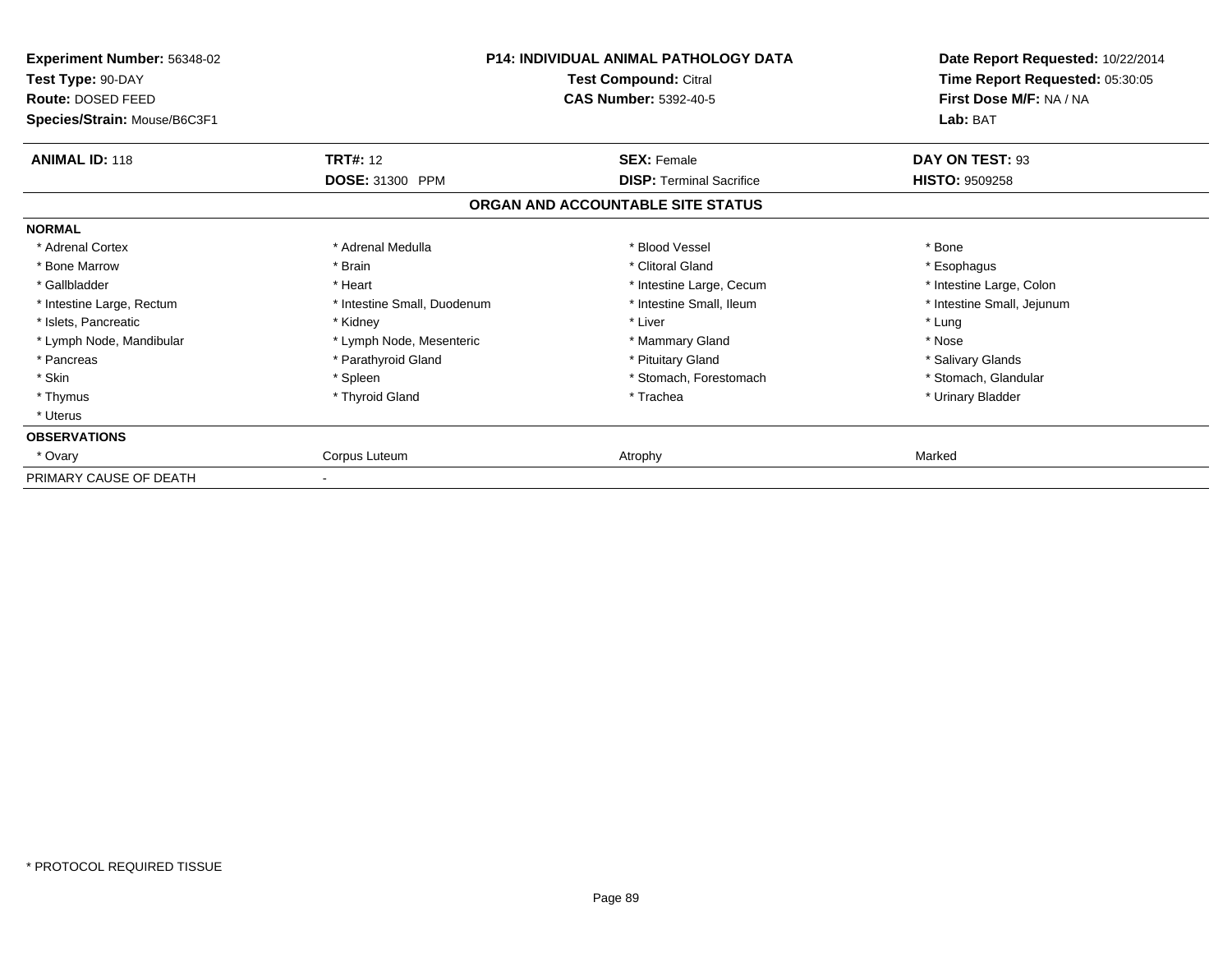| Experiment Number: 56348-02<br>Test Type: 90-DAY<br><b>Route: DOSED FEED</b><br>Species/Strain: Mouse/B6C3F1 | <b>P14: INDIVIDUAL ANIMAL PATHOLOGY DATA</b><br>Test Compound: Citral<br><b>CAS Number: 5392-40-5</b> |                                   | Date Report Requested: 10/22/2014<br>Time Report Requested: 05:30:05<br>First Dose M/F: NA / NA<br>Lab: BAT |  |
|--------------------------------------------------------------------------------------------------------------|-------------------------------------------------------------------------------------------------------|-----------------------------------|-------------------------------------------------------------------------------------------------------------|--|
| <b>ANIMAL ID: 119</b>                                                                                        | <b>TRT#: 12</b>                                                                                       | <b>SEX: Female</b>                | DAY ON TEST: 93                                                                                             |  |
|                                                                                                              | DOSE: 31300 PPM                                                                                       | <b>DISP: Terminal Sacrifice</b>   | <b>HISTO: 9509259</b>                                                                                       |  |
|                                                                                                              |                                                                                                       | ORGAN AND ACCOUNTABLE SITE STATUS |                                                                                                             |  |
| <b>NORMAL</b>                                                                                                |                                                                                                       |                                   |                                                                                                             |  |
| * Adrenal Cortex                                                                                             | * Adrenal Medulla                                                                                     | * Blood Vessel                    | * Bone                                                                                                      |  |
| * Bone Marrow                                                                                                | * Brain                                                                                               | * Clitoral Gland                  | * Esophagus                                                                                                 |  |
| * Gallbladder                                                                                                | * Heart                                                                                               | * Intestine Large, Cecum          | * Intestine Large, Colon                                                                                    |  |
| * Intestine Large, Rectum                                                                                    | * Intestine Small, Duodenum                                                                           | * Intestine Small, Ileum          | * Intestine Small, Jejunum                                                                                  |  |
| * Islets, Pancreatic                                                                                         | * Kidney                                                                                              | * Liver                           | * Lung                                                                                                      |  |
| * Lymph Node, Mandibular                                                                                     | * Lymph Node, Mesenteric                                                                              | * Mammary Gland                   | * Nose                                                                                                      |  |
| * Pancreas                                                                                                   | * Pituitary Gland                                                                                     | * Salivary Glands                 | * Skin                                                                                                      |  |
| * Spleen                                                                                                     | * Stomach, Forestomach                                                                                | * Stomach, Glandular              | * Thymus                                                                                                    |  |
| * Thyroid Gland                                                                                              | * Trachea                                                                                             | * Urinary Bladder                 | * Uterus                                                                                                    |  |
| <b>MISSING</b>                                                                                               |                                                                                                       |                                   |                                                                                                             |  |
| * Parathyroid Gland                                                                                          |                                                                                                       |                                   |                                                                                                             |  |
| <b>OBSERVATIONS</b>                                                                                          |                                                                                                       |                                   |                                                                                                             |  |
| * Ovary                                                                                                      | Corpus Luteum                                                                                         | Atrophy                           | Marked                                                                                                      |  |
| PRIMARY CAUSE OF DEATH                                                                                       |                                                                                                       |                                   |                                                                                                             |  |